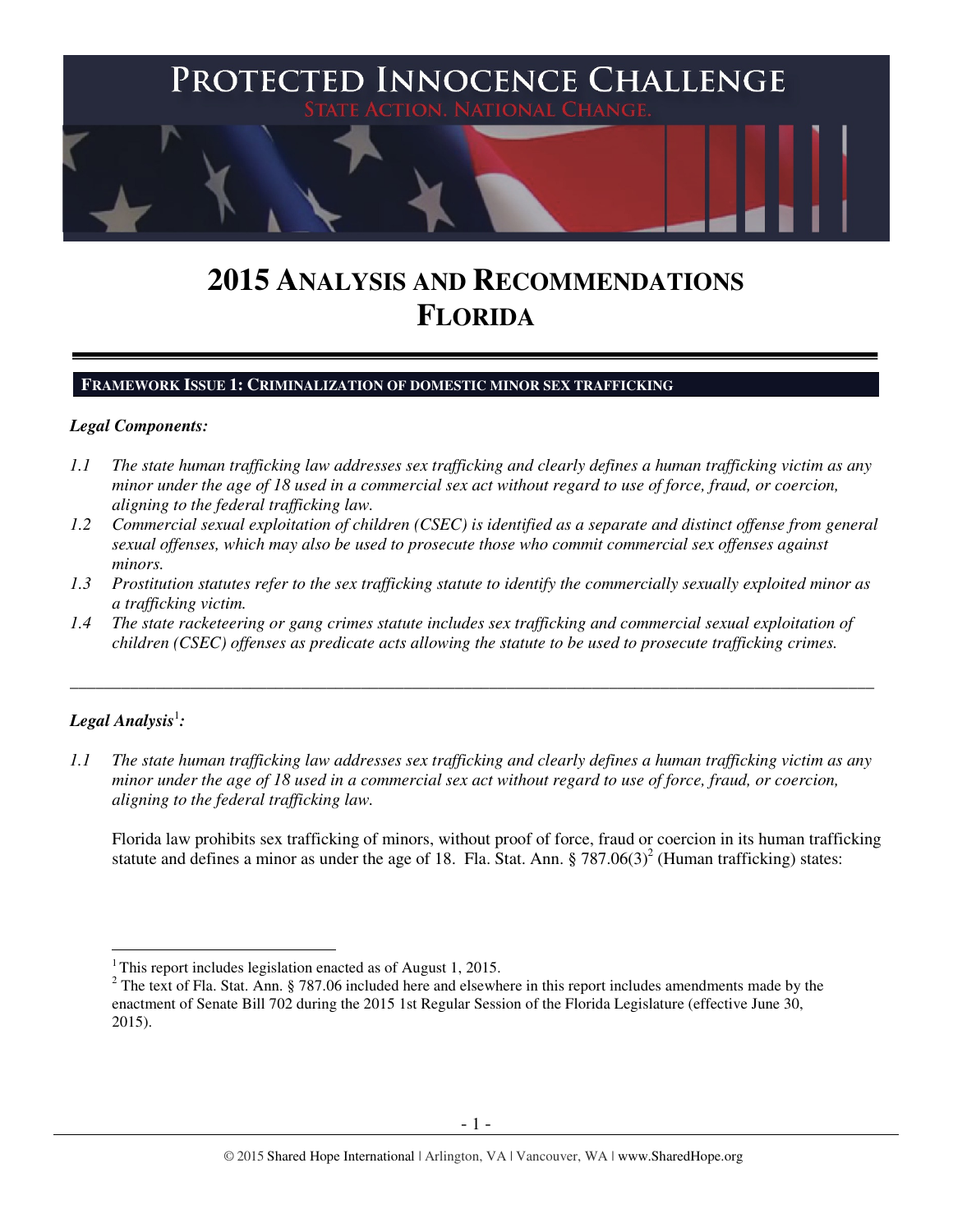Any person who knowingly, or in reckless disregard of the facts, engages in human trafficking, or attempts to engage in human trafficking, or benefits financially or by receiving anything of value from participation in a venture<sup>3</sup> that has subjected a person to human trafficking<sup>4</sup>:

. . . . (f) 1. For commercial sexual activity who does so by the transfer or transport of any child under the age of 18 from outside this state to within the state commits a felony of the first degree, punishable by imprisonment for a term of years not exceeding life, or as provided in s. 775.082, [Penalties; applicability of sentencing structures; mandatory minimum sentences for certain reoffenders pre`viously released from prison], s. 775.083 [Fines], or s. 775.084 [Violent career criminals; habitual felony offenders and habitual violent felony offenders; three-time violent felony offenders; definitions; procedure; enhanced penalties or mandatory minimum prison terms].

(g) For commercial sexual activity in which any child under the age of 18 . . . is involved commits a life felony, punishable as provided in s. 775.082(3)(a)6. [Penalties; applicability of sentencing structures; mandatory minimum sentences for certain reoffenders previously released from prison], s. 775.083 [Fines], or s. 775.084 [Violent career criminals; habitual felony offenders and habitual violent felony offenders; three-time violent felony offenders; definitions; procedure; enhanced penalties or mandatory minimum prison terms].

. . . .

. . . .

Fla. Stat. Ann. § 787.06(2)(b) defines "[c]ommercial sexual activity" as "any violation of chapter 796 [Prostitution]<sup>5</sup> or an attempt to commit any such offense, and includes sexually explicit performances and the production of pornography."

Pursuant to § 775.082(3)(a)(6), a violation of Fla. Stat. Ann. § 787.06(3)(g) is punishable by life imprisonment<sup>6</sup> and a possible fine not to exceed \$15,000. Fla. Stat. Ann. §§ 787.06(3)(g), 775.082(3)(a)(6), 775.083(1)(a).<sup>7</sup> A

1. For a life felony committed before October 1, 1983, by a term of imprisonment for life or for a term at least 30 years.

2. For a life felony committed on or after October 1, 1983, by a term of imprisonment for life or by a term of imprisonment not exceeding 40 years.

3. Except as provided in subparagraph 4., for a life felony committed on or after July 1, 1995, by a term of imprisonment for life or by imprisonment for a term of years not exceeding life imprisonment.

. . . . 5. For a life felony committed on or after October 1, 2014, which is a violation of s. 787.06(3)(g) [Human trafficking], by a term of imprisonment for life.

<sup>7</sup> Pursuant to Fla. Stat. Ann. § 775.084 (Violent career criminals; habitual felony offenders and habitual violent felony offenders; three-time violent felony offenders; definitions; procedure; enhanced penalties or mandatory

 $\overline{a}$  $3$  Fla. Stat. Ann. § 787.06(2)(k) defines "[v]enture" as "any group of two or more individuals associated in fact, whether or not a legal entity."

<sup>&</sup>lt;sup>4</sup> Fla. Stat. Ann. § 787.06(2)(d) defines "[h]uman trafficking" as "transporting, soliciting, recruiting, harboring,

providing, enticing, maintaining, or obtaining another person for the purpose of exploitation of that person.<br><sup>5</sup> The following offenses are contained in Chapter 796: Fla. Stat. Ann. §§, 796.04 (Forcing, compelling or coer another to become a prostitute), 796.05 (Deriving support from the proceeds of prostitution), 796.06 (Renting space to be used for lewdness, assignation, or prostitution), 796.07 (Prohibiting prostitution and related acts), 796.08 (Screening for HIV and sexually transmissible diseases; providing penalties).

 $6$  Pursuant to Fla. Stat. Ann. § 775.082(3)(a) (Penalties; applicability of sentencing structures; mandatory minimum sentences for certain reoffenders previously released from prison), depending on the date the life felony was committed, a person "may be punished as follows: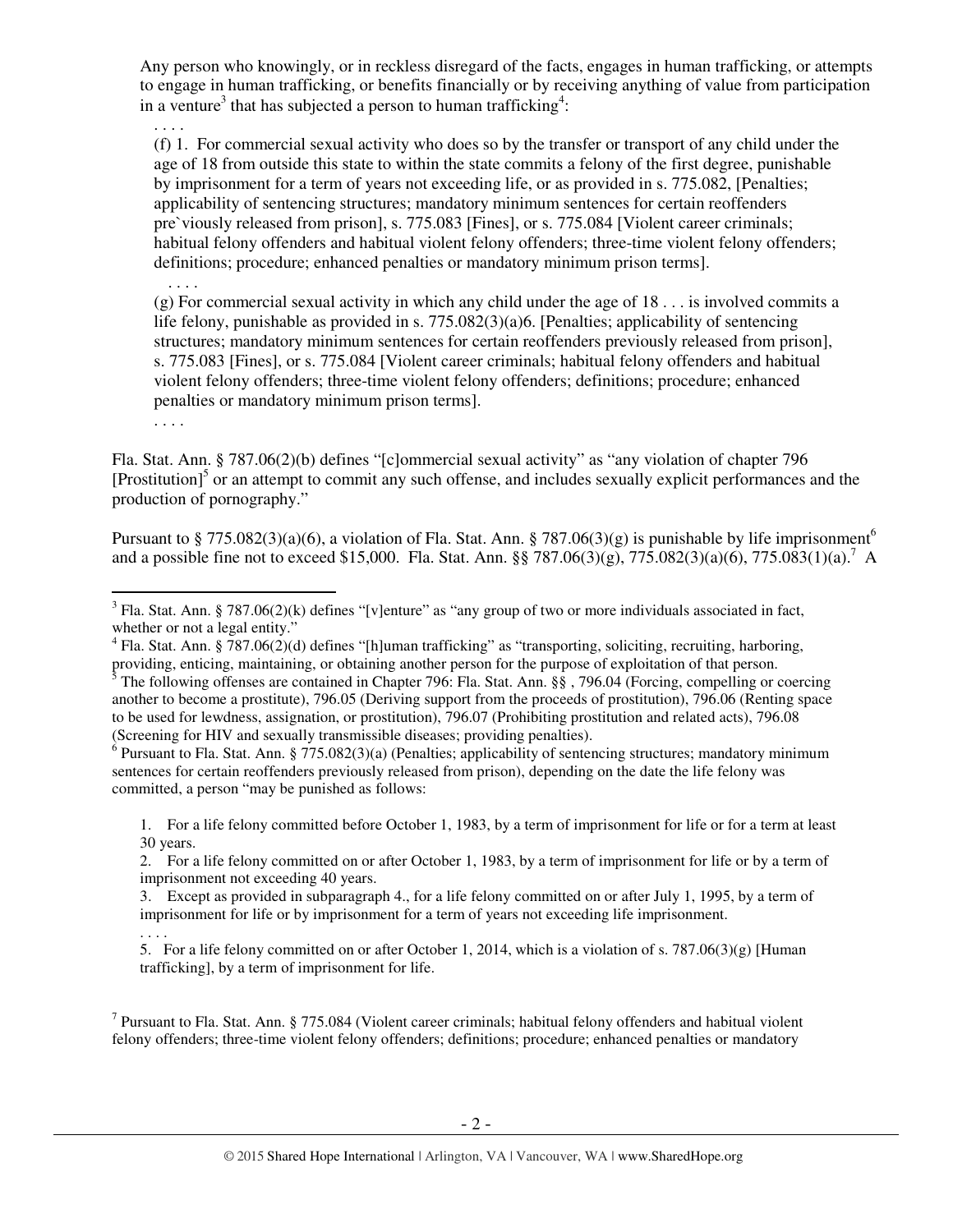conviction under Fla. Stat. Ann. § 787.06(3)(f) is punishable as a first degree felony by up to life imprisonment<sup>8</sup> and a possible fine not to exceed \$10,000. Fla. Stat. Ann. §§ 787.06(3)(f), 775.082(3)(b)(1), 775.083(1)(b). Fla. Stat. Ann. § 787.06(3) states, "For each instance of human trafficking of any individual under this subsection, a separate crime is committed and a separate punishment is authorized."

Fla. Stat. Ann. § 787.06(4) prohibits any "parent, legal guardian, or other person having custody or control of a minor who sells or otherwise transfers custody or control of such minor, or offers to sell or otherwise transfer custody of such minor, with knowledge or in reckless disregard of the fact that, as a consequence of the sale or transfer, the minor will be subject to human trafficking." A conviction under Fla. Stat. Ann. § 787.06(4) is

Pursuant to Fla. Stat. Ann. § 775.082(9)(a)(1),

"Prison releasee reoffender" means any defendant who commits, or attempts to commit:

d. Sexual battery;

. . . i. Kidnapping;

. . .

. . .

 $\overline{a}$ 

o. Any felony that involves the use or threat of physical force or violence against an individual; . . . [or]

r. Any felony violation of s. 790.07 [Persons engaged in criminal offense, having weapons], s. 800.04 [Lewd or lascivious offenses committed upon or in the presence of persons less than 16 years of age], s. 827.03 [Abuse, aggravated abuse, and neglect of a child; penalties], s. 827.071 [Sexual performance by a child; penalties], or s. 847.0135(5) [Computer pornography; traveling to meet minor; penalties];

within 3 years after being released from a state correctional facility operated by the Department of Corrections or a private vendor or within 3 years after being released from a correctional institution of another state, the District of Columbia, the United States, any possession or territory of the United States, or any foreign jurisdiction, following incarceration for an offense for which the sentence is punishable by more than 1 year in this state.

Prison release reoffenders "shall be released only by expiration of sentence and shall not be eligible for parole, control release, or any form of early release" and "must serve 100 percent of the court-imposed sentence." Fla. Stat. Ann. § 775.082(9)(b).

<sup>8</sup> Pursuant to Fla. Stat. Ann. § 775.082(3)(b)(1) (Penalties; applicability of sentencing structures; mandatory minimum sentences for certain reoffenders previously released from prison), "A person who has been convicted of any other designated felony may be punished as follows . . . For a felony of the first degree, by a term of imprisonment not exceeding 30 years or, when specifically provided by statute, by imprisonment for a term of years not exceeding life imprisonment."

minimum prison terms), an offender may be subject to enhanced penalties if the offender is classified as a "habitual felony offender," "habitual violent felony offender," three-time violent felony offender," or a "violent career criminal." Offenders may also be subject to enhanced penalties provided under Fla. Stat. Ann. § 775.082(9)(a)(3), which states,

If the state attorney determines that a defendant is a prison releasee reoffender . . . the state attorney may seek to have the court sentence the defendant as a prison releasee reoffender. Upon proof from the state attorney that establishes by a preponderance of the evidence that a defendant is a prison releasee reoffender as defined in this section, such defendant . . . must be sentenced as follows:

a. For a felony punishable by life, by a term of imprisonment for life;

b. For a felony of the first degree, by a term of imprisonment of 30 years;

c. For a felony of the second degree, by a term of imprisonment of 15 years; and

d. For a felony of the third degree, by a term of imprisonment of 5 years.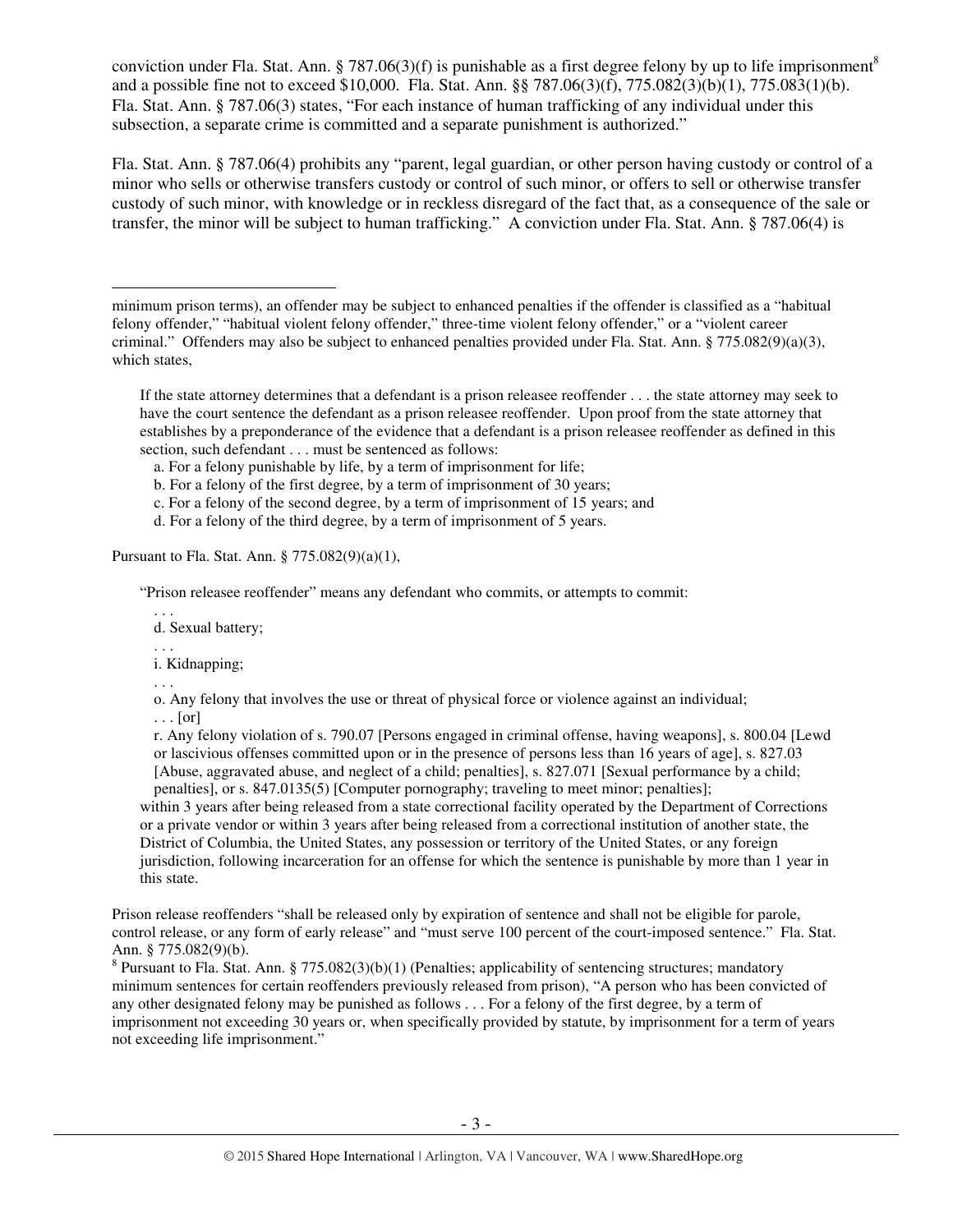punishable as a life felony by a term of imprisonment up to life<sup>9</sup> and a possible fine not to exceed \$15,000. Fla. Stat. Ann. §§ 787.06(4), 775.082(3)(b)(1), 775.083(1)(a).

Pursuant to Fla. Stat. Ann. § 787.06(7), "[a]ny real property or personal property that was used, attempted to be used, or intended to be used in violation of any provision of this section may be seized and shall be forfeited subject to the provisions of the Florida Contraband Forfeiture Act.<sup>10</sup>

*1.2 Commercial sexual exploitation of children (CSEC) is identified as a separate and distinct offense from general sexual offenses, which may also be used to prosecute those who commit commercial sex offenses against minors.* 

Florida has several statutes that specifically criminalize CSEC, including the following:

- 1. Fla. Stat. Ann. § 800.04(4)(a)(2) (Lewd or lascivious offenses committed upon or in the presence of persons less than 16 years of age) provides that:
	- (a) A person commits lewd or lascivious battery by:
		- (2) Encouraging, forcing, or enticing any person less than 16 years of age to engage in sadomasochistic abuse, sexual bestiality, prostitution, or any other act involving sexual activity.

A conviction under Fla. Stat. Ann. § 800.04(4) is punishable as a second degree felony by imprisonment up to 15 years and a possible fine not to exceed \$10,000. Fla. Stat. Ann. §§  $800.04(4)(b)$ ,  $11775.082(3)(d)$ , 775.083(1)(b).

2. Fla. Stat. Ann. § 787.01(3)(a) (Kidnapping; kidnapping of child under age 13, aggravating circumstances) makes it a crime if a person:

commits the offense of kidnapping<sup>12</sup> upon a child under the age of 13 and who, in the course of committing the offense, commits one or more of the following:

. . . .

- 6. Section 847.0135(5); or
- 7. This section.

<sup>&</sup>lt;sup>9</sup> See infra section 6 for punishments of life felonies prior to October 1, 2014.

<sup>&</sup>lt;sup>10</sup> See infra sections 2.8, 3.4 and 4.2 for discussion of the Florida Contraband Forfeiture Act.

<sup>&</sup>lt;sup>11</sup> Pursuant to Fla. Stat. Ann. § 800.04 (4)(c),

A person commits a felony of the first degree, punishable as provided in s. 775.082, s. 775.083, or s. 775.084 if the person is an offender 18 years of age or older who commits lewd or lascivious battery and was previously convicted of a violation of:

<sup>1.</sup> Section 787.01(2) or s. 787.02(2) when the violation involved a victim who was a minor and, in the course of committing that violation, the defendant committed against the minor a sexual battery under chapter 794 or a lewd act under this section or s. 847.0135(5);

<sup>2.</sup> Section 787.01(3)(a)2. or 3.;

<sup>3.</sup> Section 787.02(3)(a)2. or 3.;

<sup>4.</sup> Chapter 794, excluding s. 794.011(10);

<sup>5.</sup> Section 825.1025;

<sup>&</sup>lt;sup>12</sup> Pursuant to Fla. Stat. Ann. § 787.01(1)(a), The term "kidnapping" means forcibly, secretly, or by threat confining, abducting, or imprisoning another person against her or his will and without lawful authority, with intent to:

<sup>1.</sup> Hold for ransom or reward or as a shield or hostage.

<sup>2.</sup> Commit or facilitate commission of any felony.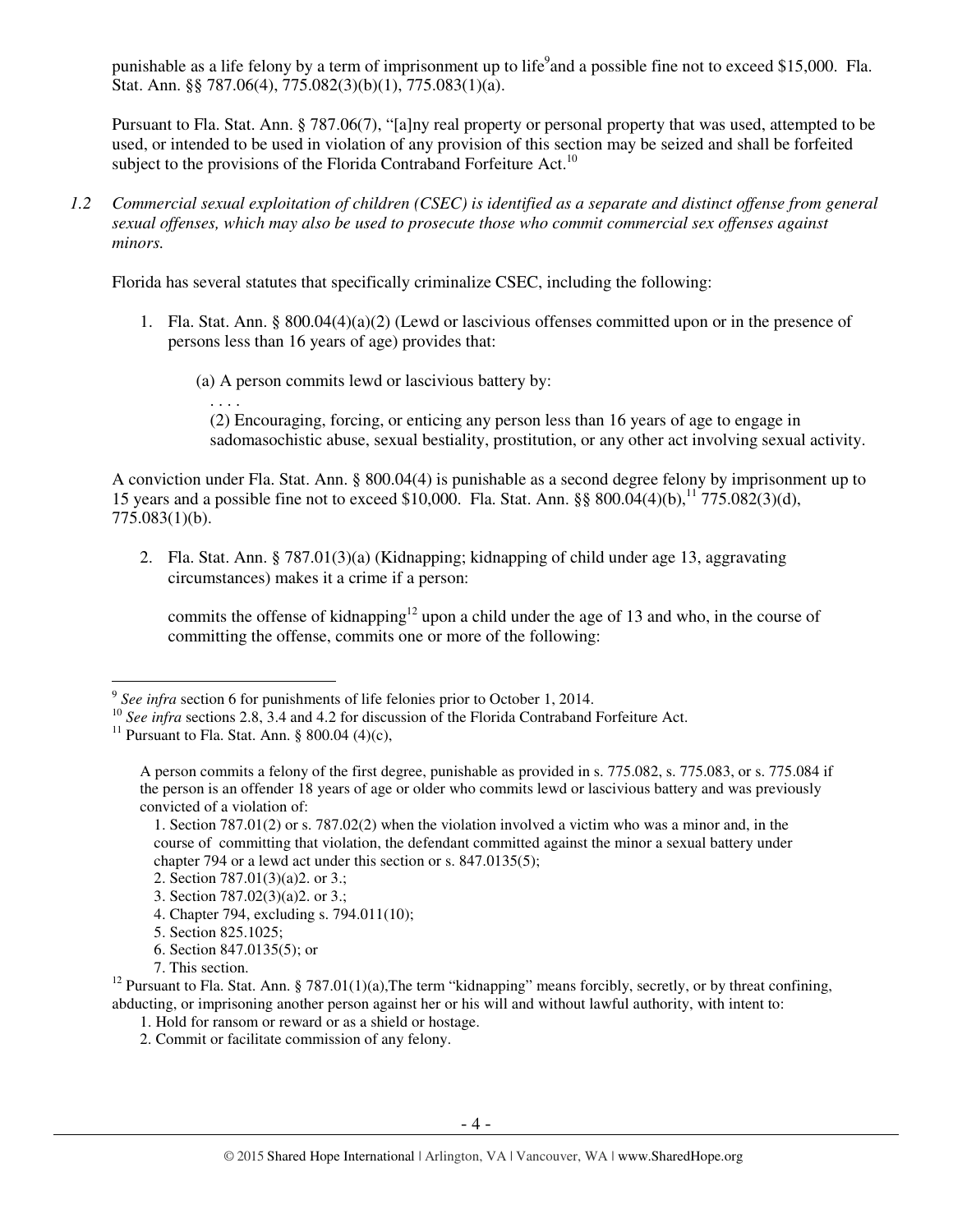1. Aggravated child abuse, as defined in s. 827.03;

2. Sexual battery, as defined in chapter 794, against the child;

3. Lewd or lascivious battery, lewd or lascivious molestation, lewd or lascivious conduct, or lewd or lascivious exhibition, in violation of s. 800.04 or s. 847.0135(5) [Computer pornography; traveling to meet minor; penalties];

4. A violation of former s. 796.03 [Procuring person under age of 18 for prostitution] or s. 796.04 [Forcing, compelling, or coercing another to become a prostitute], relating to prostitution, upon the child; or

5. Exploitation of the child or allowing the child to be exploited, in violation of s. 450.151 [Hiring and employing; infliction of pain or suffering; penalty],

6. A violation of s. 787.06(3)(g), relating to human trafficking,

. . . .

 $\overline{a}$ 

A conviction under Fla. Stat. Ann. § 787.01(3)(a) is punishable as a life felony by imprisonment up to life and a possible fine not to exceed \$15,000.<sup>13</sup> Fla. Stat. Ann. §§ 787.01(3)(a), 775.082(3)(a)(3), 775.083(1)(a).

3. Fla. Stat. Ann. § 787.02(3)(a)<sup>14</sup> (False imprisonment; false imprisonment<sup>15</sup> of child under age 13, aggravating circumstances) states,

A person who commits the offense of false imprisonment upon a child under the age of 13 and who, in the course of committing the offense, commits any offense enumerated in subparagraphs 1–5, commits a felony of the first degree, punishable by imprisonment for a term of years not exceeding life or as provided in s. 775.082, s. 775.083, or s. 775.084.

1. Aggravated child abuse, as defined in s. 827.03;

2. Sexual battery, as defined in chapter 794, against the child;

3. Lewd or lascivious battery, lewd or lascivious molestation, lewd or lascivious conduct, or lewd or lascivious exhibition, in violation of s. 800.04 or s. 847.0135(5);

4. A violation of s. former 796.03 or s. 796.04, relating to prostitution, upon the child;

5. Exploitation of the child or allowing the child to be exploited, in violation of s. 450.151 [Hiring and employing; infliction of pain or suffering; penalty]; or

6. A violation of s.  $787.06(3)(g)$  relating to human trafficking.

A conviction under Fla. Stat. Ann. § 787.02(3)(a) is punishable as a first degree felony by imprisonment up to 30 years, or when the statute permits "a term of years not exceeding life imprisonment" and a possible fine not to exceed \$10,000. Fla. Stat. Ann. §§ 775.082(3)(b)(1), 775.083(1)(b).

<sup>3.</sup> Inflict bodily harm upon or to terrorize the victim or another person.

<sup>4.</sup> Interfere with the performance of any governmental or political function.

<sup>&</sup>lt;sup>13</sup> For punishments of life felonies prior to July 1, 1995 see Fla. Stat. Ann. § 775.082(3)(a)(1)–(3).

<sup>&</sup>lt;sup>14</sup> The text of Fla. Stat. Ann. § 787.02 included here and elsewhere in this report includes amendments made by the enactment of Senate Bill 702 during the 2015 1st Regular Session of the Florida Legislature (effective June 30, 2015).

<sup>&</sup>lt;sup>15</sup> Fla. Stat. Ann. § 787.02(1) (False imprisonment; false imprisonment of child under age 13, aggravating circumstances ) states,

<sup>(</sup>a) The term "false imprisonment" means forcibly, by threat, or secretly confining, abducting, imprisoning, or restraining another person without lawful authority and against her or his will.

<sup>(</sup>b) Confinement of a child under the age of 13 is against her or his will within the meaning of this section if such confinement is without the consent of her or his parent or legal guardian.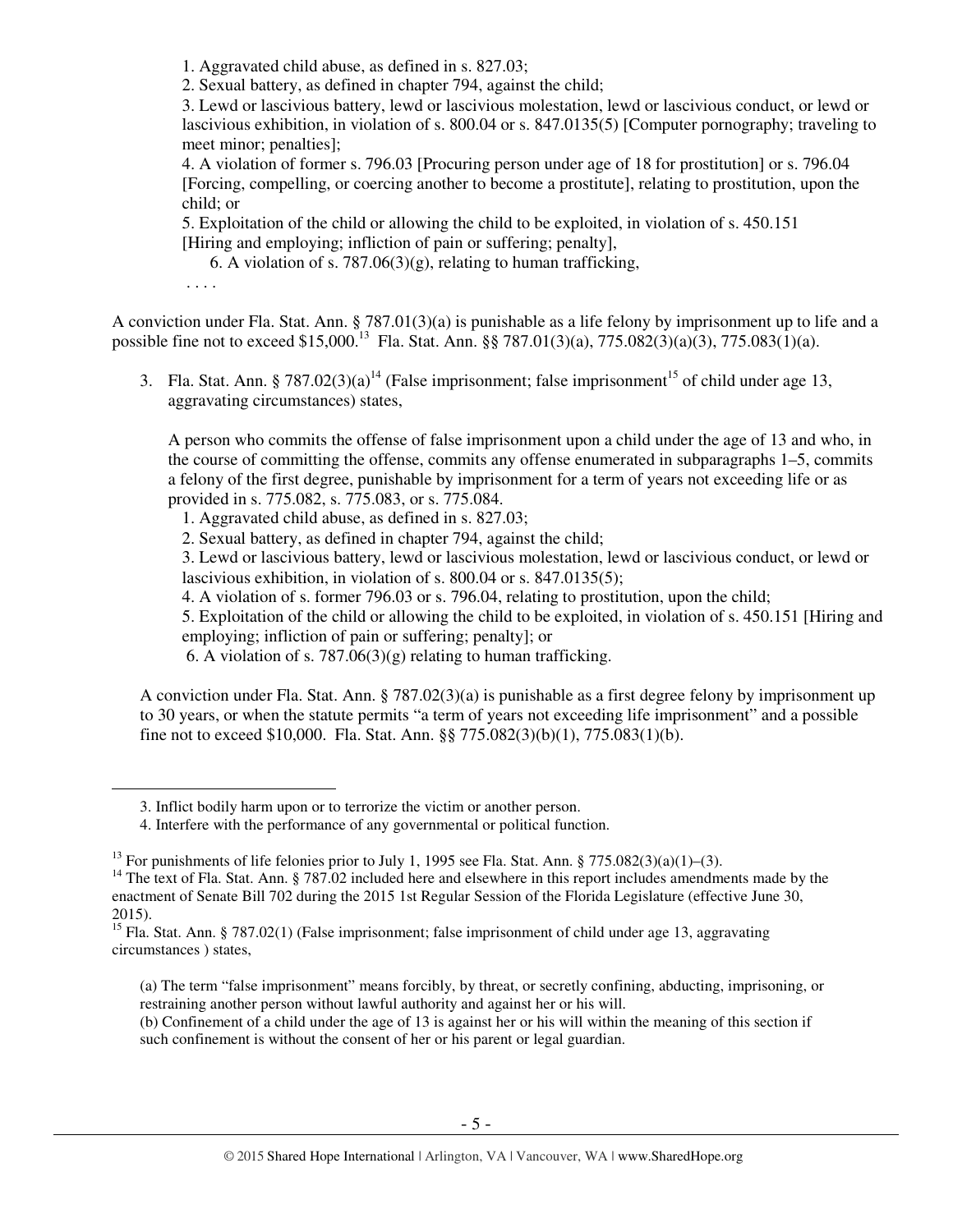4. Fla. Stat. Ann. § 827.071(2), (3) (Sexual performance by a child; penalties) states,

(2) A person is guilty of the use of a child in a sexual performance if, knowing the character and content thereof, he or she employs, authorizes, or induces a child less than 18 years of age to engage in a sexual performance<sup>16</sup> or, being a parent, legal guardian, or custodian of such child, consents to the participation by such child in a sexual performance. Whoever violates this subsection is guilty of a felony of the second degree, punishable as provided in s. 775.082, s. 775.083, or s. 775.084. (3) A person is guilty of promoting a sexual performance by a child when, knowing the character and content thereof, he or she produces, directs, or promotes<sup>17</sup> any performance which includes sexual conduct<sup>18</sup> by a child less than 18 years of age. Whoever violates this subsection is guilty of a felony of the second degree, punishable as provided in s. 775.082, s. 775.083, or s. 775.084.

A conviction under Fla. Stat. Ann. § 827.071(2), (3) is punishable as a second degree felony by imprisonment up to 15 years and a possible fine not to exceed \$10,000. Fla. Stat. Ann. §§ 775.082(3)(d), 775.083(1)(b).

5. Fla. Stat. Ann. § 847.0135(2) (Computer pornography; traveling to meet minor; penalties) makes it a crime if a person

 $(2)$  ...

 $\overline{a}$ 

(a) Knowingly compiles, enters into, or transmits by use of computer;

(b) Makes, prints, publishes, or reproduces by other computerized means;

(c) Knowingly causes or allows to be entered into or transmitted by use of computer; or (d) Buys, sells, receives, exchanges, or disseminates, any notice, statement, or advertisement of any minor's name, telephone number, place of residence, physical characteristics, or other descriptive or identifying information for purposes of facilitating, encouraging, offering, or soliciting sexual conduct

of or with any minor, or the visual depiction of such conduct, commits a felony of the third degree, punishable as provided in s. 775.082, s. 775.083, or s. 775.084. The fact that an undercover operative or law enforcement officer was involved in the detection and investigation of an offense under this section shall not constitute a defense to a prosecution under this section.

A conviction under Fla. Stat. Ann. § 847.0135(2) is punishable as a third degree felony by imprisonment up to 5 years and a possible fine not to exceed \$5,000. Fla. Stat. Ann.  $\S$ § 775.082(3)(e), 775.083(1)(c).

6. Fla. Stat. Ann. § 847.0145(1) (Selling or buying of minors; penalties) makes it a crime if

<sup>&</sup>lt;sup>16</sup> Fla. Stat. Ann. § 827.071(1)(i) states, "'Sexual performance' means any performance or part of thereof which includes sexual conduct by a child of less than 18 years of age." Fla. Stat. Ann. § 827.071(1)(c) defines "performance" as "any play, motion picture, photograph, or dance or any other visual representation exhibited before an audience."

<sup>&</sup>lt;sup>17</sup> Fla. Stat. Ann. § 827.071(1)(d) states, "Promote' means to procure, manufacture, issue, sell, give, provide, lend, mail, deliver, transfer, transmute, publish, distribute, circulate, disseminate, present, exhibit, or advertise, or to offer or to agree to do the same."

 $18$  Fla. Stat. Ann. § 827.071(1)(h) states,

<sup>&</sup>quot;Sexual conduct" means actual or simulated sexual intercourse, deviate sexual intercourse, sexual bestiality, masturbation, or sadomasochistic abuse; actual lewd exhibition of the genitals; actual physical contact with a person's clothed or unclothed genitals, pubic area, buttocks, or, if such person is female, breast, with the intent to arouse or gratify the sexual desire of either party; or any act or conduct which constitutes sexual battery or simulates that sexual battery is being or will be committed. . . .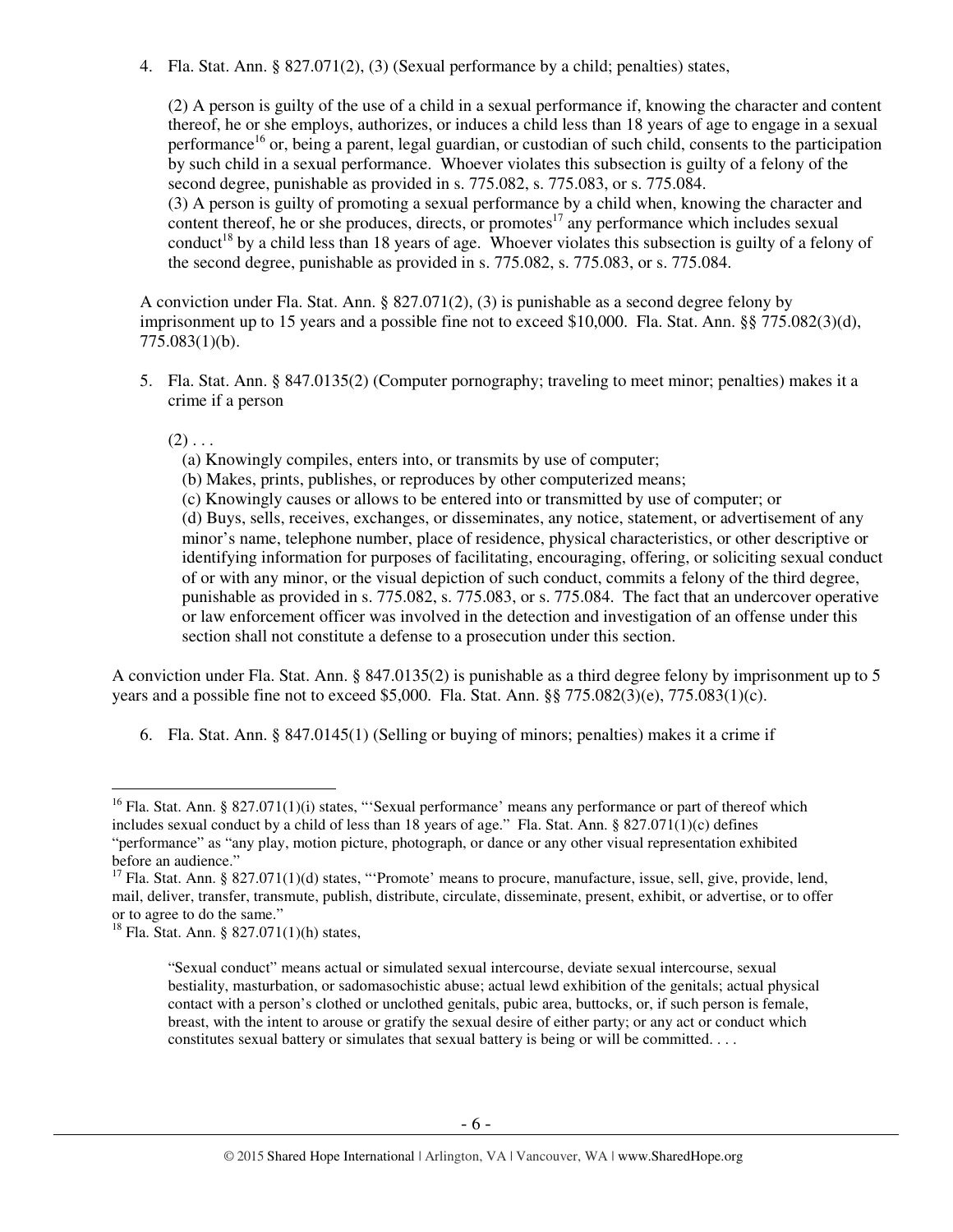[a]ny parent, legal guardian, or other person having custody or control of a minor<sup>19</sup> who sells or otherwise transfers custody or control of such minor, or offers to sell or otherwise transfer custody of such minor, either:

(a) With knowledge that, as a consequence of the sale or transfer, the minor will be portrayed in a visual depiction engaging in, or assisting another person to engage in, sexually explicit conduct;<sup>20</sup> or

(b) With intent to promote either:

1. The engaging in of sexually explicit conduct by such minor for the purpose of producing any visual depiction of such conduct; or

2. The rendering of assistance by the minor to any other person to engage in sexually explicit conduct for the purpose of producing any visual depiction of such conduct;

. . . .

Fla. Stat. Ann. § 847.0145(2) also makes it a crime if a person

purchases or otherwise obtains custody or control of a minor, or offers to purchase or otherwise obtain custody or control of a minor, either:

(a) With knowledge that, as a consequence of the purchase or obtaining of custody, the minor will be portrayed in a visual depiction engaging in, or assisting another person to engage in, sexually explicit conduct;

(b) With intent to promote either:

1. The engaging in of sexually explicit conduct by such minor for the purpose of producing any visual depiction of such conduct; or

2. The rendering of assistance by the minor to any other person to engage in sexually explicit conduct for the purpose of producing any visual depiction of such conduct;

. . . .

 $\overline{a}$ 

A conviction under this statute is punishable as a first degree felony by imprisonment up to 30 years and a possible fine not to exceed \$10,000. Fla. Stat. Ann. §§ 847.0145, 775.082(3)(b)(1), 775.083(1)(b).

Sexual offense laws that are not expressly commercial but that may apply in cases of CSEC include:

1. Fla. Stat. Ann. § 787.025(2) (Luring or enticing a child) states,

(a) A person 18 years of age or older who intentionally lures or entices, or attempts to lure or entice, a child under the age of 12 into a structure, dwelling, or conveyance for other than a lawful purpose commits a misdemeanor of the first degree, punishable as provided in s. 775.082 or s. 775.083. (b) A person 18 years of age or older who, having been previously convicted of a violation of paragraph (a), intentionally lures or entices, or attempts to lure or entice, a child under the age of 12 into a structure, dwelling, or conveyance for other than a lawful purpose commits a felony of the third degree, punishable as provided in s. 775.082, s. 775.083, or s. 775.084.

(c) A person 18 years of age or older who, having been previously convicted of a violation of chapter

<sup>&</sup>lt;sup>19</sup> Pursuant to Fla. Stat. Ann. § 847.001(8) (Definitions), "'Minor' means any person under the age of 18 years." <sup>20</sup> Pursuant to Fla. Stat. Ann. § 847.001(16) (Definitions),

<sup>&</sup>quot;Sexual conduct" means actual or simulated sexual intercourse, deviate sexual intercourse, sexual bestiality, masturbation, or sadomasochistic abuse; actual lewd exhibition of the genitals; actual physical contact with a person's clothed or unclothed genitals, pubic area, buttocks, or, if such person is a female, breast with the intent to arouse or gratify the sexual desire of either party; or any act or conduct which constitutes sexual battery or simulates that sexual battery is being or will be committed. A mother's breastfeeding of her baby does not under any circumstance constitute "sexual conduct."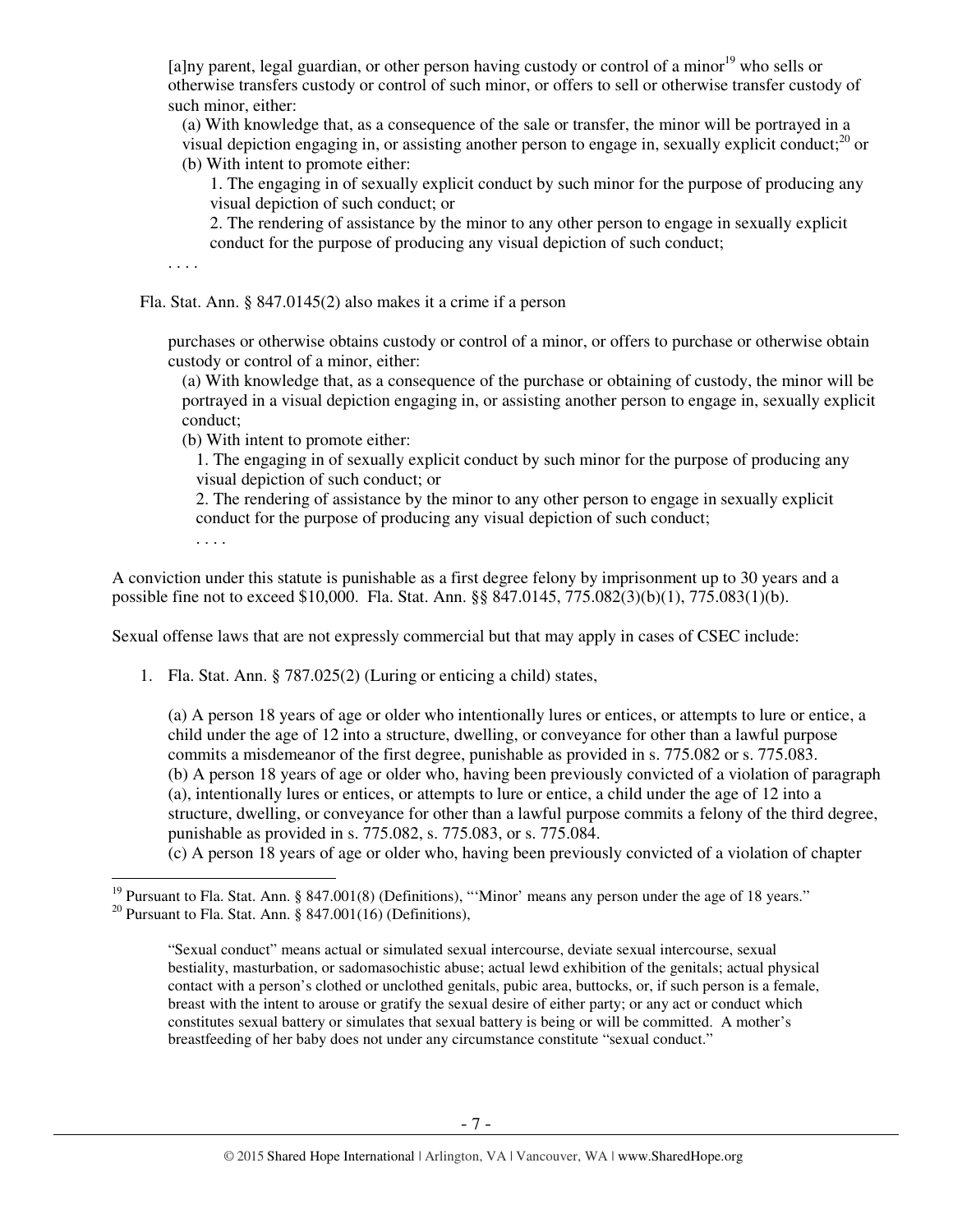794, s. 800.04, or s. 847.0135(5), or a violation of a similar law of another jurisdiction, intentionally lures or entices, or attempts to lure or entice, a child under the age of 12 into a structure, dwelling, or conveyance for other than a lawful purpose commits a felony of the third degree, punishable as provided in s. 775.082, s. 775.083, or s. 775.084.

A conviction under Fla. Stat. Ann. § 787.025(2)(a) is punishable as a first degree misdemeanor by imprisonment up to 1 year and a possible fine not to exceed \$1,000. Fla. Stat. Ann. §§ 775.082(4)(a), 775.083(1)(d). A conviction under Fla. Stat. Ann. § 787.025(b), (c) is punishable as a third degree felony by imprisonment up to 5 years and a possible fine not to exceed \$5,000. Fla. Stat. Ann. §§ 775.082(3)(e), 775.083(1)(c).

2. Fla. Stat. Ann. § 847.0135(3)–(4) (Computer pornography; traveling to meet minor; penalties) makes it unlawful to use a computer or other similar device to solicit a minor for illegal sexual acts and states in part,

(3) Certain uses of computer services or devices prohibited.—Any person who knowingly uses a computer online service, Internet service, local bulletin board service, or any other device capable of electronic data storage or transmission to:

(a) Seduce, solicit, lure, or entice, or attempt to seduce, solicit, lure, or entice, a child or another person believed by the person to be a child, to commit any illegal act described in chapter 794, chapter 800 [Lewdness; Indecent exposure], or chapter 827 [Abuse of children], or to otherwise engage in any unlawful sexual conduct<sup>21</sup> with a child or with another person believed by the person to be a child; or

(b) Solicit, lure, or entice, or attempt to solicit, lure, or entice a parent, legal guardian, or custodian of a child or a person believed to be a parent, legal guardian, or custodian of a child to consent to the participation of such child in any act described in chapter 794, chapter 800, or chapter 827, or to otherwise engage in any sexual conduct,

commits a felony of the third degree, punishable as provided in s. 775.082, s. 775.083, or s. 775.084. Any person who, in violating this subsection, misrepresents his or her age, commits a felony of the second degree, punishable as provided in s. 775.082, s. 775.083, or s. 775.084. Each separate use of a computer online service, Internet service, local bulletin board service, or any other device capable of electronic data storage or transmission wherein an offense described in this section is committed may be charged as a separate offense.

(4) Traveling to meet a minor.—Any person who travels any distance either within this state, to this state, or from this state by any means, who attempts to do so, or who causes another to do so or to attempt to do so for the purpose of engaging in any illegal act described in chapter 794, chapter 800, or chapter 827, or to otherwise engage in other unlawful sexual conduct with a child or with another person believed by the person to be a child after using a computer online service, Internet service, local bulletin board service, or any other device capable of electronic data storage or transmission to:

(a) Seduce, solicit, lure, or entice or attempt to seduce, solicit, lure, or entice a child or another person believed by the person to be a child, to engage in any illegal act described in chapter 794, chapter 800, or chapter 827, or to otherwise engage in other unlawful sexual conduct with a child; or (b) Solicit, lure, or entice or attempt to solicit, lure, or entice a parent, legal guardian, or custodian of a child or a person believed to be a parent, legal guardian, or custodian of a child to consent to the participation of such child in any act described in chapter 794, chapter 800, or chapter 827, or to otherwise engage in any sexual conduct,

<sup>&</sup>lt;sup>21</sup> Fla. Stat. Ann. § 847.001(16) (Definitions) provides the same definition of sexual conduct as the definition that appears in Fla. Stat. Ann. § 827.071(h). *See supra* note 18, for the definition of sexual conduct.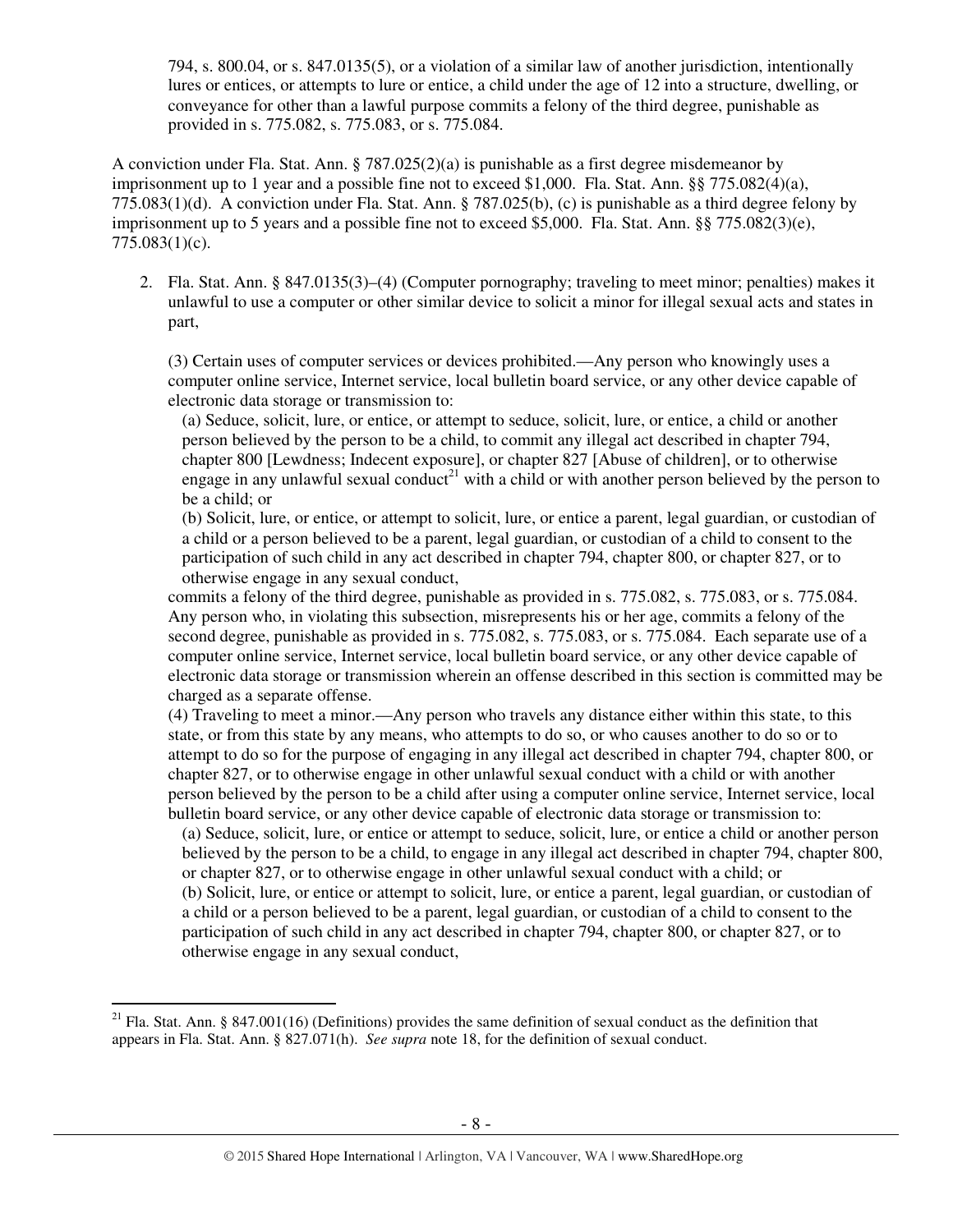A conviction under Fla. Stat. Ann. § 847.0135(3), (4) is punishable as a second degree felony by imprisonment up to 15 years and a possible fine not to exceed \$10,000. Fla. Stat. Ann. §§ 775.082(3)(d), 775.083(1)(b). In some circumstances, a conviction under Fla. Stat. Ann. § 847.0135(3) may be punishable as a third degree felony by imprisonment up to 5 years and a possible fine not to exceed \$5,000. Fla. Stat. Ann. §§ 775.082(3)(e), 775.083(1)(c).

- 3. Fla. Stat. Ann. § 847.012(4) (Harmful materials; sale or distribution to minors or using minors in production prohibited; penalty) states, "A person may not knowingly use a minor in the production of any material described in subsection  $(3)$ ,<sup>22</sup> regardless of whether the material is intended for distribution to minors or is actually distributed to minors." Further, Fla. Stat. Ann. § 847.012(5) states: "An adult may not knowingly distribute to a minor on school property,<sup>23</sup> or post on school property, any material<sup>24</sup> described in subsection (3)." Under Fla. Stat. Ann. § 847.012(6), a conviction of any provision of section 847.012 is punishable as a third degree felony by imprisonment up to 5 years and a possible fine not to exceed  $$5,000.<sup>25</sup>$
- 4. Fla. Stat. Ann. § 794.05(1) (Unlawful sexual activity with certain minors) states in part, "A person 24 years of age or older who engages in sexual activity<sup>26</sup> with a person 16 or 17 years of age commits a felony of the second degree, punishable as provided in s. 775.082, s. 775.083, or s. 775.084." A conviction under Fla. Stat. Ann. § 794.05(1) is punishable as a second degree felony by imprisonment up to 15 years and a possible fine not to exceed  $$10,000$ . Fla. Stat. Ann. §§ 775.082(3)(c), 775.083(1)(b).
- 5. Fla. Stat. Ann. § 800.04(4)(a)(1), (5), (6) (Lewd or lascivious offenses committed upon or in the presence of persons less than 16 years of age) states,
	- (4) Lewd or lascivious battery.
		- (a) A person commits lewd or lascivious battery

<sup>23</sup> "'[S]chool property' means the grounds or facility of any kindergarten, elementary school, middle school, junior high school, or secondary school, whether public or nonpublic." Fla. Stat. Ann. § 847.012(5)

 $^{24}$  Pursuant to Fla. Stat. Ann. § 847.012(5) materials do "not apply to the distribution or posting of school-approved instructional materials that by design serve as a major tool for assisting in the instruction of a subject or course by school officers, instructional personnel, administrative personnel, school volunteers, educational support employees, or managers. . . ."

<sup>25</sup> *See* Fla. Stat. Ann. §§ 775.082, 775.083, and 775.084 for the available punishment provisions. .

<sup>26</sup> "As used in this section, 'sexual activity' means oral, anal, or vaginal penetration by, or union with, the sexual organ of another; or the anal or vaginal penetration of another by any other object; however, sexual activity does not include an act done for a bona fide medical purpose." Fla. Stat. Ann. § 794.05(1).

 $\overline{a}$  $22$  Fla. Stat. Ann. § 847.012(3) states,

A person may not knowingly sell, rent, or loan for monetary consideration to a minor: (a) Any picture, photograph, drawing, sculpture, motion picture film, videocassette, or similar visual representation or image of a person or portion of the human body which depicts nudity or sexual conduct, sexual excitement, sexual battery, bestiality, or sadomasochistic abuse and which is harmful to minors; or (b) Any book, pamphlet, magazine, printed matter however reproduced, or sound recording that contains any matter defined in s. 847.001 [Definitions], explicit and detailed verbal descriptions or narrative accounts of sexual excitement, or sexual conduct and that is harmful to minors.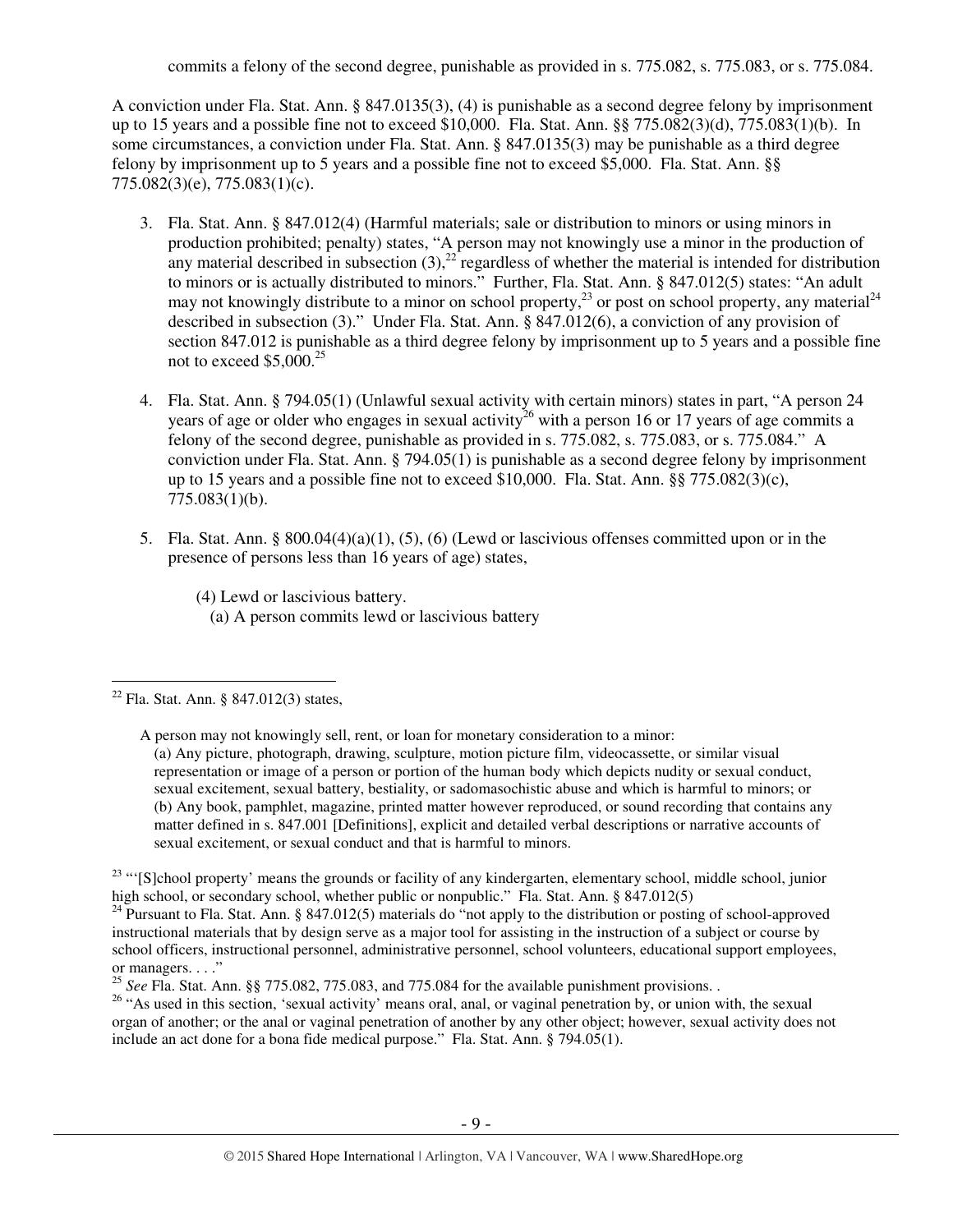1. Engaging in sexual activity<sup>27</sup> with a person 12 years of age or older but less than 16 years of age; or

. . . .

(5) Lewd or lascivious molestation.

(a) A person who intentionally touches in a lewd or lascivious manner the breasts, genitals, genital area, or buttocks, or the clothing covering them, of a person less than 16 years of age, or forces or entices a person under 16 years of age to so touch the perpetrator, commits lewd or lascivious molestation.

(b) An offender 18 years of age or older who commits lewd or lascivious molestation against a victim less than 12 years of age commits a life felony, punishable as provided in s. 775.082(3)(a)4.

 $(c)$ ...

2. An offender 18 years of age or older who commits lewd or lascivious molestation against a victim 12 years of age or older but less than 16 years of age commits a felony of the second degree, punishable as provided in s. 775.082, s. 775.083, or s. 775.084.

. . . .

(6) Lewd or lascivious conduct.

(a) A person who:

1. Intentionally touches a person under 16 years of age in a lewd or lascivious manner; or

2. Solicits a person under 16 years' of age to commit a lewd or lascivious act commits lewd or lascivious conduct.

(b) An offender 18 years of age or older who commits lewd or lascivious conduct commits a felony of the second degree, punishable as provided in s. 775.082, s. 775.083, or s. 775.084.

. . . .

An offender's first conviction under Fla. Stat. Ann. § 800.04(5)(b) is punishable as a life felony by "(I) A term of imprisonment for life; or (II) A split sentence that is a term of at least 25 years' imprisonment and not exceeding life imprisonment, followed by probation or community control for the remainder of the person's natural life . . . .<sup>328</sup> Fla. Stat. Ann. § 775.082(3)(a)(4.a). A subsequent conviction under Fla. Stat. Ann. § 800.04(5)(b) is punishable as a life felony by life imprisonment.<sup>29</sup> Fla. Stat. Ann. § 775.082(3)(a)(4.b). A conviction under Fla. Stat. Ann. § 800.04(6)(b) is punishable as a second degree felony by imprisonment up to 15 years and a possible fine not to exceed \$10,000. Fla. Stat. Ann. §§ 775.082(3)(d),

775.083(1)(b).

*1.3 Prostitution statutes refer to the sex trafficking statute to identify the commercially sexually exploited minor as a trafficking victim.* 

Fla. Stat. Ann. § 796.01 (Offenses by adults involving minors; intent) refers to the human trafficking law to clarify that commercially sexually exploited minors are victims of sex trafficking. It states,

It is the intent of the Legislature that adults who involve minors in any behavior prohibited under this chapter be prosecuted under other laws of this state, such as, but not limited to, s. 787.06 [Human trafficking], chapter 794 [Sexual battery], chapter 800 [Lewdness; Indecent Exposure], s. 810.145 [Video voyeurism], chapter 827 [Abuse of children], and chapter 847 [Obscenity]. The Legislature

 $\overline{a}$ <sup>27</sup> Pursuant to Fla. Stat. Ann. § 800.04(1)(a), "'Sexual activity' means the oral, anal, or vaginal penetration by, or union with, the sexual organ of another or the anal or vaginal penetration of another by any other object; however, sexual activity does not include an act done for a bona fide medical purpose."

<sup>&</sup>lt;sup>28</sup> For punishments of life felonies prior to September 1, 2005 see Fla. Stat. Ann. § 775.082(3).

<sup>&</sup>lt;sup>29</sup> For punishments of life felonies prior to July 1, 2008 see Fla. Stat. Ann. § 775.082(3).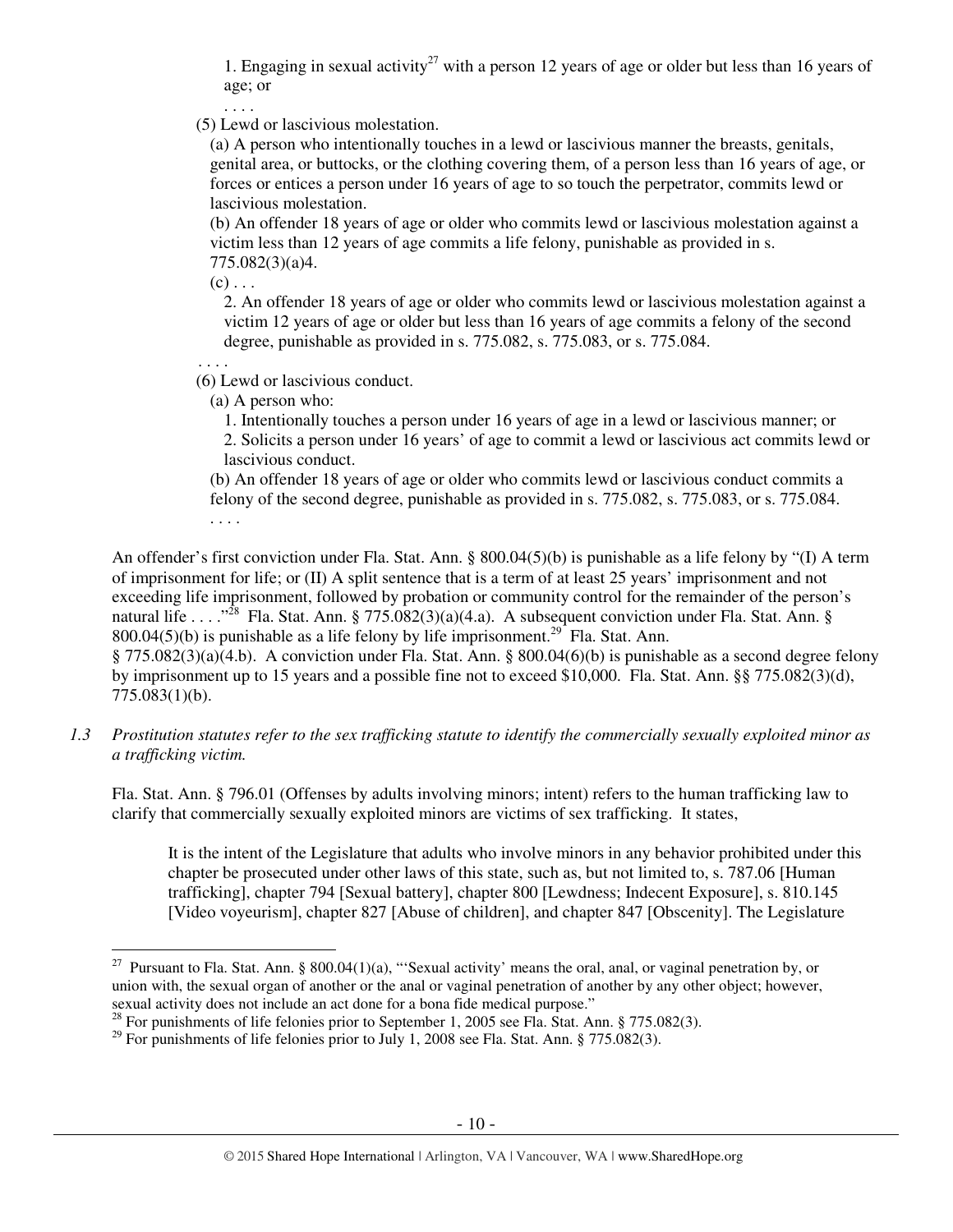finds that prosecution of such adults under this chapter is inappropriate since a minor is unable to consent to such behavior.

*1.4 The state racketeering or gang crimes statute includes sex trafficking and commercial sexual exploitation of children (CSEC) offenses as predicate acts allowing the statute to be used to prosecute trafficking crimes.* 

Florida's Racketeering Influenced and Corrupt Organization (RICO) statute is codified at Fla. Stat. Ann. § 895.03 (Prohibited activities and defense) which states,

(1) It is unlawful for any person who has with criminal intent received any proceeds derived, directly or indirectly, from a pattern of racketeering activity or through the collection of an unlawful debt to use or invest, whether directly or indirectly, any part of such proceeds, or the proceeds derived from the investment or use thereof, in the acquisition of any title to, or any right, interest, or equity in, real property or in the establishment or operation of any enterprise.

(2) It is unlawful for any person, through a pattern of racketeering activity or through the collection of an unlawful debt, to acquire or maintain, directly or indirectly, any interest in or control of any enterprise or real property.

(3) It is unlawful for any person employed by, or associated with, any enterprise to conduct or participate, directly or indirectly, in such enterprise through a pattern of racketeering activity or the collection of an unlawful debt.

(4) It is unlawful for any person to conspire or endeavor to violate any of the provisions of subsection  $(1)$ , subsection  $(2)$ , or subsection  $(3)$ .

Both human trafficking and CSEC offenses constitute predicate racketeering acts. Fla. Stat. Ann. § 895.02(1), defines "racketeering activity" in part as the following:

to commit, to attempt to commit, to conspire to commit, or to solicit, coerce, or intimidate another person to commit:

(a) Any crime that is chargeable by petition, indictment, or information under the following provisions of the Florida Statutes:

26. Chapter 787, relating to kidnapping or human trafficking.

. . . .

. . . .

29. Former section 796.03 [Procuring person under age of 18 for prostitution], former s. 796.035 [Selling or buying of minors into prostitution; penalties], s. 796.04 [Forcing, compelling, or coercing another to become a prostitute], s. 796.05 [Deriving support from the proceeds of prostitution], or s. 796.07 [Prohibiting prostitution and related acts], relating to prostitution.

. . . .

36. Section 827.071 [Relating to commercial sexual exploitation of children].

. . . .

43. Section 847.011 [Prohibition of certain acts in connection with obscene, lewd, etc., materials; penalty], s. 847.012<sup>30</sup> [Harmful materials; sale or distribution to minors or using minors in production prohibited; penalty], s. 847.013 [Exposing minors to harmful motion pictures, exhibitions, shows, presentations, or representations], s. 847.06 [Obscene matter; transportation into state prohibited; penalty], or s. 847.07 [Wholesale promotion of obscene materials; penalties], relating to obscene literature and profanity.

"Pattern of racketeering activity" is defined in Fla. Stat. Ann. § 895.02(4) as,

 $\overline{a}$ <sup>30</sup> *See supra* note20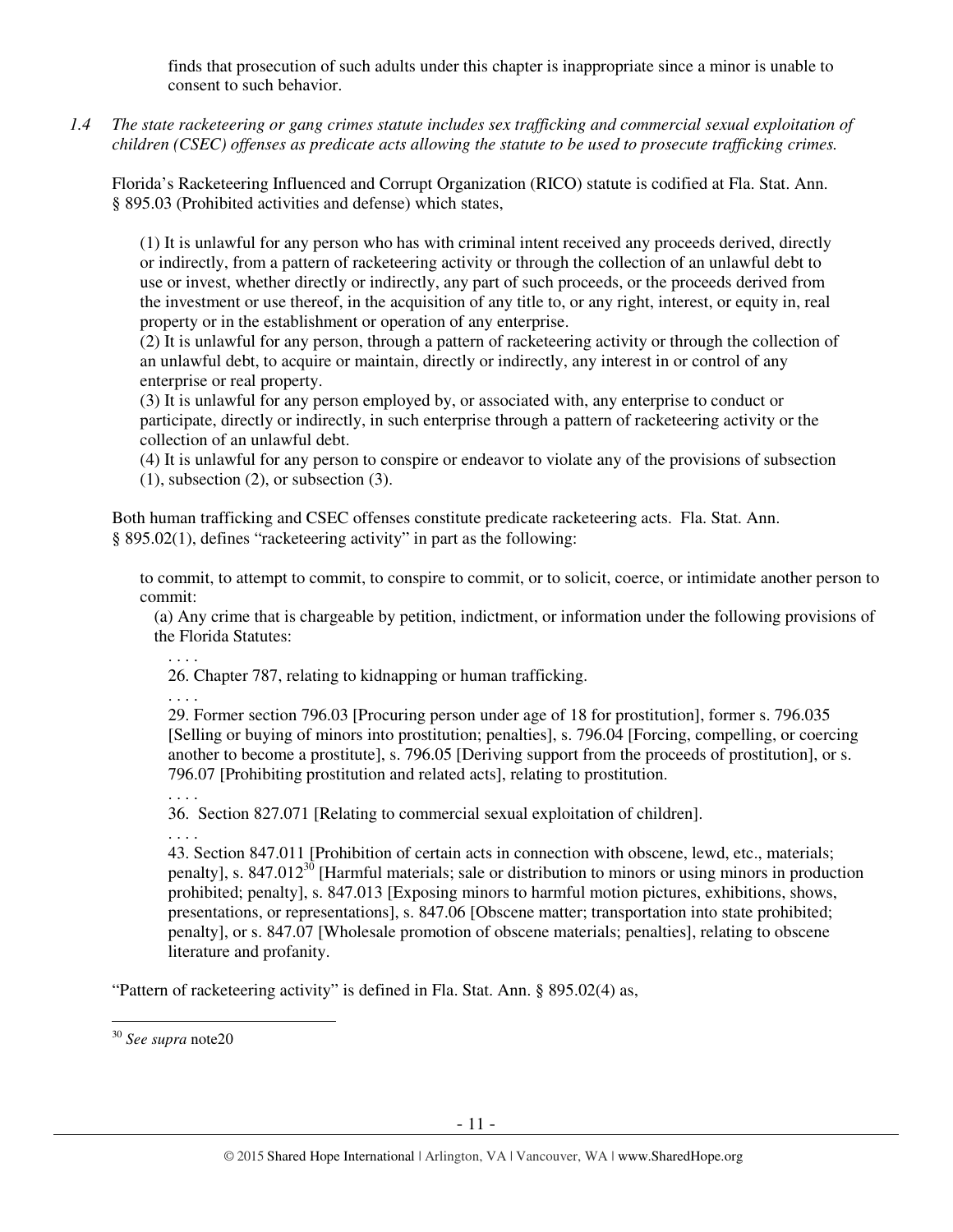[E]ngaging in at least two incidents of racketeering conduct that have the same or similar intents, results, accomplices, victims, or methods of commission or that otherwise are interrelated by distinguishing characteristics and are not isolated incidents, provided at least one of such incidents occurred after the effective date of this act and that the last of such incidents occurred within 5 years after a prior incident of racketeering conduct.

Defendants convicted under the racketeering statute also face stiff penalties. Pursuant to Fla. Stat. Ann. § 895.04(1) (Criminal penalties and alternative fine), "[a]ny person convicted of engaging in activity in violation of the provisions of s. 895.03 is guilty of a felony of the first degree and shall be punished as provided in s. 775.082, s. 775.083, or s. 775.084." Fla. Stat. Ann. § 895.04(2) (Criminal penalties and alternative fine) states in part,

In lieu of a fine otherwise authorized by law, any person convicted of engaging in conduct in violation of the provisions of s. 895.03 [Prohibited activities and defenses], through which the person derived pecuniary value, $31$  or by which he or she caused personal injury or property damage or other loss, may be sentenced to pay a fine that does not exceed 3 times the gross value gained or 3 times the gross loss caused, whichever is the greater, plus court costs and the costs of investigation and prosecution, reasonably incurred.

Fla. Stat. Ann. § 895.05(2)(a) (Civil remedies), which provides for civil asset forfeiture, states, "All property, real or personal, including money, used in the course of, intended for use in the course of, derived from, or realized through conduct in violation of a provision of ss. 895.01–895.05 is subject to civil forfeiture to the state."

 $31$  Pecuniary value is defined in Fla. Stat. Ann. § 895.04(4) for the purposes of subsection (2) as "(a) Anything of value in the form of money, a negotiable instrument, or a commercial interest or anything else the primary significance of which is economic advantage; or (b) Any other property or service that has a value in excess of \$  $100."$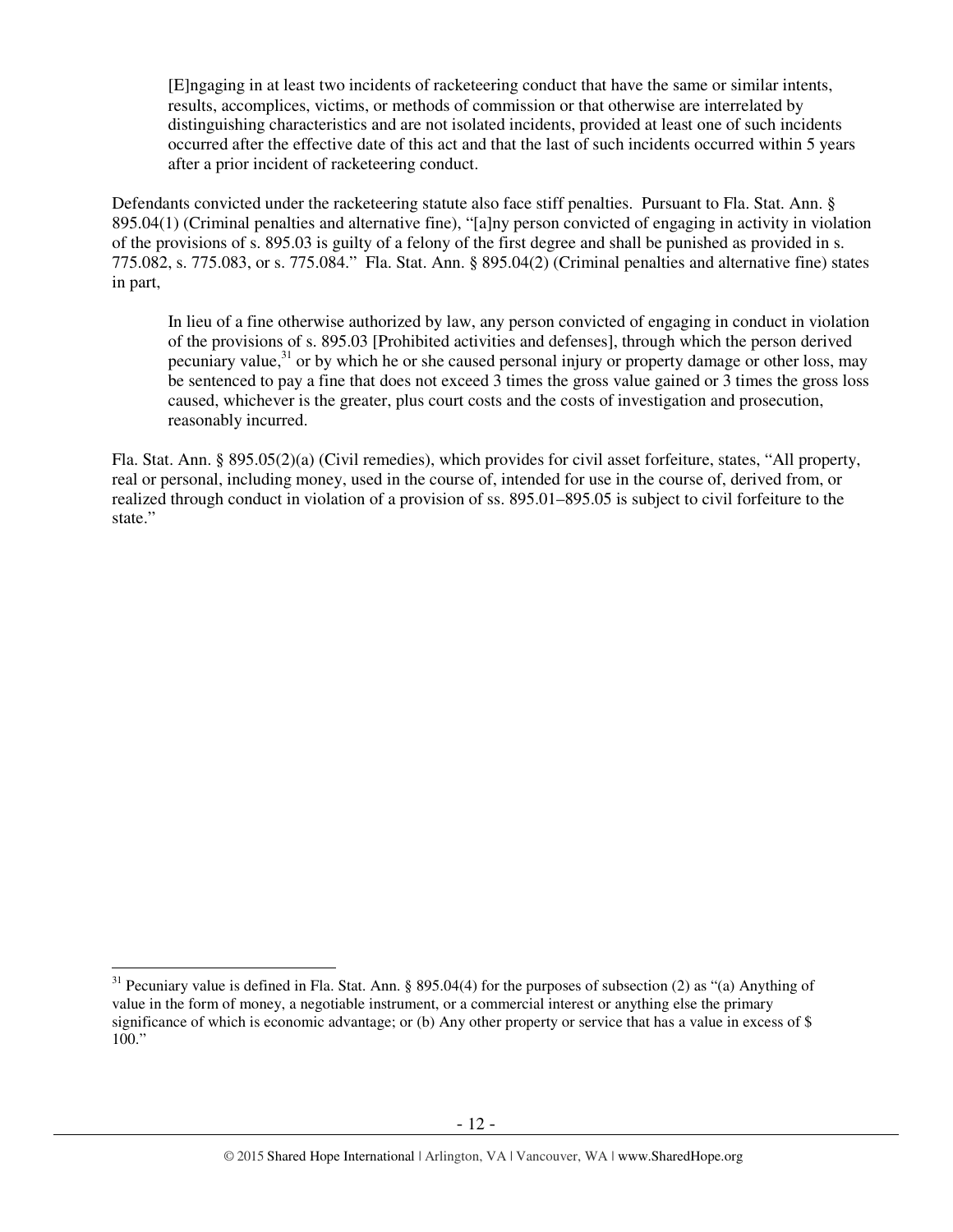#### **FRAMEWORK ISSUE 2: CRIMINAL PROVISIONS FOR DEMAND**

## *Legal Components:*

- *2.1 The state sex trafficking law can be applied to the buyers of commercial sex acts with a victim of domestic minor sex trafficking.*
- *2.2 Buyers of commercial sex acts with a minor can be prosecuted under commercial sexual exploitation of children (CSEC) laws.*
- *2.3 Solicitation laws differentiate buying sex acts with an adult and buying sex acts with a minor under 18.*
- *2.4 Penalties for buyers of commercial sex acts with minors are as high as federal penalties.*
- *2.5 Using the Internet or electronic communications to lure, entice, or purchase, or attempt to lure, entice, or purchase commercial sex acts with a minor is a separate crime or results in an enhanced penalty for buyers.*
- *2.6 No age mistake defense is permitted for a buyer of commercial sex acts with any minor under 18.*
- *2.7 Base penalties for buying sex acts with a minor under 18 are sufficiently high and not reduced for older minors.*
- *2.8 Financial penalties for buyers of commercial sex acts with minors are sufficiently high to make it difficult for buyers to hide the crime.*
- *2.9 Buying and possessing child pornography carries penalties as high as similar federal offenses.*
- *2.10 Convicted buyers of commercial sex acts with minors and child pornography are required to register as sex offenders.*

\_\_\_\_\_\_\_\_\_\_\_\_\_\_\_\_\_\_\_\_\_\_\_\_\_\_\_\_\_\_\_\_\_\_\_\_\_\_\_\_\_\_\_\_\_\_\_\_\_\_\_\_\_\_\_\_\_\_\_\_\_\_\_\_\_\_\_\_\_\_\_\_\_\_\_\_\_\_\_\_\_\_\_\_\_\_\_\_\_\_\_\_\_\_

## *Legal Analysis:*

*2.1 The state sex trafficking law can be applied to the buyers of commercial sex acts with a victim of domestic minor sex trafficking.* 

Fla. Stat. Ann. § 787.06(3)<sup>32</sup> (Human trafficking) can apply to buyers of commercial sex with minors following federal precedent through the term "obtain."<sup>33</sup> Pursuant to Fla. Stat. Ann. § 787.06(3), a human trafficking offense is committed by "[a]ny person who knowingly, or in reckless disregard of the facts, engages in human trafficking, or attempts to engage in human trafficking. . . ." Fla. Stat. Ann. § 787.06(2)(d) defines "[h]uman

 $\overline{a}$ <sup>32</sup> *See supra* note 2.

<sup>33</sup> *See United States v. Jungers*, 702 F.3d 1066 (8th Cir. 2013). In this case, the Eighth Circuit held that the federal sex trafficking law, 18 U.S.C. § 1591 (Sex trafficking of children or by force, fraud, or coercion) applies to buyers of sex with minors. Reversing a District of South Dakota ruling that Congress did not intend the string of verbs constituting criminal conduct under 18 U.S.C. § 1591(a)(1) ("recruits, entices, harbors, transports, provides, obtains, or maintains") to reach the conduct of buyers (United States v. Jungers, 834 F. Supp. 2d 930, 931 (D.S.D. 2011)), the Eighth Circuit concluded that 18 U.S.C. § 1591 does not contain "a latent exemption for purchasers" because buyers can "engage in at least some of the prohibited conduct." Jungers, 702 F. 3d 1066, 1072. Congress codified Jungers clarifying that the federal sex trafficking law is intended to apply to buyers in the Justice for Victims of Trafficking Act (JVTA) of 2015 Pub. L. No. 114-22, 129 Stat 227), enacted on May 29, 2015. The JVTA adds the terms "patronize" and "solicit" to the list of prohibited conduct and expressly states, "section 108 of this title amends section 1591 of title 18, United States Code, to add the words 'solicits or patronizes' to the sex trafficking statute making absolutely clear for judges, juries, prosecutors, and law enforcement officials that criminals who purchase sexual acts from human trafficking victims may be arrested, prosecuted, and convicted as sex trafficking offenders when this is merited by the facts of a particular case." Id. at Sec. 109. The Eighth Circuit decision in *United States v. Jungers* and the federal sex trafficking law as amended by the Justice for Victims of Trafficking Act establish persuasive authority when state courts interpret the string of verbs constituting prohibited conduct in state sex trafficking laws (in particular the term "obtains") to the extent such interpretation does not conflict with state case law.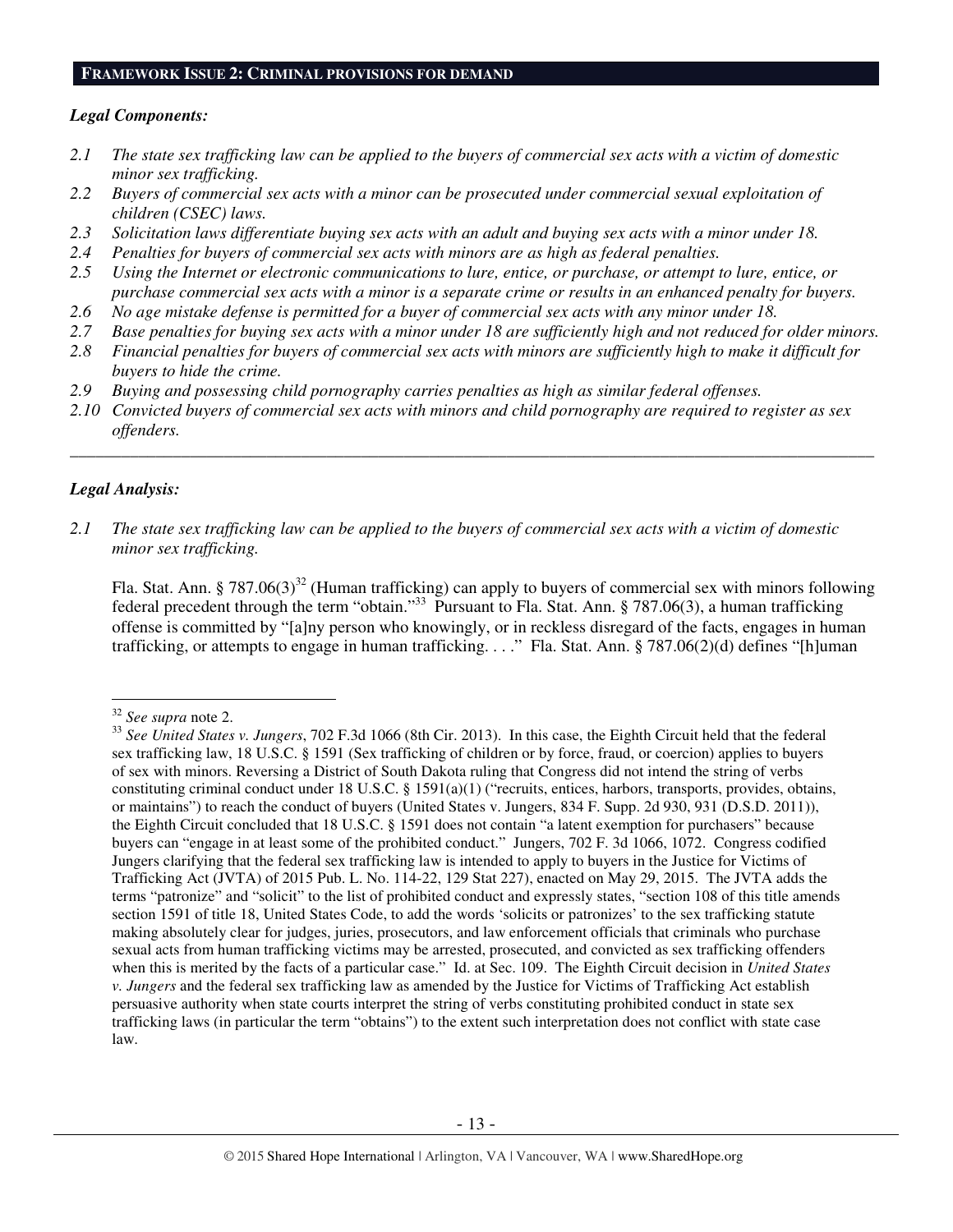trafficking" as "transporting, soliciting, recruiting, harboring, enticing, maintaining, or obtaining another person for the purpose of exploitation."

2.1.1 Recommendation: Amend Fla. Stat. Ann. § 787.06 (Human trafficking) to clarify that buyer conduct is included as a violation of Fla. Stat. Ann.  $8787.06^{34}$ 

*2.2 Buyers of commercial sex acts with a minor can be prosecuted under commercial sexual exploitation of children (CSEC) laws.* 

Fla. Stat. Ann. § 800.04(4)(b)(2) (Lewd or lascivious offenses committed upon or in the presence of persons less than 16 years of age), in part, may reach some buyers, providing that a person commits the offense of a lewd or lascivious battery by:

2. Encouraging, forcing, or enticing any person less than 16 years of age to engage in sadomasochistic abuse, sexual bestiality, prostitution, or any other act involving sexual activity.

A buyer who purchases information about a minor for the purpose of engaging in sexual conduct with the minor may be prosecuted under Fla. Stat. Ann. § 847.0135(2)(d) (Computer pornography; traveling to meet minor; penalties) which makes it a crime if a person "[b]uys, sells, receives, exchanges, or disseminates, any notice, statement, or advertisement of any minor's name, telephone number, place of residence, physical characteristics, or other descriptive or identifying information for purposes of facilitating, encouraging, offering, or soliciting sexual conduct of or with any minor, or the visual depiction of such conduct, commits a felony of the third degree, punishable as provided in s. 775.082, s. 775.083, or s. 775.084." A conviction under Fla. Stat. Ann. § 847.0135(2) is punishable as a third degree felony by imprisonment up to 5 years and a possible fine not to exceed \$5,000. Fla. Stat. Ann. §§ 775.082(3)(e), 775.083(1)(c).

Several other sexual offense statutes could be used to prosecute certain buyers of commercial sex acts with a minor but do not specifically criminalize the commercial sexual exploitation of the child and do not refer to the human trafficking statute. $35$ 

*2.3 Solicitation laws differentiate buying sex acts with an adult and buying sex acts with a minor under 18.* 

Fla. Stat. Ann. § 796.07(2)(f) and (i)<sup>36</sup> (Prohibiting prostitution and related acts) do not distinguish between the offense of soliciting a minor and the offense of soliciting an adult for commercial sex acts. Fla. Stat. Ann. §  $796.07(2)$ (f) states, "It is unlawful . . . (f) To solicit, induce, entice, or procure another to commit prostitution, lewdness, or assignation," and Fla. Stat. Ann. § 796.07(2)(i) makes it a crime to "[t]o purchase the services of any person engaged in prostitution." However, Fla. Stat. Ann. § 796.001 (Offenses by adults involving minors; intent) states,

<sup>34</sup> *See generally* SHARED HOPE INTERNATIONAL, "Eliminating the Third Party Control Barrier to Identifying Juvenile Sex Trafficking Victims," JuST Response Policy Paper (2015), http://sharedhope.org/wpcontent/uploads/2015/08/Policy-Paper\_Eliminating-Third-Party-Control\_Final1.pdf (discussing need to include buyer conduct in core sex trafficking offense regardless of whether victim is under control of a third party and explaining negative impact on victims and victim-identification when buyers are excluded as sex trafficking offenders).

<sup>&</sup>lt;sup>35</sup> See supra Section 1.2 for a full description of the sexual offense laws that may be used to prosecute certain buyers.

 $36$  The text of Fla. Stat. Ann. § 796.07 included here and elsewhere in this report includes amendments made by the enactment of House Bill 465 during the 2015 1st Regular Session of the Florida Legislature (effective October 1, 2015).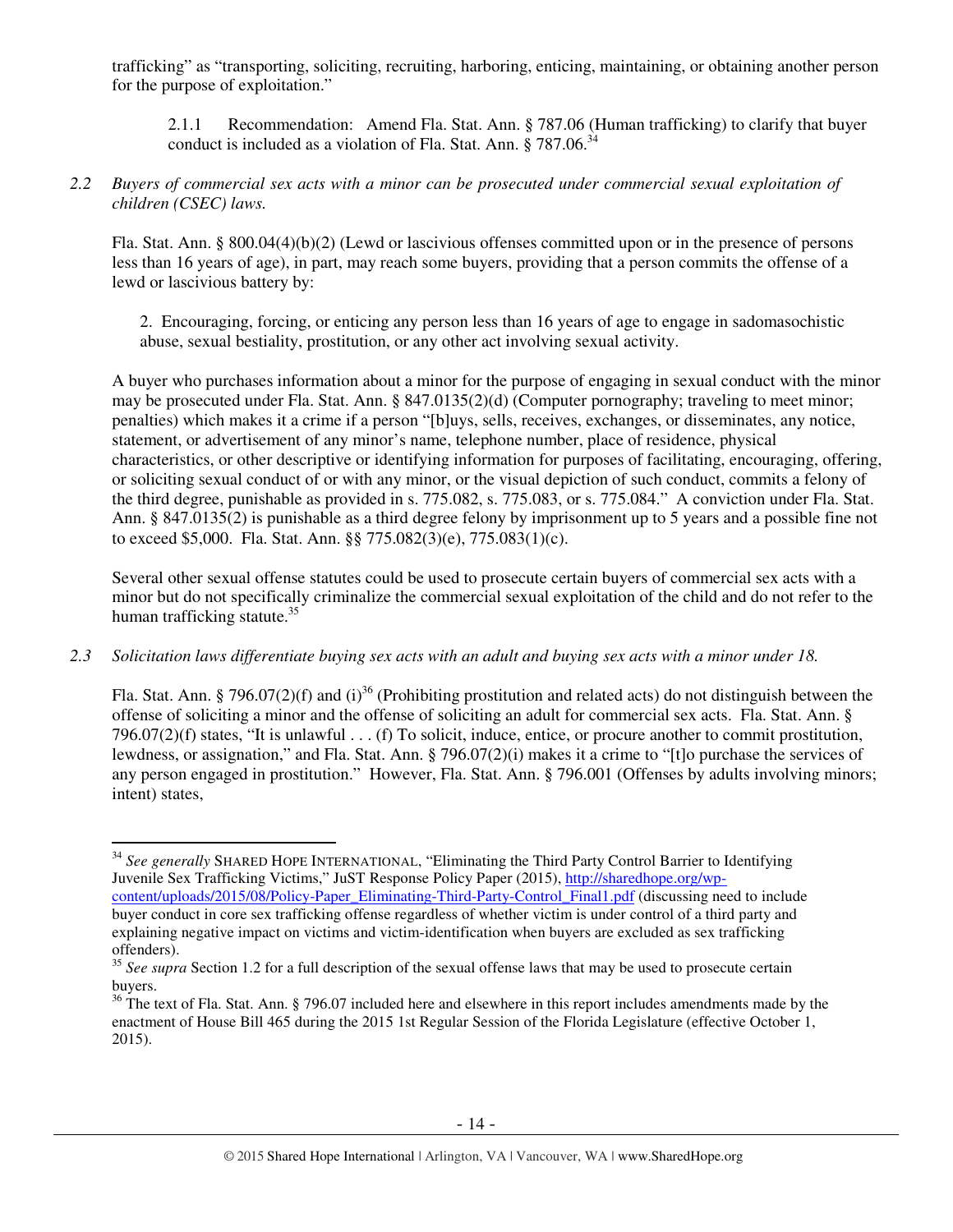It is the intent of the Legislature that adults who involve minors in any behavior prohibited under this chapter be prosecuted under other laws of this state, such as, but not limited to, s. 787.06 [Human trafficking], chapter 794 [Sexual battery], chapter 800 [Lewdness; Indecent Exposure], s. 810.145 [Video voyeurism], chapter 827 [Abuse of children], and chapter 847 [Obscenity]. The Legislature finds that prosecution of such adults under this chapter is inappropriate since a minor is unable to consent to such behavior.

Fla. Stat. Ann. § 800.04(4)(b)(2) (Lewd or lascivious offenses committed upon or in the presence of persons less than 16 years of age), may reach solicitation of minors under 16 by buyers by providing that a person commits the offense of a lewd or lascivious battery by "encouraging, forcing, or enticing any person less than 16 years of age to engage in . . . prostitution . . . ."

# *2.4 Penalties for buyers of commercial sex acts with minors are as high as federal penalties.*

A human trafficking conviction under Fla. Stat. Ann. § 787.06(3)(g)<sup>37</sup> is punishable as a life felony by a term of imprisonment for life and a possible fine not to exceed \$15,000. Fla. Stat. Ann. §§ 787.06(3)(g), 775.082(3)(a)(6),<sup>38</sup> 775.083(1)(a). A human trafficking conviction under Fla. Stat. Ann. § 787.06(3)(f) is punishable as a first degree felony punishable by up to life imprisonment and a possible fine not to exceed \$10,000. Fla. Stat. Ann. §§ 787.06(3)(f), 775.082(3)(b)(1), 775.083(1)(b).

If applicable to buyers, Fla. Stat. Ann. § 800.04(4)(b) (Lewd or lascivious offenses committed upon or in the presence of persons less than 16 years of age) is a second degree felony punishable by imprisonment up to 15 years and a possible fine not to exceed \$10,000. Fla. Stat. Ann. §§ 775.082(3)(d), 775.083(1)(b). Additionally, a conviction under Fla. Stat. Ann. § 847.0135(2) or (3) (Computer pornography; traveling to meet minor; penalties)<sup>39</sup> is punishable as a third degree felony by imprisonment up to 5 years and a possible fine not to exceed \$5,000. Fla. Stat. Ann.  $\S$  775.082(3)(e), 775.083(1)(c). A conviction under subsection (4) of the previous statute, which addresses traveling to meet a minor, is punishable as a second degree by imprisonment up to 15 years and a possible fine not to exceed \$10,000. Fla. Stat. Ann. §§ 775.082(3)(d), 775.083(1)(b).

Fla. Stat. Ann. § 847.0135(2) (Computer pornography; traveling to meet minor; penalties) may be used to prosecute buyers who buy "any notice, statement, or advertisement of any minor's name, telephone number, place of residence, physical characteristics, or other descriptive or identifying information for purposes of . . . soliciting sexual conduct of or with any minor, or the visual depiction of such conduct." A conviction under Fla. Stat. Ann. § 847.0135(2) is punishable as a third degree felony by imprisonment up to 5 years and a possible fine not to exceed \$5,000. Fla. Stat. Ann. §§ 775.082(3)(e), 775.083(1)(c).

In comparison, if the victim is under the age of 14, a conviction under the TVPA for child sex trafficking is punishable by 15 years to life imprisonment and a fine not to exceed \$250,000. 18 U.S.C. §§ 1591(b)(1), 3559(a)(1), 3571(b)(3). If the victim is between the ages of 14–17, a conviction is punishable by 10 years to life imprisonment and a fine not to exceed \$250,000. 18 U.S.C. §§ 1591(b)(2),  $3559(a)(1)$ ,  $3571(b)(3)$ . A conviction is punishable by mandatory life imprisonment, however, if the buyer has a prior conviction for a federal sex offense<sup>40</sup> against a minor. 18 U.S.C. § 3559(e)(1). To the

 $\overline{a}$ <sup>37</sup> *See supra* note 2.

<sup>&</sup>lt;sup>38</sup> *See infra* section 6 for punishments of life felonies prior to October 1, 2014.

<sup>39</sup> *See* discussion of relevant provisions *supra* Section 1.2.

<sup>&</sup>lt;sup>40</sup> Pursuant to 18 U.S.C. § 3559(e)(2), "federal sex offense" is defined as

an offense under section 1591 [18 USCS § 1591] (relating to sex trafficking of children), 2241 [18 USCS § 2241] (relating to aggravated sexual abuse), 2242 [18 USCS  $\S$  2242] (relating to sexual abuse), 2244(a)(1) [18 USCS  $\S$  2244(a)(1)] (relating to abusive sexual contact), 2245 [18 USCS]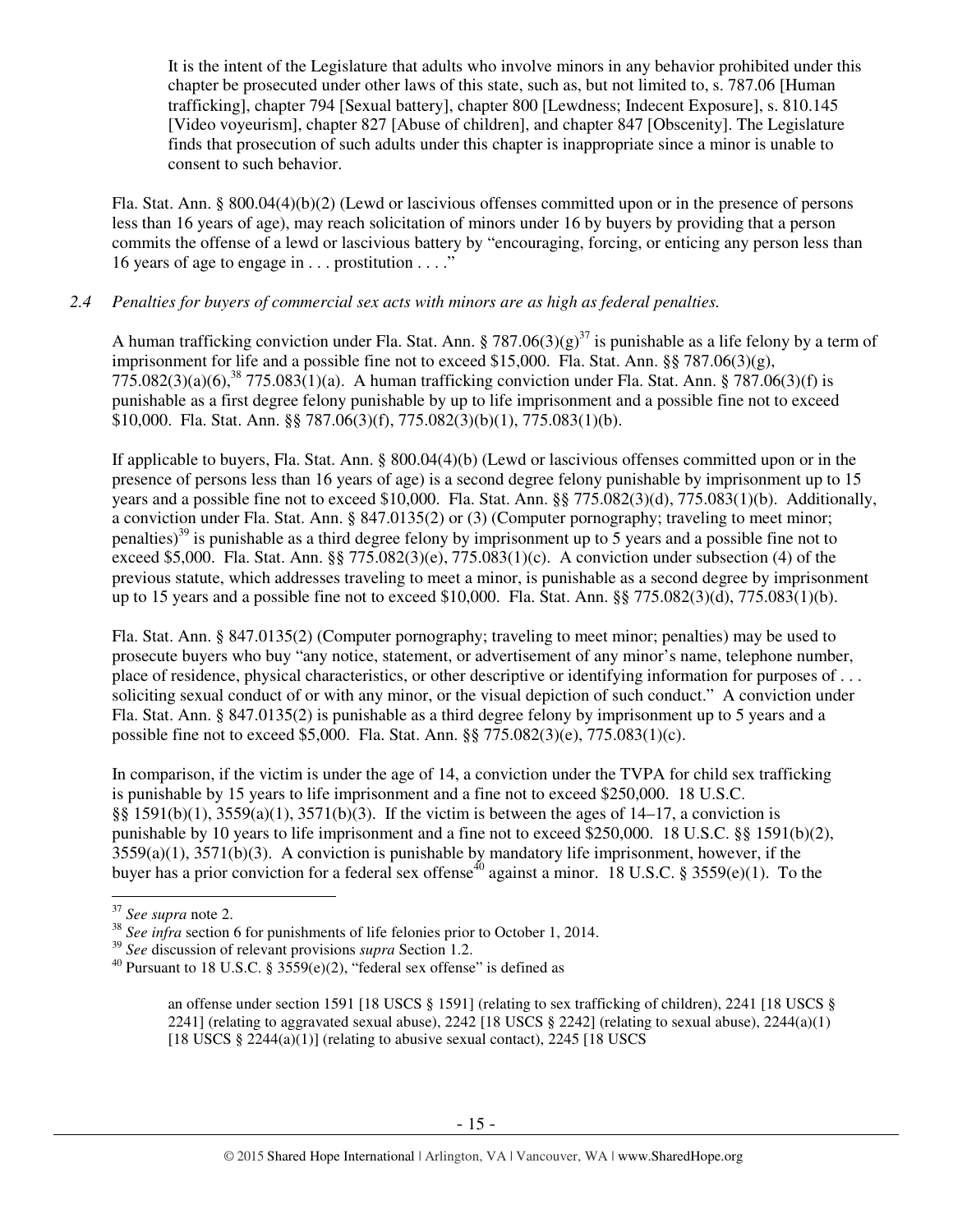extent buyers can be prosecuted under other federal CSEC laws, $41$  a conviction is punishable by penalties ranging from a fine not to exceed \$250,000 to life imprisonment and a fine not to exceed \$250,000.<sup>42</sup>

*2.5 Using the Internet or electronic communications to lure, entice, or purchase, or attempt to lure, entice, or purchase commercial sex acts with a minor is a separate crime or results in an enhanced penalty for buyers.* 

Fla. Stat. Ann. § 847.0135(2)(d) (Computer pornography; traveling to meet minor; penalties), applies to buyers who buy "any notice, statement, or advertisement of any minor's name, telephone number, place of residence, physical characteristics, or other descriptive or identifying information for purposes of facilitating, encouraging, offering, or soliciting sexual conduct of or with any minor. . ." Fla. Stat. Ann. § 847.0135(2)(d) is punishable as a third degree felony by imprisonment up to 5 years and a possible fine not to exceed \$5,000, and is subject to enhanced penalties for repeat offenders pursuant to Fla. Stat. Ann. § 775.084 (Violent career criminals; habitual felony offenders and habitual violent felony offenders; three-time violent felony offenders; definitions; procedure; enhanced penalties or mandatory minimum prison terms). Fla. Stat. Ann. §§ 775.082(3)(e), 775.083(1)(c).

Although not expressly commercial, Fla. Stat. Ann. § 847.0135(3) (Computer pornography; traveling to meet minor; penalties) reaches the conduct of buyers who use the Internet to solicit or purchase sex with minors.<sup>43</sup> Fla. Stat. Ann. § 847.0135(3)(a) states, "Any person who knowingly uses a computer online service [or] Internet service . . . [to] [s]educe, solicit, lure, or entice" or attempt to do the foregoing to secure a child "to commit any illegal act described in chapter 794 [Sexual battery], chapter 800 [Lewdness; Indecent exposure], or chapter 827 [Abuse of children], or to otherwise engage in any unlawful sexual conduct . . . ." A conviction under Fla. Stat. Ann. § 847.0135(3) is punishable as a third degree felony by imprisonment up to 5 years and a possible fine not to exceed \$5,000. Fla. Stat. Ann. §§ 775.082(3)(e), 775.083(1)(c). However, pursuant to Fla. Stat. Ann. § 847.0135(3), "[a]ny person who, in violating this subsection, misrepresents his or her age, commits a felony of the second degree," punishable by imprisonment up to15 years and a possible fine not to exceed \$10,000. Fla. Stat. Ann. §§ 775.082(3)(d), 775.083(1)(b).

Pursuant to Fla. Stat. Ann. § 847.0135(4)(a),<sup>44</sup> it is a second degree felony for a person to travel in or to Florida to engage in certain illegal acts after initially attempting to solicit the child via the Internet or through other specified electronic methods.

<sup>43</sup> *See* discussion of relevant provisions *supra* Section 1.2.

 $\overline{a}$ 

<sup>44</sup> *See* discussion of relevant provisions *supra* Section 1.2.

<sup>§ 2245] (</sup>relating to sexual abuse resulting in death), 2251 [18 USCS § 2251] (relating to sexual exploitation of children), 2251A [18 USCS § 2251A] (relating to selling or buying of children), 2422(b) [18 USCS § 2422(b)] (relating to coercion and enticement of a minor into prostitution), or 2423(a) [18 USCS  $\S$  2423(a)] (relating to transportation of minors).

<sup>41</sup> 18 U.S.C. §§ 2251A(b) (Selling or buying of children), 2251(a) (Sexual exploitation of children), 2423(a) (Transportation of a minor with intent for minor to engage in criminal sexual activity), 2422(a) (Coercion and enticement), 2252(a)(2), (a)(4) (Certain activities relating to material involving the sexual exploitation of minors). 42 18 U.S.C. §§ 2251A(b) (conviction punishable by imprisonment for 30 years to life and a fine), 2251(e) (conviction punishable by imprisonment for 15–30 years and a fine), 2423(a) (conviction punishable by imprisonment for 10 years to life and a fine), 2422(a) (conviction punishable by a fine, imprisonment up to 20 years, or both),  $2252(a)(2)$ , (4) (stating that a conviction under subsection (a)(2) is punishable by imprisonment for 5–20 years and a fine, while a conviction under subsection (a)(4) is punishable by imprisonment up to 10 years, a fine, or both); *see also* 18 U.S.C. §§ 3559(a)(1) (classifying all of the above listed offenses as felonies), 3571(b)(3) (providing a fine up to \$250,000 for any felony conviction).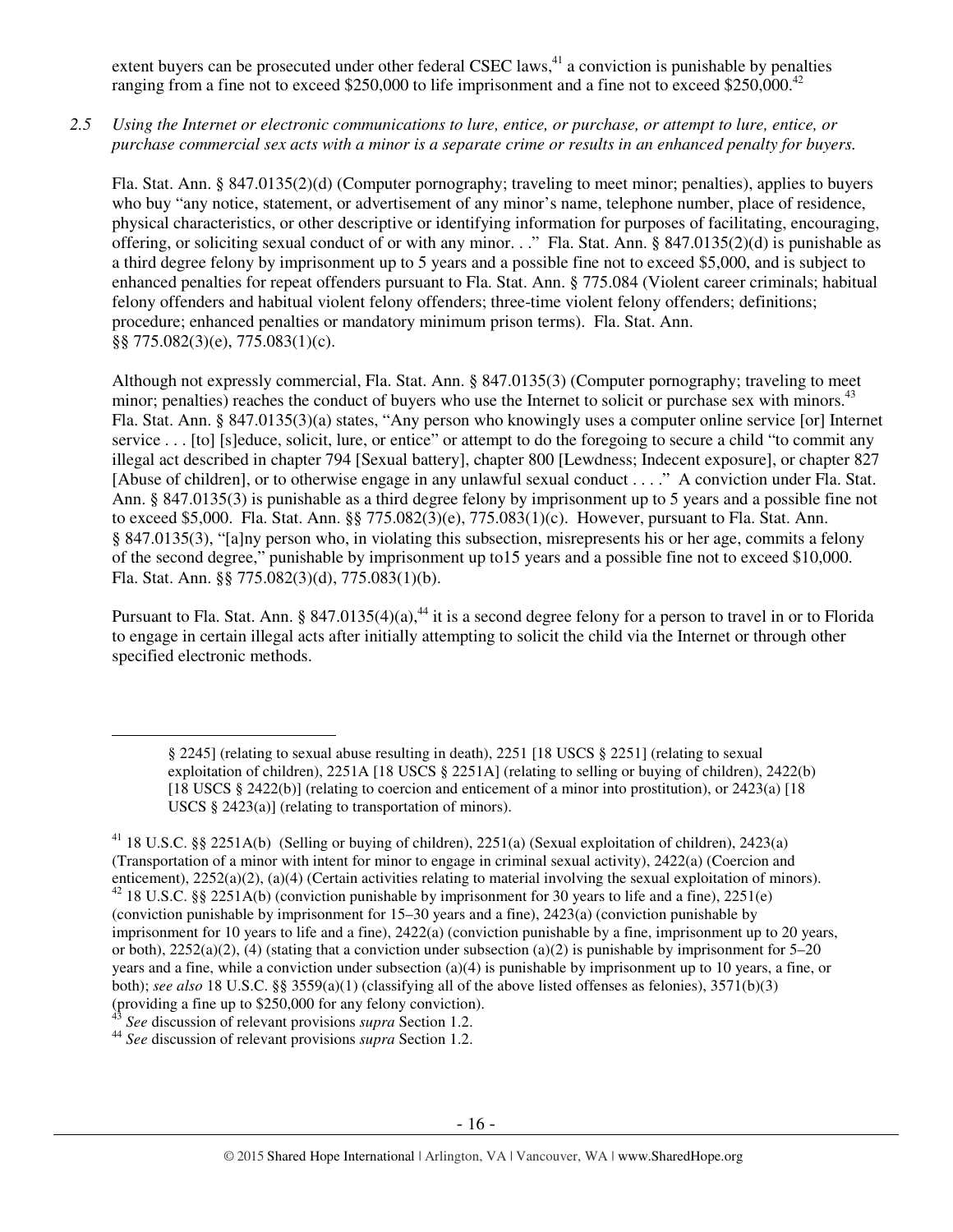# *2.6 No age mistake defense is permitted for a buyer of commercial sex acts with any minor under 18.*

Fla. Stat. Ann. § 787.06(8)<sup>45</sup> (Human trafficking) prohibits a mistake of age defense, providing that, "ignorance of the victim's age, the victim's misrepresentation of his or her age, or the defendant's bona fide belief of the victim's age cannot be raised as a defense."

However, Fla. Stat. Ann. § 800.04(4)(b) (Lewd or lascivious offenses committed upon or in the presence of persons less than 16 years of age) does not expressly prohibit a defense based on mistake of age.

A buyer cannot assert a mistake of age defense if charged with a sex offense. Fla. Stat. Ann. § 794.021 (Ignorance or belief as to victim's age no defense) states, "When, in this chapter [Sexual battery], the criminality of conduct depends upon the victim's being below a certain specified age, ignorance of the age is no defense. Neither shall misrepresentation of age by such person nor a bona fide belief that such person is over the specified age be a defense." Fla. Stat. Ann. § 847.011(1)(d) (Prohibition of certain acts in connection with obscene, lewd, etc., materials; penalty) states, "A person's ignorance of a minor's age, a minor's misrepresentation of his or her age, a bona fide belief of a minor's age, or a minor's consent may not be raised as a defense in a prosecution for one or more violations of . . . subsection (2)."

- 2.6.1 Recommendation: Amend Fla. Stat. Ann. § 800.04(4)(b) (Lewd or lascivious offenses committed upon or in the presence of persons less than 16 years of age) to expressly prohibit a defendant charged with this crime from raising mistake of age as a defense.
- *2.7 Base penalties for buying sex acts with a minor under 18 are sufficiently high and not reduced for older minors.*

Fla. Stat. Ann. § 800.04(4)(b) (Lewd or lascivious offenses committed upon or in the presence of persons less than 16 years of age) only applies to CSEC crimes against children under 16. Therefore, buyers whose victims are 16 and 17 face a substantially lower penalty under Fla. Stat. Ann. § 796.07(2)(f) or (i)<sup>46</sup> (Prohibiting prostitution and related acts), which do not distinguish between the offense of soliciting a minor and the offense of soliciting an adult for commercial sex acts.<sup>47</sup> First offenses under Fla. Stat. Ann. § 796.07(2)(f) are punishable as first degree misdemeanors and first offenses under Fla. Stat. Ann. § 796.07(2)(i) are punishable as second degree misdemeanors while violations of Fla. Stat. Ann. § 800.04(4)(b) are second degree felonies. Fla. Stat. Ann. § 796.07(4)(a)(1), Fla. Stat. Ann. § 800.04(4)(b).

2.7.1 Recommendation: Amend Fla. Stat. Ann. § 800.04(4)(b) (Lewd or lascivious offenses committed upon or in the presence of persons less than 16 years of age) to make the offense applicable to all offenses involving a minor victim under the age of 18 or enact a law that provides sufficiently high base penalty for buying sex with any minor under the age of 18.

 $\overline{a}$ <sup>45</sup> *See supra* note 2.

<sup>46</sup> *See supra* note 48.

<sup>&</sup>lt;sup>47</sup> However, age-neutral prostitution laws should not be used to prosecute offenses involving a minor victim pursuant to Fla. Stat. Ann. § 796.001 (Offenses by adults involving minors; intent) which states,

It is the intent of the Legislature that adults who involve minors in any behavior prohibited under this chapter be prosecuted under other laws of this state, such as, but not limited to, s. 787.06 [Human trafficking], chapter 794 [Sexual battery], chapter 800 [Lewdness; Indecent Exposure], s. 810.145 [Video voyeurism], chapter 827 [Abuse of children], and chapter 847 [Obscenity]. The Legislature finds that prosecution of such adults under this chapter is inappropriate since a minor is unable to consent to such behavior.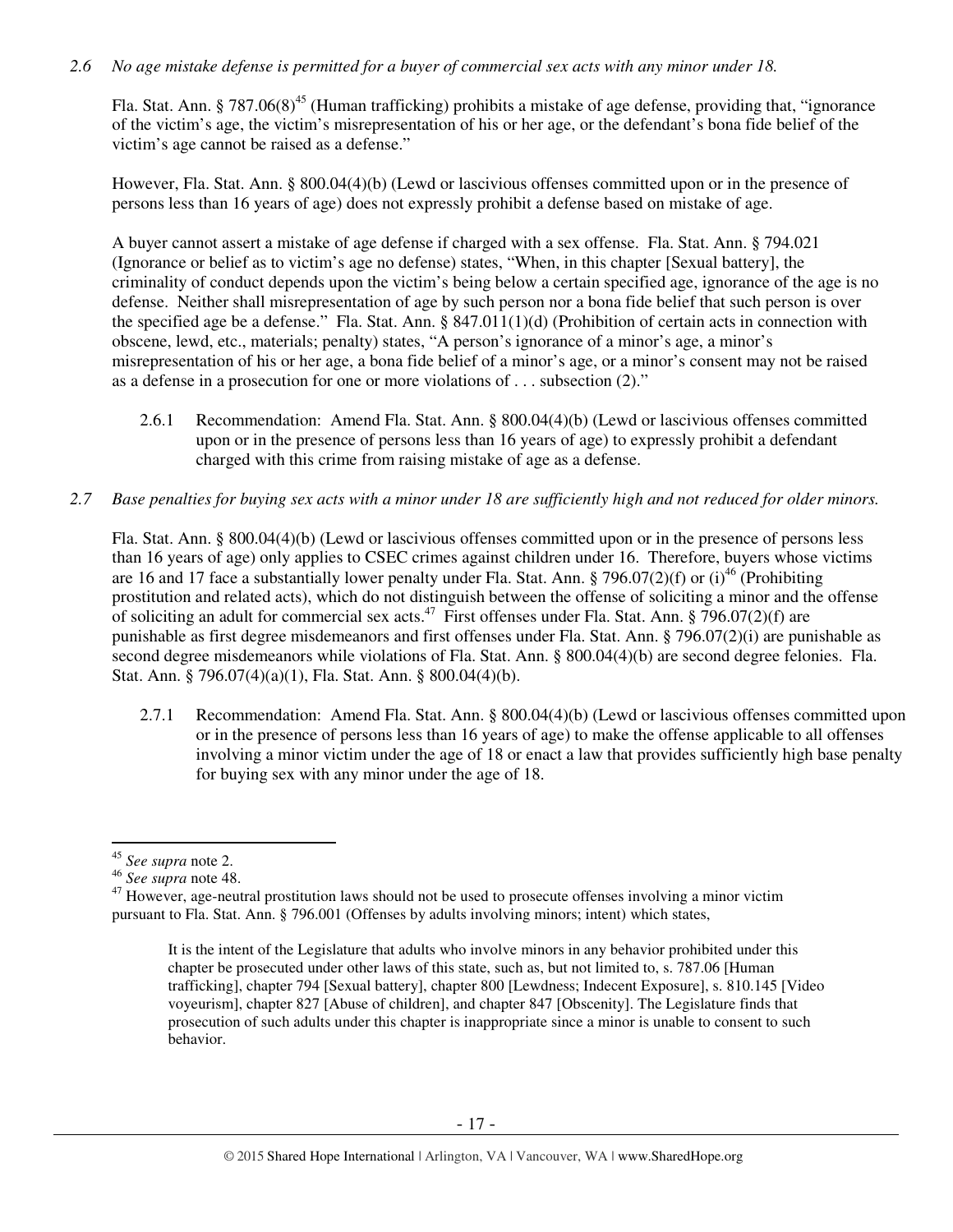*2.8 Financial penalties for buyers of commercial sex acts with minors are sufficiently high to make it difficult for buyers to hide the crime.* 

Buyers are subject to fines, restitution, and asset forfeiture for many of the offenses for which they can be prosecuted. If convicted under Fla. Stat. Ann. § 800.04(4)(b) (Lewd and lascivious offenses committed upon or in the presence of persons less than 16 years of age), the offender faces a possible fine not to exceed \$15,000. Fla. Stat. Ann. §§ 775.083(1)(b), 800.04(4)(b). A violation of Fla. Stat. Ann. § 847.0135(2) (Computer pornography; traveling to meet minors; penalties) is subject to a fine not to exceed \$5,000. Fla. Stat. Ann. § 775.083(1)(b).

Buyers convicted of sexual offenses that are not expressly commercial also may be required to pay fines.<sup>48</sup>

If convicted under Fla. Stat. Ann. § 787.06(3)(f) or  $(g)^{49}$  (Human trafficking), a buyer faces a fine of up to \$10,000 or \$15,000. Fla. Stat. Ann. § 775.083(1)(a). Also, Fla. Stat. Ann. § 787.06(7) states, "[a]ny real property or personal property that was used, attempted to be used, or intended to be used in violation of any provision of this section may be seized and shall be forfeited subject to the provisions of the Florida Contraband Forfeiture Act. However, even if Fla. Stat. Ann. § 787.06(3) is not applicable, Fla. Stat. Ann. §§ 932.701– 932.706 (Florida Contraband Forfeiture Act) can also be used to impose significant penalties on the buyer of commercial sex acts with minors if the buyer is charged with any felony. Fla. Stat. Ann. § 932.701(2)(a) (Short title; definitions) defines "contraband" in part to mean the following:

5. Any personal property, including, but not limited to, any vessel, aircraft, item, object, tool, substance, device, weapon, machine, vehicle of any kind, money, securities, books, records, research, negotiable instruments, or currency, which was used or was attempted to be used as an instrumentality in the commission of, or in aiding or abetting in the commission of, any felony, whether or not comprising an element of the felony, or which is acquired by proceeds obtained as a result of a violation of the Florida Contraband Forfeiture Act.

6. Any real property, including any right, title, leasehold, or other interest in the whole of any lot or tract of land, which was used, is being used, or was attempted to be used as an instrumentality in the commission of, or in aiding or abetting in the commission of, any felony, or which is acquired by proceeds obtained as a result of a violation of the Florida Contraband Forfeiture Act.

. . . .

The procedure for asset forfeiture pursuant to Fla. Stat. Ann. §§ 932.701–932.706 is civil. Forfeiture of the contraband is mandatory. The court "shall order the seized property forfeited to the seizing law enforcement agency. Fla. Stat. Ann. § 932.704(8). Seizure of the forfeitable property is governed by Fla. Stat. Ann § 932.703(2)(a).

Pursuant to Fla. Stat. Ann. § 932.702 (Unlawful to transport, conceal, or possess contraband articles or to acquire real or personal property with contraband proceeds; use of vessel, motor vehicle, aircraft, other personal property, or real property),

It is unlawful:

(1) To transport, carry, or convey any contraband article in, upon, or by means of any vessel, motor vehicle, or aircraft.

- (2) To conceal or possess any contraband article.
- (3) To use any vessel, motor vehicle, aircraft, other personal property, or real property to facilitate the

<sup>48</sup> *See* discussion of relevant provisions *supra* Section 1.2.

<sup>49</sup> *See supra* note 2.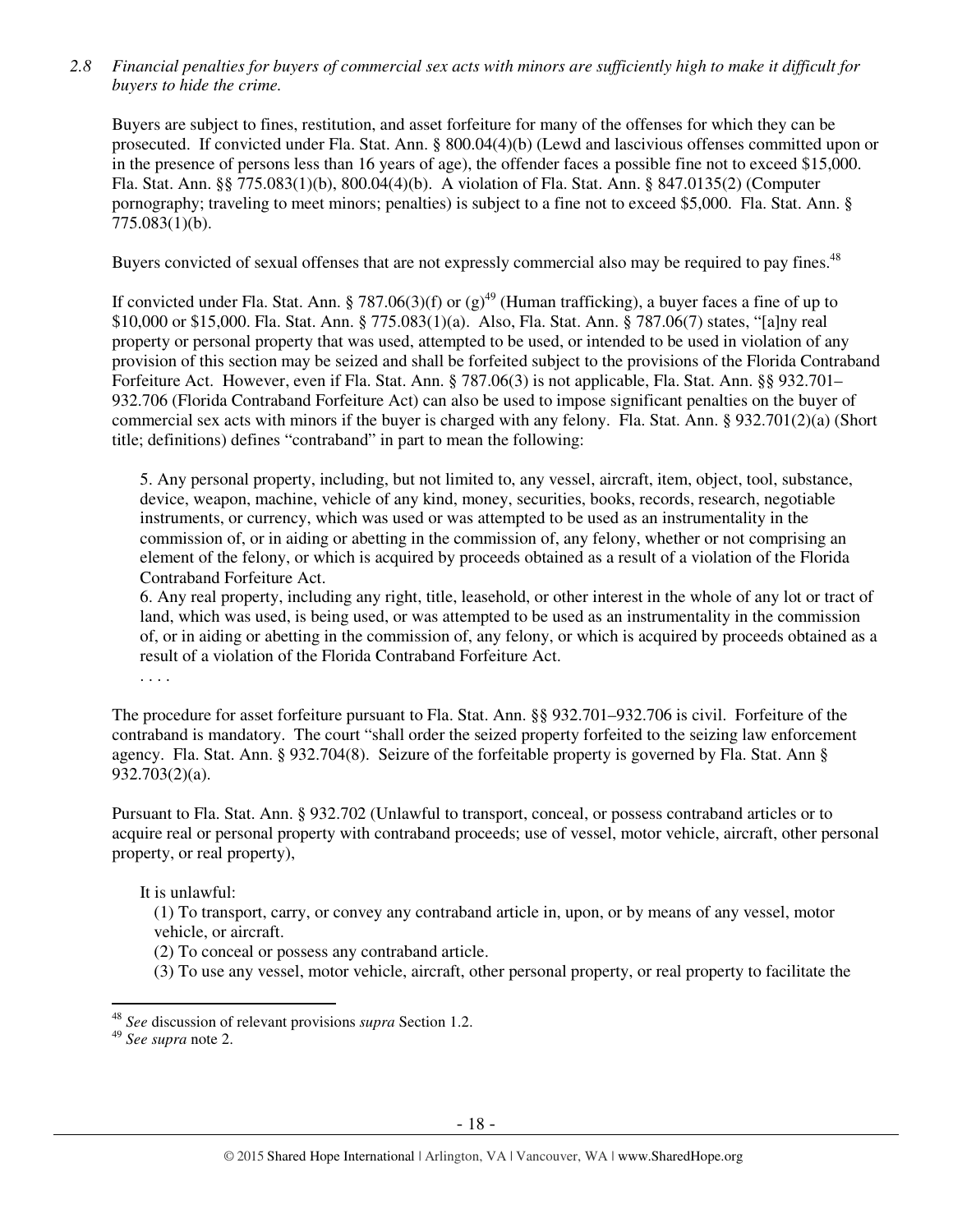transportation, carriage, conveyance, concealment, receipt, possession, purchase, sale, barter, exchange, or giving away of any contraband article.

(4) To conceal, or possess, or use any contraband article as an instrumentality in the commission of or in aiding or abetting in the commission of any felony or violation of the Florida Contraband Forfeiture Act. (5) To acquire real or personal property by the use of proceeds obtained in violation of the Florida Contraband Forfeiture Act.

Subject to the provisions in Fla. Stat. Ann. § 932.703 (Forfeiture of contraband article; exceptions), subsection  $(1)(a)$  states,

Any contraband article, vessel, motor vehicle, aircraft, other personal property, or real property used in violation of any provision of the Florida Contraband Forfeiture Act, or in, upon, or by means of which any violation of the Florida Contraband Forfeiture Act has taken or is taking place, may be seized and shall be forfeited subject to the provisions of the Florida Contraband Forfeiture Act.

Pursuant to Fla. Stat. Ann. § 794.09 (Forfeiture of retirement benefits),

The retirement benefits of a person convicted of a felony committed on or after October 1, 2008, under this chapter [sexual battery] are subject to forfeiture in accordance with s. 112.3173 or s. 121.091 if the person is a public officer or employee when the offense occurs; the person commits the offense through the use or attempted use of power, rights, privileges, duties, or position of the person's public office or employment position; and the victim is younger than 18 years of age when the offense occurs.

Fla. Stat. Ann. § 775.089(1)(a) (Restitution) states in part,

In addition to any punishment, the court shall order the defendant to make restitution to the victim<sup>50</sup> for:

1. Damage or loss caused directly or indirectly by the defendant's offense; and

2. Damage or loss related to the defendant's criminal episode,

unless it finds clear and compelling reasons not to order such restitution. Restitution may be monetary or nonmonetary restitution. The court shall make the payment of restitution a condition of probation in accordance with s. 948.03. . . .

Pursuant to subsection (2),

(a) When an offense has resulted in bodily injury to a victim, a restitution order entered under subsection (1) shall require that the defendant:

1. Pay the cost of necessary medical and related professional services and devices relating to physical, psychiatric, and psychological care, including nonmedical care and treatment rendered in accordance with a recognized method of healing.

2. Pay the cost of necessary physical and occupational therapy and rehabilitation.

3. Reimburse the victim for income lost by the victim as a result of the offense.

 $\overline{a}$  $50$  Fla. Stat. Ann. § 775.089(1)(c) defines "victim" for this section and "any provision of law relating to restitution" as "each person who suffers property damage or loss, monetary expense, or physical injury or death as a direct or indirect result of the defendant's offense or criminal episode, and also includes the victim's estate if the victim is deceased, the victim's next of kin if the victim is deceased as a result of the offense, and the victim's trade association if the offense is a violation of s.  $540.11(3)(a)3$ , involving the sale, or possession for purposes of sale, of physical articles and the victim has granted the trade association written authorization to represent the victim's interests in criminal legal proceedings and to collect restitution on the victim's behalf."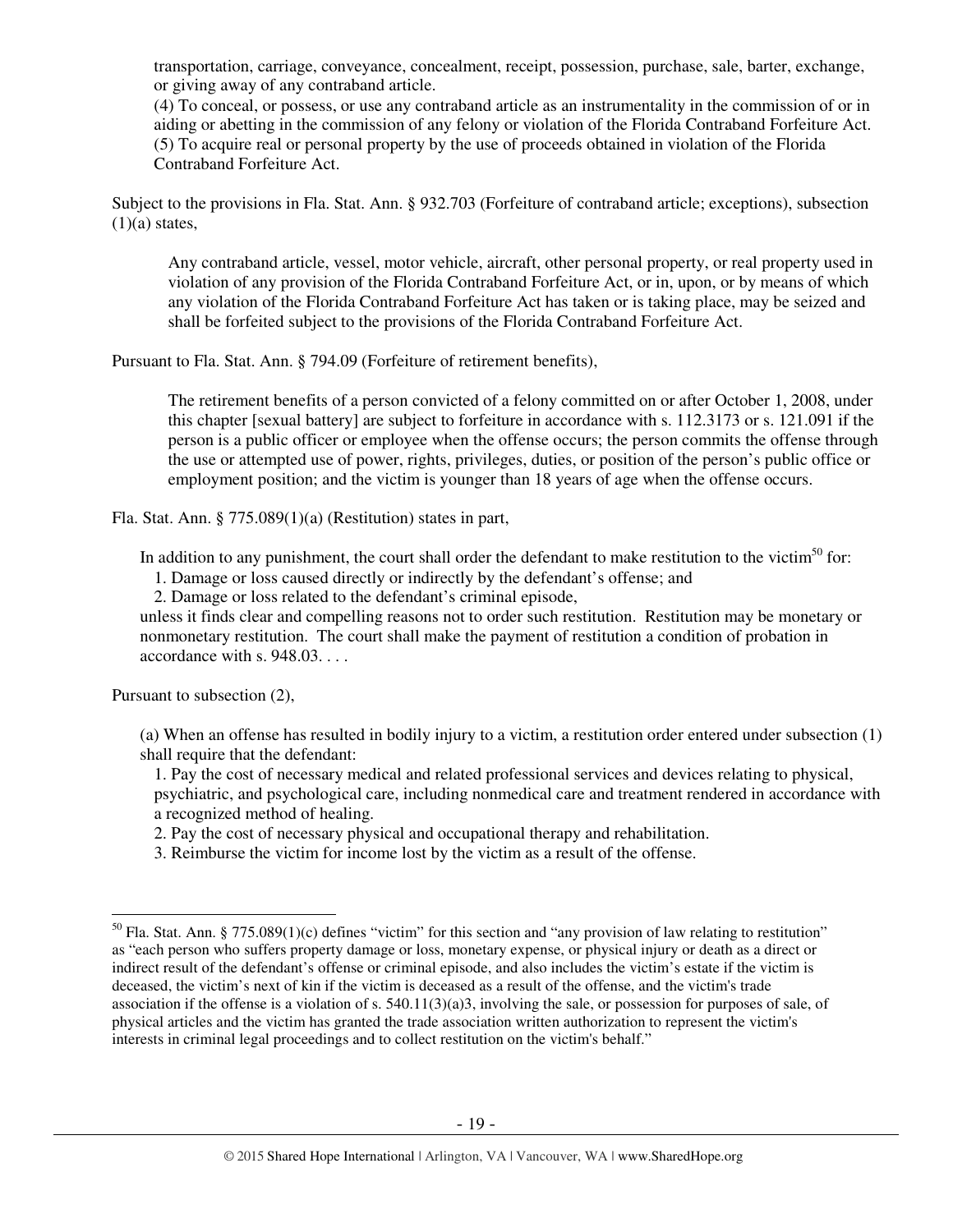4. In the case of an offense which resulted in bodily injury that also resulted in the death of a victim, pay an amount equal to the cost of necessary funeral and related services.

(b) When an offense has not resulted in bodily injury to a victim, a restitution order entered under subsection (1) may require that the defendant reimburse the victim for income lost by the victim as a result of the offense.

Pursuant to Fla. Stat. Ann. § 775.089, restitution is mandatory and may be made directly to the victim. Fla. Stat. Ann. § 775.089(1)(a)(2) states,

"An order requiring the defendant to make restitution to a victim does not remove or diminish the requirement that the court order payment to the Crimes Compensation Trust Fund pursuant to chapter 960. Payment of an award by the Crimes Compensation Trust Fund shall create an order of restitution to the Crimes Compensation Trust Fund . . ."

This language suggests that a restitution order may be made either to the Trust Fund or to the victim. Additionally, pursuant to Fla. Stat. Ann. § 775.089(5), "An order of restitution may be enforced by the state, or by a victim named in the order to receive the restitution, in the same manner as a judgment in a civil action." Thus, a victim may seek to receive restitution directly.

*2.9 Buying and possessing child pornography carries penalties as high as similar federal offenses.* 

Fla. Stat. Ann. § 827.071(5) (Sexual performance by a child; penalties) states in part,

It is unlawful for any person to knowingly possess, control, or intentionally view a photograph, motion picture, exhibition, show, representation, image, data, computer depiction, or other presentation which, in whole or in part, he or she knows to include any sexual conduct by a child. The possession, control, or intentional viewing of each such photograph, motion picture, exhibition, show, image, data, computer depiction, representation, or presentation is a separate offense.

A violation of this statute is punishable as a third degree felony by imprisonment up to 5 years and a possible fine not to exceed \$5,000. Fla. Stat. Ann. §§ 775.082(3)(e), 775.083(1)(c).

In addition, Fla. Stat. Ann. § 847.0137(2), (3) (Transmission of pornography by electronic device or equipment prohibited; penalties) states,

(2) Notwithstanding ss. 847.012 [Harmful materials; sale or distribution to minors or using minors in production prohibited; penalty ] and 847.0133 [Protection of minors; prohibition of certain acts in connection with obscenity; penalty], any person in this state who knew or reasonably should have known that he or she was transmitting child pornography, as defined in s.  $847.001<sup>51</sup>$  to another person in this state or in another jurisdiction commits a felony of the third degree, punishable as provided in s. 775.082, s. 775.083, or s. 775.084.

(3) Notwithstanding ss. 847.012 and 847.0133, any person in any jurisdiction other than this state who knew or reasonably should have known that he or she was transmitting child pornography, as defined in s. 847.001, to any person in this state commits a felony of the third degree, punishable as provided in s. 775.082, s. 775.083, or s. 775.084.

<sup>&</sup>lt;sup>51</sup> Fla. Stat. Ann. § 847.001(3) defines "child pornography" as "any image depicting a minor engaged in sexual conduct."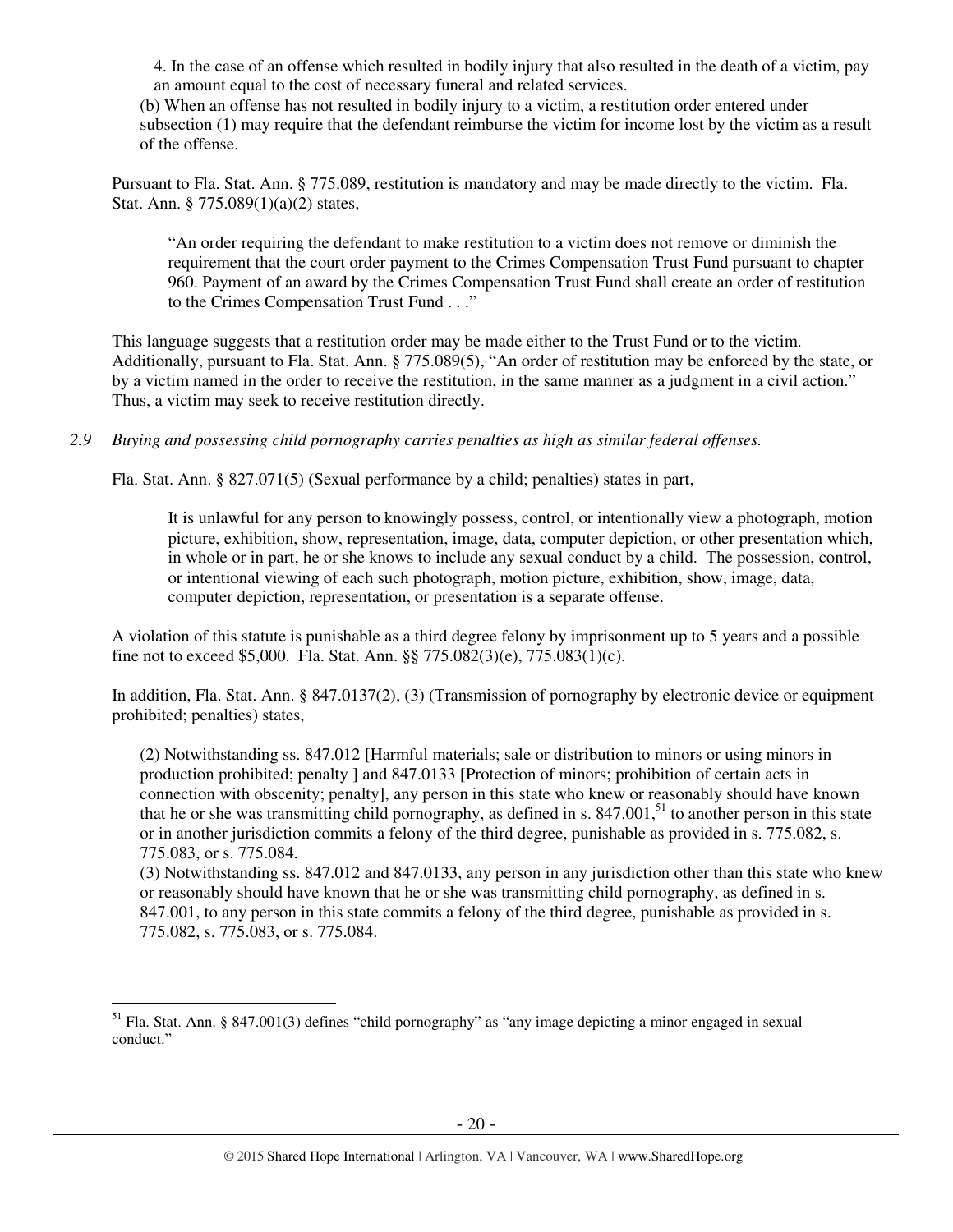A conviction under Fla. Stat. Ann. § 847.0137(2) or (3) is punishable as a third degree felony by imprisonment up to 5 years and a possible fine not to exceed \$5,000. Fla. Stat. Ann.  $\S$ § 775.082(3)(e), 775.083(1)(c).

Fla. Stat. Ann. § 775.0847 (Possession or promotion of certain images of child pornography; reclassification), reclassifies violations of Fla. Stat. Ann. § 827.071 (Sexual performance by a child; penalties), § 847.0135 (Computer pornography; traveling to meet minor; penalties), § 847.0137, or § 847.0138 (Transmission of material harmful to minors to a minor by electronic device or equipment prohibited; penalties) to the next highest felony degree if,

(2) (a) The offender possesses 10 or more images of any form of child pornography regardless of content; and

(b) The content of at least one image contains one or more of the following:

1. A child who is younger than the age of 5.

2. Sadomasochistic abuse involving a child.

3. Sexual battery involving a child.

4. Sexual bestiality involving a child.

5. Any movie involving a child, regardless of length and regardless of whether the movie contains sound.

. . . .

In comparison, a federal conviction for possession of child pornography<sup>52</sup> is generally punishable by imprisonment for 5–20 years and a fine not to exceed \$250,000.<sup>53</sup> Subsequent convictions, however, are punishable by imprisonment up to 40 years and a fine not to exceed  $$250,000.<sup>54</sup>$ 

2.9.1 Recommendation: Amend Fla. Stat. Ann. § 827.071(5) (Sexual performance by a child; penalties) and Fla. Stat. Ann. § 847.0137(2), (3) (Transmission of pornography by electronic device or equipment prohibited; penalties) to increase penalties to reflect the seriousness of the offenses.

 $\overline{a}$  $52$  18 U.S.C. §§ 2252(a)(2), (a)(4) (Certain activities relating to material involving the sexual exploitation of minors),  $2252A(a)(2)$ –(3) (Certain activities relating to material constituting or containing child pornography), 1466A(a), (b) (Obscene visual representations of the sexual abuse of children).

<sup>&</sup>lt;sup>53</sup> 18 U.S.C. §§ 2252(b) (stating that a conviction under subsection (a)(2) is punishable by imprisonment for 5–20 years and a fine, while a conviction under subsection (a)(4) is punishable by imprisonment up to 10 years, a fine, or both),  $2252A(b)(1)$  (a conviction is punishable by imprisonment for 5–20 years and a fine),  $1466A(a)$ , (b) (stating that a conviction under subsection (a) is "subject to the penalties provided in section  $2252A(b)(1)$ ," imprisonment for 5–20 years and a fine, while a conviction under subsection (b) is "subject to the penalties provided in section 2252A(b)(2)," imprisonment up to 10 years, a fine, or both); *see also* 18 U.S.C. §§ 3559(a)(1) (classifying all of the above listed offenses as felonies), 3571(b)(3) (providing a fine up to \$250,000 for any felony conviction).

<sup>54</sup> 18 U.S.C. §§ 2252(b) (stating if a person has a prior conviction under subsection (a)(2), or a list of other statutes, a conviction is punishable by a fine and imprisonment for 15–40 years, but if a person has a prior conviction under subsection (a)(4), or a list of other statutes, a conviction is punishable by a fine and imprisonment for 10–20 years),  $2252A(b)(1)$  (stating if a person has a prior conviction under subsection (a)(2), (a)(3), or a list of other statutes, a conviction is punishable by a fine and imprisonment for  $15-40$  years),  $1466A(a)$ , (b) (stating that the penalty scheme for section 2252A(b) applies); *see also* 18 U.S.C. §§ 3559(a)(1) (classifying all of the above listed offenses as felonies), 3571(b)(3) (providing a fine up to \$250,000 for any felony conviction).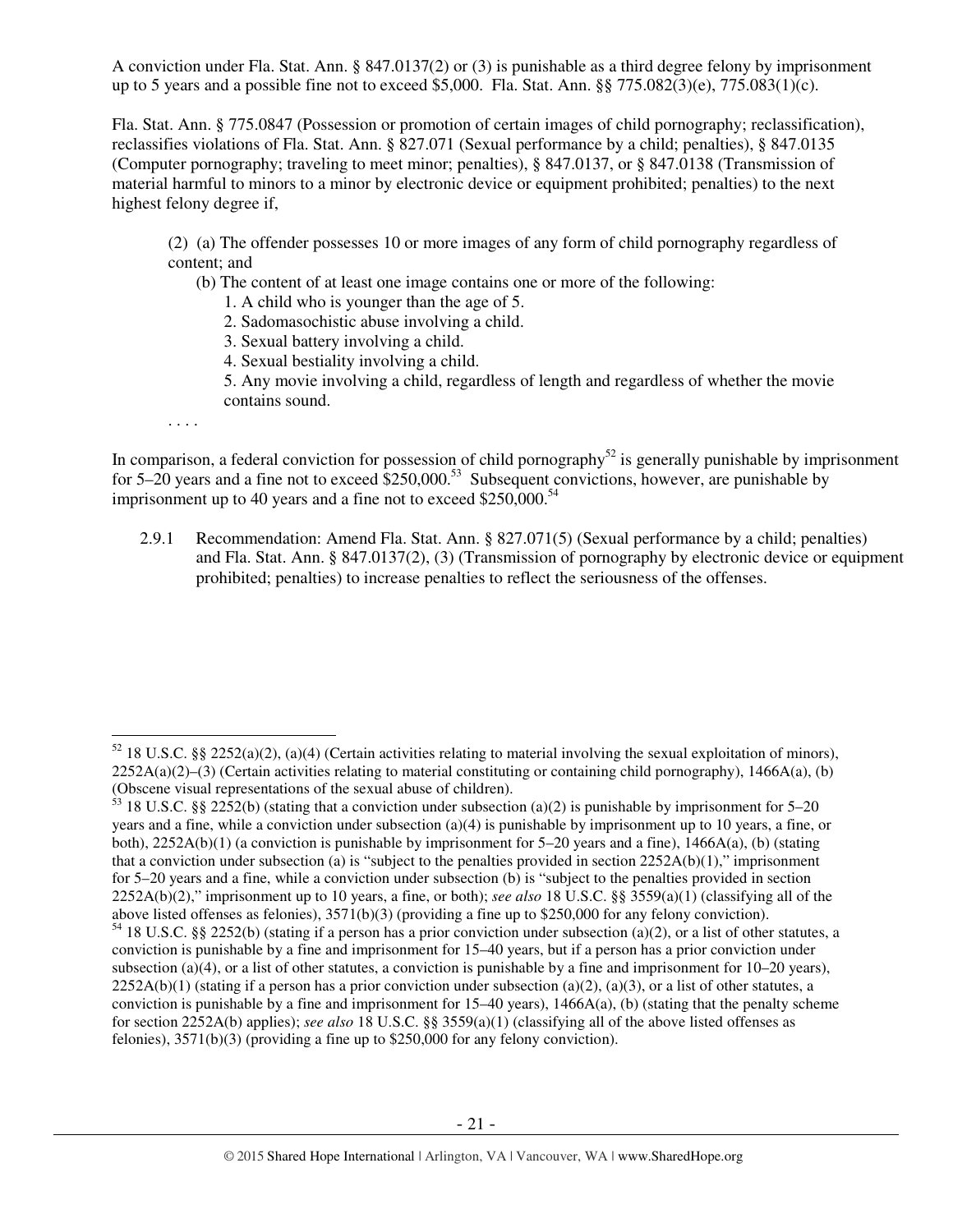*2.10 Convicted buyers of commercial sex acts with minors and child pornography are required to register as sex offenders.* 

A buyer convicted under Fla. Stat. Ann. § 787.06(f) or  $(g)^{55}$  (Human trafficking), or under certain CSEC, child pornography and sex offense provisions, will be required to register as a sexual predator under Fla. Stat. Ann. § 775.21 (The Florida Sexual Predators Act). Pursuant to Fla. Stat. Ann. § 775.21(4)(a),

For a current offense committed on or after October 1, 1993, upon conviction, an offender shall be designated as a "sexual predator" under subsection (5), and subject to registration under subsection (6) and community and public notification under subsection (7) if:

1. The felony is:

a. A capital, life, or first-degree felony violation, or any attempt thereof, of . . . s. 794.011 [Sexual battery], s. 800.04 [Lewd or lascivious offenses committed upon or in the presence of persons less than 16 years' of age], or a violation of a similar law of another jurisdiction; or

b. Any felony violation, or any attempt thereof, of . . . s. 787.025(2)(c) [Luring or enticing a child], where the victim is a minor and the defendant is not the victim's parent or guardian; s. 787.06(3)(b), (d),  $(f)$ , or  $(g)$  [Human trafficking]; former s. 787.06(3)(h) [Human Trafficking]; s. 794.011, excluding s. 794.011(10); s. 794.05 [Unlawful sexual activity with certain minors]; . . . s. 800.04 [Lewd or lascivious offenses committed upon or in the presence of persons less than 16 years of age]; . . . or a violation of a similar law of another jurisdiction, and the offender has previously been convicted of or found to have committed, or has pled nolo contendere or guilty to, regardless of adjudication, any violation of ...; s. 787.025(2)(c), where the victim is a minor and the defendant is not the victim's parent or guardian; s. 787.06(3)(b), (d), (f), or (g) [Human trafficking]; former s. 787.06(3)(h); s. 794.011, excluding s. 794.011(10); s. 794.05; . . . s. 800.04 ; . . . s. 847.0135(6) [Computer pornography; traveling to meet minor; penalties], excluding s. 847.0135(6); . . . or a violation of a similar law of another jurisdiction;

2. The offender has not received a pardon for any felony or similar law of another jurisdiction that is necessary for the operation of this paragraph; and

3. A conviction of a felony or similar law of another jurisdiction necessary to the operation of this paragraph has not been set aside in any postconviction proceeding.

A buyer convicted under Fla. Stat. Ann. § 787.06 (f) or (g) (Human trafficking), or certain CSEC, pornography and sex offense provisions, will also be required to register as a sex offender under Fla. Stat. Ann. § 943.0435(2)(a) (Sexual offenders required to register with the department; penalty). Pursuant to Fla. Stat. Ann. § 943.0435(1)(a), a "sexual offender" subject to the registration requirement in subsection (2)(a) is defined as a person who:

a. (I) Has been convicted of committing, or attempting, soliciting, or conspiring to commit, any of the criminal offenses proscribed in the following statutes in this state or similar offenses in another jurisdiction . . . 787.025(2)(c) [Luring or enticing a child], where the victim is a minor and the defendant is not the victim's parent or guardian; s. 787.06(3)(b), (d), (f) or (g) [Human trafficking]; former s. 787.06(3)(h); s. 794.011 [Sexual battery], excluding s. 794.011(10); s. 794.05[Unlawful sexual activity with certain minors] . . . s. 800.04 [Lewd or lascivious offenses committed upon or in the presence of persons less than 16 years' of age]. . . s. 847.0135 [Computer pornography; traveling to meet minor; penalties], excluding s. 847.0135(6) . . . or any similar offense committed in this state which has been redesignated from a former statute number to one of those listed in this sub-sub-subparagraph....

. . . .

 $\overline{a}$ <sup>55</sup> *See supra* note 2.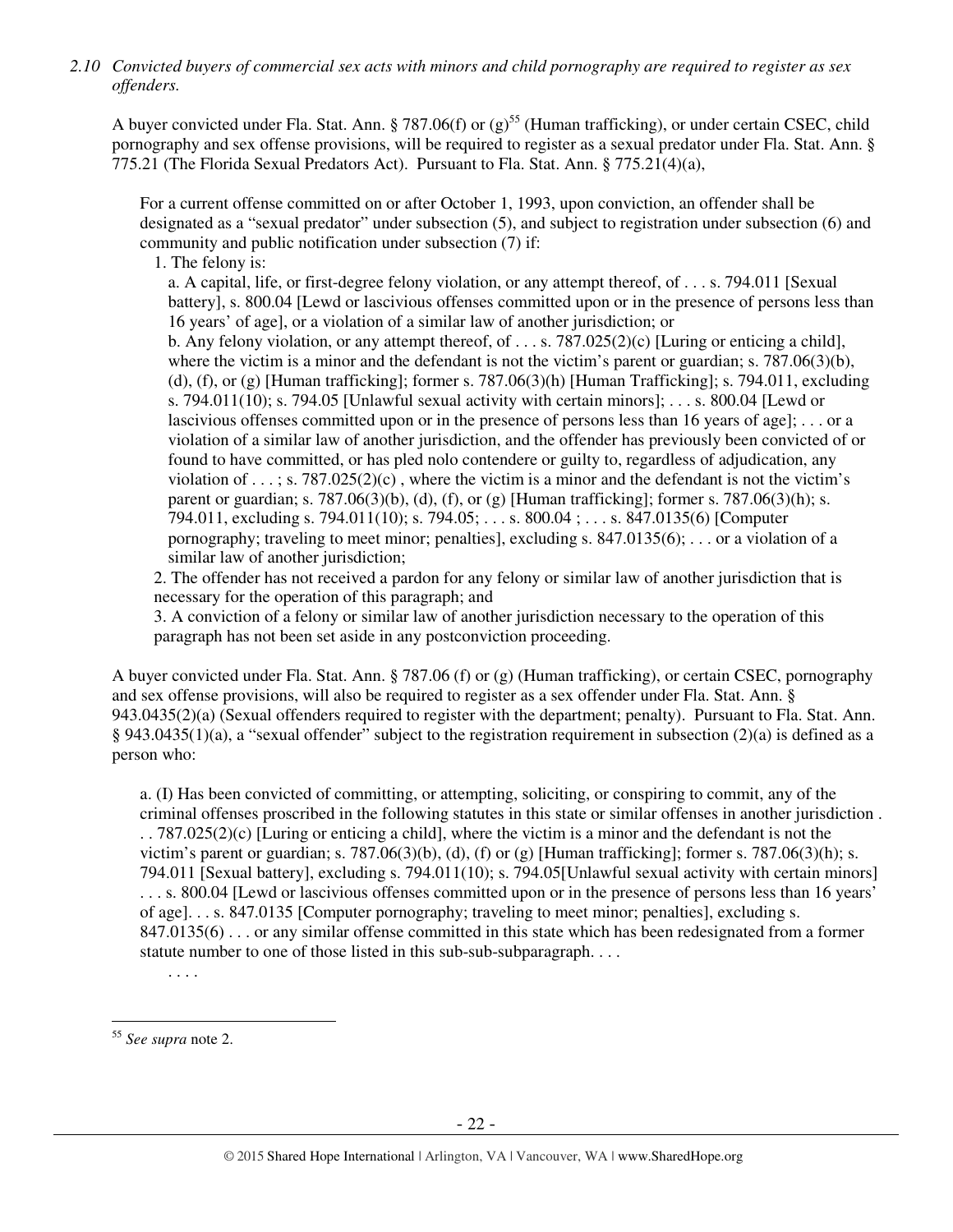b. Establishes or maintains a residence in this state and who has not been designated as a sexual predator by a court of this state but who has been designated as a sexual predator, as a sexually violent predator, or by another sexual offender designation in another state or jurisdiction and was, as a result of such designation, subjected to registration or community or public notification, or both, or would be if the person were a resident of that state or jurisdiction, without regard to whether the person otherwise meets the criteria for registration as a sexual offender;

c. Establishes or maintains a residence in this state who is in the custody or control of, or under the supervision of, any other state or jurisdiction as a result of a conviction for committing, or attempting, soliciting, or conspiring to commit, any of the criminal offenses proscribed in the following statutes or similar offense in another jurisdiction . . . s. 787.025(2)(c) [Computer pornography; traveling to meet minor; penalties], where the victim is a minor and the defendant is not the victim's parent or guardian; s. 787.06(3)(b), (d), (f) or (g) [Human trafficking]; former s. 787.06(3)(h); s. 794.011, excluding s. 794.011(10); s. 794.05 [Unlawful sexual activity with certain minors] . . . s. 800.04 [Lewd or lascivious offenses committed upon or in the presence of persons less than 16 years' of age] . . . 847.0135, excluding s. 847.0135(6) [Computer pornography; traveling to meet minor; penalties] . . . or any similar offense committed in this state which has been redesignated from a former statute number to one of those listed in this sub-subparagraph. . . .

. . . .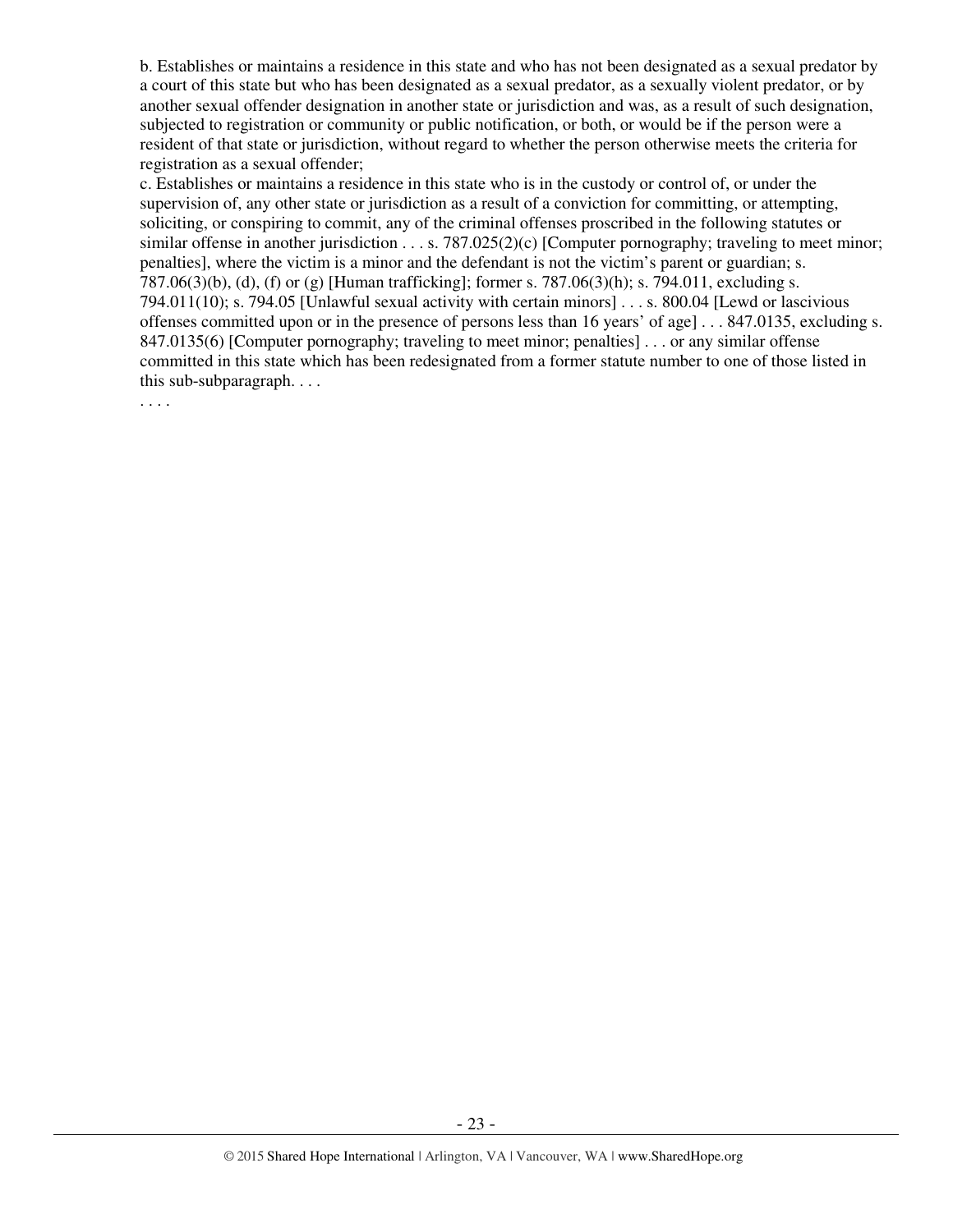#### **FRAMEWORK ISSUE 3: CRIMINAL PROVISIONS FOR TRAFFICKERS**

#### *Legal Components:*

- *3.1 Penalties for trafficking a child for sexual exploitation are as high as federal penalties.*
- *3.2 Creating and distributing child pornography carries penalties as high as similar federal offenses.*
- *3.3 Using the Internet or electronic communications to lure, entice, recruit or sell commercial sex acts with a minor is a separate crime or results in an enhanced penalty for traffickers.*
- *3.4 Financial penalties for traffickers, including asset forfeiture, are sufficiently high.*
- *3.5 Convicted traffickers are required to register as sex offenders.*
- *3.6 Laws relating to termination of parental rights for certain offenses include sex trafficking or commercial sexual exploitation of children (CSEC) offenses in order to remove the children of traffickers from their control and potential exploitation.*

*\_\_\_\_\_\_\_\_\_\_\_\_\_\_\_\_\_\_\_\_\_\_\_\_\_\_\_\_\_\_\_\_\_\_\_\_\_\_\_\_\_\_\_\_\_\_\_\_\_\_\_\_\_\_\_\_\_\_\_\_\_\_\_\_\_\_\_\_\_\_\_\_\_\_\_\_\_\_\_\_\_\_\_\_\_\_\_\_\_\_\_\_\_\_* 

## *Legal Analysis:*

*3.1 Penalties for trafficking a child for sexual exploitation are as high as federal penalties.* 

There are many crimes within the Florida statutes that may be applicable to traffickers. For ease of reading, these criminal provisions and corresponding penalties have been organized into a chart. Many of the crimes are subject to enhanced penalties.<sup>56</sup>

| Offense $57$                                                                                                                                        | Crime classification                                             | Penalty (under Fla. Stat. Ann. $\S 775.082^{58}$ )                                                                                                                               |
|-----------------------------------------------------------------------------------------------------------------------------------------------------|------------------------------------------------------------------|----------------------------------------------------------------------------------------------------------------------------------------------------------------------------------|
| Fla. Stat. Ann. $\S 787.01(3)(a)$<br>(Kidnapping; kidnapping of<br>child under age 13,<br>aggravating circumstances)                                | Life felony                                                      | "a term of imprisonment for life or by<br>imprisonment for a term of years<br>not exceeding life imprisonment"                                                                   |
| Fla. Stat. Ann. § 787.02(3)(a) <sup>59</sup><br>(False imprisonment; false)<br>imprisonment of child under<br>age 13, aggravating<br>circumstances) | <b>First Degree Felony</b><br>punishable by life<br>imprisonment | Imprisonment up to 30 years "or,<br>when specifically provided by<br>statute, by imprisonment for a term<br>of years not exceeding life<br>imprisonment"                         |
| Fla. Stat. Ann. § 787.06(3)( $\overline{g}$ ) <sup>60</sup><br>(Human trafficking)                                                                  | Life felony                                                      | "a term of imprisonment for life"                                                                                                                                                |
| Fla. Stat. Ann. $\S 787.06(3)(f)$<br>(Human trafficking)                                                                                            | First degree felony                                              | "Imprisonment up to 30 years "or,<br>when specifically provided by<br>statute, by imprisonment for a term<br>of years not exceeding life imprisonment" if<br>victim is under 18" |
| Fla. Stat. Ann. § 787.06(4)<br>(Human trafficking; sale of minor                                                                                    | Life felony                                                      | "a term of imprisonment for life or by<br>imprisonment for a term of years                                                                                                       |

<sup>56</sup> *See supra* note 7.

<sup>57</sup> *See* discussion of relevant provisions *supra* Sections 1.1, 1.2.

<sup>58</sup> *See infra* section 6 for punishments of life felonies prior to October 1, 2014.

<sup>59</sup> *See supra* note15.

<sup>60</sup> *See supra* note 2.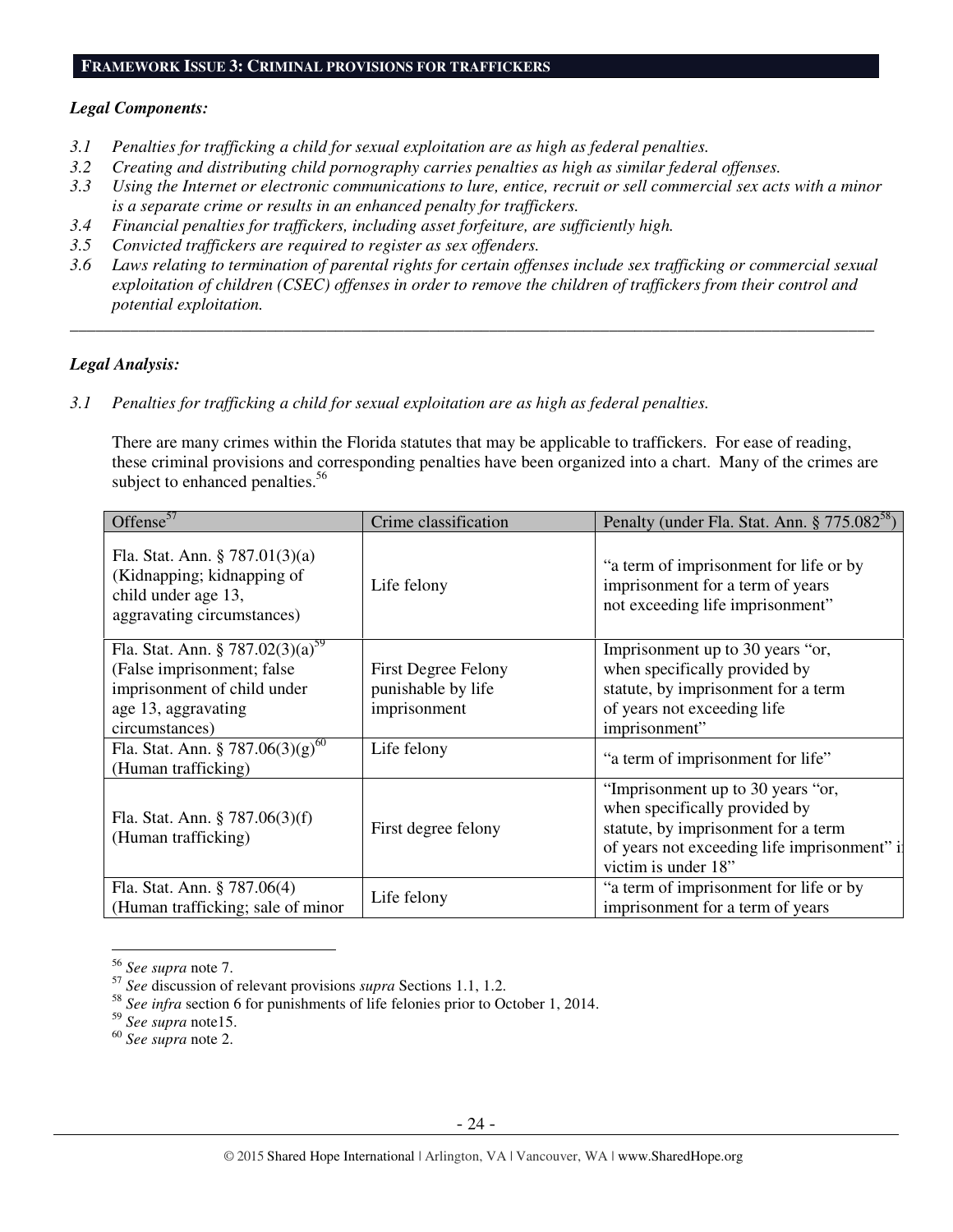| by parent, legal guardian, person        |                                                   | not exceeding life imprisonment" |
|------------------------------------------|---------------------------------------------------|----------------------------------|
| with custody)                            |                                                   |                                  |
| Fla. Stat. Ann. § 800.04(4)              |                                                   |                                  |
| (Lewd or lascivious                      |                                                   |                                  |
| offenses committed upon or               | Second Degree Felony                              | Imprisonment up to 15 years      |
| in the presence of persons less          |                                                   |                                  |
| than 16 years of age)                    |                                                   |                                  |
| Fla. Stat. Ann. § $827.071(2)–(4)$       |                                                   |                                  |
| (Sexual performance by                   | Second Degree Felony                              | Imprisonment up to 15 years      |
| a child; penalties)                      |                                                   |                                  |
| Fla. Stat. Ann. § 847.012(4), $(6)^{61}$ |                                                   |                                  |
| (Harmful materials; sale or              |                                                   |                                  |
| distribution to minors or using          | Third Degree Felony                               | Imprisonment up to 5 years       |
| minors in production prohibited;         |                                                   |                                  |
| penalty)                                 |                                                   |                                  |
| Fla. Stat. Ann. $\S$ 847.0135(2)–(4)     | 1) Second Degree Felony<br>2) Third Degree Felony | 1) Imprisonment up to 15 years   |
| (Computer pornography; traveling)        |                                                   |                                  |
| to meet minor; penalties)                |                                                   | 2) Imprisonment up to 5 years    |

Traffickers may face additional penalties pursuant to Fla. Stat. Ann. § 896.101(3) (Florida money laundering act; definitions; penalties; injunctions; seizure warrants; immunity) if they engage in money laundering by doing the following:

(3) It is unlawful for a person:

(a) Knowing that the property involved in a financial transaction represents the proceeds of some form of unlawful activity,<sup>62</sup> to conduct or attempt to conduct such a financial transaction which in fact involves the proceeds of specified unlawful activity<sup>63</sup>:

- 1. With the intent to promote the carrying on of specified unlawful activity; or
- 2. Knowing<sup>64</sup> that the transaction is designed in whole or in part:
	- a. To conceal or disguise the nature, the location, the source, the ownership, or the control of the proceeds of specified unlawful activity; or

b. To avoid a transaction reporting requirement or money transmitters' registration requirement under state law.

- (b) To transport or attempt to transport a monetary instrument or funds:
	- 1. With the intent to promote the carrying on of specified unlawful activity; or

<sup>61</sup> *See supra* note20 .

 $62$  Fla. Stat. Ann. § 896.101(2)(a) provides,

<sup>&</sup>quot;Knowing that the property involved in a financial transaction represents the proceeds of some form of unlawful activity" means that the person knew the property involved in the transaction represented proceeds from some form, though not necessarily which form, of activity that constitutes a felony under state or federal law, regardless of whether or not such activity is specified in paragraph (g).

 $63$  Pursuant to Fla. Stat. Ann. § 896.101(2)(g), "specified unlawful activity" means "any 'racketeering activity' as defined in s. 895.02."

 $64$  Pursuant to Fla. Stat. Ann. § 896.101(2)(h), "knowing" means,

<sup>[</sup>T]hat a person knew; or, with respect to any transaction or transportation involving more than \$10,000 in U.S. currency or foreign equivalent, should have known after reasonable inquiry, unless the person has a duty to file a federal currency transaction report, IRS Form 8300, or a like report under state law and has complied with that reporting requirement in accordance with law.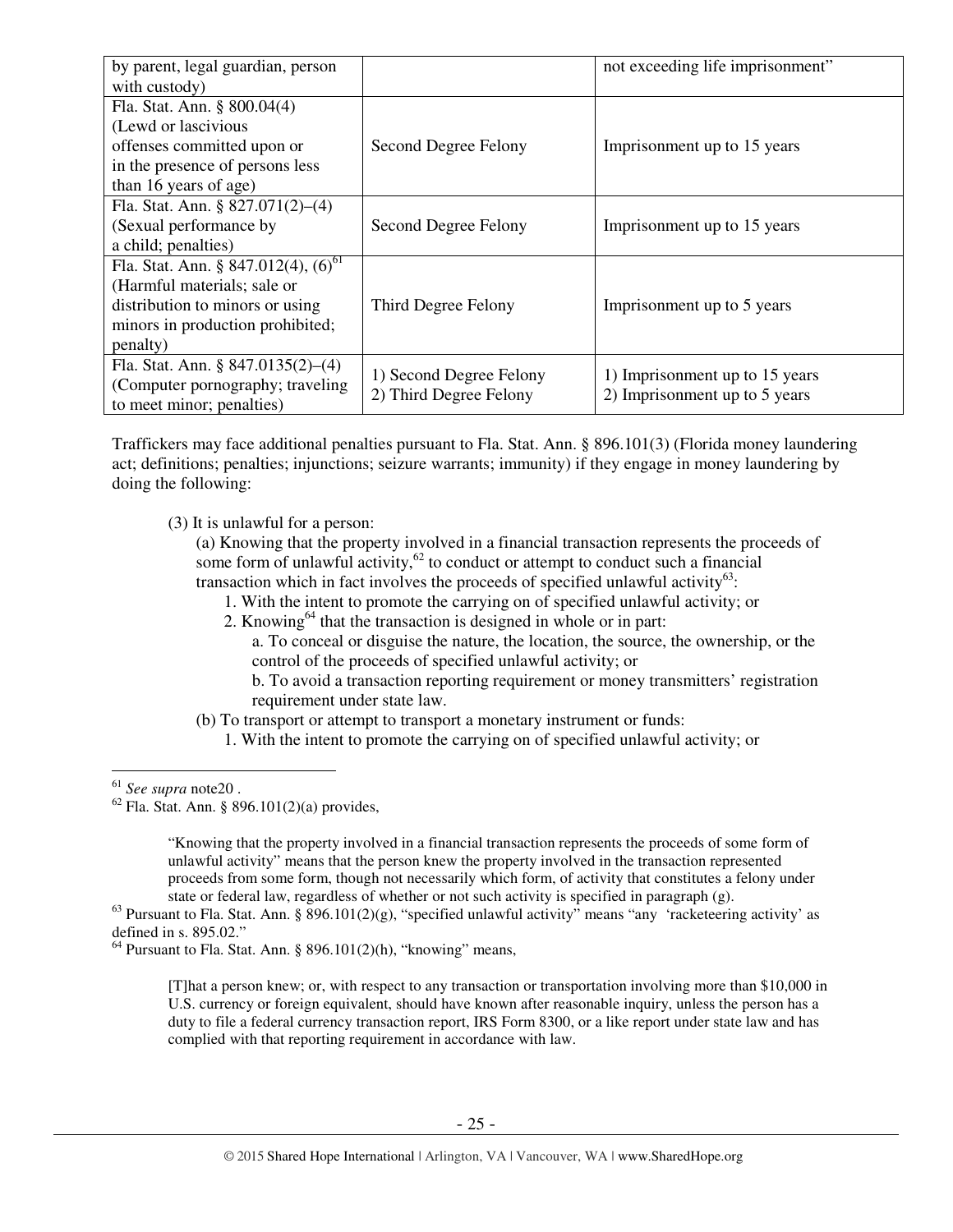2. Knowing that the monetary instrument<sup> $65$ </sup> or funds involved in the transportation represent the proceeds of some form of unlawful activity and knowing that such transportation is designed in whole or in part:

a. To conceal or disguise the nature, the location, the source, the ownership, or the control of the proceeds of specified unlawful activity; or

b. To avoid a transaction reporting requirement or money transmitters' registration requirement under state law.

(c) To conduct or attempt to conduct a financial transaction which involves property or proceeds which an investigative or law enforcement officer, or someone acting under such officer's direction, represents as being derived from, or as being used to conduct or facilitate, specified unlawful activity, when the person's conduct or attempted conduct is undertaken with the intent:

1. To promote the carrying on of specified unlawful activity; or

2. To conceal or disguise the nature, the location, the source, the ownership, or the control of the proceeds or property believed to be the proceeds of specified unlawful activity; or

3. To avoid a transaction reporting requirement under state law.

. . . .

Pursuant to Fla. Stat. Ann. § 896.101(5), a conviction of laundering between \$300–\$19,999.99 in the course of a year is punishable as a third degree felony by imprisonment up to 5 years and a possible fine not to exceed \$5,000. Fla. Stat. Ann. §§ 896.101(5)(a), 775.082(3)(e), 775.083(1)(c). A conviction of laundering between \$20,000–\$99,999.99 in the course of a year is punishable as a second degree felony by imprisonment up to 15 years and a possible fine not to exceed \$10,000. Fla. Stat. Ann. §§ 896.101(5)(b), 775.082(3)(d), 775.083(1)(b). A conviction of laundering \$100,000 or more in the course of a year is punishable as a first degree felony by imprisonment up to 30 years and a possible fine not to exceed \$10,000. Fla. Stat. Ann. §§ 896.101(5)(c), 775.082(3)(b), 775.083(1)(b).

In comparison, if the victim is under the age of 14, a conviction under the Trafficking Victims Protection Act (TVPA) for child sex trafficking is punishable by 15 years to life imprisonment and a fine not to exceed \$250,000. 18 U.S.C. §§ 1591(b)(1), 3559(a)(1), 3571(b)(3). If the victim is between the ages of 14–17, a conviction is punishable by 10 years to life imprisonment and a fine not to exceed \$250,000. 18 U.S.C. §§ 1591(b)(2), 3559(a)(1), 3571(b)(3). A conviction is punishable by mandatory life imprisonment, however, if the trafficker has a prior conviction for a federal sex offense<sup>66</sup> against a minor.

## *3.2 Creating and distributing child pornography carries penalties as high as similar federal offenses.*

Creating or distributing child pornography is illegal in Florida under several statutes. Fla. Stat. Ann. § 827.071(2), (Sexual performance by a child; penalties) makes it illegal for a trafficker, "knowing the character and content thereof," to employ, authorize, or induce a child in "to engage in a sexual performance,"<sup>67</sup> or, if the offender is the child's parent, to consent "to the participation by such child in a sexual performance." Fla. Stat. Ann. § 827.071(3) additionally criminalizes when a trafficker "produces, directs, or promotes<sup>68</sup> any

<sup>&</sup>lt;sup>65</sup> Pursuant to Fla. Stat. Ann. § 896.101(2)(e), "monetary instruments" means "coin or currency of the United States or of any other country, travelers' checks, personal checks, bank checks, money orders, investment securities in bearer form or otherwise in such form that title thereto passes upon delivery, and negotiable instruments in bearer form or otherwise in such form that title thereto passes upon delivery."

<sup>66</sup> *See supra* note 40 for the definition of "federal sex offense."

<sup>67</sup> *See supra* note 16.

<sup>68</sup> *See supra* note 17.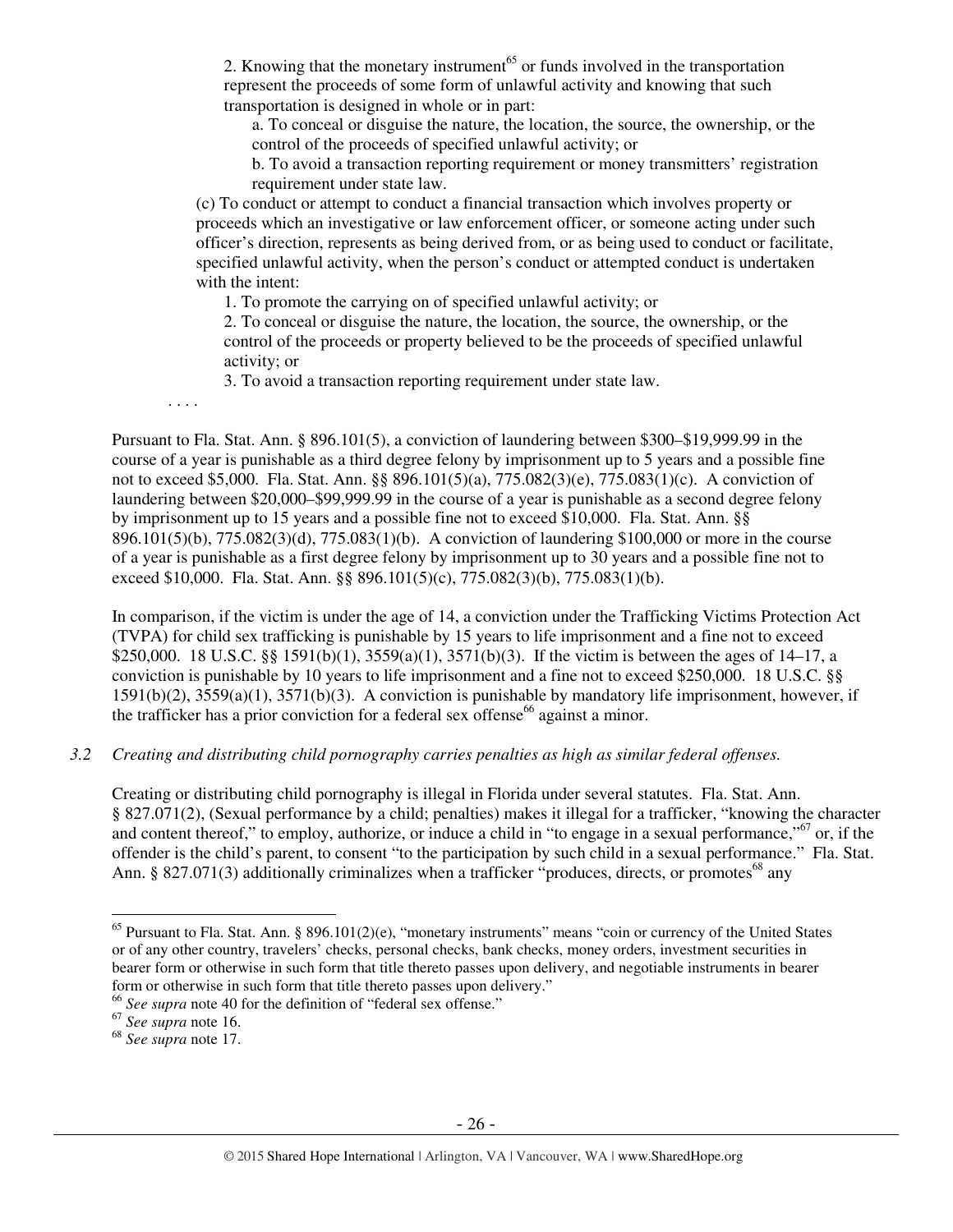performance which includes sexual conduct<sup>69</sup> by a child less than 18 years of age," while Fla. Stat. Ann. § 827.071(4) makes it illegal for a person to possess 3 or more copies of child pornography "with the intent to promote the child pornography."<sup>70</sup> A conviction under Fla. Stat. Ann. § 827.071(2)–(4) is punishable as a second degree felony by imprisonment up to 15 years and a possible not to exceed \$10,000. Fla. Stat. Ann. §§ 827.071(2)–(4), 775.082(3)(d), 775.083(1)(b).

Fla. Stat. Ann. § 847.011(1) (Prohibition of certain acts in connection with obscene, lewd, etc., materials; penalty) states in part,

(1) (a) Except as provided in paragraph (c), any person . . . who knowingly designs, copies, draws, photographs, poses for, writes, prints, publishes, or in any manner whatsoever manufactures or prepares any such material, matter, article, or thing of any such character [for obscene use, or purporting to be for obscene use or purpose]; . . . or who in any manner knowingly hires, employs, uses, or permits any person knowingly to do or assist in doing any act or thing mentioned above, commits a misdemeanor of the first degree . . . .

. . . .

(c) A person who commits a violation of paragraph (a) or subsection  $(2)^{71}$  which is based on materials that depict a minor engaged in any act or conduct that is harmful to minors<sup>72</sup> commits a felony of the third degree, punishable as provided in s. 775.082, s. 775.083, or s. 775.084.

. . . .

Fla. Stat. Ann. § 847.012(4) (Harmful materials; sale or distribution to minors or using minors in production prohibited) provides, "A person may not knowingly use a minor in the production of any material described in

Except as provided in paragraph  $(1)(c)$ , a person who knowingly has in his or her possession, custody, or control any obscene book, magazine, periodical, pamphlet, . . . photograph, motion picture film, film, . . . containing obscene descriptions, photographs, or depictions, any figure, image, phonograph record, or wire or tape or other recording, or any written, printed, or recorded matter of any such character which may or may not require mechanical or other means to be transmuted into auditory, visual, or sensory representations of such character, or any article or instrument for obscene use, or purporting to be for obscene use or purpose, without intent to sell, lend, give away, distribute, transmit, show, transmute, or advertise the same, commits a misdemeanor of the second degree, punishable as provided in s. 775.082 or s. 775.083. A person who, after having been convicted of violating this subsection, thereafter violates any of its provisions commits a misdemeanor of the first degree, punishable as provided in s. 775.082 or s. 775.083. In any prosecution for such possession, it is not necessary to allege or prove the absence of such intent.

 $72$  Fla. Stat. Ann. § 847.001(6) (Definitions) states,

"Harmful to minors" means any reproduction, imitation, characterization, description, exhibition, presentation, or representation, of whatever kind or form, depicting nudity, sexual conduct, or sexual excitement when it:

(a) Predominantly appeals to a prurient, shameful, or morbid interest;

(b) Is patently offensive to the prevailing standards in the adult community as a whole or with respect to what is suitable material or conduct for minors; and

(c) Taken as a whole, is without serious literary, artistic, political or scientific value for minors.

 $\overline{a}$ <sup>69</sup> *See supra* note 18.

<sup>70</sup> *See* discussion of relevant provisions *supra* Sections 1.2.

<sup>&</sup>lt;sup>71</sup> Fla. Stat. Ann. § 847.011(2) states,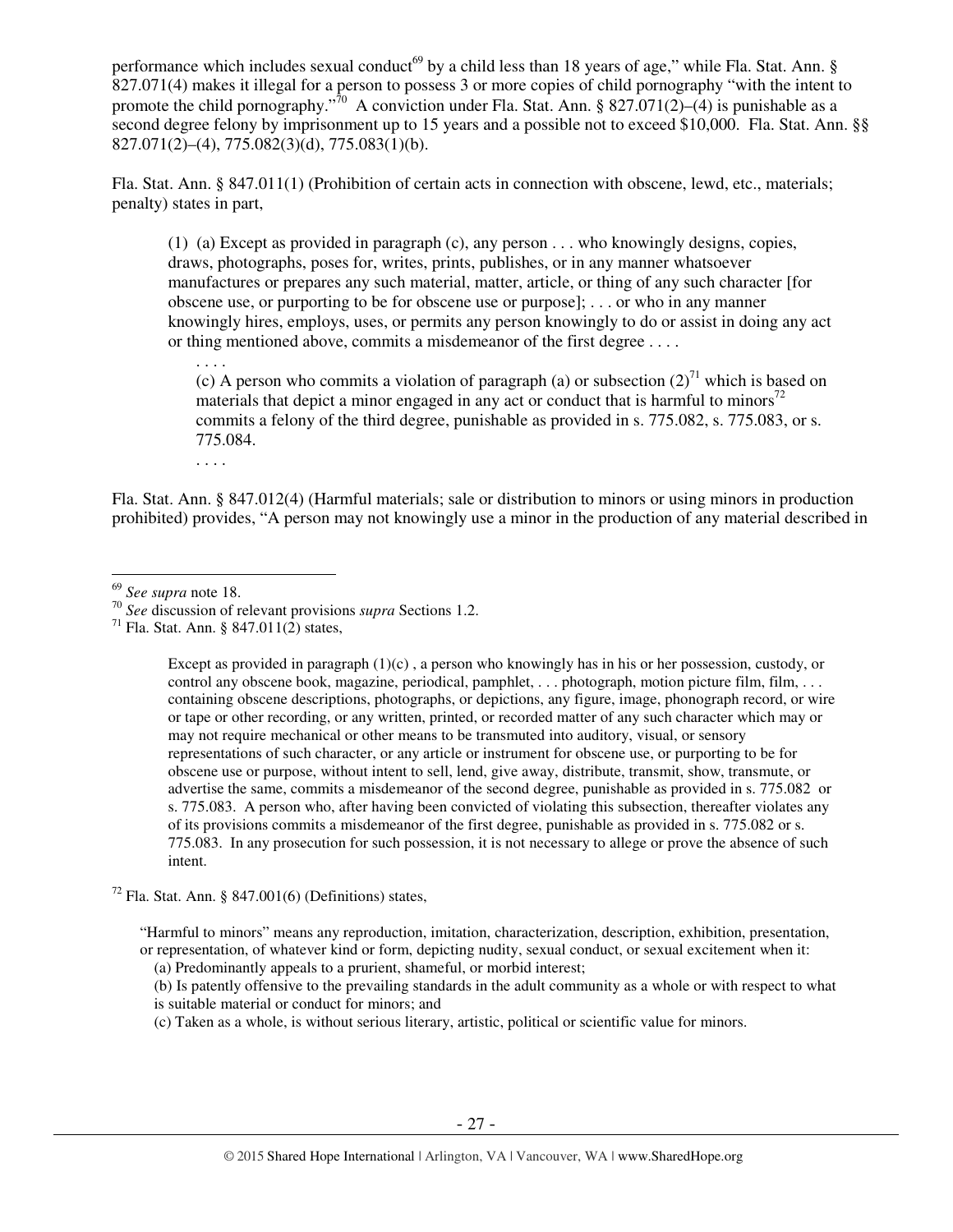subsection  $(3)$ ,<sup>73</sup> regardless of whether the material is intended for distribution to minors or is actually distributed to minors." A conviction under this section is punishable as a third degree felony by imprisonment up to 5 years and a possible fine not to exceed \$5,000. Fla. Stat. Ann. §§ 847.012(6), 775.082(3)(e), 775.083(1)(c).

Fla. Stat. Ann. § 775.0847 (Possession or promotion of certain images of child pornography; reclassification) states,

(2) A violation of s. 827.071, s. 847.0135, s. 847.0137. . . shall be reclassified to the next higher degree . . . if:

(a) The offender possesses 10 or more images of any form of child pornography regardless of content; and

(b) The content of at least one image contains one or more of the following:

1. A child who is younger than the age of 5.

2. Sadomasochistic abuse involving a child.

3. Sexual battery involving a child.

4. Sexual bestiality involving a child.

5. Any movie involving a child, regardless of length and regardless of whether the movie contains sound.

In comparison, if the victim is under the age of 14, a conviction under the TVPA for child sex trafficking is punishable by 15 years to life imprisonment and a fine not to exceed \$250,000. 18 U.S.C. §§ 1591(b)(1),  $3559(a)(1)$ ,  $3571(b)(3)$ . If the victim is between the ages of  $14-17$ , a conviction is punishable by 10 years to life imprisonment and a fine not to exceed \$250,000. 18 U.S.C. §§ 1591(b)(2), 3559(a)(1), 3571(b)(3). A conviction is punishable by mandatory life imprisonment, however, if the trafficker has a prior conviction for a federal sex offense<sup>74</sup> against a minor. Additionally, a federal conviction for distribution of child pornography<sup>75</sup> is generally punishable by imprisonment for  $5-20$  years and a fine not to exceed \$250,000.<sup>76</sup> Subsequent convictions, however, are punishable by imprisonment up to 40 years and a fine not to exceed \$250,000.<sup>77</sup>

A person may not knowingly sell, rent or loan for monetary consideration to a minor: (a) Any picture, photography, drawing, sculpture, motion picture film, videocassette, or similar visual

representation or image of a person or portion of the human body which depicts nudity or sexual conduct, sexual excitement, bestiality, or sadomachistic abuse and which is harmful to minors; or (b) Any book pamphlet, magazine, printed matter however reproduced, or sound recording that contains any

matter defined in 847.001, explicit and detailed verbal descriptions or narrative accounts of sexual excitement, or sexual conduct that is harmful to minors.

<sup>74</sup> *See supra* note 40 for the definition of "federal sex offense."

<sup>77</sup> 18 U.S.C. §§ 2252(b) (stating if a person has a prior conviction under subsection (a)(1), (a)(2), or (a)(3) or a list of other statutes, a conviction is punishable by a fine and imprisonment for  $15-40$  years),  $2252A(b)(1)$  (stating if a

 $\overline{a}$ <sup>73</sup> Fla. Stat. Ann. § 847.012(3) states,

<sup>&</sup>lt;sup>75</sup> 18 U.S.C. §§ 2252(a)(1), (a)(2), (a)(3) (Certain activities relating to material involving the sexual exploitation of minors),  $2252A(a)(2)$ ,  $(a)(3)$  (Certain activities relating to material constituting or containing child pornography), 1466A(a) (Obscene visual representations of the sexual abuse of children).

<sup>&</sup>lt;sup>76</sup> 18 U.S.C. §§ 2252(b) (stating that a conviction under subsection (a)(1), (a)(2), or (a)(3) is punishable by imprisonment for 5–20 years and a fine), 2252A(b)(1) (a conviction is punishable by imprisonment for 5–20 years and a fine), 1466A(a), (b) (stating that a conviction under subsection (a) is "subject to the penalties provided in section 2252A(b)(1)," imprisonment for 5–20 years and a fine, while a conviction under subsection (b) is "subject to the penalties provided in section 2252A(b)(2)," imprisonment up to 10 years, a fine, or both); *see also* 18 U.S.C. §§ 3559(a)(1) (classifying all of the above listed offenses as felonies),  $3571(b)(3)$  (providing a fine up to \$250,000 for any felony conviction).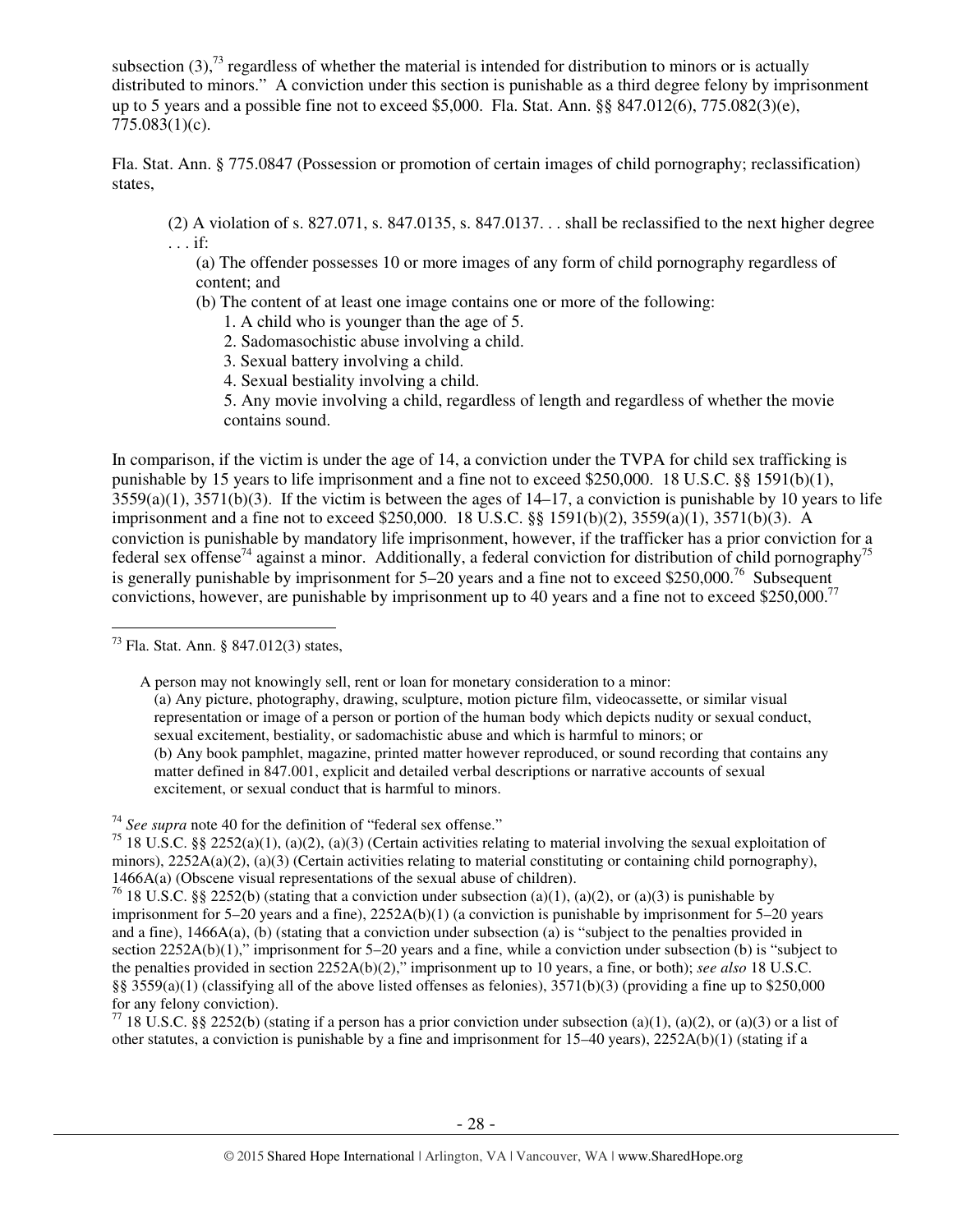*3.3 Using the Internet or electronic communications to lure, entice, recruit or sell commercial sex acts with a minor is a separate crime or results in an enhanced penalty for traffickers.* 

Under Fla. Ann. Stat. § 847.0135(2) (Computer pornography; traveling to meet minor; penalties) it is a crime if

[a] person who:

- (a) Knowingly compiles, enters into, or transmits by use of computer;
- (b) Makes, prints, publishes, or reproduces by other computerized means;
- (c) Knowingly causes or allows to be entered into or transmitted by use of computer; or
- (d) Buys, sells, receives, exchanges, or disseminates,

any notice, statement, or advertisement of any minor's name, telephone number, place of residence, physical characteristics, or other descriptive or identifying information for purposes of facilitating, encouraging, offering, or soliciting sexual conduct of or with any minor, or the visual depiction of such conduct, commits a felony of the third degree, punishable as provided in s. 775.082 [Penalties; applicability of sentencing structures; mandatory minimum sentences for certain reoffenders previously released from prison], s. 775.083 [Fines], or s. 775.084 [Violent career criminals; habitual felony offenders and habitual violent felony offenders; three-time violent felony offenders; definitions; procedure; enhanced penalties or mandatory minimum prison terms]. . . .

A conviction under Fla. Stat. Ann. § 847.0135(2) is punishable as a third degree felony by imprisonment up to 5 years and a possible fine not to exceed \$5,000. Fla. Stat. Ann. §§ 775.082(3)(e), 775.083(1)(c).

Fla. Stat. Ann. § 847.0135(3)(a), prohibits any person from, among other things, knowingly using a computer or any type of Internet service to do the following:

Seduce, solicit, lure, or entice, or attempt to seduce, solicit, lure, or entice, a child or another person believed by the person to be a child, to commit any illegal act described in chapter 794, chapter 800, or chapter 827, or to otherwise engage in any unlawful sexual conduct with a child or with another person believed by the person to be a child.

A violation of this statute is punishable as a third degree felony. Any person who misrepresents his or her age in the course of violating this subsection may be convicted of a second degree felony punishable by imprisonment up to 15 years and a possible fine not to exceed \$10,000. Fla. Stat. Ann. §§ 775.082(3)(d), 775.083(1)(b).

*3.4 Financial penalties for traffickers, including asset forfeiture, are sufficiently high.* 

The trafficking, CSEC and sex offense statutes under which traffickers may be prosecuted carry possible fines ranging from \$5,000 to \$15,000.<sup>78</sup>

In addition to the fines set out in Fla. Stat. Ann. § 775.083, if the trafficker is convicted of laundering money in violation of Fla. Stat. Ann. § 896.101 (Florida money laundering act; definitions; penalties; injunctions; seizure warrants; immunity), he may be fined up to "\$ 250,000 or twice the value of the financial transactions,

person has a prior conviction under subsection (a)(2), (a)(3), or a list of other statutes, a conviction is punishable by a fine and imprisonment for 15–40 years),  $1466A(a)$ , (b) (stating that the penalty scheme for section 2252A(b) applies); *see also* 18 U.S.C. §§ 3559(a)(1) (classifying all of the above listed offenses as felonies), 3571(b)(3) (providing a fine up to \$250,000 for any felony conviction).

<sup>78</sup> *See supra* penalties chart in Section 3.1.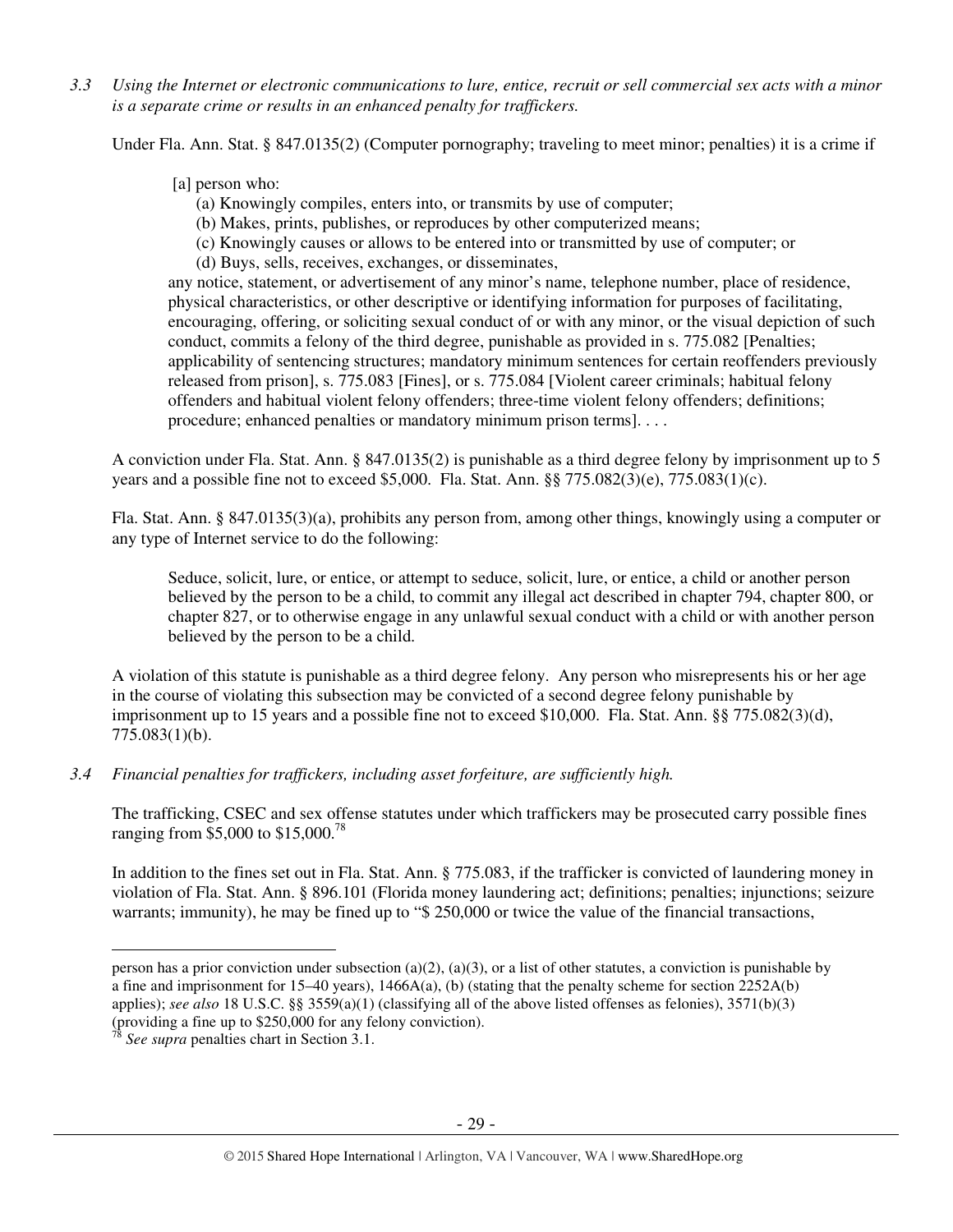whichever is greater" for a first time violation and "up to \$500,000 or quintuple the value of the financial transactions, whichever is greater" for any subsequent violation. Fla. Stat. Ann. § 896.101(6). Also, the trafficker who violates the money laundering statute may be "liable for a civil penalty of not more than the value of the financial transactions involved or \$ 25,000, whichever is greater." Fla. Stat. Ann. § 896.101(7).

Traffickers also face asset forfeiture pursuant to the trafficking law. Fla. Stat. Ann. § 787.06(7) (Human trafficking) states, "[a]ny real property or personal property that was used, attempted to be used, or intended to be used in violation of any provision of this section may be seized and shall be forfeited subject to the provisions of the Florida Contraband Forfeiture Act. Additionally, Fla. Stat. Ann. §§ 932.701–932.706 (Florida Contraband Forfeiture Act) can be used to impose significant penalties including forfeiture of contraband<sup>79</sup> on traffickers charged with other felonies.<sup>80</sup> Subject to certain provisions in Fla. Stat. Ann. § 932.703 (Forfeiture of contraband article; exceptions), subsection (1)(a) states,

Any contraband article, vessel, motor vehicle, aircraft, other personal property, or real property used in violation of any provision of the Florida Contraband Forfeiture Act,  ${}^{81}$  or in, upon, or by means of which any violation of the Florida Contraband Forfeiture Act has taken or is taking place, may be seized and shall be forfeited subject to the provisions of the Florida Contraband Forfeiture Act.

The procedure for asset forfeiture pursuant to Fla. Stat. Ann. §§ 932.701–932.706 is civil. Forfeiture of the contraband is mandatory. The court "shall order the seized property forfeited to the seizing law enforcement agency. Fla. Stat. Ann. § 932.704(8). Seizure of the forfeitable property is governed by Fla. Stat. Ann § 932.703(2)(a).

Fla. Stat. Ann. § 775.089(1)(a) (Restitution)<sup>82</sup> provides that "the court shall order the defendant to make [monetary or nonmonetary] restitution to the victim for . . ." loss or damage caused or related to the trafficker's criminal episode, "unless it finds clear and compelling reasons not to order such restitution. . . ." If the offense "resulted in bodily injury to a victim," the restitution shall include "the cost of necessary medical and related professional services" including services for therapy and rehabilitation, the victim's income lost as a result of the crime, and if the crime resulted in the victim's death, "the cost of necessary funeral and related services." Fla. Stat. Ann. § 775.089(2)(a). If the victim was not physically injured by the offense, the restitution "may require that the defendant reimburse the victim for income lost by the victim as a result of the offense." Fla. Stat. Ann. § 775.089(2)(b).

Pursuant to Fla. Stat. Ann. § 775.089, restitution is mandatory and may be made directly to the victim. Fla. Stat. Ann. § 775.089(1)(a)(2) states,

<sup>79</sup> *See supra* Section 2.8 for the definition of "contraband" pursuant to Fla. Stat. Ann. § 932.701(2)(a) (Short title; definitions).

<sup>&</sup>lt;sup>80</sup> Among the statutes for which a trafficker could be charged with a felony are the following: Fla. Stat. Ann. § 787.06 (Human trafficking); § 827.071 (Sexual performance by a child; penalties); § 787.01 (Kidnapping; kidnapping of child under age 13, aggravating circumstances); § 787.02 (False imprisonment; false imprisonment of child under age 13, aggravating circumstances); § 787.025 (Luring or enticing a child); § 800.04 (Lewd or lascivious offenses committed upon or in the presence of persons less than 16 years of age); § 827.04 (Contributing to the

delinquency or dependency of a child; penalty); § 827.071 (Sexual performance by a child; penalties); § 847.0145 (Selling or buying of minors; penalties).

<sup>81</sup> *See supra* Section 2.8 for the text of Fla. Stat. Ann. § 932.702 (Unlawful to transport, conceal, or possess contraband articles or to acquire real or personal property with contraband proceeds; use of vessel, motor vehicle, aircraft, other personal property, or real property), which describes ways that an offender may violate the Florida Contraband Forfeiture Act.

<sup>82</sup> *See* discussion of relevant provisions *supra* Section 2.8.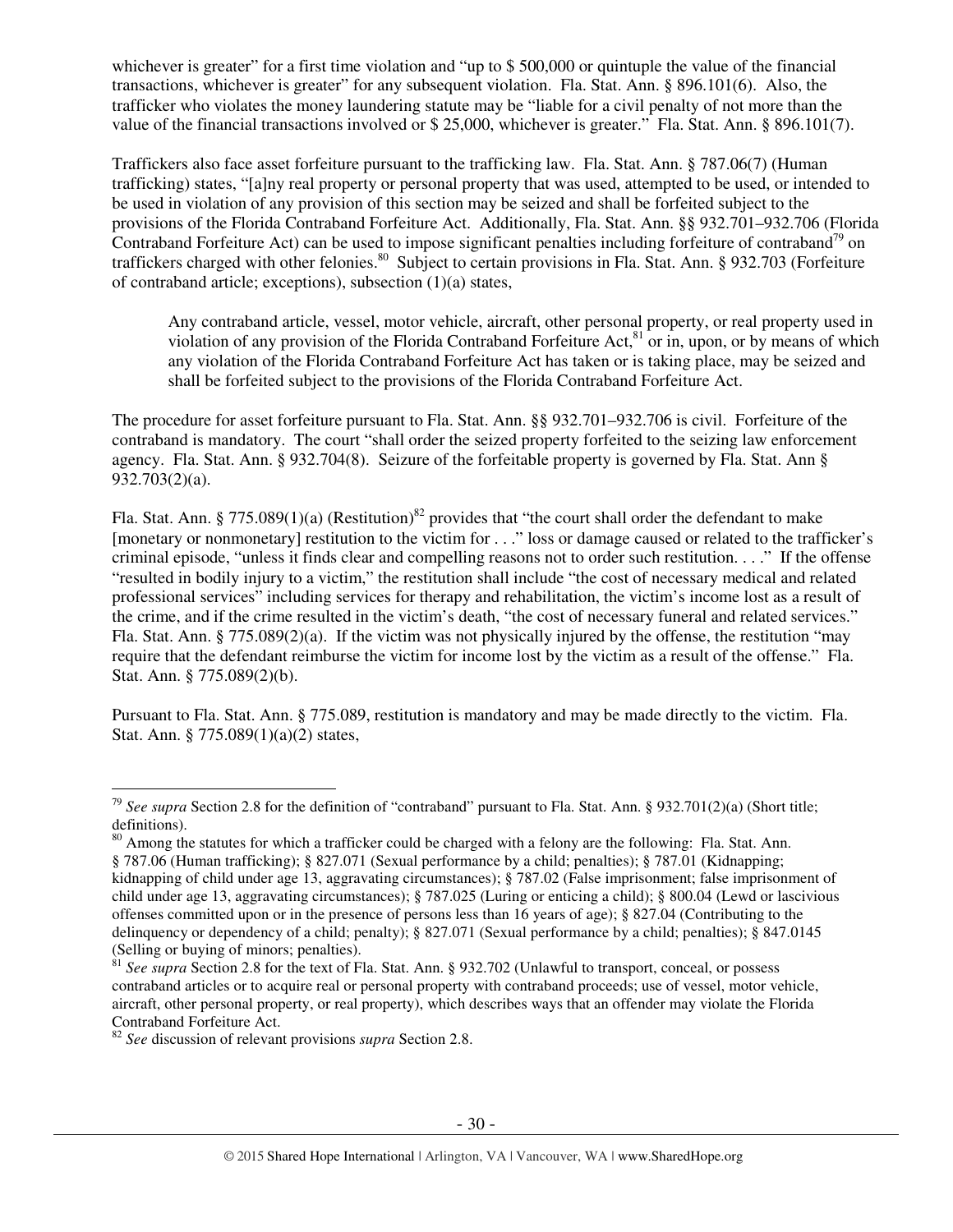An order requiring the defendant to make restitution to a victim does not remove or diminish the requirement that the court order payment to the Crimes Compensation Trust Fund pursuant to chapter 960. Payment of an award by the Crimes Compensation Trust Fund shall create an order of restitution to the Crimes Compensation Trust Fund . . .

This language suggests that a restitution order may be made either to the Trust Fund or to the victim. Additionally, pursuant to Fla. Stat. Ann. § 775.089(5), "An order of restitution may be enforced by the state, or by a victim named in the order to receive the restitution, in the same manner as a judgment in a civil action." Thus, a victim may seek to receive restitution directly.

# *3.5 Convicted traffickers are required to register as sex offenders.*

Perpetrators of domestic minor sex trafficking are required to register under Fla. Stat. Ann. § 775.21 (The Florida Sexual Predators Act). Pursuant to Fla. Stat. Ann. § 775.21(4),

(a) For a current offense committed on or after October 1, 1993, upon conviction, an offender shall be designated as a "sexual predator" under subsection (5), and subject to registration under subsection (6) and community and public notification under subsection (7) if:

1. The felony is:

a. A capital, life, or first-degree felony violation, or any attempt thereof, of s. 787.01 [Kidnapping; kidnapping of child under age 13, aggravating circumstances] or s. 787.02 [False imprisonment; false imprisonment of child under age 13, aggravating circumstances], where the victim is a minor and the defendant is not the victim's parent or guardian, or . . . s. 800.04 [Lewd or lascivious offenses committed upon or in the presence of persons less than 16 years' of age], or s. 847.0145 [Selling or buying of minors; penalties], or a violation of a similar law of another jurisdiction; or

b. Any felony violation, or any attempt thereof, of ... s. 787.025(2)(c) [Luring or enticing a child], where the victim is a minor and the defendant is not the victim's parent or guardian; s. 787.06(3)(b), (d), (f), or (g) [Human trafficking]; former s. 787.06(3)(h) [Human Trafficking]; s. 794.011, excluding s. 794.011(10); s. 794.05 [Unlawful sexual activity with certain minors]; . . . s. 800.04; . . . or a violation of a similar law of another jurisdiction, and the offender has previously been convicted of or found to have committed, or has pled nolo contendere or guilty to, regardless of adjudication, any violation of . . . s. 393.135(2) [Sexual misconduct with developmentally disabled; reporting required; penalties]; s. 394.4593(2) [Sexual misconduct prohibited; reporting required; penalties];s.  $787.025(2)(c)$ , where the victim is a minor and the defendant is not the victim's parent or guardian; s.  $787.06(3)(b)$ , (d), (f), or (g) [Human] trafficking]; former s. 787.06(3)(h); s. 794.011, excluding s. 794.011(10); s. 794.05; . . . s. 800.04 ; . . . s. 847.0135(6) [Computer pornography; traveling to meet minor; penalties], excluding s.  $847.0135(6)$ ; ... or a violation of a similar law of another jurisdiction;

2. The offender has not received a pardon for any felony or similar law of another jurisdiction that is necessary for the operation of this paragraph; and

3. A conviction of a felony or similar law of another jurisdiction necessary to the operation of this paragraph has not been set aside in any postconviction proceeding.

Traffickers convicted under Fla. Stat. Ann. § 787.06(g) and (h) or certain CSEC, pornography and sex offense provisions, will also be required to register as a sex offender under Fla. Stat. Ann. § 943.0435(2)(a) (Sexual offenders required to register with the department; penalty). Pursuant to Fla. Stat. Ann. §  $943.0435(1)(a)(1)$ , a "sexual offender" subject to the registration requirement in subsection (2) is defined as a person who:

a. (I) Has been convicted of committing, or attempting, soliciting, or conspiring to commit, any of the criminal offenses proscribed in the following statutes in this state or similar offenses in another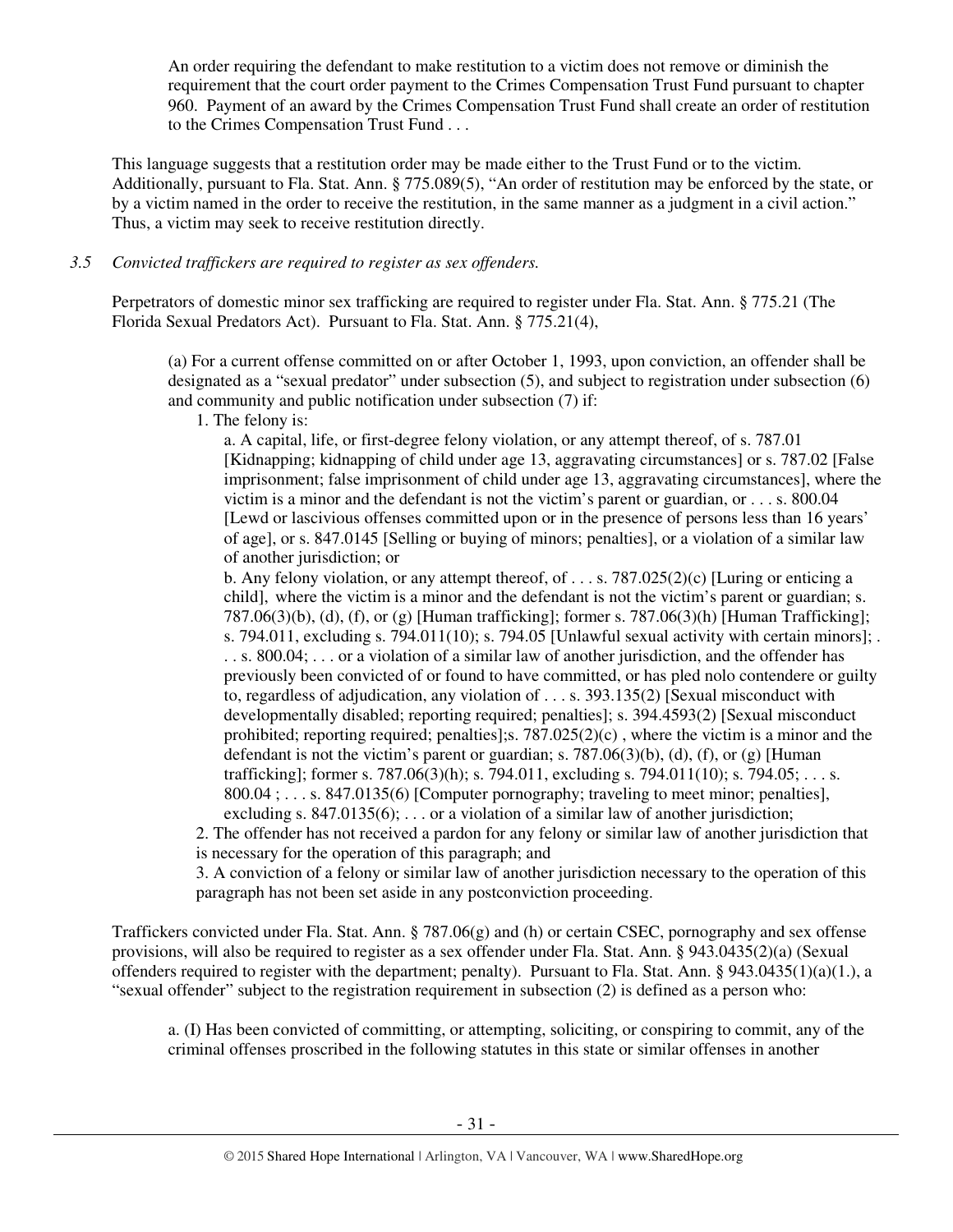jurisdiction: . . . s. 787.01 [Kidnapping; kidnapping of child under age 13, aggravating circumstances], s. 787.02 [False imprisonment; false imprisonment of child under age 13, aggravating circumstances] . . . s. 787.06(3)(b), (d), (f) or (g) [Human trafficking]; former s. 787.06(3)(h) ; . . . former s. 796.03 [Procuring person under age of 18 for prostitution]; former s. 796.035 [Selling or buying of minors into prostitution; penalties]; s. 800.04 [Lewd or lascivious offenses committed upon or in the presence of persons less than 16 years' of age] . . . s. 827.071 [Sexual performance by a child; penalties] . . . s. 847.0135 [Computer pornography; traveling to meet minor; penalties], excluding s. 847.0135(6) . . . or any similar offense committed in this state which has been redesignated from a former statute number to one of those listed in this sub-sub-subparagraph. . . .

. . . .

b. Establishes or maintains a residence in this state and who has not been designated as a sexual predator by a court of this state but who has been designated as a sexual predator, as a sexually violent predator, or by another sexual offender designation in another state or jurisdiction and was, as a result of such designation, subjected to registration or community or public notification, or both, or would be if the person were a resident of that state or jurisdiction, without regard to whether the person otherwise meets the criteria for registration as a sexual offender;

c. Establishes or maintains a residence in this state who is in the custody or control of, or under the supervision of, any other state or jurisdiction as a result of a conviction for committing, or attempting, soliciting, or conspiring to commit, any of the criminal offenses proscribed in the following statutes or similar offense in another jurisdiction: s. 787.01 [Kidnapping; kidnapping of child under age 13, aggravating circumstances], s. 787.02 [False imprisonment; false imprisonment of child under age 13, aggravating circumstances] . . . s. 787.06(3)(b), (d), (f) or (g) [Human trafficking]; former s. 787.06(3)(h). . . former s. 796.03 [Procuring person under age of 18 for prostitution]; former s. 796.035 [Selling or buying of minors into prostitution; penalties]; s. 800.04 [Lewd or lascivious offenses committed upon or in the presence of persons less than 16 years' of age] . . . s. 827.071 [Sexual performance by a child; penalties] . . . s. 847.0135 [Computer pornography; traveling to meet minor; penalties], excluding s. 847.0135(6) . . . or any similar offense committed in this state which has been redesignated from a former statute number to one of those listed in this sub-subparagraph. . . . . . . .

*3.6 Laws relating to termination of parental rights for certain offenses include sex trafficking or commercial sexual exploitation of children (CSEC) offenses in order to remove the children of traffickers from their control and potential exploitation.* 

Fla. Stat. Ann. § 39.806 (Grounds for termination of parental rights) states in part,

(1) Grounds for the termination of parental rights may be established under any of the following circumstances:

. . . .

(c) When the parent or parents engaged in conduct toward the child or toward other children that demonstrates that the continuing involvement of the parent or parents in the parent-child relationship threatens the life, safety, well-being, or physical, mental, or emotional health of the child irrespective of the provision of services. Provision of services may be evidenced by proof that services were provided through a previous plan or offered as a case plan from a child welfare agency.

(d) When the parent of a child is incarcerated and either:

1. The period of time for which the parent is expected to be incarcerated will constitute a significant portion of the child's minority. When determining whether the period of time is significant, the court shall consider the child's age and the child's need for a permanent and stable home. The period of time begins on the date that the parent enters into incarceration; 2. The incarcerated parent has been determined by the court to be a violent career criminal as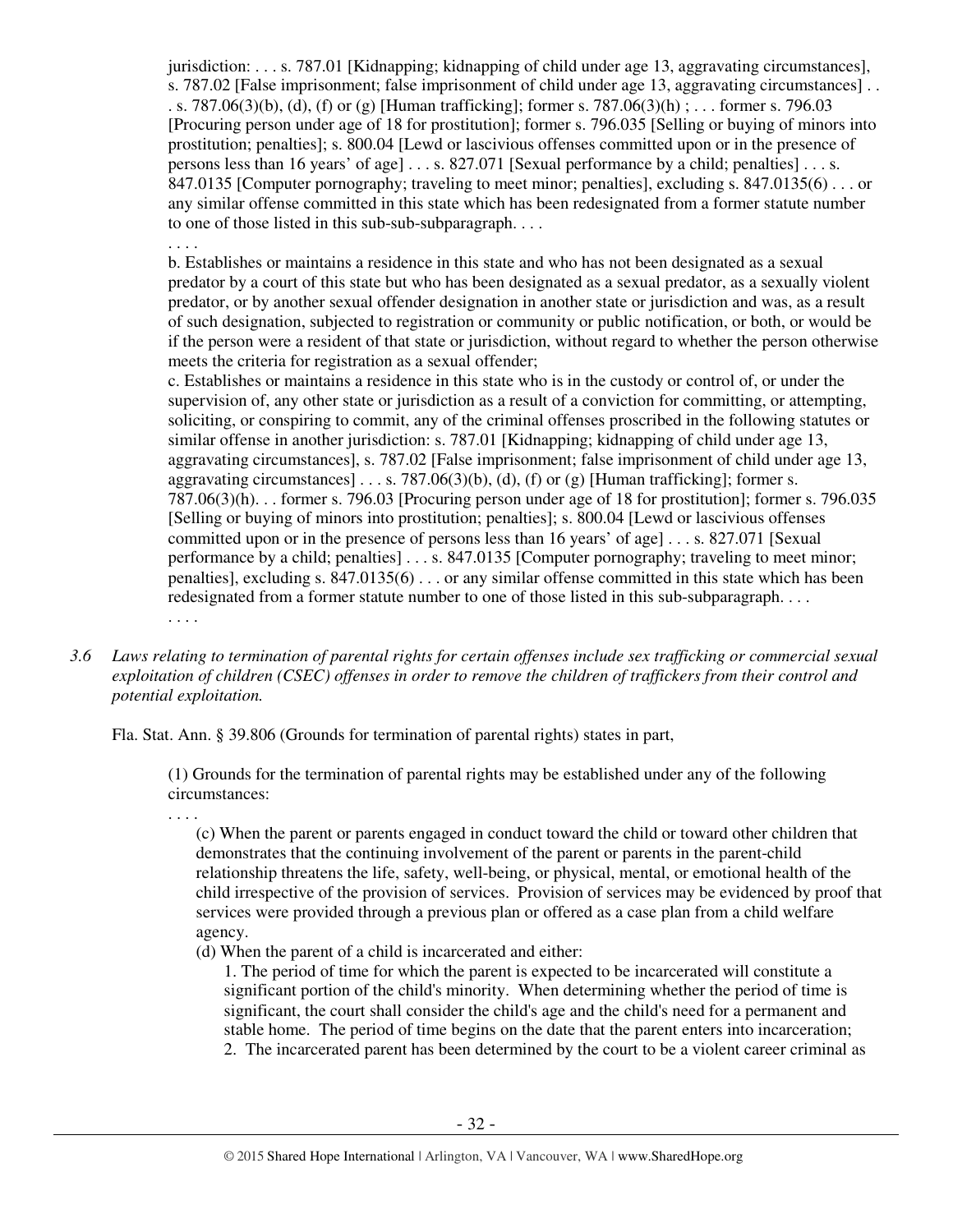defined in s. 775.084, $^{83}$  a habitual violent felony offender as defined in s. 775.084, $^{84}$  or a sexual predator as defined in s.  $775.21$ ;<sup>85</sup> has been convicted of first degree or second degree murder in violation of s. 782.04 or a sexual battery that constitutes a capital, life, or first degree felony violation of s. 794.011;<sup>86</sup> or has been convicted of an offense in another jurisdiction which is substantially similar to one of the offenses listed in this paragraph. As used in this section, the term "substantially similar offense" means any offense that is substantially similar in elements

1. The defendant has previously been convicted as an adult three or more times for an offense in this state or other qualified offense that is:

c. Aggravated child abuse, as described in s. 827.03(2)(a);

. . .

. . .

 $\overline{a}$ 

e. Lewd or lascivious battery, lewd or lascivious molestation, lewd or lascivious conduct, or lewd or lascivious exhibition, as described in s. 800.04 or s. 847.0135(5) [Computer pornography; traveling to meet minors; penalties];

. . .

2. The defendant has been incarcerated in a state prison or a federal prison.

3. The primary felony offense for which the defendant is to be sentenced is a felony enumerated in subparagraph 1. and was committed on or after October 1, 1995, and:

a. While the defendant was serving a prison sentence or other sentence, or court-ordered or lawfully imposed supervision that is imposed as a result of a prior conviction for an enumerated felony; or

b. Within 5 years after the conviction of the last prior enumerated felony, or within 5 years after the defendant's release from a prison sentence, probation, community control, control release, conditional release, parole, or court-ordered or lawfully imposed supervision or other sentence that is imposed as a result of a prior conviction for an enumerated felony, whichever is later.

4. The defendant has not received a pardon for any felony or other qualified offense that is necessary for the operation of this paragraph.

5. A conviction of a felony or other qualified offense necessary to the operation of this paragraph has not been set aside in any postconviction proceeding.

<sup>84</sup> Pursuant to Fla. Stat. Ann. § 775.084(b), the defendant is a habitual violent felony offender when,

1. The defendant has previously been convicted of a felony or an attempt or conspiracy to commit a felony and one or more of such convictions was for:

. . . b. Sexual battery;

. . .

d. Kidnapping; e. Aggravated child abuse;

. . .

2. The felony for which the defendant is to be sentenced was committed:

a. While the defendant was serving a prison sentence or other sentence, or court-ordered or lawfully imposed supervision that is imposed as a result of a prior conviction for an enumerated felony; or

b. Within 5 years of the date of the conviction of the last prior enumerated felony, or within 5 years of the defendant's release from a prison sentence, probation, community control, control release, conditional release, parole, or court-ordered or lawfully imposed supervision or other sentence that is imposed as a result of a prior conviction for an enumerated felony, whichever is later.

3. The defendant has not received a pardon on the ground of innocence for any crime that is necessary for the operation of this paragraph.

4. A conviction of a crime necessary to the operation of this paragraph has not been set aside in any postconviction proceeding.

<sup>85</sup> See supra Section 3.5 for the criteria that define a sexual predator.

<sup>86</sup> See supra Section 1.2 for details on the sexual batteries that result in capital, life, or first degree felonies.

 $83$  Pursuant to Fla. Stat. Ann. § 775.084(d), the defendant is a violent career criminal when,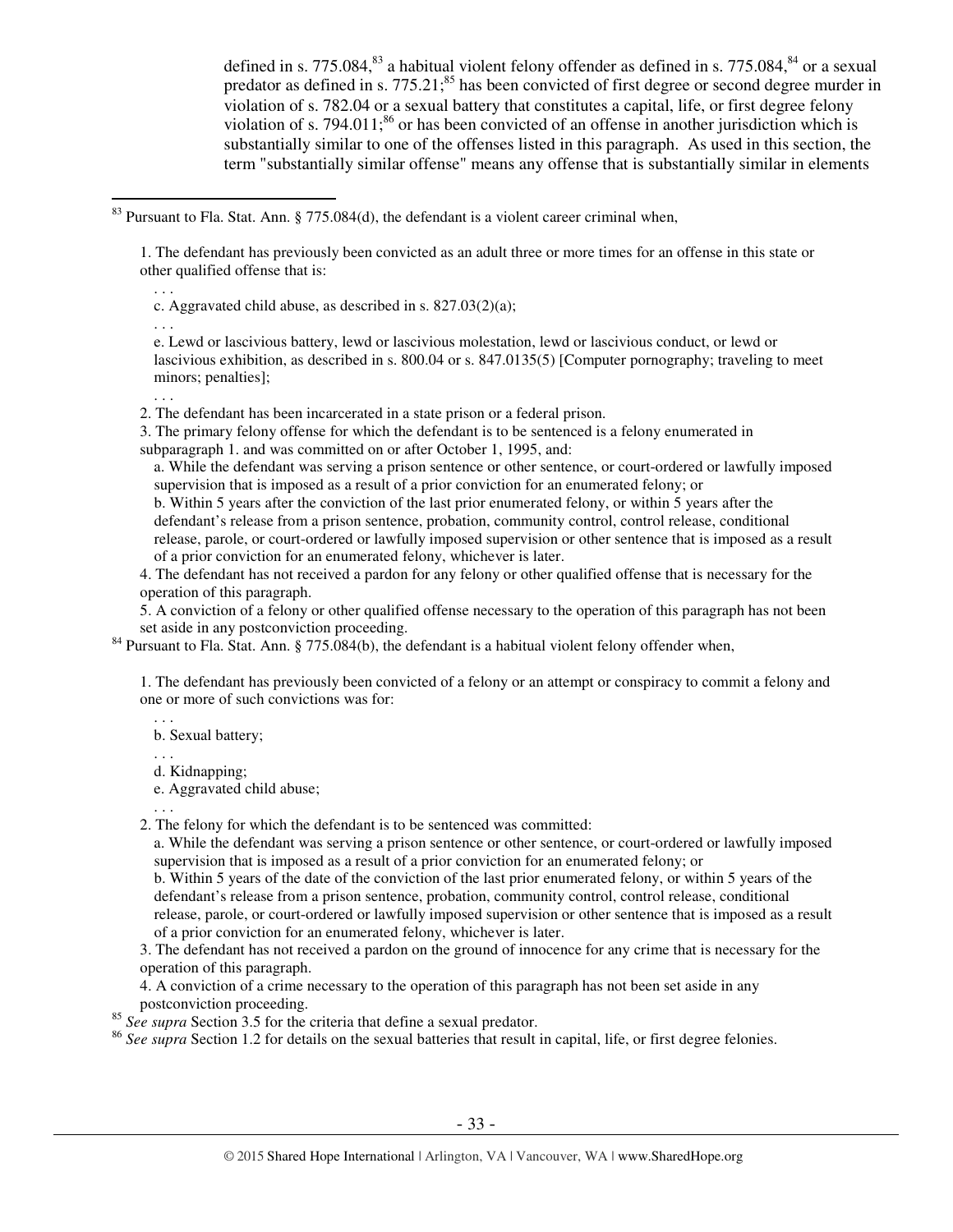and penalties to one of those listed in this subparagraph, and that is in violation of a law of any other jurisdiction, whether that of another state, the District of Columbia, the United States or any possession or territory thereof, or any foreign jurisdiction; or

3. The court determines by clear and convincing evidence that continuing the parental relationship with the incarcerated parent would be harmful to the child and, for this reason, that termination of the parental rights of the incarcerated parent is in the best interest of the child. When determining harm, the court shall consider the following factors:

a. The age of the child.

b. The relationship between the child and the parent.

c. The nature of the parent's current and past provision for the child's developmental, cognitive, psychological, and physical needs.

d. The parent's history of criminal behavior, which may include the frequency of incarceration and the

unavailability of the parent to the child due to incarceration.

e. Any other factor the court deems relevant.

(e) When a child has been adjudicated dependent, a case plan has been filed with the court, and:

1. The child continues to be abused, neglected, or abandoned by the parent or parents. . . .

2. The parent or parents have materially breached the case plan. . . .

3. The child has been in care for any 12 of the last 22 months and the parents have not substantially complied with the case plan so as to permit reunification. . . .

(f) The parent or parents engaged in egregious conduct or had the opportunity and capability to prevent and knowingly failed to prevent egregious conduct that threatens the life, safety, or physical, mental, or emotional health of the child or the child's sibling. Proof of a nexus between egregious conduct to a child and the potential harm to the child's sibling is not required.

. . . . 2. As used in this subsection, the term "egregious conduct" means abuse, abandonment, neglect, or any other conduct that is deplorable, flagrant, or outrageous by a normal standard of conduct. Egregious conduct may include an act or omission that occurred only once but was of such intensity, magnitude, or severity as to endanger the life of the child.

(g) The parent or parents have subjected the child or another child to aggravated child abuse as defined in s. 827.03, sexual battery or sexual abuse<sup>87</sup> as defined in s. 39.01, or chronic abuse.

. . . . (m) The court determines by clear and convincing evidence that the child was conceived as a result of an act of sexual battery<sup>88</sup> made unlawful pursuant to s. 794.011, or pursuant to a similar law of another state, territory, possession, or Native American tribe where the offense occurred. It is presumed that termination of parental rights is in the best interest of the child if the child was

 $\overline{a}$ 

3. Participate in the trade of human trafficking as provided in s. 787.06(3)(g).

<sup>88</sup> Under Fla. Stat. Ann. § 794.011(1)(h) (Sexual battery) "'Sexual battery' means oral, anal, or vaginal penetration by, or union with, the sexual organ of another or the anal or vaginal penetration of another by any other object; however, sexual battery does not include an act done for a bona fide medical purpose."

 $87$  Fla. Stat. Ann. § 39.01(69)(g) (Definitions) defines "[s]exual abuse of a child for purposes of finding a child to be dependent" to include,

<sup>(</sup>g) The sexual exploitation of a child, which includes the act of a child offering to engage in or engaging in prostitution, provided that the child is not under arrest or is not being prosecuted in a delinquency or criminal proceeding for a violation of any offense in chapter 796 based on such behavior; or allowing, encouraging, or forcing a child to:

<sup>1.</sup> Solicit for or engage in prostitution; or

<sup>2.</sup> Engage in a sexual performance, as defined by chapter 827; or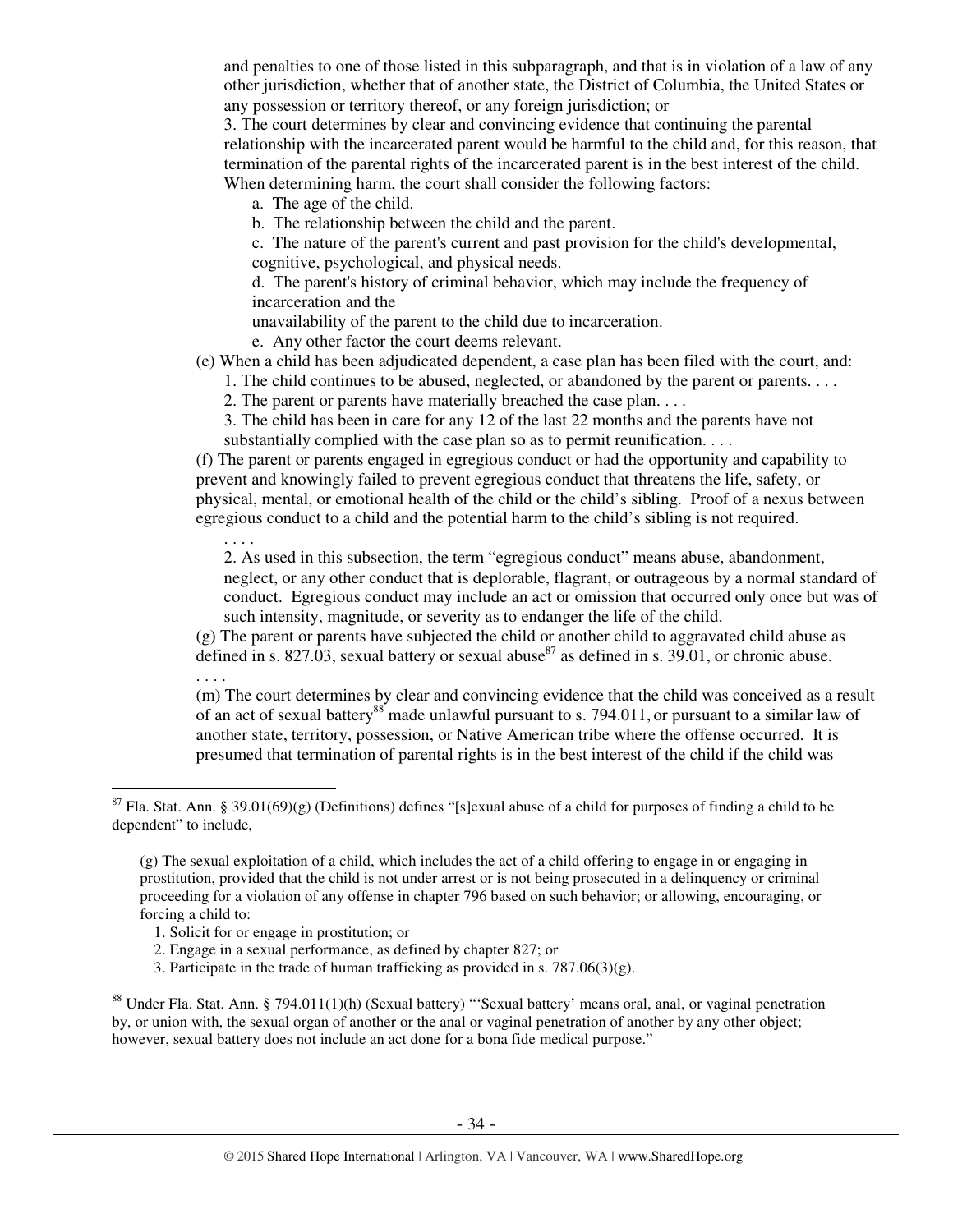conceived as a result of the unlawful sexual battery. A petition for termination of parental rights under this paragraph may be filed at any time. The court must accept a guilty plea or conviction of unlawful sexual battery pursuant to s. 794.011 as conclusive proof that the child was conceived by a violation of criminal law as set forth in this subsection.

**. . . .**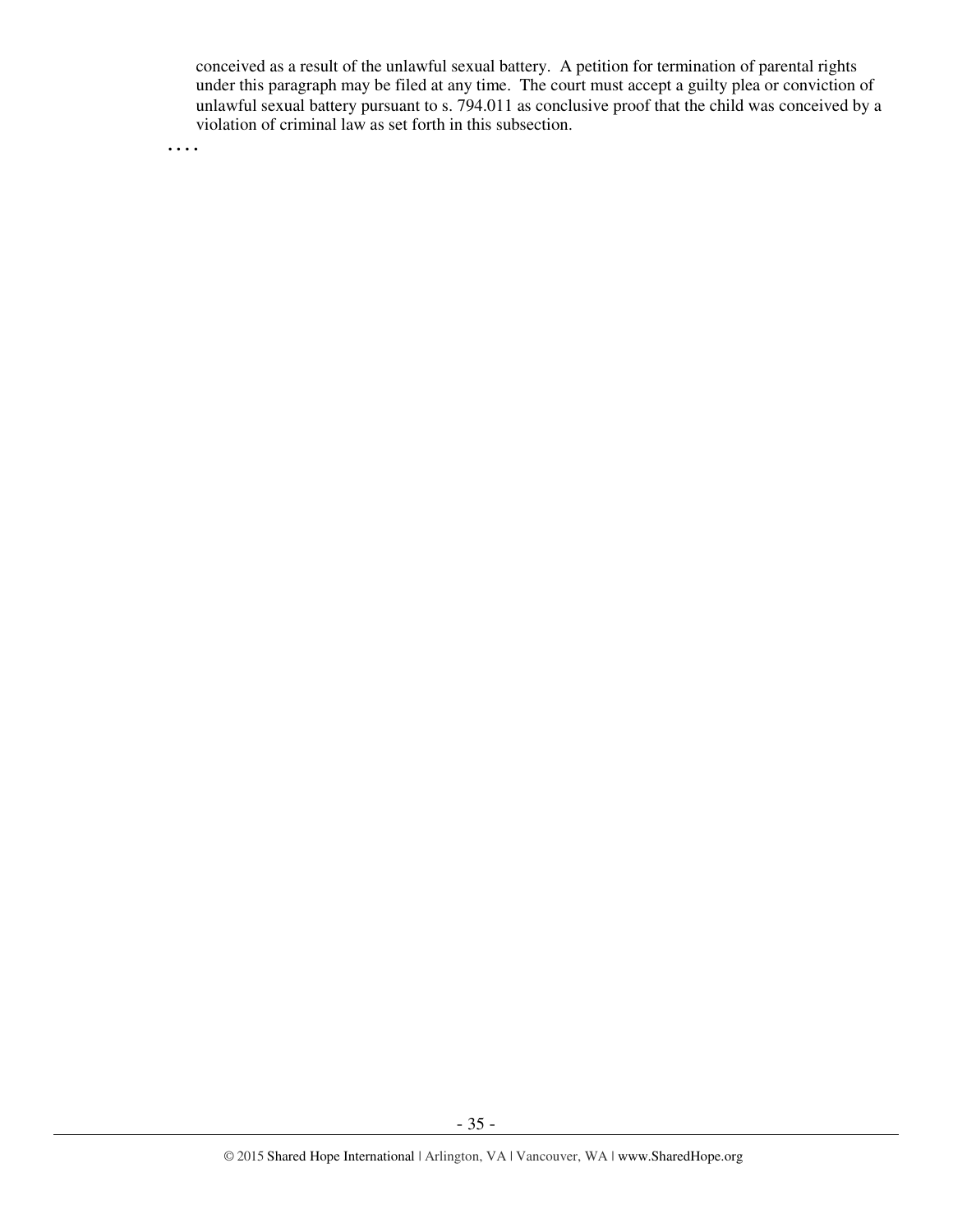#### **FRAMEWORK ISSUE 4: CRIMINAL PROVISIONS FOR FACILITATORS**

#### *Legal Components:*

- *4.1 The acts of assisting, enabling, or financially benefitting from child sex trafficking are included as criminal offenses in the state sex trafficking statute.*
- *4.2 Financial penalties, including asset forfeiture laws, are in place for those who benefit financially from or aid and assist in committing domestic minor sex trafficking.*

*\_\_\_\_\_\_\_\_\_\_\_\_\_\_\_\_\_\_\_\_\_\_\_\_\_\_\_\_\_\_\_\_\_\_\_\_\_\_\_\_\_\_\_\_\_\_\_\_\_\_\_\_\_\_\_\_\_\_\_\_\_\_\_\_\_\_\_\_\_\_\_\_\_\_\_\_\_\_\_\_\_\_\_\_\_\_\_\_\_\_\_\_\_\_* 

- *4.3 Promoting and selling child sex tourism is illegal.*
- *4.4 Promoting and selling child pornography is illegal.*

## *Legal Analysis:*

*4.1 The acts of assisting, enabling, or financially benefitting from child sex trafficking are included as criminal offenses in the state sex trafficking statute.* 

The act of assisting or facilitating the crime of sex trafficking is criminalized by the state human trafficking law. Fla. Stat. Ann. § 787.06(3)<sup>89</sup> (Human trafficking) states, "Any person who knowingly, or in reckless disregard of the facts, engages in human trafficking, or attempts to engage in human trafficking, or benefits financially or by receiving anything of value from participation in a venture<sup>90</sup> that has subjected a person to human trafficking: ..." A human trafficking offense in violation of  $\S 787.06(3)(g)$  is punishable as a life felony by up to life imprisonment and a possible fine not to exceed \$15,000, and a human trafficking offense in violation of § 787.06(3)(f) is punishable as a first degree felony by up to life imprisonment and a possible fine not to exceed \$10,000. Fla. Stat. Ann. §§ 787.06(3)(f), (g), 775.082(3)(a)(6), (3)(b)(1.), 775.083(1)(a), (b).

A facilitator may also be guilty of money laundering in violation of Fla. Stat. Ann. § 896.101(3) (Florida money laundering act; definitions; penalties; injunctions; seizure warrants; immunity). Depending on the amount of money the facilitator helped to conceal, the facilitator may be convicted of a first, second, or third degree felony. Fla. Stat. Ann. § 896.101(5). Additional and more substantial fines may be demanded of the facilitator convicted of money laundering. Fla. Stat. Ann. § 896.101(6),  $(7)$ .<sup>91</sup>

*4.2 Financial penalties, including asset forfeiture laws, are in place for those who benefit financially from or aid and assist in committing domestic minor sex trafficking.* 

Facilitators may be subject to fines for convictions related to their activities. A first degree felony conviction under Fla. Stat. Ann. § 787.06(3)(f) (Human trafficking) is punishable by a possible fine of up to \$10,000 and a life felony conviction under Fla. Stat. Ann. § 787.06(3)(g) is punishable by a possible fine up to \$15,000. Fla. Stat. Ann. § 775.083(1)(a), (b).

Facilitators also face asset forfeiture under the human trafficking law. Fla. Stat. Ann. § 787.06(7) (Human trafficking) states, "[a]ny real property or personal property that was used, attempted to be used, or intended to be used in violation of any provision of this section may be seized and shall be forfeited subject to the provisions of the Florida Contraband Forfeiture Act. Additionally, Fla. Stat. Ann. §§ 932.701–932.706 (Florida

<sup>89</sup> *See supra* note 2.

<sup>&</sup>lt;sup>90</sup> *See supra* note 3 for definition of "venture".

<sup>&</sup>lt;sup>91</sup> See supra Section 3.4 for a detailed explanation of the fines specifically applicable to money laundering.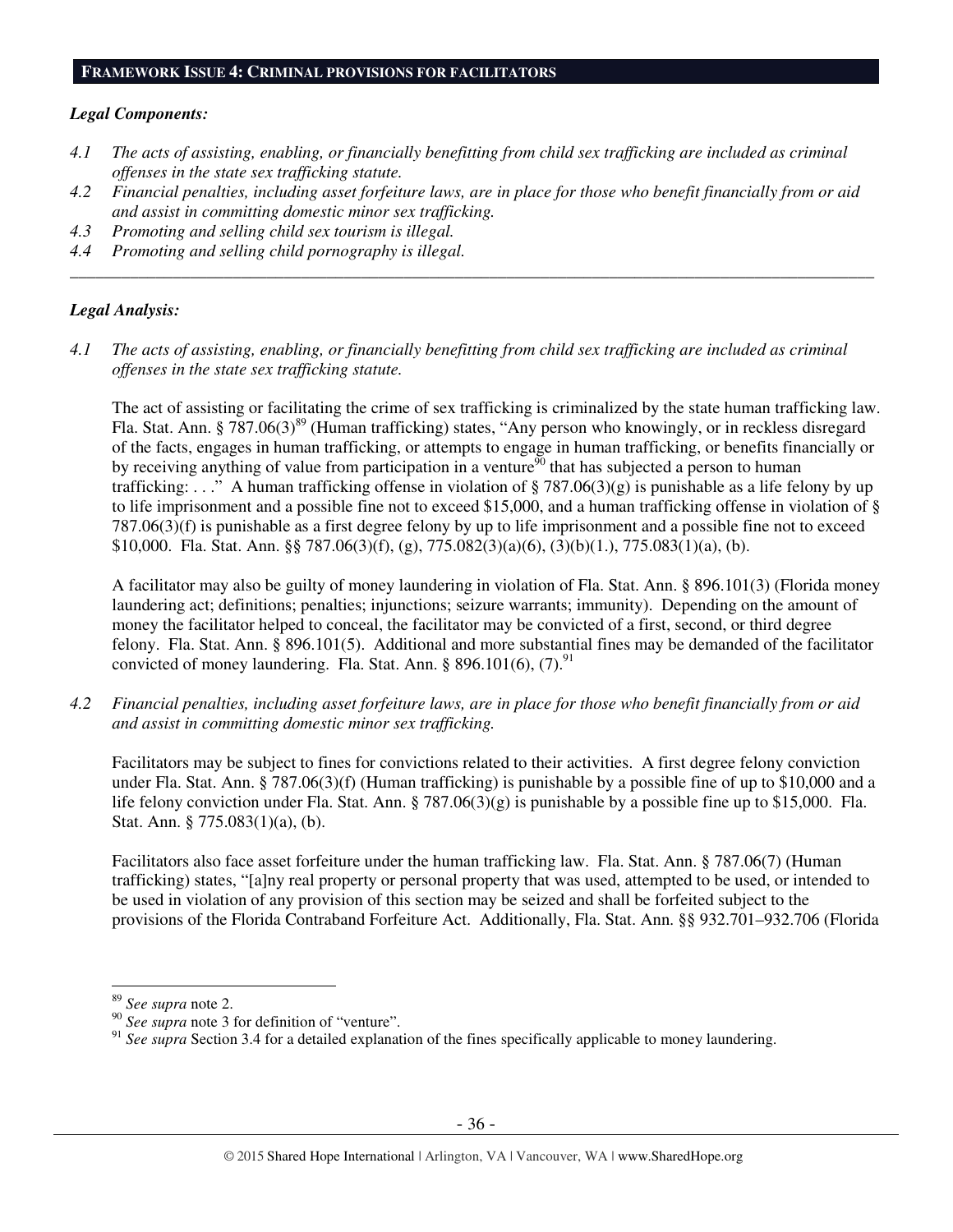Contraband Forfeiture Act) can be used to impose significant penalties including forfeiture of contraband<sup>92</sup> on facilitators charged with felonies. Subject to certain provisions in Fla. Stat. Ann. § 932.703 (Forfeiture of contraband article; exceptions), subsection (1)(a) states,

Any contraband article, vessel, motor vehicle, aircraft, other personal property, or real property used in violation of any provision of the Florida Contraband Forfeiture Act,<sup>93</sup> or in, upon, or by means of which any violation of the Florida Contraband Forfeiture Act has taken or is taking place, may be seized and shall be forfeited subject to the provisions of the Florida Contraband Forfeiture Act.

The procedure for asset forfeiture pursuant to Fla. Stat. Ann. §§ 932.701–932.706 is civil. Forfeiture of the contraband is mandatory. The court "shall order the seized property forfeited to the seizing law enforcement agency. Fla. Stat. Ann. § 932.704(8). Seizure of the forfeitable property is governed by Fla. Stat. Ann § 932.703(2)(a).

Fla. Stat. Ann. § 775.089(1)(a) (Restitution)<sup>94</sup> provides that "the court shall order the defendant to make [monetary or nonmonetary] restitution to the victim<sup>95</sup> for  $\ldots$  " loss or damage caused or related to the trafficker's criminal episode, "unless it finds clear and compelling reasons not to order such restitution. . . ." If the offense "resulted in bodily injury to a victim," the restitution shall include "the cost of necessary medical and related professional services" including services for therapy and rehabilitation, the victim's income lost as a result of the crime, and if the crime resulted in the victim's death, "the cost of necessary funeral and related services." Fla. Stat. Ann. § 775.089(2)(a). If the victim was not physically injured by the offense, the restitution "may require that the defendant reimburse the victim for income lost by the victim as a result of the offense." Fla. Stat. Ann. § 775.089(2)(b).

Pursuant to Fla. Stat. Ann. § 775.089, restitution is mandatory and may be made directly to the victim. Fla. Stat. Ann. § 775.089(1)(a)(2) states,

An order requiring the defendant to make restitution to a victim does not remove or diminish the requirement that the court order payment to the Crimes Compensation Trust Fund pursuant to chapter 960. Payment of an award by the Crimes Compensation Trust Fund shall create an order of restitution to the Crimes Compensation Trust Fund . . .

This language suggests that a restitution order may be made either to the Trust Fund or to the victim. Additionally, pursuant to Fla. Stat. Ann. § 775.089(5), "An order of restitution may be enforced by the state, or by a victim named in the order to receive the restitution, in the same manner as a judgment in a civil action." Thus, a victim may seek to receive restitution directly.

Facilitators who allow their premises to be used for sex trafficking face loss of their property if it is declared a nuisance under Fla. Stat. Ann. § 823.05 (Places and groups engaged in criminal gang-related activity declared a nuisance; massage establishments engaged in prohibited activity; may be abated and enjoined), which states,

 $\overline{a}$ <sup>92</sup> See supra Section 2.8 for the definition of "contraband" pursuant to Fla. Stat. Ann. § 932.701(2)(a) (Short title; definitions).

<sup>&</sup>lt;sup>93</sup> See supra Section 2.8 for the text of Fla. Stat. Ann. § 932.702 (Unlawful to transport, conceal, or possess contraband articles or to acquire real or personal property with contraband proceeds; use of vessel, motor vehicle, aircraft, other personal property, or real property), which describes ways that an offender may violate the Florida Contraband Forfeiture Act.

<sup>94</sup> *See* discussion of relevant provisions *supra* Section 2.8.

<sup>95</sup> *See supra* note 50.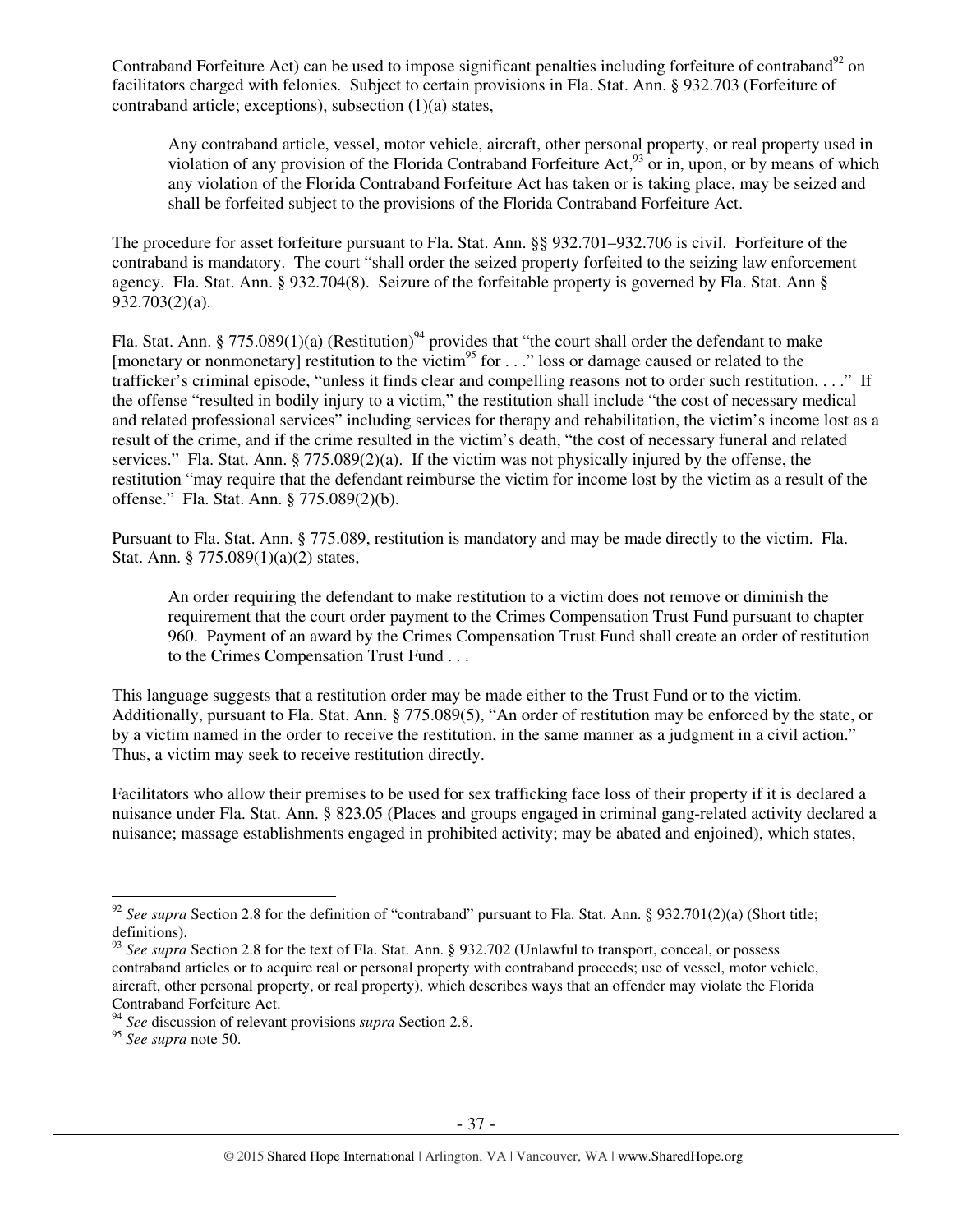(1) Whoever shall erect, establish, continue, or maintain, own or lease any building, booth, tent or place which tends to annoy the community or injure the health of the community, or become manifestly injurious to the morals or manners of the people as described in s. 823.01, or any house or place of prostitution, assignation, lewdness or place . . . or any place where any law of the state is violated, shall be deemed guilty of maintaining a nuisance, and the building, erection, place, tent or booth and the furniture, fixtures, and contents are declared a nuisance. All such places or persons shall be abated or enjoined as provided in ss.  $60.05^{96}$  and  $60.06^{97}$ 

. . . .

(3) A massage establishment as defined in s.  $480.033(7)^{98}$  that operates in violation of s.  $480.0475^{99}$  or s.  $480.0535(2)^{100}$  is declared a nuisance and may be abated or enjoined as provided in ss. 60.05 and 60.06.

## *4.3 Promoting and selling child sex tourism is illegal.*

There is no specific provision in the Florida statutes that prohibits child sex tourism. Fla. Stat. Ann. § 847.0135(4) (Computer pornography; traveling to meet minor) may apply where a person travels to or within Florida for the purpose of engaging in certain illegal sex acts with children, but does not specifically address sex tourism.

 $\overline{a}$  $96$  Fla. Stat. Ann. § 60.05(4) (Abatement of nuisances) states,

> On trial if the existence of a nuisance is shown, the court shall issue a permanent injunction and order the costs to be paid by the persons establishing or maintaining the nuisance and shall adjudge that the costs are a lien on all personal property found in the place of the nuisance and on the failure of the property to bring enough to pay the costs, then on the real estate occupied by the nuisance. No lien shall attach to the real estate of any other than said persons unless 5 days' written notice has been given to the owner or his or her agent who fails to begin to abate the nuisance within said 5 days. In a proceeding abating a nuisance pursuant to s. 823.10 or s. 823.05, if a tenant has been convicted of an offense under chapter 893 or s. 796.07, the court may order the tenant to vacate the property within 72 hours if the tenant and owner of the premises are parties to the nuisance abatement action and the order will lead to the abatement of the nuisance.

 $97$  Fla. Stat. Ann. § 60.06 (Abatement of nuisances; enforcement) states, "The court shall make such orders on proper proof as will abate all nuisances mentioned in s. 823.05, and has authority to enforce injunctions by contempt but the jurisdiction hereby granted does not repeal or alter s. 823.01."

<sup>98</sup> Under Fla. Stat. Ann. § 480.033, "'Establishment'" means a site or premises, or portion thereof, wherein a massage therapist practices massage."

 $^{99}$  Fla. Stat. Ann. § 480.0475 (Massage establishments; prohibited practices) states in part,

(1) A person may not operate a massage establishment between the hours of midnight and  $5$  a.m.  $\dots$ 

(2) A person operating a massage establishment may not use or permit the establishment to be used as a principal domicile unless the establishment is zoned for residential use under a local ordinance.

 $100$  Fla. Stat. Ann. § 480.0535(1) (Documents required while working in a massage establishment) states,

In order to provide the department and law enforcement agencies the means to more effectively identify, investigate, and arrest persons engaging in human trafficking, a person employed by a massage establishment and any person performing massage therein must immediately present, upon the request of an investigator of the department or a law enforcement officer, valid government identification while in the establishment. . . .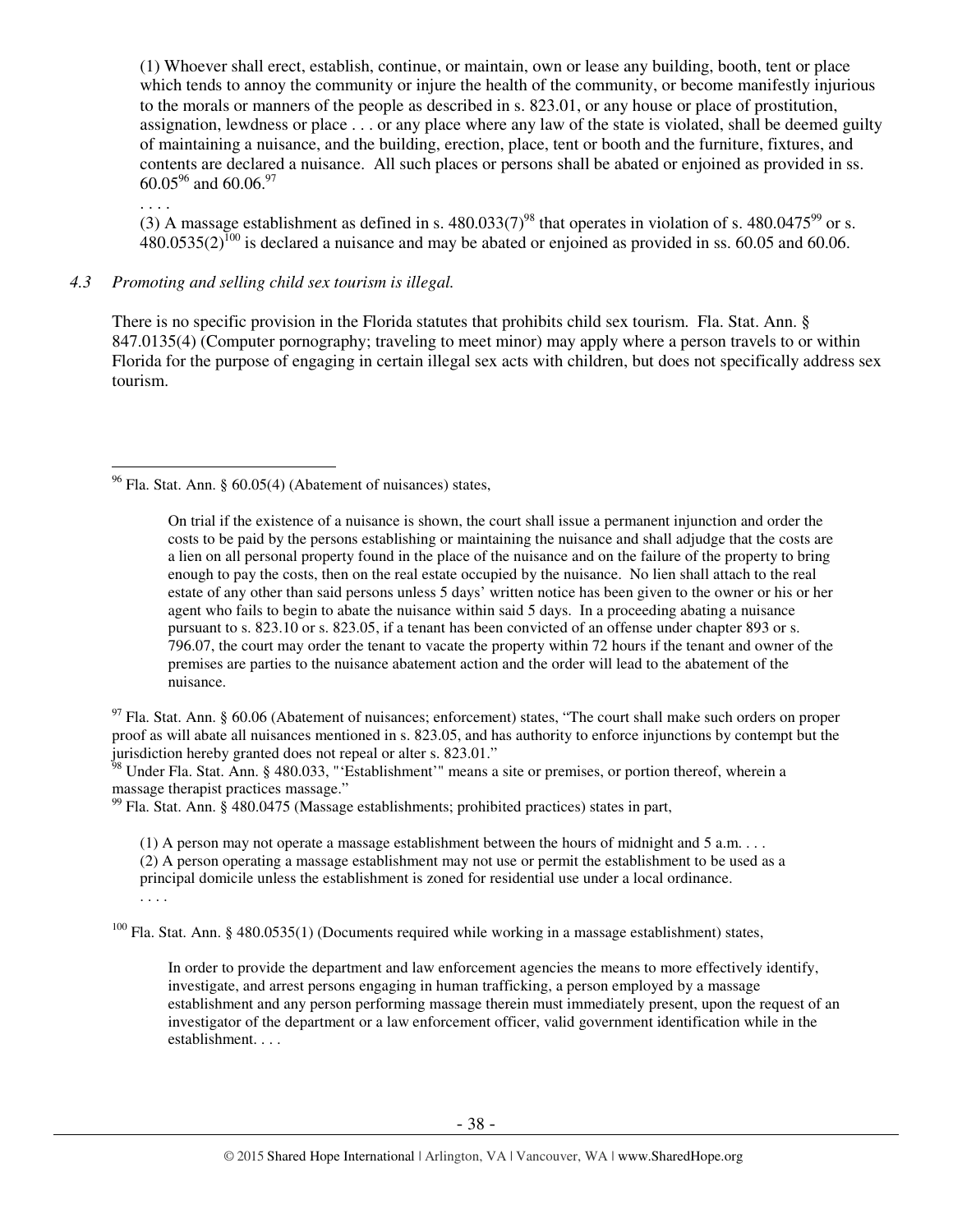4.3.1 Recommendation: Enact a law that specifically prohibits selling or offering to sell travel services that include or facilitate travel for the purpose of engaging in commercial sexual exploitation of a minor or prostitution of a minor, if the travel occurs in Florida.

# *4.4 Promoting and selling child pornography is illegal.*

Promoting or selling child pornography is illegal in Florida under several statutes. Fla. Stat. Ann. § 847.011 (Prohibition of certain acts in connection with obscene, lewd, etc., materials; penalty) states in part,

(1) (a) Except as provided in paragraph (c), any person who knowingly sells, lends, gives away, distributes, transmits, shows, or transmutes, or offers to sell, lend, give away, distribute, transmit, show, or transmute, or has in his or her possession, custody, or control with intent to sell, lend, give away, distribute, transmit, show, transmute, or advertise in any manner, any obscene book, magazine, periodical, pamphlet, newspaper, . . . picture, drawing, photograph, motion picture film, figure, image, phonograph record, or wire or tape or other recording, or any written, printed, or recorded matter of any such character which may or may not require mechanical or other means to be transmuted into auditory, visual, or sensory representations of such character, or any article or instrument for obscene use, or purporting to be for obscene use or purpose; . . . commits a misdemeanor of the first degree . . . .

. . . .

(c) A person who commits a violation of paragraph (a) or subsection (2) which is based on materials that depict a minor engaged in any act or conduct that is harmful to minors<sup>101</sup> commits a felony of the third degree, punishable as provided in s. 775.082, s. 775.083, or s. 775.084.

. . . .

(4) Any person who knowingly promotes, conducts, performs, or participates in an obscene show, exhibition, or performance by live persons or a live person before an audience is guilty of a misdemeanor of the first degree, . . . . Any person who, after having been convicted of violating this subsection, thereafter violates any of its provisions and is convicted thereof is guilty of a felony of the third degree, . . . .

A conviction under Fla. Stat. Ann. § 847.011(1)(a), (4) is punishable as a first degree misdemeanor by imprisonment up to 1 year and a possible fine not to exceed \$1,000. Fla. Stat. Ann. §§ 775.082(4)(a), 775.083(1)(d). A conviction under Fla. Stat. Ann. § 847.011(1)(c), (4) is punishable as a third degree felony by imprisonment up to 5 years and a possible fine not to exceed \$5,000. Fla. Stat. Ann. §§ 775.082(3)(e), 775.083(1)(c).

Facilitators could also be convicted of violating Fla. Stat. Ann. § 847.0135(2)<sup>102</sup> (Computer pornography; traveling to meet minor; penalties), which is punishable as a third degree felony by imprisonment up to 5 years and a possible fine not to exceed \$5,000. Fla. Stat. Ann. §§ 775.082(3)(e), 775.083(1)(c).

Fla. Stat. Ann. § 847.0137 (Transmission of pornography by electronic device or equipment prohibited; penalties), states,

(2) Notwithstanding ss. 847.012 [Harmful materials; sale or distribution to minors or using minors in production prohibited; penalty] and 847.0133 [Protection of minors; prohibition of certain acts in connection with obscenity; penalty], any person in this state who knew or reasonably should have known that he or she was transmitting child pornography, as defined in s.  $847.001$ ,<sup>103</sup> to another person in this state

<sup>101</sup> *See supra* note 72.

<sup>102</sup> *See* discussion of relevant provisions *supra* Section 1.2.

<sup>103</sup> *See supra* note 51.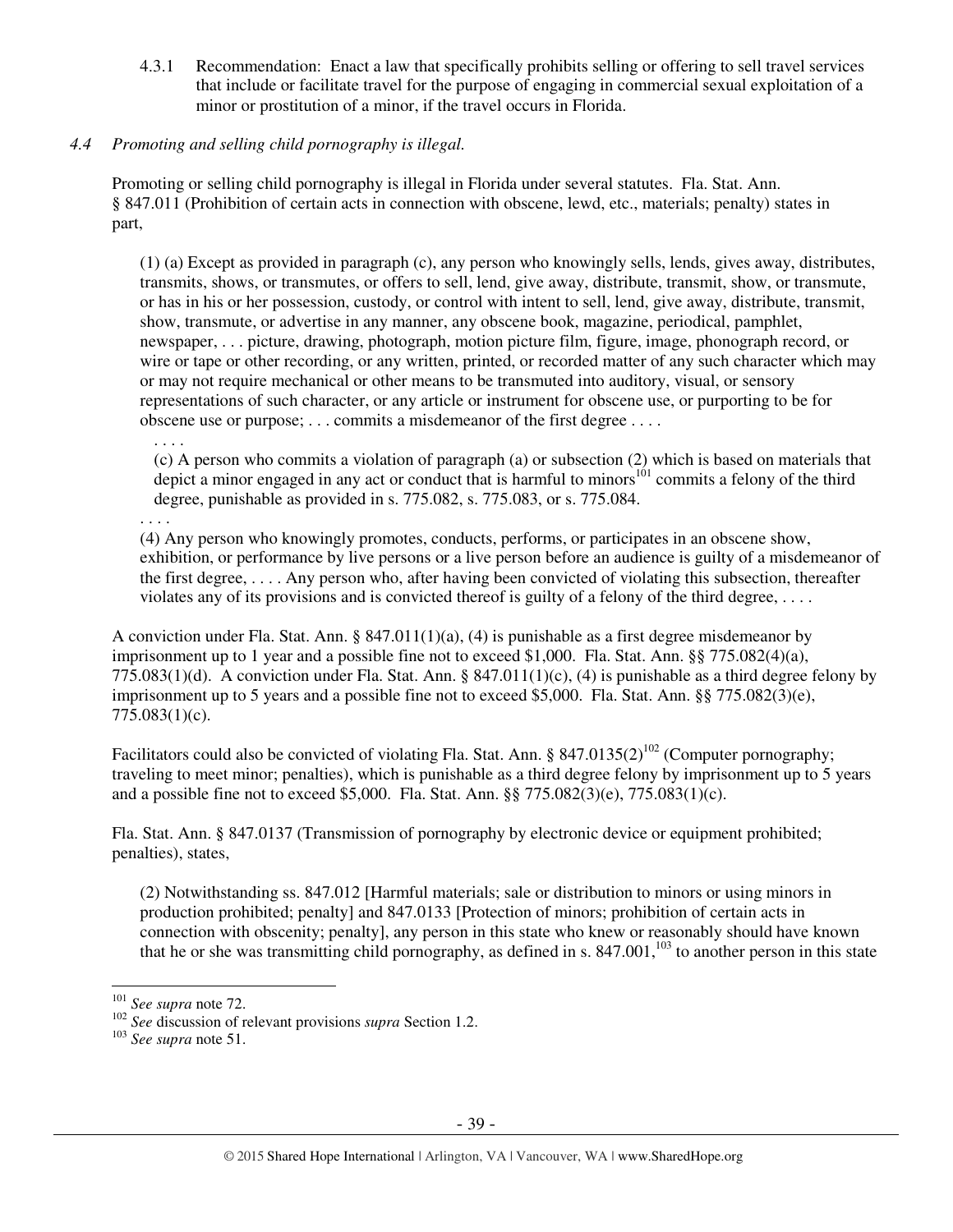or in another jurisdiction commits a felony of the third degree, punishable as provided in s. 775.082, s. 775.083, or s. 775.084.

(3) Notwithstanding ss. 847.012 and 847.0133, any person in any jurisdiction other than this state who knew or reasonably should have known that he or she was transmitting child pornography, as defined in s. 847.001, to any person in this state commits a felony of the third degree, punishable as provided in s. 775.082, s. 775.083, or s. 775.084.

A conviction under Fla. Stat. Ann. § 847.0137(2), (3) is punishable as a third degree felony by imprisonment up to 5 years and a possible fine not to exceed \$5,000. Fla. Stat. Ann. §§ 775.082(3)(e), 775.083(1)(c).

Fla. Stat. Ann. § 775.0847(2) (Possession or promotion of certain images of child pornography; reclassification), reclassifies violations of Fla. Stat. Ann. § 827.071 (Sexual performance by a child; penalties), § 847.0135 (Computer pornography; traveling to meet minor; penalties), § 847.0137, and § 847.0138 (Transmission of material harmful to minors to a minor by electronic device or equipment prohibited; penalties) to the next highest felony degree if,

(2) (a) The offender possesses 10 or more images of any form of child pornography regardless of content; and

(b) The content of at least one image contains one or more of the following:

- 1. A child who is younger than the age of 5.
- 2. Sadomasochistic abuse involving a child.
- 3. Sexual battery involving a child.
- 4. Sexual bestiality involving a child.

5. Any movie involving a child, regardless of length and regardless of whether the movie contains sound.

4.4.1 Recommendation: Amend Fla. Stat. Ann. § 847.011 (Prohibition of certain acts in connection with obscene, lewd, etc., materials; penalty), Fla. Stat. Ann. § 847.0135(2) (Computer pornography; traveling to meet minor; penalties) and Fla. Stat. Ann. § 847.0137 (Transmission of pornography by electronic device or equipment prohibited; penalties) to enhance the penalties for each offense and reflect the seriousness of the crimes.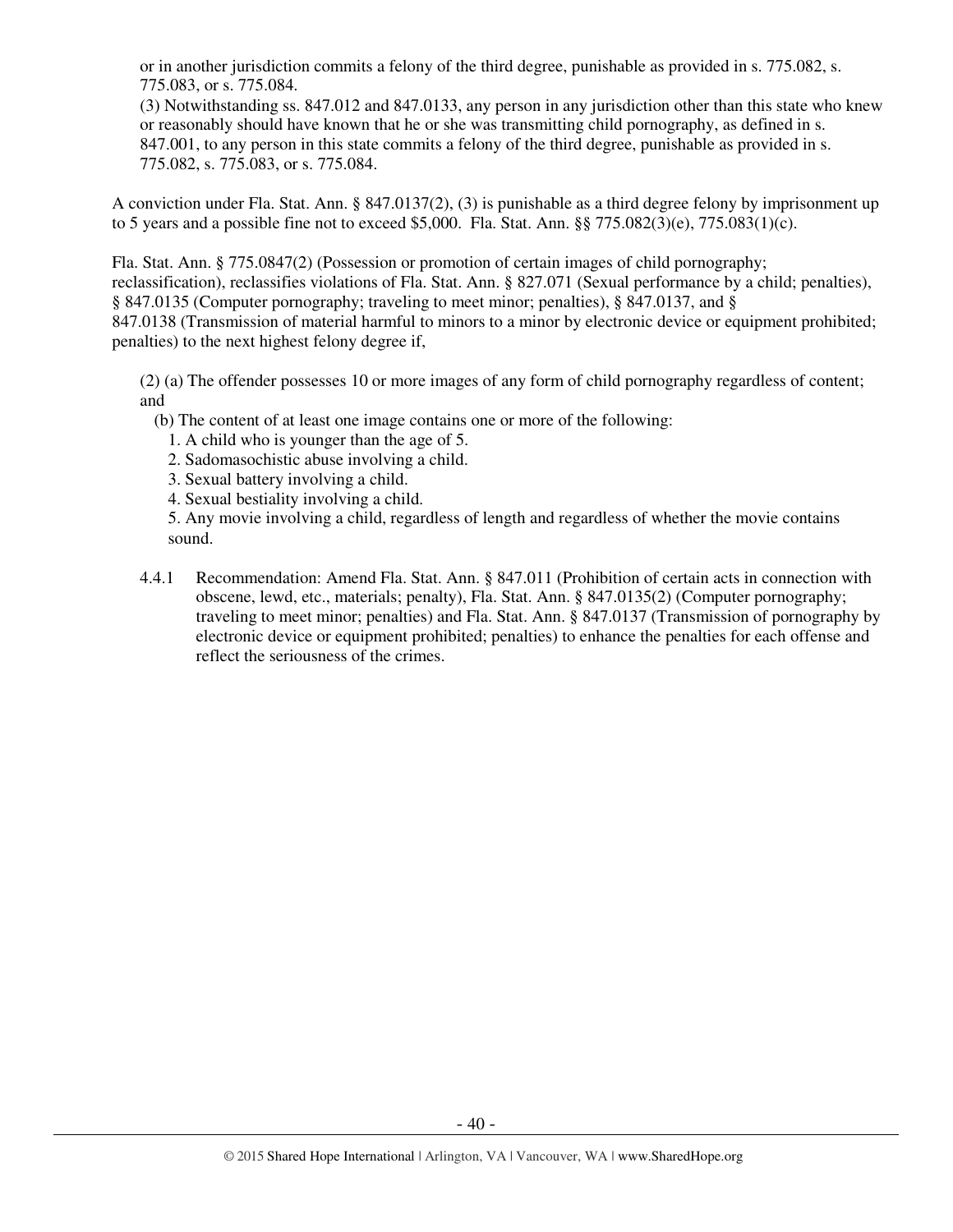## **FRAMEWORK ISSUE 5: PROTECTIVE PROVISIONS FOR THE CHILD VICTIMS**

### *Legal Components:*

- *5.1 Statutorily-mandated victim services define "victim" to specifically include victims of domestic minor sex trafficking or commercial sexual exploitation of children (CSEC) to ensure prompt identification and access to victims' rights and services.*
- *5.2 The state sex trafficking statute expressly prohibits a defendant from raising consent of the minor to the commercial sex acts as a defense.*
- *5.3 Prostitution laws apply only to adults, preventing criminalization of minors under 18 for prostitution offenses.*
- *5.4 State law provides a non-punitive avenue to specialized services through one or more points of entry.*
- *5.5 Commercial sexual exploitation is identified as a type of abuse and neglect within child protection statutes.*
- *5.6 The definition of "caregiver" or another related term in the child welfare statutes is not a barrier to a sex trafficked child accessing the protection of child welfare.*
- *5.7 Crime victims' compensation is specifically available to a child victim of sex trafficking or commercial sexual exploitation of children (CSEC) without regard to ineligibility factors.*
- *5.8 Victim-friendly procedures and protections are provided in the trial process for minors under 18.*
- *5.9 Expungement or sealing of juvenile delinquency records resulting from arrests or adjudications for prostitutionrelated offenses committed as a result of, or in the course of, the commercial sexual exploitation of a minor is available within a reasonable time after turning 18.*
- *5.10 Victim restitution and civil remedies for victims of domestic minor sex trafficking or commercial sexual exploitation of children (CSEC) are authorized by law.*
- *5.11 Statutes of limitations for civil and criminal actions for child sex trafficking or commercial sexual exploitation of children (CSEC) offenses are eliminated or lengthened sufficiently to allow prosecutors and victims a realistic opportunity to pursue criminal action and legal remedies.*

*\_\_\_\_\_\_\_\_\_\_\_\_\_\_\_\_\_\_\_\_\_\_\_\_\_\_\_\_\_\_\_\_\_\_\_\_\_\_\_\_\_\_\_\_\_\_\_\_\_\_\_\_\_\_\_\_\_\_\_\_\_\_\_\_\_\_\_\_\_\_\_\_\_\_\_\_\_\_\_\_\_\_\_\_\_\_\_\_\_\_\_\_\_\_* 

## *Legal Analysis:*

 $\overline{a}$ 

*5.1 Statutorily-mandated victim services define "victim" to specifically include victims of domestic minor sex trafficking or commercial sexual exploitation of children (CSEC) to ensure prompt identification and access to victims' rights and services.* 

Fla. Stat. Ann. § 39.01(78)<sup>104</sup> (Definitions) defines "victim" for the chapter on judicial proceedings related to children as "any child who has sustained or is threatened with physical, mental, or emotional injury identified in a report involving child abuse,<sup>105</sup> neglect, or abandonment, or child-on-child sexual abuse." Pursuant to Fla. Stat. Ann. § 39.01(69), "sexual abuse of a child" means, in part,

(c) Any intrusion by one person into the genitals or anal opening of another person, including the use of any object for this purpose, except that this does not include any act intended for a valid medical purpose.

<sup>104</sup> *See supra* note 87.

<sup>&</sup>lt;sup>105</sup> Fla. Stat. Ann. § 39.01(69) also describes non-commercial sexual offenses in its definition of "sexual abuse of a child," including the following:

<sup>(</sup>a) Any penetration, however slight, of the vagina or anal opening of one person by the penis of another person, whether or not there is the emission of semen.

<sup>(</sup>b) Any sexual contact between the genitals or anal opening of one person and the mouth or tongue of another person.

<sup>(</sup>d) The intentional touching of the genitals or intimate parts, including the breasts, genital area, groin, inner thighs, and buttocks, or the clothing covering them, of either the child or the perpetrator, except that this does not include: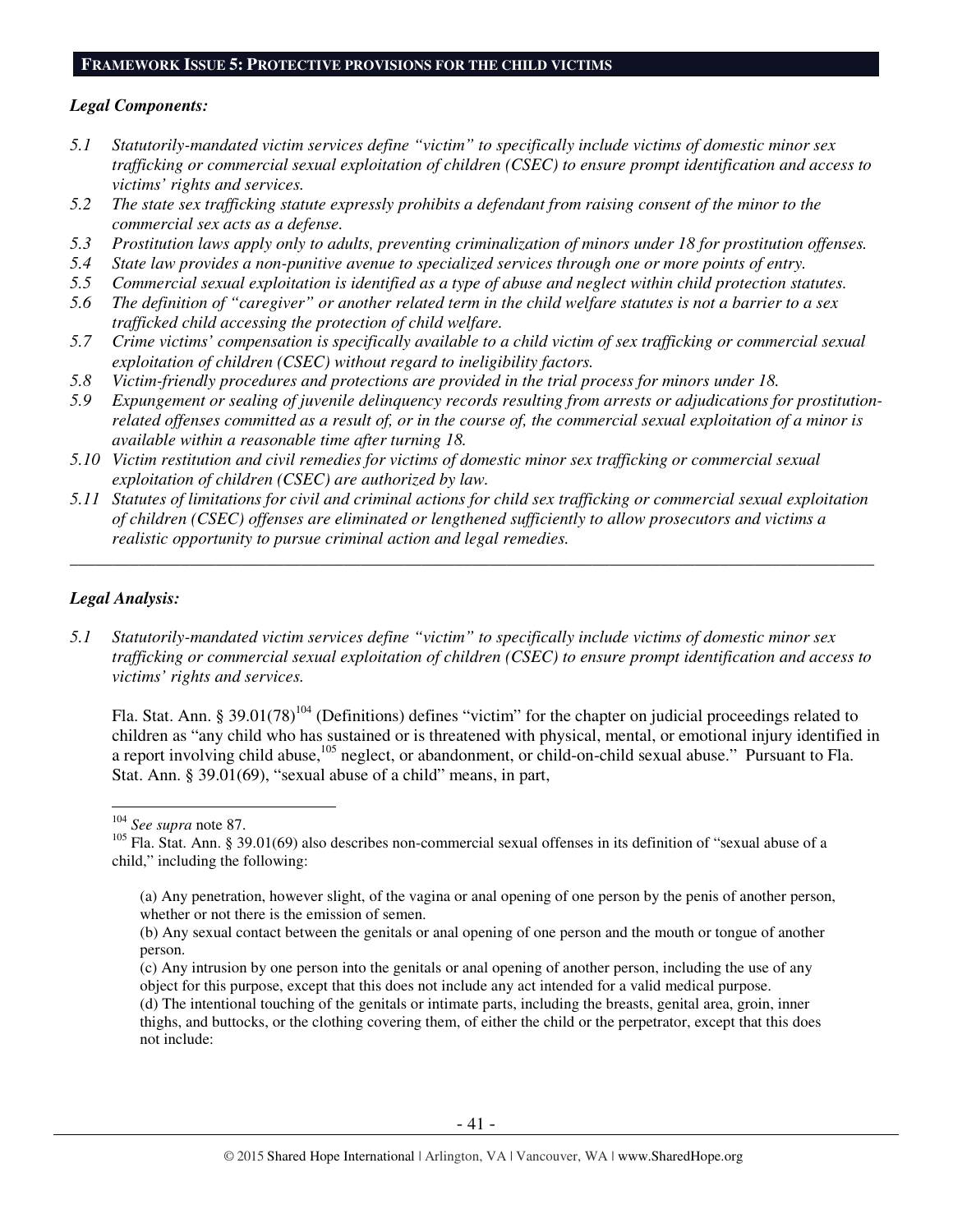(g) The sexual exploitation of a child, which includes the act of a child offering to engage in or engaging in prostitution, provided that the child is not under arrest or is not being prosecuted in a delinquency or criminal proceeding for a violation of any offense in chapter 796 [Prostitution] based on such behavior; or allowing, encouraging, or forcing a child to:

1. Solicit for or engage in prostitution;

- 2. Engage in a sexual performance, as defined by chapter 827 [Abuse of children]; or
- 3. Participate in the trade of human trafficking as provided in s. 787.06(3)(g) [Human trafficking].

For purposes of the Florida Crimes Compensation Act, Fla. Stat. Ann. § 960.03(14) (Definitions) defines "victim" as

(a) A person who suffers personal physical injury or death as a direct result of a crime;

(b) A person younger than 18 years of age who was present at the scene of a crime, saw or heard the crime, and suffered a psychiatric or psychological injury because of the crime, but who was not physically injured; (c) A person younger than 18 years of age who was the victim of a felony or misdemeanor offense of child abuse that resulted in a mental injury as defined by s. 827.03 but who was not physically injured; or (d) A person against whom a forcible felony was committed and who suffers a psychiatric or psychological injury as a direct result of that crime but who does not otherwise sustain a personal physical injury or death.

Under Fla. Stat. Ann. § 960.03(3), crime is defined as,

(a) A felony or misdemeanor offense committed by either an adult or a juvenile which results in physical injury or death, or a felony or misdemeanor offense of child abuse<sup>106</sup> committed by an adult or a juvenile which results in a mental injury, as defined in s. 827.03 [Abuse, aggravated abuse, and neglect of a child; penalties], to a person younger than 18 years of age who was not physically injured by the criminal act. The mental injury to the minor must be verified by a psychologist licensed under chapter 490, by a physician licensed in this state under chapter 458 or chapter 459 who has completed an accredited residency in psychiatry, or by a physician who has obtained certification as an expert witness pursuant to s. 458.3175. The term also includes a criminal act that is committed within this state but that falls exclusively within federal jurisdiction.

. . . .

 $\overline{a}$ 

(d) A violation of s. 827.071 [Sexual performance by a child; penalties], s. 847.0135 [Computer pornography; traveling to meet minor; penalties], s. 847.0137 [Transmission of pornography by

. . . .

<sup>106</sup> Pursuant to Fla. Stat. Ann. § 827.03(1)(b) (Abuse, aggravated abuse, and neglect of a child; penalties),

"Child abuse" means:

<sup>1.</sup> Any act which may reasonably be construed to be a normal caregiver responsibility, any interaction with, or affection for a child; or

<sup>2.</sup> Any act intended for a valid medical purpose.

<sup>(</sup>e) The intentional masturbation of the perpetrator's genitals in the presence of a child.

<sup>(</sup>f) The intentional exposure of the perpetrator's genitals in the presence of a child, or any other sexual act intentionally perpetrated in the presence of a child, if such exposure or sexual act is for the purpose of sexual arousal or gratification, aggression, degradation, or other similar purpose.

<sup>1.</sup> Intentional infliction of physical or mental injury upon a child;

<sup>2.</sup> An intentional act that could reasonably be expected to result in physical or mental injury to a child; or

<sup>3.</sup> Active encouragement of any person to commit an act that results or could reasonably be expected to result in physical or mental injury to a child.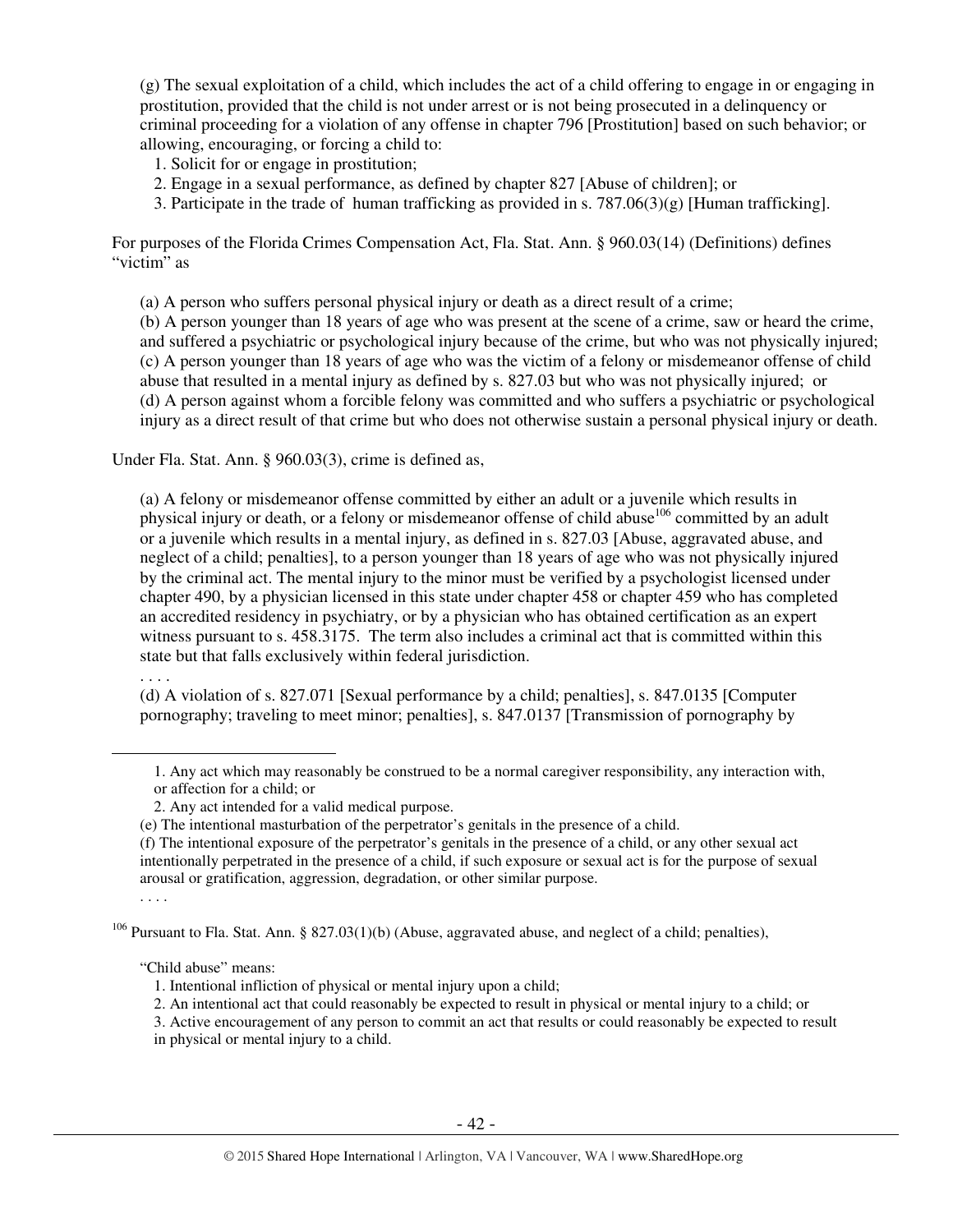electronic device or equipment prohibited; penalties], or s. 847.0138 [Transmission of material harmful to a minor by electronic device or equipment prohibited; penalties], related to online sexual exploitation and child pornography.

Furthermore, Fla. Stat. Ann. § 960.03(10) defines "identified victim of child pornography" as "any person who, while under the age of 18, is depicted in any image or movie of child pornography and who is identified through a report generated by a law enforcement agency and provided to the National Center for Missing and Exploited Children's Child Victim Identification Program."

For purposes of restitution orders under Fla. Stat. Ann. § 775.089 (Restitution), a broad definition of "victim" is used, covering any crime but requiring some type of physical or pecuniary injury. "The term 'victim' as used in this section and in any provision of law relating to restitution means each person who suffers property damage or loss, monetary expense, or physical injury or death as a direct or indirect result of the defendant's offense or criminal episode . . . ." Fla. Stat. Ann. § 775.089(1)(c).

Other services are made explicitly available to victims of human trafficking and CSEC under Fla. Stat. Ann. § 787.06(1)(d)<sup>107</sup>, which requires "the Department of Children and Families and other state agencies [to] cooperate with other state and federal agencies to ensure that victims of human trafficking can access social services and benefits to alleviate their plight." Victims of human trafficking are defined by Fla. Stat. Ann. § 787.06(1)(a) as follows:

Victims of human trafficking are young children, teenagers, and adults. Thousands of victims are trafficked annually across international borders worldwide. Many of these victims are trafficked into this state. Victims of human trafficking also include citizens of the United States and those persons trafficked domestically within the borders of the United States. The Legislature finds that victims of human trafficking are subjected to force, fraud, or coercion for the purpose of sexual exploitation or forced labor.

*5.2 The state sex trafficking statute expressly prohibits a defendant from raising consent of the minor to the commercial sex acts as a defense.* 

Fla. Stat. Ann. § 787.06(3)(g)<sup>108</sup> (Human trafficking) does not expressly bar the defendant from raising consent of the minor to commercial sex acts<sup>109</sup> as a defense."

In contrast, Fla. Stat. Ann. § 800.04(2) (Lewd or lascivious offenses committed upon or in the presence of persons less than 16 years of age) explicitly precludes consent as a defense and states, "[n]either the victim's lack of chastity nor the victim's consent is a defense to the crimes proscribed by" the statute.

5.2.1 Recommendation: Amend Fla. Stat. Ann. § § 787.06 (Human trafficking) and § 847.0145 (Selling or buying of minors) to specifically prohibit a defense based on consent of a minor to a sex act.

<sup>107</sup> *See supra* note 2.

<sup>108</sup> *See supra* note 2.

<sup>109</sup> Fla. Stat. Ann. § 787.06(2)(b) defines "[c]ommercial sexual activity" as "any violation of chapter 796 [Prostitution] or an attempt to commit any such offense, and includes sexually explicit performances and the production of pornography;" *See supra* note 5 for list of violations of chapter 796.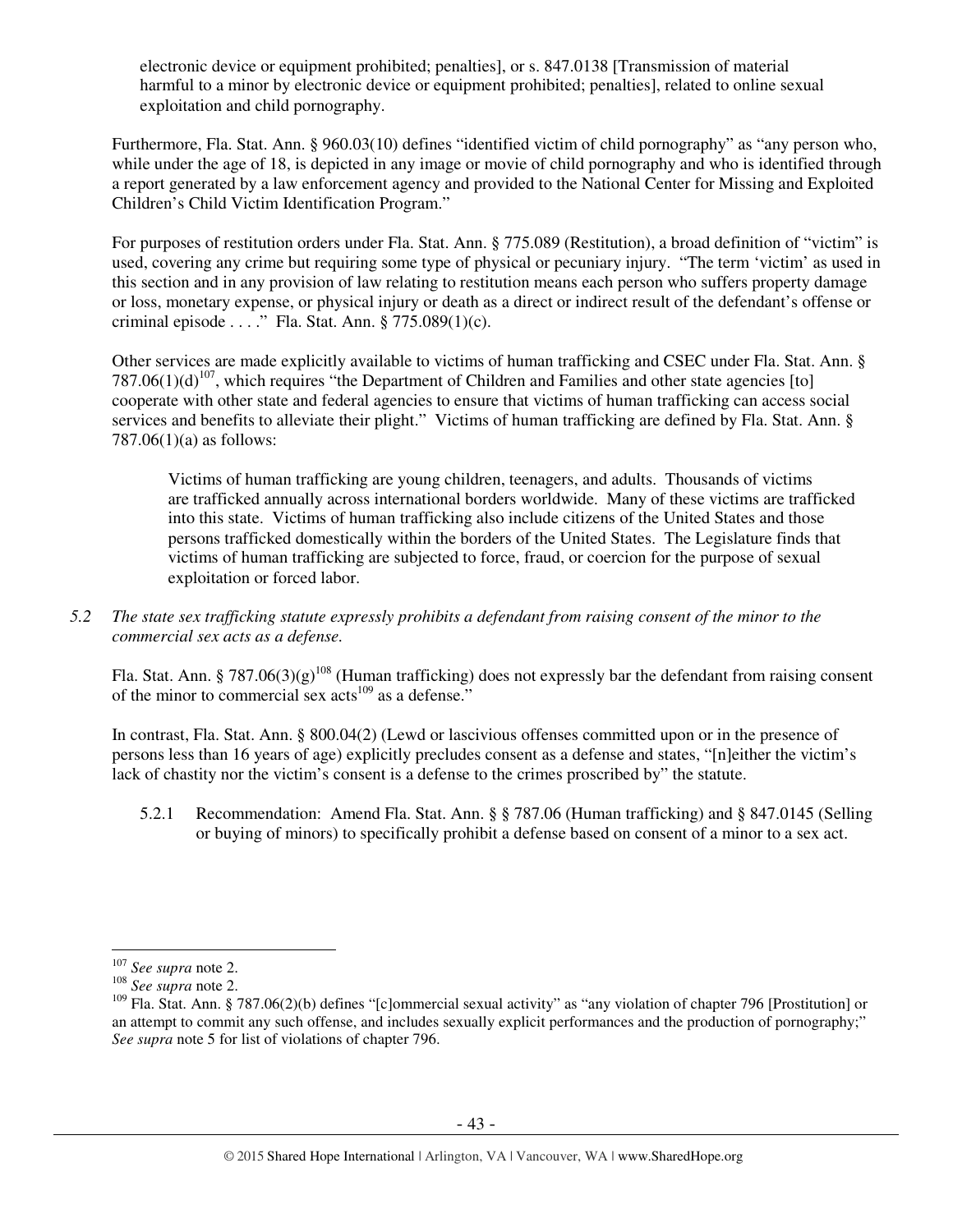### *5.3 Prostitution laws apply only to adults, preventing criminalization of minors under 18 for prostitution offenses.*

Fla. Stat. Ann. § 796.07<sup>110</sup> (Prohibiting prostitution and related acts) does not exclude minors from prosecution for prostitution offenses.

- 5.3.1 Recommendation: Amend Fla. Stat. Ann. § 796.07 (Prohibiting prostitution and related acts) to exclude minors under 18 from prosecution for prostitution offenses.
- *5.4 State law provides a non-punitive avenue to specialized services through one or more points of entry.*

#### **Child Initially Identified as Dependent-Neglected**

A domestic minor sex trafficking victim is likely to be identified as dependent-neglected and receive specialized services through the Department of Children and Families.<sup>111</sup> Fla. Stat. Ann. § 39.01(2), (10),  $(15)(g)$ ,  $(69)(g)$ ,  $^{112}$  § 39.001(5).<sup>113</sup>

#### *I. Initial Custody*

## *a.* Authority for Initial Custody

Pursuant to Fla. Stat. Ann. § 39.401(1)(b) (Taking a child alleged to be a dependent into custody; law enforcement officers and authorized agents of the department) and Fla. Stat. Ann. § 39.395 (Detaining a child; medical or hospital personnel),  $114$  a child may be taken into custody by law enforcement, an agent

<sup>112</sup> *See supra* note 104.

<sup>113</sup> *See infra* section 5.5 for a full analysis of the definition of "abuse" as it relates to identification of sexually exploited children and section 5.6 for a full analysis of the definition of "caregiver" and the Department of Children and Families' jurisdiction to serve domestic minor sex trafficking victims.

<sup>114</sup> A child may also come to the attention of law enforcement through the filing of a mandatory report of abuse pursuant to Fla. Stat. Ann. § 39.201(1)(a)-(c) (Mandatory reports of child abuse, abandonment, or neglect; mandatory reports of death; central abuse hotline) which provides,

(1) (a)Any person who knows, or has reasonable cause to suspect, that a child is abused, abandoned, or neglected by a parent, legal custodian, caregiver, or other person responsible for the child's welfare, as defined in this chapter, or that a child is in need of supervision and care and has no parent, legal custodian, or responsible adult relative immediately known and available to provide supervision and care shall report such knowledge or suspicion to the department in the manner prescribed in subsection (2).

(b) Any person who knows, or who has reasonable cause to suspect, that a child is abused by an adult other than a parent, legal custodian, caregiver, or other person responsible for the child's welfare, as defined in this chapter, shall report such knowledge or suspicion to the department in the manner prescribed in subsection (2).

(c) Any person who knows, or has reasonable cause to suspect, that a child is the victim of childhood sexual abuse or the victim of a known or suspected juvenile sexual offender,<sup>114</sup> as defined in this chapter, shall report such knowledge or suspicion to the department in the manner prescribed in subsection (2).

 $\overline{a}$ <sup>110</sup> *See supra* note 36.

<sup>&</sup>lt;sup>111</sup> Pursuant to Fla. Stat. Ann. § 409.986(1)(a) (Legislative findings and intent; child protection and child welfare outcomes; definitions), "It is the intent of the Legislature that the Department of Children and Families provide child protection and child welfare services to children through contracting with community-based care lead agencies. The community-based lead agencies shall give priority to the use of services that are evidence-based and traumainformed." The text of Fla. Stat. Ann. § 409.986 included here and elsewhere in this report includes amendments made by the enactment of Senate Bill 7078 during the 2015 1st Regular Session of the Florida Legislature (effective October 1, 2015).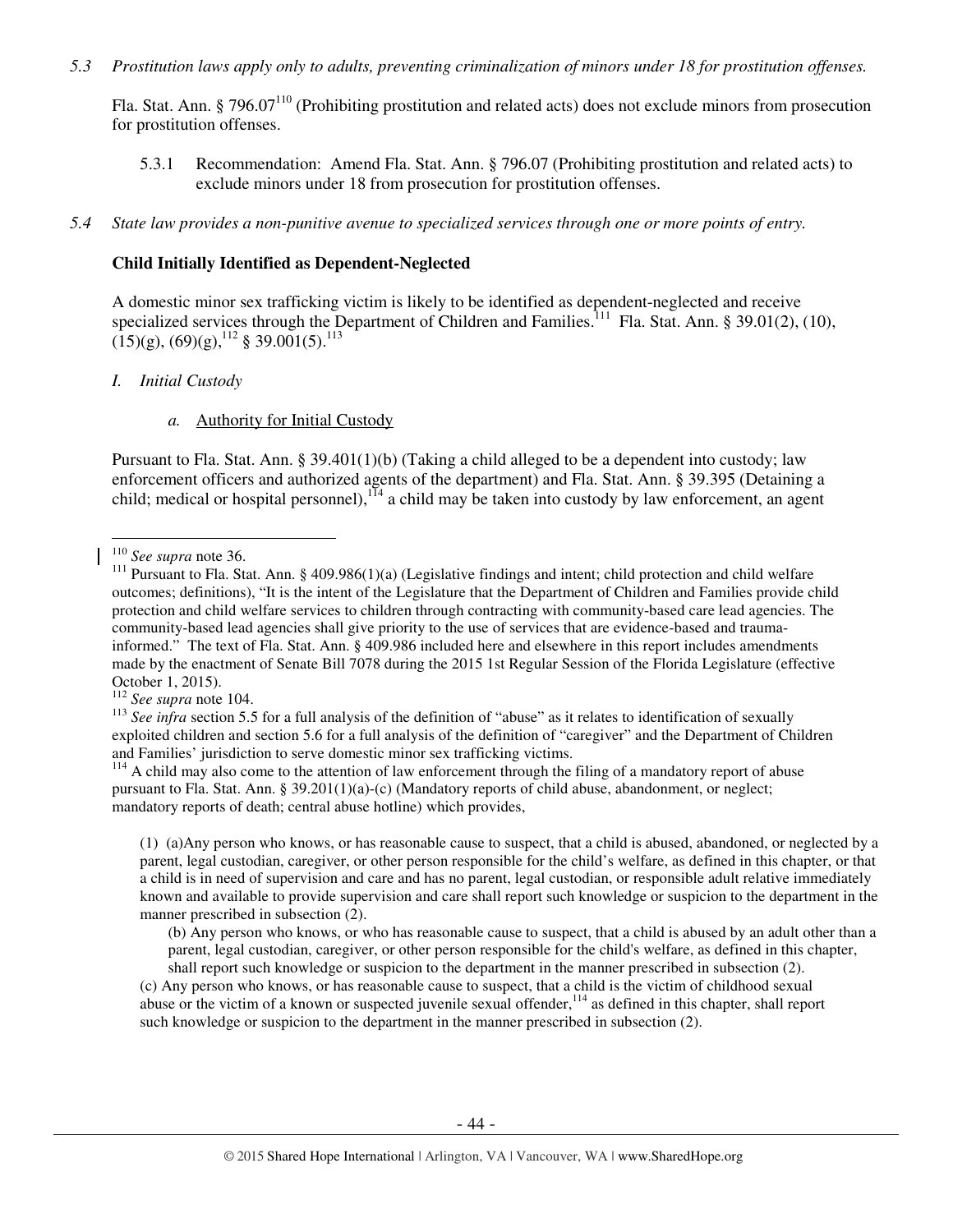of the department, or medical personnel. Fla. Stat. Ann. § 39.401(1)(b)(1) (Taking a child alleged to be a dependent into custody; law enforcement officers and authorized agents of the department) states,

A child may only be taken into custody:

. . .

(b) By a law enforcement officer, or an authorized agent of the department, if the officer or authorized agent has probable cause to support a finding:

1. That the child has been abused, neglected, or abandoned, or is suffering from or is in imminent danger of illness or injury as a result of abuse, neglect, or abandonment.

Pursuant to Fla. Stat. Ann. § 39.395(Detaining a child; medical or hospital personnel),

Any person in charge of a hospital or similar institution, or any physician or licensed health care professional treating a child may detain that child without the consent of the parents, caregiver, or legal custodian, whether or not additional medical treatment is required, if the circumstances are such, or if the condition of the child is such that returning the child to the care or custody of the parents, caregiver, or legal custodian presents an imminent danger to the child's life or physical or mental health. Any such person detaining a child shall immediately notify the department, whereupon the department shall immediately begin a child protective investigation in accordance with the provisions of this chapter and shall make every reasonable effort to immediately notify the parents or legal custodian that such child has been detained. . . .

b. Placement

If a law enforcement officer takes a domestic minor sex trafficking victim into custody as an alleged dependent,<sup>115</sup> and has "probable cause to believe he or she has been sexually exploited," Fla. Stat. Ann. § 39.401(2) requires that the minor be delivered to the department. Fla. Stat. Ann. § 39.401(2) states,

. . . . . . . .

- 1. Solicit for or engage in prostitution;
- 2. Engage in a sexual performance, as defined by chapter 827; or
- 3. Participate in the trade of human trafficking as provided in s.  $787.06(3)(g)$ .

 $\overline{a}$ <sup>115</sup> A domestic minor sex trafficking victim identified by law enforcement as having offered to engage in or engaged in prostitution should be treated as an alleged dependent pursuant to the definition of a "child who is found to be dependent" under Fla. Stat. Ann. § 39.01(15)(g) and the definition of "'sexual abuse of a child' for purposes of finding a child to be dependent" under § 39.01(69)(g). Fla. Stat. Ann. § 39.01 (Proceedings related to children) provides,

<sup>(15) &</sup>quot;Child who is found to be dependent" means a child who, pursuant to this chapter, is found by the court: . . . .

<sup>(</sup>g) To have been sexually exploited and to have no parent, legal custodian, or responsible adult relative currently known and capable of providing the necessary and appropriate supervision and care.

<sup>(69) &</sup>quot;Sexual abuse of a child" for purposes of finding a child to be dependent means one or more of the following acts:

<sup>. . . .</sup> 

<sup>(</sup>g) The sexual exploitation of a child, which includes the act of a child offering to engage in or engaging in prostitution, provided that the child is not under arrest or is not being prosecuted in a delinquency or criminal proceeding for a violation of any offense in chapter 796 based on such behavior; or allowing, encouraging, or forcing a child to: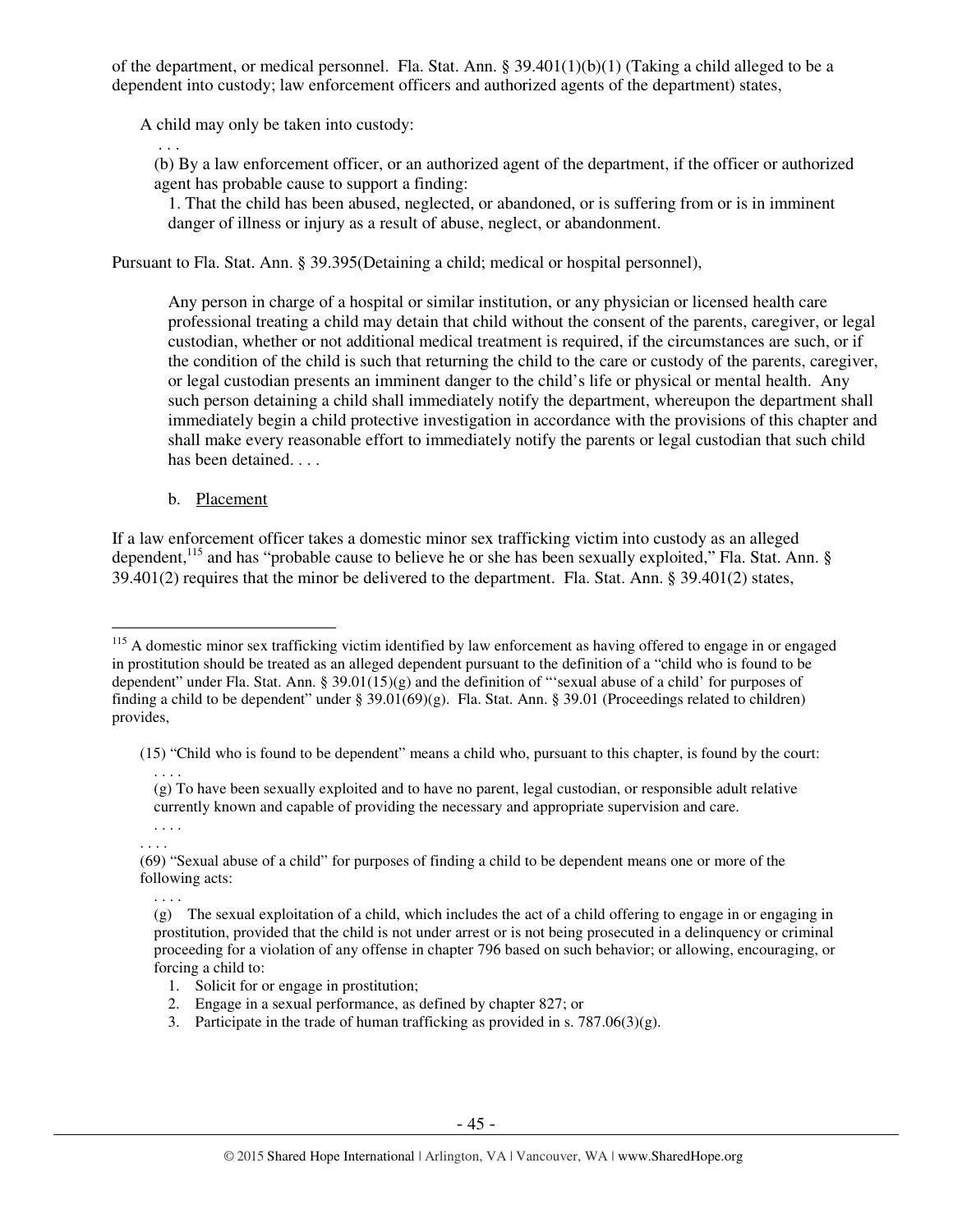If the law enforcement officer takes the child into custody, that officer shall:

- (a) Release the child to:
	- 1. The parent or legal custodian of the child;
	- 2. A responsible adult approved by the court when limited to temporary emergency situations;
	- 3. A responsible adult relative or the adoptive parent of the child's sibling who shall be given priority consideration over a nonrelative placement when this is in the best interests of the child; or

4. A responsible adult approved by the department; or

(b) Deliver the child to an authorized agent of the department, stating the facts by reason of which the child was taken into custody and sufficient information to establish probable cause that the child is abandoned, abused, or neglected, or otherwise dependent.<sup>116</sup> For such a child for whom there is also probable cause to believe he or she has been sexually exploited, the law enforcement officer shall deliver the child to the department.

. . . .

 $\overline{a}$ 

## *II. Process following initial custody of abused/neglected child*

## I. Where is the child referred after initial custody?

Victims of domestic minor sex trafficking who have been identified as sexually exploited must be assessed for placement in a safe house or safe foster home pursuant to Fla. Stat. Ann. § 39.524(1)<sup>117</sup> (Safe harbor placement) which states,

Except as provided in s. 39.407 [Medical, psychiatric, and psychological examination and treatment of child; physical, mental, or substance abuse examination of person with or requesting child custody] or s. 985.801 [Interstate Compact on Juveniles; implementing legislation; legislative findings and policy], a dependent<sup>118</sup> child 6 years of age or older who has been found to be a victim of sexual exploitation as defined in s. 39.01(69)(g)<sup>119</sup> must be assessed for placement in a safe house or safe foster home as provided in s. 409.1678 using the initial screening and assessment instruments provided in s. 409.1754(1) [Sexually exploited children; screening and assessment; training; case management; task

[S]exual exploitation of a child . . . includes the act of a child offering to engage in or engaging in prostitution, provided that the child is not under arrest or is not being prosecuted in a delinquency or criminal proceeding for a violation of any offense in chapter 796 [Prostitution] based on such behavior; or allowing, encouraging, or forcing a child to:

*See supra* note 87.

However, since the definition of "sexual abuse for purposes of finding a child to be dependent" specifically excludes a minor who is "under arrest or is [] being prosecuted in a delinquency or criminal proceeding for a violation of any offense in chapter 796 based on such behavior" for purposes of finding a child dependent, a child who is arrested and charged with a prostitution offense could not be taken into custody as an alleged dependent child and would face delinquency charges rather than a protective response through the Department of Children and Families. *See infra* the subsection titled "Child Initially Identified as Delinquent" for a full discussion of the delinquency process. <sup>116</sup> *See supra* note 87.

<sup>&</sup>lt;sup>117</sup> The text of Fla. Stat. Ann. § 39.524 included here and elsewhere in this report includes amendments made by the enactment of Senate Bill 702 during the 1st Regular Session of the Florida Legislature (effective June 30, 2015). <sup>118</sup> *See supra* note 87.

<sup>&</sup>lt;sup>119</sup> Pursuant to Fla. Stat. Ann. § 39.01(69)(g),

<sup>1.</sup> Solicit for or engage in prostitution; or

<sup>2.</sup> Engage in a sexual performance, as defined by chapter 827; or

<sup>3.</sup> Participate in the trade of human trafficking as provided in s. 787.06(3)(g).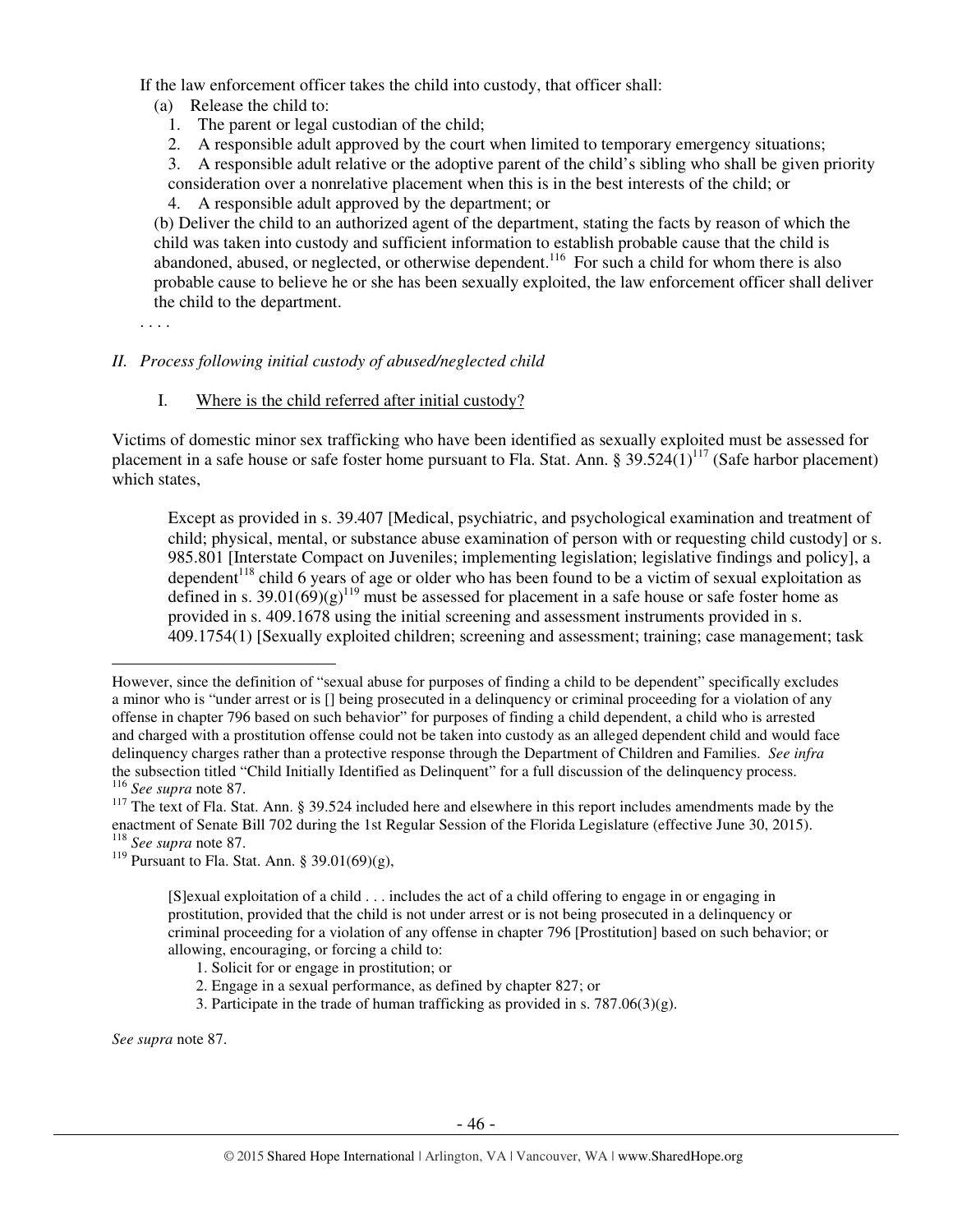forces]. If such placement is determined to be appropriate for the child as a result of this assessment, the child may be placed in a safe house or safe foster home, if one is available. However, the child may be placed in another setting, if the other setting is more appropriate to the child's needs or if the safe house or safe foster home is unavailable, as long as the child's behaviors are managed so as not to endanger other children served in that setting.

Fla. Stat. Ann. § 409.1754 (Sexually exploited children; screening and assessment; training; case management; task forces) states,

## (1) SCREENING AND ASSESSMENT—

(a) The department shall develop or adopt one or more initial screening and assessment instruments to identify, determine the needs of, plan services for, and determine the appropriate placement for sexually exploited children. The department shall consult state and local agencies, organizations, and individuals involved in the identification and care of sexually exploited children when developing or adopting initial screening and assessment instruments. Initial screening and assessment instruments shall assess the appropriate placement of a sexually exploited child, including whether placement in a safe house or safe foster home is appropriate, and shall consider, at a minimum, the following factors:

1. Risk of the child running away.

 $\overline{a}$ 

- 2. Risk of the child recruiting other children into the commercial sex trade.
- 3. Level of the child's attachment to his or her exploiter.
- 4. Level and type of trauma that the child has endured.
- 5. Nature of the child's interactions with law enforcement.
- 6. Length of time that the child was sexually exploited.
- 7. Extent of any substance abuse by the child.

(b) The initial screening and assessment instruments shall be validated, if possible, and must be used by the department, juvenile assessment centers as provided in s. 985.135, and community-based care lead agencies.

(c) The department shall adopt rules that specify the initial screening and assessment instruments to be used and provide requirements for their use and for the reporting of data collected through their use. (d) The department, the Department of Juvenile Justice, and community-based care lead agencies may use additional assessment instruments in the course of serving sexually exploited children.

(2) TRAINING; CASE MANAGEMENT; TASK FORCES—

(a)1. The department and community-based care lead agencies shall ensure that cases in which a child is alleged, suspected, or known to have been sexually exploited are assigned to child protective investigators and case managers who have specialized intensive training in handling cases involving a sexually exploited child. The department and lead agencies shall ensure that child protective investigators and case managers receive this training before accepting a case involving a sexually exploited child.

Pursuant to Fla. Stat. Ann. § 409.1678(2)<sup>120</sup> (Specialized residential options for children who are victims of sexual exploitation),

(a) A safe house and a safe foster home shall provide a safe, separate, and therapeutic environment tailored to the needs of sexually exploited children who have endured significant trauma. Safe houses and safe foster homes shall use a model of treatment that includes strength-based and trauma-informed approaches. (b) A safe house or a safe foster home must be certified by the department. . . .

 $120$  The text of Fla. Stat. Ann. § 409.1678(6)(a) included here and elsewhere in this report includes amendments made by the enactment of House Bill 469 during the 1st Regular Session of the Florida Legislature (effective June 30, 2015).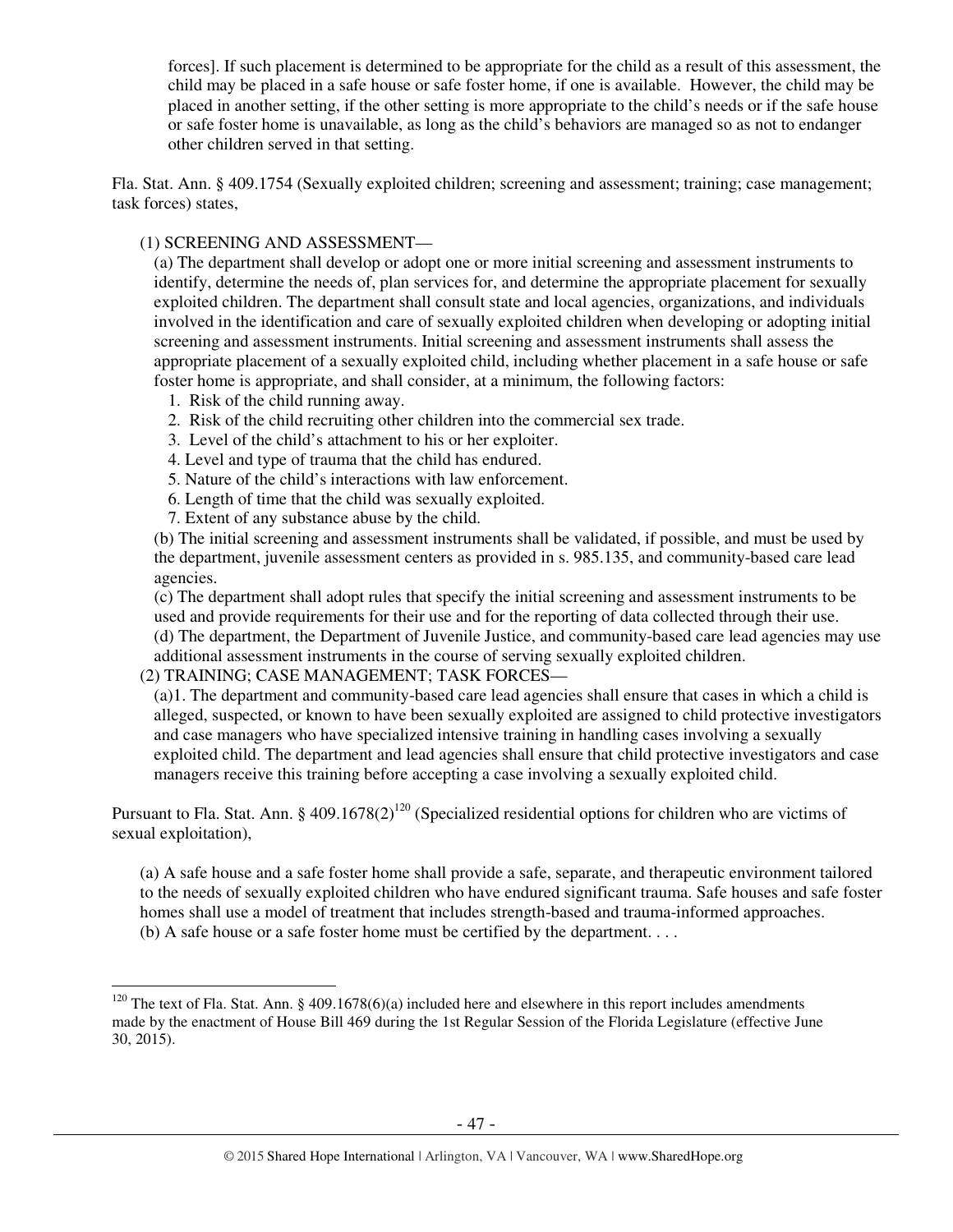(c) To be certified, a safe house must hold a license as a residential child-caring agency, as defined in s. 409.175, and a safe foster home must hold a license as a family foster home, as defined in s. 409.175. A safe house or safe foster home must also:

1. Use strength-based and trauma-informed approaches to care, to the extent possible and appropriate.

2. Serve exclusively one sex.

3. Group sexually exploited children by age or maturity level.

4. Care for sexually exploited children in a manner that separates those children from children with other needs. Safe houses and safe foster homes may care for other populations if the children who have not experienced sexual exploitation do not interact with children who have experienced sexual exploitation.

5. Have awake staff members on duty 24 hours a day, if a safe house.

6. Provide appropriate security through facility design, hardware, technology, staffing, and siting, including, but not limited to, external video monitoring or door exit alarms, a high staff-to-client ratio, or being situated in a remote location that is isolated from major transportation centers and common trafficking areas.

7. Meet other criteria established by department rule, which may include, but are not limited to, personnel qualifications, staffing ratios, and types of services offered.

(d) Safe houses and safe foster homes shall provide services tailored to the needs of sexually exploited children and shall conduct a comprehensive assessment of the service needs of each resident. In addition to the services required to be provided by residential child caring agencies and family foster homes, safe houses and safe foster homes must provide, arrange for, or coordinate, at a minimum, the following services:

1. Victim-witness counseling.

- 2. Family counseling.
- 3. Behavioral health care.
- 4. Treatment and intervention for sexual assault.
- 5. Education tailored to the child's individual needs, including remedial education if necessary.
- 6. Life skills training.
- 7. Mentoring by a survivor of sexual exploitation, if available and appropriate for the child.
- 8. Substance abuse screening and, when necessary, access to treatment.
- 9. Planning services for the successful transition of each child back to the community.

10. Activities structured in a manner that provides sexually exploited children with a full schedule.

(e) The community-based care lead agencies shall ensure that foster parents of safe foster homes and staff of safe houses complete intensive training regarding, at a minimum, the needs of sexually exploited children, the effects of trauma and sexual exploitation, and how to address those needs using strength-based and trauma-informed approaches. The department shall specify the contents of this training by rule and may develop or contract for a standard curriculum. The department may establish by rule additional criteria for the certification of safe houses and safe foster homes that shall address the security, therapeutic, social, health, and educational needs of sexually exploited children.

(f) The department shall inspect safe houses and safe foster homes before certification and annually thereafter to ensure compliance with the requirements of this section. The department may place a moratorium on referrals and may revoke the certification of a safe house or safe foster home that fails at any time to meet the requirements of, or rules adopted under, this section.

(g) The certification period for safe houses and safe foster homes shall run concurrently with the terms of their licenses.

## II. When and how does the court assume jurisdiction?

Pursuant to Fla. Stat. Ann. §39.501 (Petition for dependency),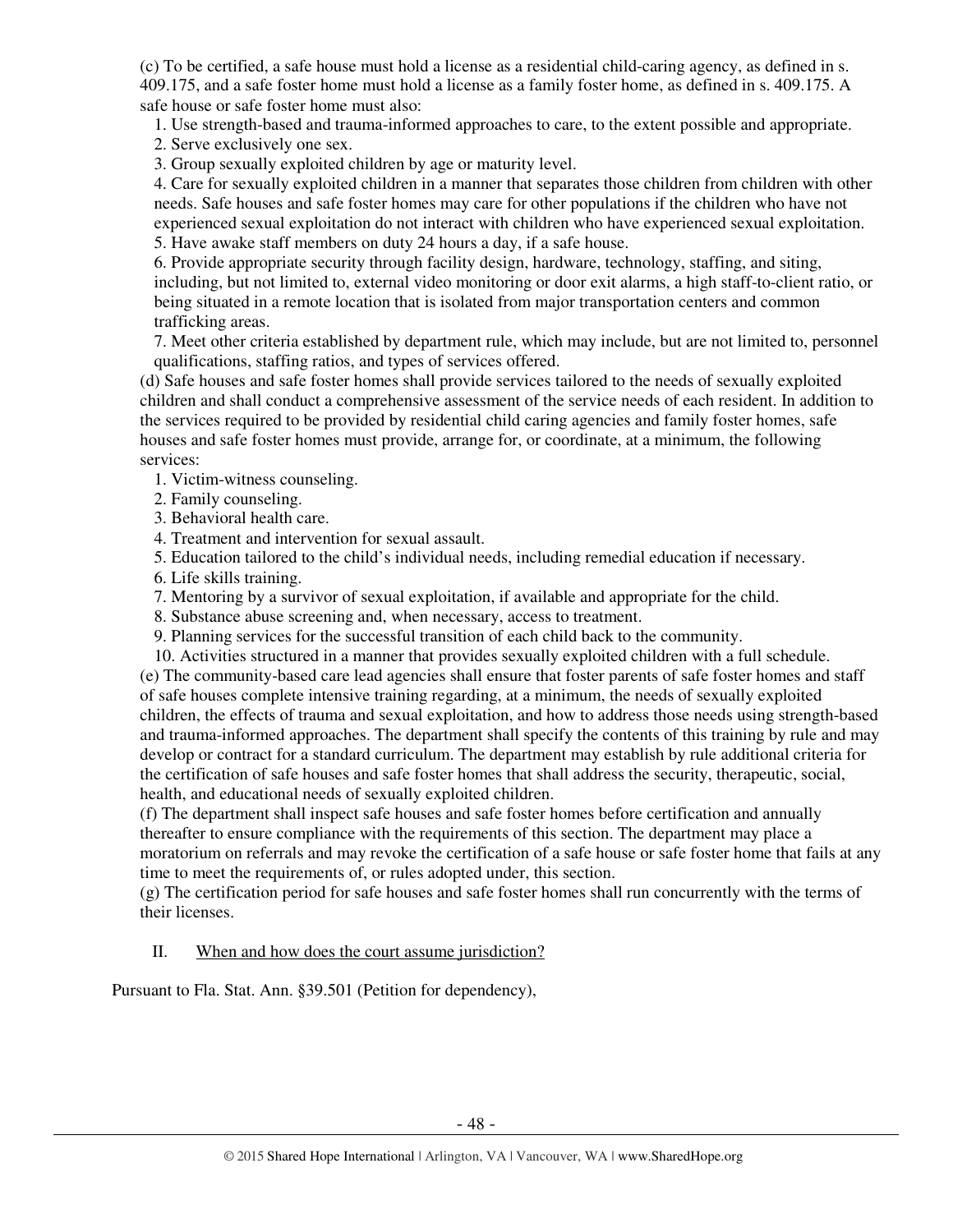(1) All proceedings seeking an adjudication that a child is dependent shall be initiated by the filing of a petition by an attorney for the department, or any other person who has knowledge of the facts alleged or is informed of them and believes that they are true.

. . . .

(2) The purpose of a petition seeking the adjudication of a child as a dependent child is the protection of the child and not the punishment of the person creating the condition of dependency.

. . . .

 $\overline{a}$ 

(4) When a child has been placed in shelter status by order of the court, a petition alleging dependency must be filed within 21 days after the shelter hearing, or within 7 days after any party files a demand for the early filing of a dependency petition, whichever comes first. In all other cases, the petition must be filed within a reasonable time after the date the child was referred to protective investigation. The child's parent or legal custodian must be served with a copy of the petition at least 72 hours before the arraignment hearing.

## *III. Placement process pending adjudication/ investigation:*

## a. When must placement hearing be held after initial custody?

Pursuant to Fla. Stat. Ann. § 39.402(8)(a), "[i]n the interval until the shelter hearing is held, the decision to place the child in a shelter or release the child from a shelter lies with the protective investigator."<sup>121</sup> Once a child is sheltered, the child may only be held for 24 hours pending a placement hearing. Fla. Stat. Ann. § 39.402(8)(a).

## b. What are the placement options?

Pursuant to Fla. Stat. Ann § 39.402 (Placement in a shelter), a child may be placed or continued in shelter care only if,

[T]here is probable cause to believe that:

(a) The child has been abused, neglected, or abandoned, or is suffering from or is in imminent danger of illness or injury as a result of abuse, neglect, or abandonment;

(b) The parent or legal custodian of the child has materially violated a condition of placement imposed by the court; or

(c) The child has no parent, legal custodian, or responsible adult relative immediately known and available to provide supervision and care.

Further, a shelter is an option only if, at the shelter hearing the court makes, "a specific finding of fact regarding the necessity for removal of the child from the home and has made a determination that the provision of appropriate and available services will not eliminate the need for placement." Fla. Stat. Ann § 39.402(2).

Florida defines the location where a child may be placed pending the shelter care hearing. Specifically, pursuant to Fla. Stat. Ann. § 39.401(3)(b),

While awaiting the shelter hearing, the authorized agent of the department may place the child in licensed shelter care, or in a short-term safe house if the child is a sexually exploited child, or may release the child to a parent or legal custodian or responsible adult relative or the adoptive parent of the child's sibling who

 $121$  Protective investigator is defined as, "... an authorized agent of the department who receives and investigates reports of child abuse, abandonment, or neglect; who, as a result of the investigation, may recommend that a dependency petition be filed for the child; and who performs other duties necessary to carry out the required actions of the protective investigation function." Fla. Stat. Ann. § 39.01 (Definitions).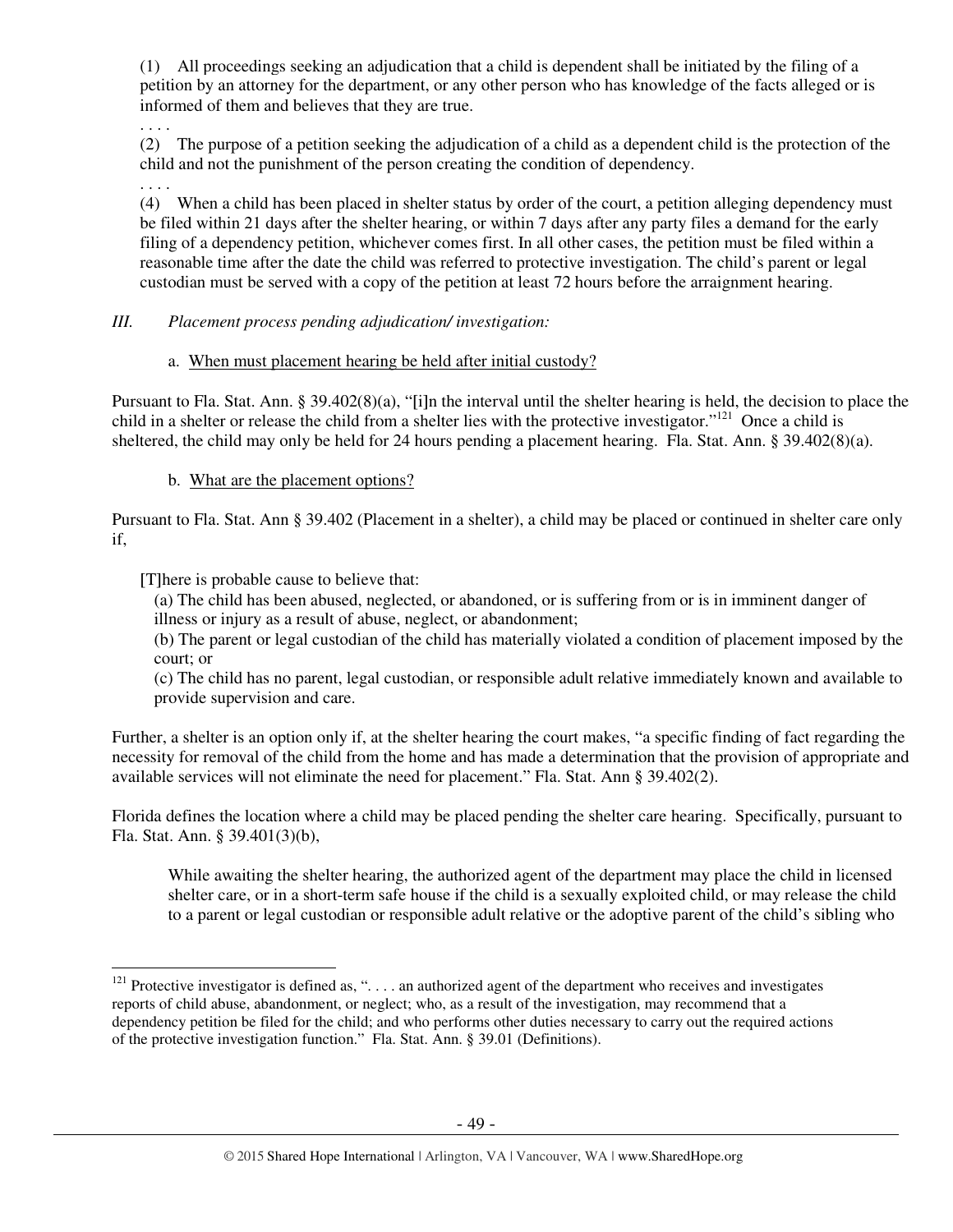shall be given priority consideration over a licensed placement, or a responsible adult approved by the department if this is in the best interests of the child . . . .

While Florida legislation does not specify the types of services a child should receive during shelter care pending adjudication as a dependent child, a sexually exploited child placed in a safe house or safe foster home will receive "services tailored to the needs of sexually exploited children and "a comprehensive assessment of the service needs of each resident" must be conducted pursuant to Fla. Stat. Ann. § 409.1678(2)(d).

# *IV. Adjudication*

# a. Adjudication of Dependency-Neglect

Pursuant to Fla. Stat. Ann § 39.507 (Adjudicatory hearings; orders of adjudication),

(1) (a) The adjudicatory hearing shall be held as soon as practicable after the petition for dependency is filed and in accordance with the Florida Rules of Juvenile Procedure, but no later than 30 days after the arraignment. (b) Adjudicatory hearings shall be conducted by the judge without a jury, applying the rules of evidence in use in civil cases and adjourning the hearings from time to time as necessary. In a hearing on a petition in which it is alleged that the child is dependent, a preponderance of evidence will be required to establish the state of dependency. . . .

. . .

(4) If the court finds at the adjudicatory hearing that the child named in a petition is not dependent, it shall enter an order so finding and dismissing the case.

(5) If the court finds that the child named in the petition is dependent, but finds that no action other than supervision in the child's home is required, it may enter an order briefly stating the facts upon which its finding is based, but withholding an order of adjudication and placing the child's home under the supervision of the department. If the court later finds that the parents of the child have not complied with the conditions of supervision imposed, the court may, after a hearing to establish the noncompliance, but without further evidence of the state of dependency, enter an order of adjudication and shall thereafter have full authority under this chapter to provide for the child as adjudicated. If the child is to remain in an out-of-home placement by order of the court, the court must adjudicate the child dependent.

(6) If the court finds that the child named in a petition is dependent, but chooses not to withhold adjudication or is prohibited from withholding adjudication, it shall incorporate that finding in an order of adjudication entered in the case, briefly stating the facts upon which the finding is made, and the court shall thereafter have full authority under this chapter to provide for the child as adjudicated.

. . .

(8) At the conclusion of the adjudicatory hearing, if the child named in the petition is found dependent, the court shall schedule the disposition hearing within 30 days after the last day of the adjudicatory hearing. All parties shall be notified in writing at the conclusion of the adjudicatory hearing by the clerk of the court of the date, time, and location of the disposition hearing.

(9) An order of adjudication by a court that a child is dependent shall not be deemed a conviction, nor shall the child be deemed to have been found guilty or to be a criminal by reason of that adjudication, nor shall that adjudication operate to impose upon the child any of the civil disabilities ordinarily imposed by or resulting from conviction or disqualify or prejudice the child in any civil service application or appointment.

# b. Alternative process for non-dependent sexually exploited minors

Pursuant to Fla. Stat. Ann. § 409.1678(4)(b), "The lead agency shall ensure that all sexually exploited children residing in safe houses or safe foster homes or served in residential treatment centers or hospitals pursuant to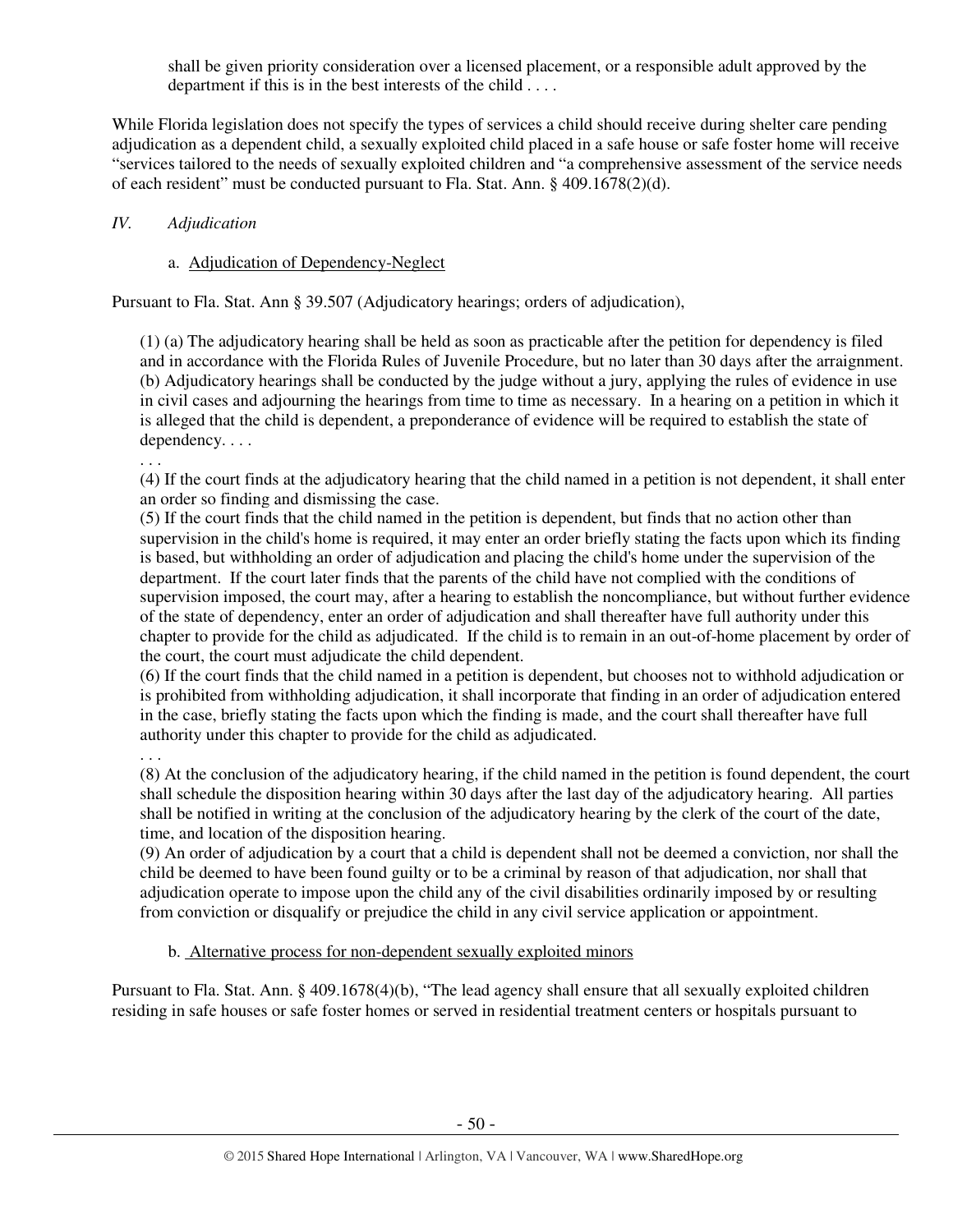subsection  $(3)^{122}$  have a case manager and a case plan, whether or not the child is a dependent child." Additionally, Fla. Stat. Ann. § 409.1678(5) states,

SCOPE OF AVAILABILITY OF SERVICES.—To the extent possible provided by law and with authorized funding, the services specified in this section may be available to all sexually exploited children whether such services are accessed voluntarily, as a condition of probation, through a diversion program, through a proceeding under chapter 39, or through a referral from a local community-based care or social service agency.

#### *V. Process outcomes*

For children who are deemed dependent, various options are available to the court during a disposition hearing. Pursuant to Fla. Stat. Ann. § 39.521(b) (Disposition hearings; power of disposition), the court may

1. Require the parent and, when appropriate, the legal custodian and the child to participate in treatment and services identified as necessary. The court may require the person who has custody or who is requesting custody of the child to submit to a substance abuse assessment or evaluation.

2. Require, if the court deems necessary, the parties to participate in dependency mediation.

3. Require placement of the child either under the protective supervision of an authorized agent of the department in the home of one or both of the child's parents or in the home of a relative of the child or another adult approved by the court, or in the custody of the department. Protective supervision continues until the court terminates it or until the child reaches the age of 18, whichever date is first.

# **Child Initially Identified as a Child In Need Of Services**

A victim of domestic minor sex trafficking might also be brought into custody and placed through the "[c]hild in need of services" procedures. Flat. Stat. Ann. § 984.03(9) (Definitions) defines a "child in need of services" as one who is found by the court to have persistently run away from home, habitually absent from school, or consistently disobedient to the reasonable demands of the parent or guardian. A "child in need of services" may not be the subject of an investigation regarding "abuse, neglect, or abandonment," may not have a pending referral that the child is delinquent, and cannot be under supervision "for an adjudication of dependency or delinquency." Fla. Stat. Ann. § 984.03(9).

- *I. Initial Custody* 
	- a. Authority for Initial Custody

Pursuant to Fla. Stat. Ann. § 984.13 (Taking into custody a child alleged to be from a family in need of services or to be a child in need of services),

 $\overline{a}$ <sup>122</sup> Fla. Stat. Ann. § 409.1678(3) states,

SERVICES WITHIN A RESIDENTIAL TREATMENT CENTER OR HOSPITAL.—No later than July 1, 2015, residential treatment centers licensed under s. 394.875, and hospitals licensed under chapter 395 that provide residential mental health treatment, shall provide specialized treatment for sexually exploited children in the custody of the department who are placed in these facilities pursuant to s. 39.407(6), s. 394.4625, or s. 394.467. The specialized treatment must meet the requirements of subparagraphs  $(2)(c)1$ . and 3.-7., paragraph (2)(d), and the department's treatment standards adopted pursuant to this section. The facilities shall ensure that children are served in single-sex groups and that staff working with such children are adequately trained in the effects of trauma and sexual exploitation, the needs of sexually exploited children, and how to address those needs using strength-based and trauma-informed approaches.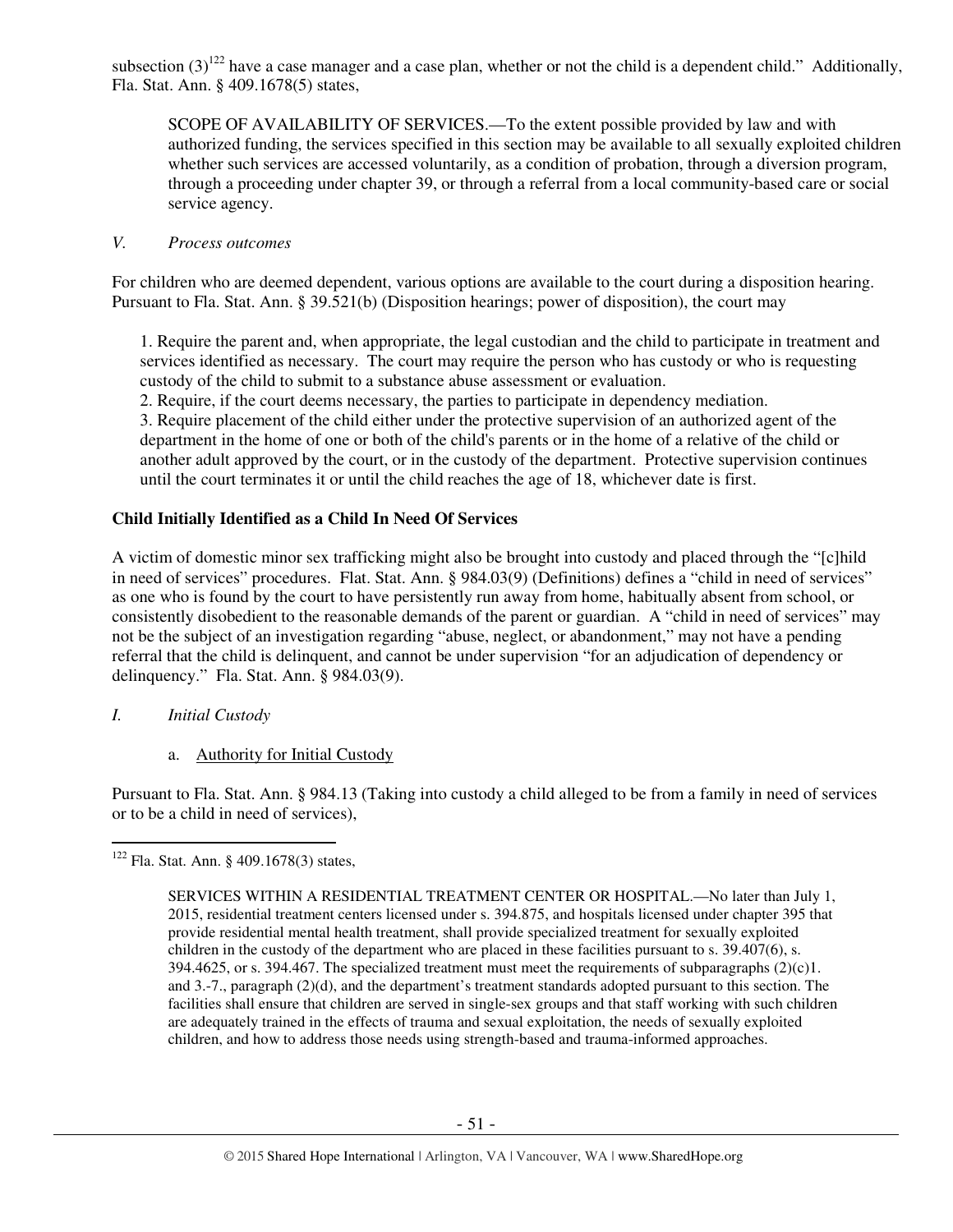(1) A child may be taken into custody:

(a) By a law enforcement officer when the officer has reasonable grounds to believe that the child has run away from his or her parents, guardian, or other legal custodian.

(b) By a law enforcement officer when the officer has reasonable grounds to believe that the child is absent from school without authorization or is suspended or expelled and is not in the presence of his or her parent or legal guardian, for the purpose of delivering the child without unreasonable delay to the appropriate school system site.  $\ldots$ <sup>123</sup>

(c) Pursuant to an order of the circuit court based upon sworn testimony before or after a petition is filed under s. 984.15.

(d) By a law enforcement officer when the child voluntarily agrees to or requests services pursuant to this chapter or placement in a shelter.

## b. Placement:

Under subsection (2),

 $\overline{a}$ 

The person taking the child into custody shall:

(a) Release the child to a parent, guardian, legal custodian, or responsible adult relative or to a department-approved family-in-need-of-services and child-in-need-of-services provider if the person taking the child into custody has reasonable grounds to believe the child has run away from a parent, guardian, or legal custodian; is truant; or is beyond the control of the parent, guardian, or legal custodian; . . . or

(b) Deliver the child to the department, stating the facts by reason of which the child was taken into custody and sufficient information to establish probable cause that the child is from a family in need of services.

## *II. Process following initial custody of a Child In Need Of Services*

#### a. Where is the child referred after initial custody?

Fla. Stat. Ann. § 984.03(28) (Definitions—Child in need of services) states,

"Intake" means the initial acceptance and screening by the Department of Juvenile Justice of a complaint or a law enforcement report or probable cause affidavit of delinquency, family in need of services, or child in need of services to determine the recommendation to be taken in the best interests of the child, the family, and the community. The emphasis of intake is on diversion and the least restrictive available services. Consequently, intake includes such alternatives as:

(a) The disposition of the complaint, report, or probable cause affidavit without court or public agency action or judicial handling when appropriate.

(b) The referral of the child to another public or private agency when appropriate.

(c) The recommendation by the juvenile probation officer of judicial handling when appropriate and warranted.

 $123$  Fla. Stat. Ann. § 984.13(1)(b) states further, "For the purpose of this paragraph, 'school system site' includes, but is not limited to, a center approved by the superintendent of schools for the purpose of counseling students and referring them back to the school system or an approved alternative to a suspension or expulsion program. If a student is suspended or expelled from school without assignment to an alternative school placement, the law enforcement officer shall deliver the child to the parent or legal guardian, to a location determined by the parent or guardian, or to a designated truancy interdiction site until the parent or guardian can be located."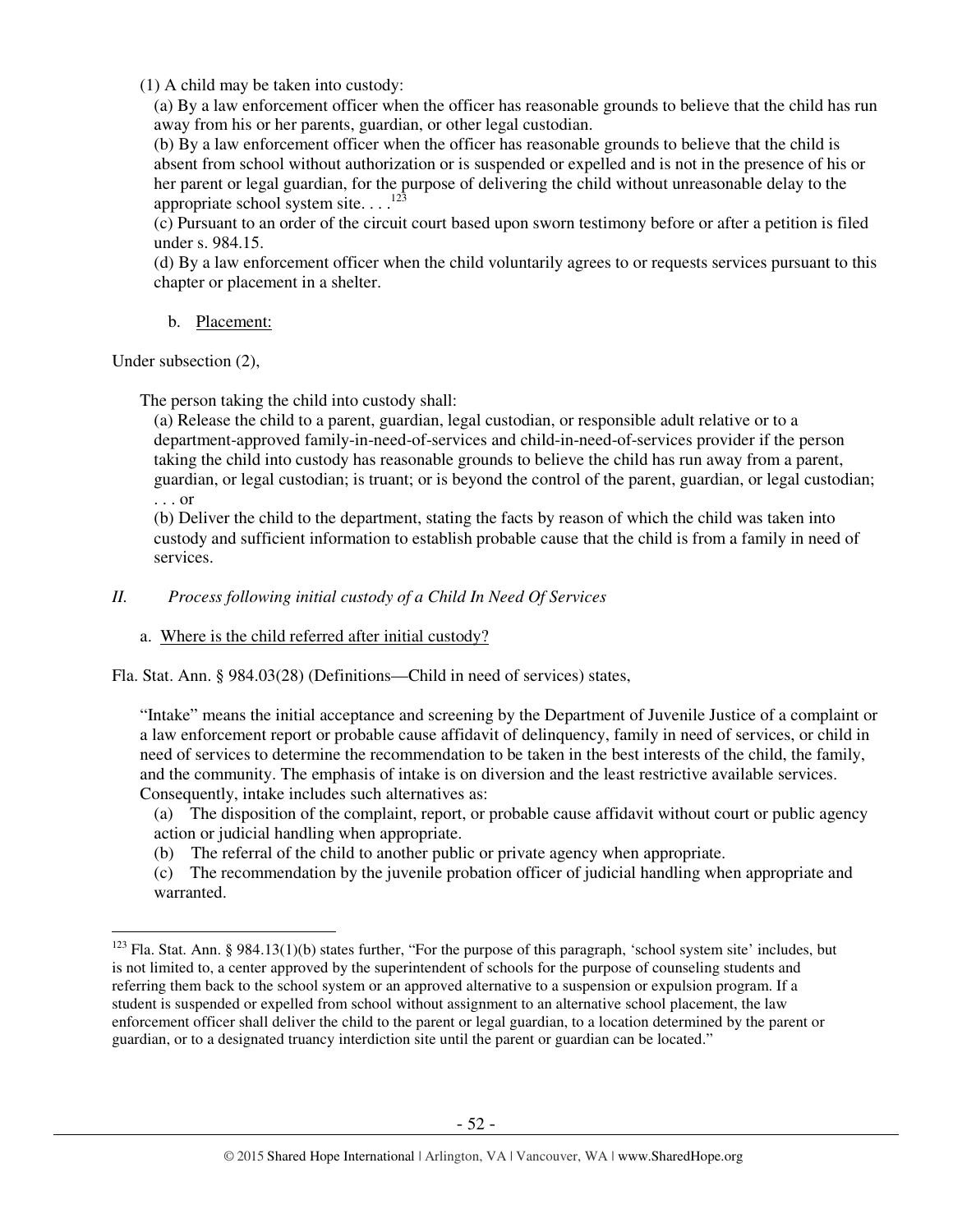Pursuant to Fla. Stat. Ann. § 984.13(3),

If the child is taken into custody by, or is delivered to, the department, the appropriate representative of the department shall review the facts and make such further inquiry as necessary to determine whether the child shall remain in custody or be released. Unless shelter is required as provided in s. 984.14(1), the department shall:

(a) Release the child to his or her parent, guardian, or legal custodian . . . or to a department-approved family-in-need-of-services and child-in-need-of-services provider; or

(b) Authorize temporary services and treatment that would allow the child alleged to be from a family in need of services to remain at home.

#### b. When and how does the court assume jurisdiction?

Pursuant to § 984.15 (Petition for a child in need of services), "[a]ll proceedings seeking an adjudication that a child is a child in need of services shall be initiated by the filing of a petition," which can be filed by a representative of the department or the child's parent, legal custodian, or guardian as set out in the statute.

## *III. Placement process pending adjudication/ investigation*

## a. When must the placement hearing be held after initial custody?

If the shelter placement is involuntary, a shelter hearing must be held within 24 hours. Fla. Stat. Ann. § 984.14(3). Additionally, a child may only be placed in a shelter pending adjudication for 35 days. Fla. Stat. Ann. § 984.14(5).

## b. What are the placement options?

Pursuant to Fla. Stat. Ann. § 984.14(1), children are not ordinarily placed in shelters prior to a hearing. However, placement in a shelter without a hearing is appropriate when it is determined that placement in a shelter is necessary because the "parent, custodian, or guardian is unavailable" or to give time to the child and family to agree to "conditions for the child's return home, when immediate placement in the home would result in a substantial likelihood that the child and family would not reach an agreement . . . ." Fla. Stat. Ann. § 984.14(1)(a). The child will be placed in a shelter "specifically for runaways and troubled youth . . . ." Fla. Stat. Ann. § 984.14(2).

A child who has been involuntarily placed in a shelter must be given a hearing within 24 hours after being taken into custody, Fla. Stat. Ann. § 984.14(3), and must be released after 24 hours "unless an order so directing is made by the court after a shelter hearing finding that placement in a shelter is necessary based on the criteria in subsection (1) and that the department has made reasonable efforts to prevent or eliminate the need for removal of the child from the home." Fla. Stat. Ann. § 984.14(4). The child may not stay in the shelter longer than 35 days, unless permitted by Fla. Stat. Ann. § 984.225 (Powers of disposition; placement in a staff-secure shelter).<sup>124</sup> Fla. Stat. Ann. § 984.14(5).

<sup>&</sup>lt;sup>124</sup> Fla. Stat. Ann. § 984.225 states,

<sup>(1)</sup> Subject to specific legislative appropriation, the court may order that a child adjudicated as a child in need of services be placed for up to 90 days in a staff-secure shelter if:

<sup>(</sup>a) The child's parent, guardian, or legal custodian refuses to provide food, clothing, shelter, and necessary parental support for the child and the refusal is a direct result of an established pattern of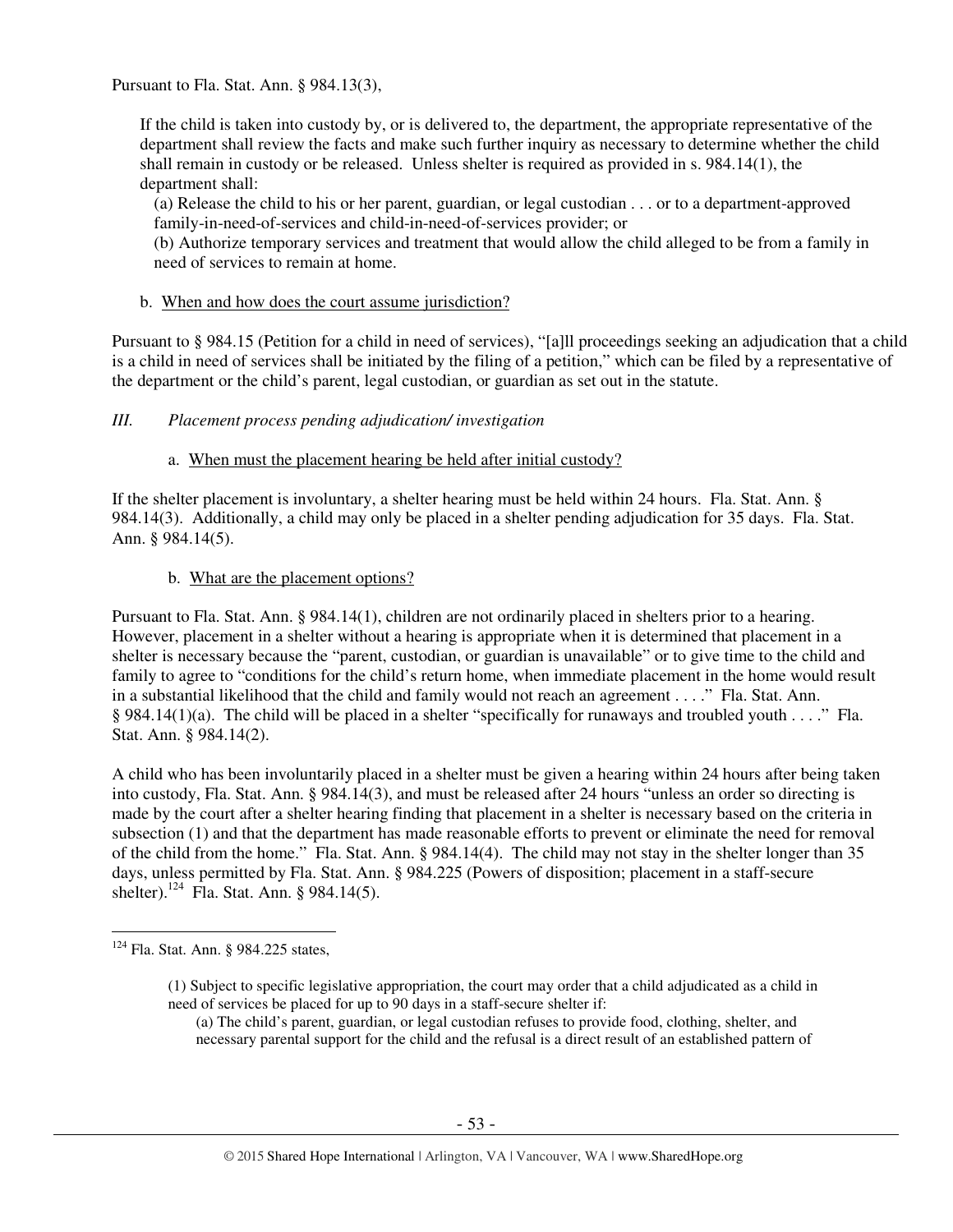Pursuant to Fla. Stat. Ann. § 984.14(1) (Shelter placement; hearing), a child may be sheltered prior to a hearing either by court order or voluntary placement. However, Fla. Stat. Ann. § 984.14(1) also states that

A child taken into custody shall not be placed in a shelter prior to a court hearing unless a determination has been made that the provision of appropriate and available services will not eliminate the need for placement and that such placement is required:

(a) To provide an opportunity for the child and family to agree upon conditions for the child's return home, when immediate placement in the home would result in a substantial likelihood that the child and family would not reach an agreement; or

(b) Because a parent, custodian, or guardian is unavailable to take immediate custody of the child.

Florida has not codified what, if any, services are provided during shelter placement. However, there are statutes that dictate where a child in need of services may be placed. Specifically, pursuant to Fla. Stat. Ann. § 984.14(7),

A child who is adjudicated a child in need of services or alleged to be from a family in need of services or a child in need of services may not be placed in a secure detention facility or jail or any other commitment program for delinquent children under any circumstances.

#### *IV. Adjudication of Child In Need Of Services*

Pursuant to Fla. Stat. Ann. § 984.21 (Orders of Adjudication),

(1) If the court finds that the child named in a petition is not a child in need of services, it shall enter an order so finding and dismissing the case.

(2) If the court finds that the child named in the petition is a child in need of services, but finds that no action other than supervision in the home is required, it may enter an order briefly stating the facts upon which its finding is based, but withholding an order of adjudication and placing the child and family under the supervision of the department. If the court later finds that the parent, guardian, or custodian of the child have not complied with the conditions of supervision imposed, the court may, after a hearing to establish the noncompliance, but without further evidence of the state of the child in need of services, enter an order of adjudication and shall thereafter have full authority under this chapter to provide for the child as adjudicated. (3) If the court finds that the child named in a petition is a child in need of services, but elects not to proceed under subsection (2), it shall incorporate that finding in an order of adjudication entered in the case, briefly stating the facts upon which the finding is made, and the court shall thereafter have full authority under this chapter to provide for the child as adjudicated.

(4) An order of adjudication by a court that a child is a child in need of services shall not be deemed a conviction, nor shall the child be deemed to have been found guilty or to be a criminal by reason of that adjudication, nor shall that adjudication operate to impose upon the child any of the civil disabilities ordinarily imposed by or resulting from conviction or disqualify or prejudice the child in any civil service application or appointment.

. . . .

significant disruptive behavior of the child in the home of the parent, guardian, or legal custodian; (b) The child refuses to remain under the reasonable care and custody of his or her parent, guardian, or legal custodian, as evidenced by repeatedly running away and failing to comply with a court order; or (c) The child has failed to successfully complete an alternative treatment program or to comply with a court-ordered sanction and the child has been placed in a residential program on at least one prior occasion pursuant to a court order under this chapter.

<sup>(2)</sup> This section applies after other alternative, less-restrictive remedies have been exhausted. . . .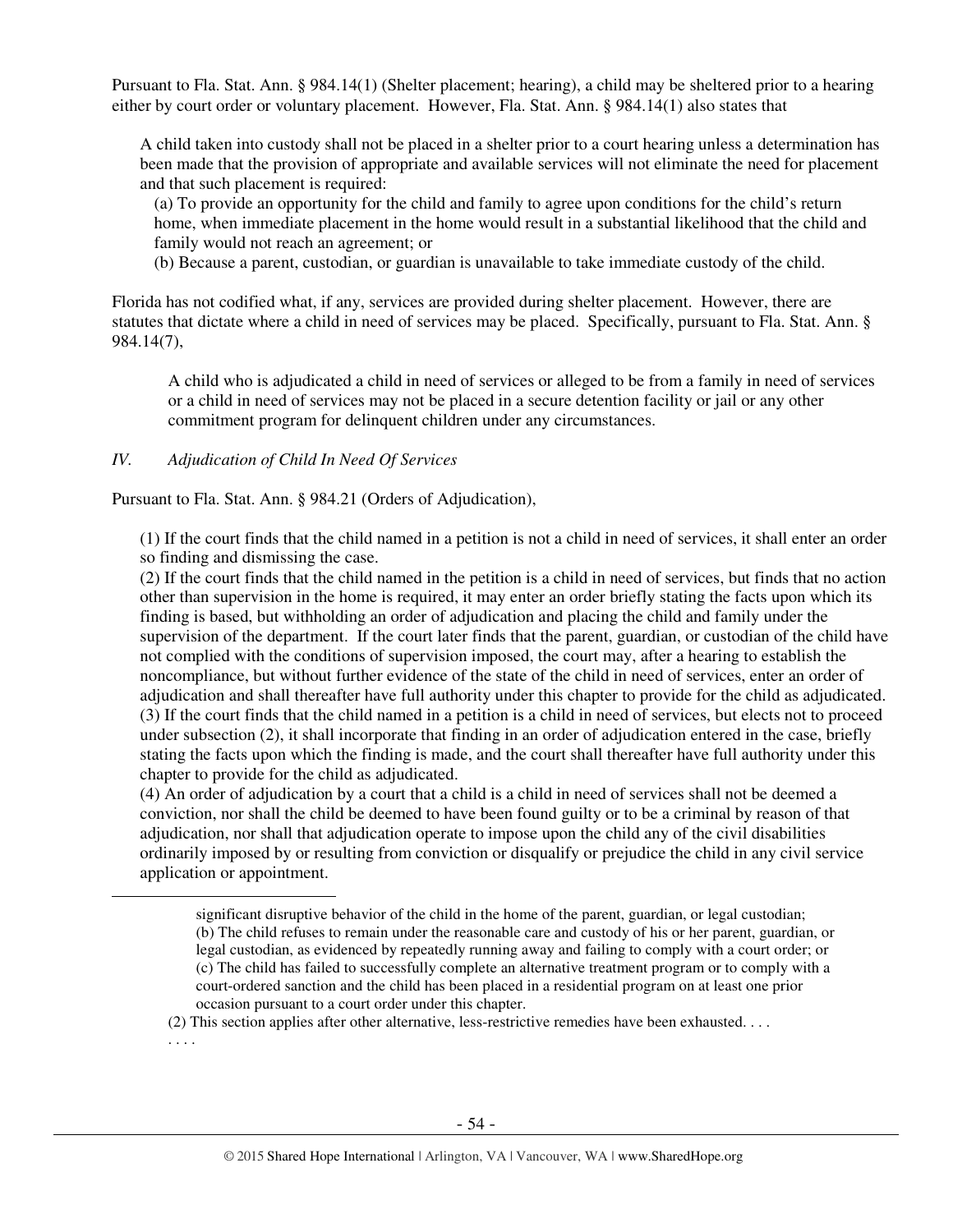## *V. Process outcomes*

When the court adjudicates a child to be in need of services, the court may place the child under the supervision of the department and its program providers, "in the temporary legal custody of an adult willing to care for the child," or with a licensed childcare agency. Fla. Stat. Ann. § 984.22. The court may even order community service. Fla. Stat. Ann. § 984.22(2)(d). When a child in need of services must be placed "with an adult willing to care for the child, a licensed child-caring agency, [or] the Department of Juvenile Justice, or the Department of Children and Families" pursuant to Fla. Stat. Ann. § 984.22(3) (Powers of disposition), "the court shall order the natural or adoptive parents of such child . . . to pay child support to the adult relative caring for the child, the licensed child-caring agency, the Department of Juvenile Justice, or the Department of Children and Families."

Pursuant to Fla. Stat. Ann. § 984.225 (Powers of disposition; placement in a staff-secure shelter), a court may order that a child found to be in need of services be placed in a staff-secure shelter for up to 90 days if other less restrictive means have been exhausted and the parent or guardian will not provide for the needs of the child because of the child's disruptive behavior, the child refuses to stay at home and repeatedly runs away, or the child "failed to successfully complete an alternative treatment program or comply with a court-ordered sanction  $\cdot$  . . .  $\cdot$ 

The court may order an adjudicated child in need of services to be placed in a physically secure setting for up to 90 days when the child has failed to be present for placement in a shelter, failed to comply with a court order related to placement, been found in contempt of court, or has run away from a shelter. Fla. Stat. Ann. § 984.226(3).

## **Child Initially Identified as Delinquent**

A "child who has been found to have committed a delinquent act" means a child while who

is found by a court to have committed a violation of law or to be in direct or indirect contempt of court, except that this definition does not include an act constituting contempt of court arising out of a dependency proceeding or a proceeding concerning a child or family in need of services.

- *I. Initial custody* 
	- a. Authority for initial custody

Where a child is not identified as abused and neglected or as a child in need of services, and is instead taken into custody by law enforcement for a status offense or delinquency offense pursuant to Fla. Stat. Ann. § 985.101(1)–(3) (Taking a child into custody),

- (1) A child may be taken into custody under the following circumstances:
	- (a) Pursuant to an order of the circuit court issued under this chapter, based upon sworn testimony, either before or after a petition is filed.
	- (b) For a delinquent act or violation of law, pursuant to Florida law pertaining to a lawful arrest. . . .
	- . . . .
		- b. Placement

Pursuant to Fla. Stat. Ann. § 985.101(1)–(3) (Taking a child into custody),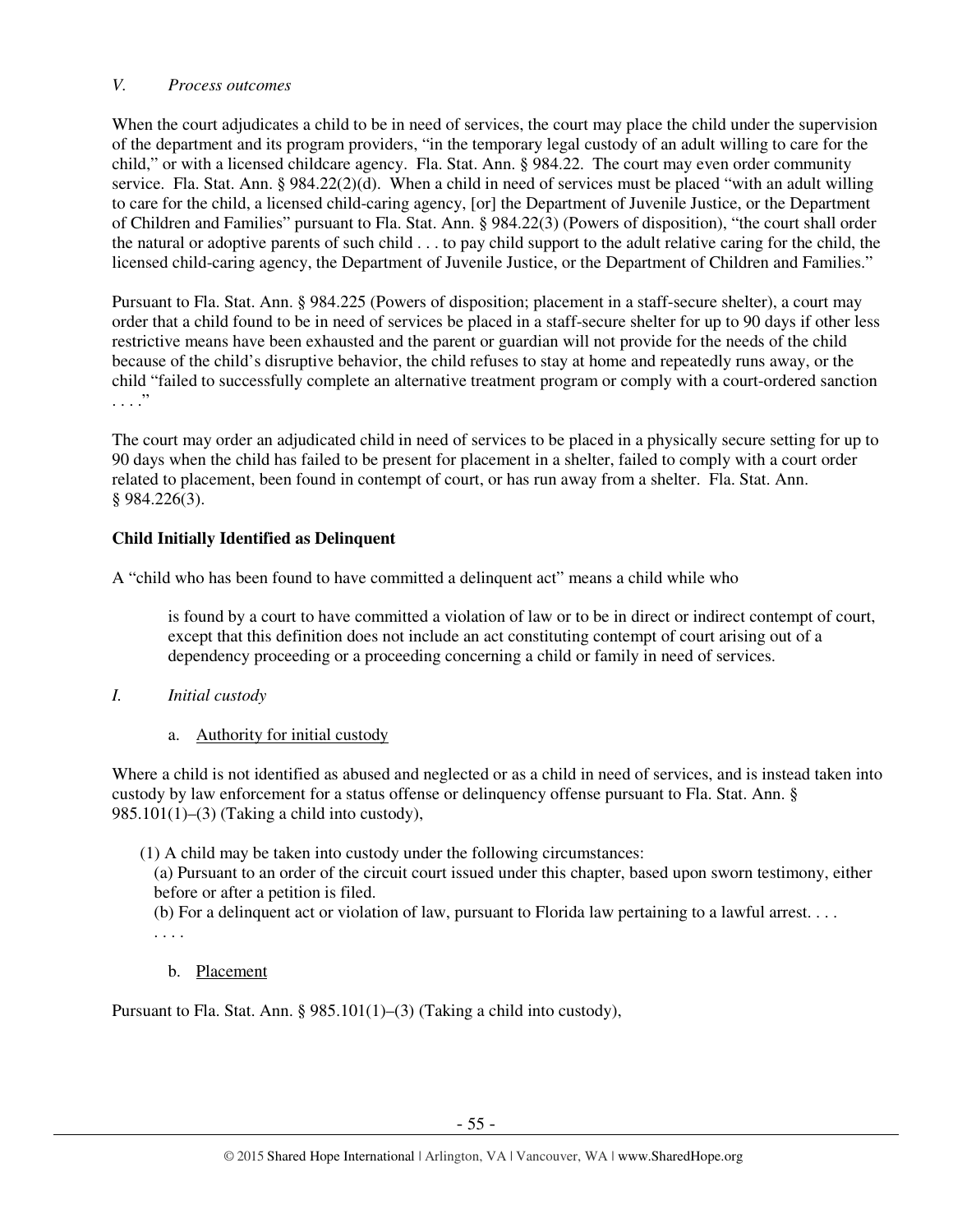(1) . . . Nothing in this subsection shall be construed to allow the detention of a child who does not meet the detention criteria in part V.

(2) Except in emergency situations, a child may not be placed into or transported in any police car or similar vehicle that at the same time contains an adult under arrest, unless the adult is alleged or believed to be involved in the same offense or transaction as the child.

(3) When a child is taken into custody as provided in this section, the person taking the child into custody shall attempt to notify the parent, guardian, or legal custodian of the child. The person taking the child into custody shall continue such attempt until the parent, guardian, or legal custodian of the child is notified or the child is delivered to a juvenile probation officer under ss. 985.14 and 985.145, whichever occurs first. If the child is delivered to a juvenile probation officer before the parent, guardian, or legal custodian is notified, the juvenile probation officer shall continue the attempt to notify until the parent, guardian, or legal custodian of the child is notified. . . .

Fla. Stat. Ann. § 985.101(4) states, "Taking a child into custody is not an arrest except for the purpose of determining whether the taking into custody or the obtaining of any evidence in conjunction therewith is lawful." Pursuant to Fla. Stat. Ann. § 985.115 (2)(b), "Unless otherwise ordered by the court under s. 985.255 [Detention criteria; detention hearing] or s. 985.26 [Length of detention], and unless there is a need to hold the child, a person taking a child into custody shall attempt to release the child . . . [c]ontingent upon specific appropriation, to a shelter approved by the department or to an authorized agent."

## *II. Process following initial custody of delinquent child*

# a. Where is child referred after initial custody?

 $\overline{a}$ 

Initially, a child that is arrested is taken before a juvenile probation officer who, "review[s] the facts in the law enforcement report or probable cause affidavit and make[s] such further inquiry as may be necessary to determine whether detention care is required." Fla. Stat. Ann. § 985.25(1) (Detention intake).

Fla. Stat. Ann. § 985.125 (Prearrest or postarrest diversion programs) provides an opportunity for a child arrested for a delinquent act to avoid a record of delinquency by participating in a "prearrest or postarrest diversion program," that "may, upon agreement of the agencies that establish the program, provide for the expunction of the nonjudicial arrest record of a minor who successfully completes such a program pursuant to s. 943.0582." Fla. Stat. Ann. § 985.125(3).

Pursuant to Fla. Stat. Ann. § 985.135(2) (Juvenile assessment centers),

The department shall work cooperatively with substance abuse programs, mental health providers, law enforcement agencies, schools, health service providers, state attorneys, public defenders, and other agencies serving youth to establish juvenile assessment centers. Each current and newly established center<sup>125</sup> shall be developed and modified through the local initiative of community agencies and local governments and shall provide a broad array of youth-related services appropriate to the needs of the community where the center is located.

Pursuant to Fla. Stat. Ann. § 985.318(1) all proceedings seeking a finding that a child has committed a delinquent act or violation of law shall be initiated by the state by the filing of a petition for delinquency by the state attorney and (4) When a petition has been filed and the child or his or her counsel has advised the state attorney that the truth

 $125$  Pursuant to Fla. Stat. Ann. § 985.135(1), "'center' means a juvenile assessment center comprising community operated facilities and programs which provide collocated central intake and screening services for youth referred to the department."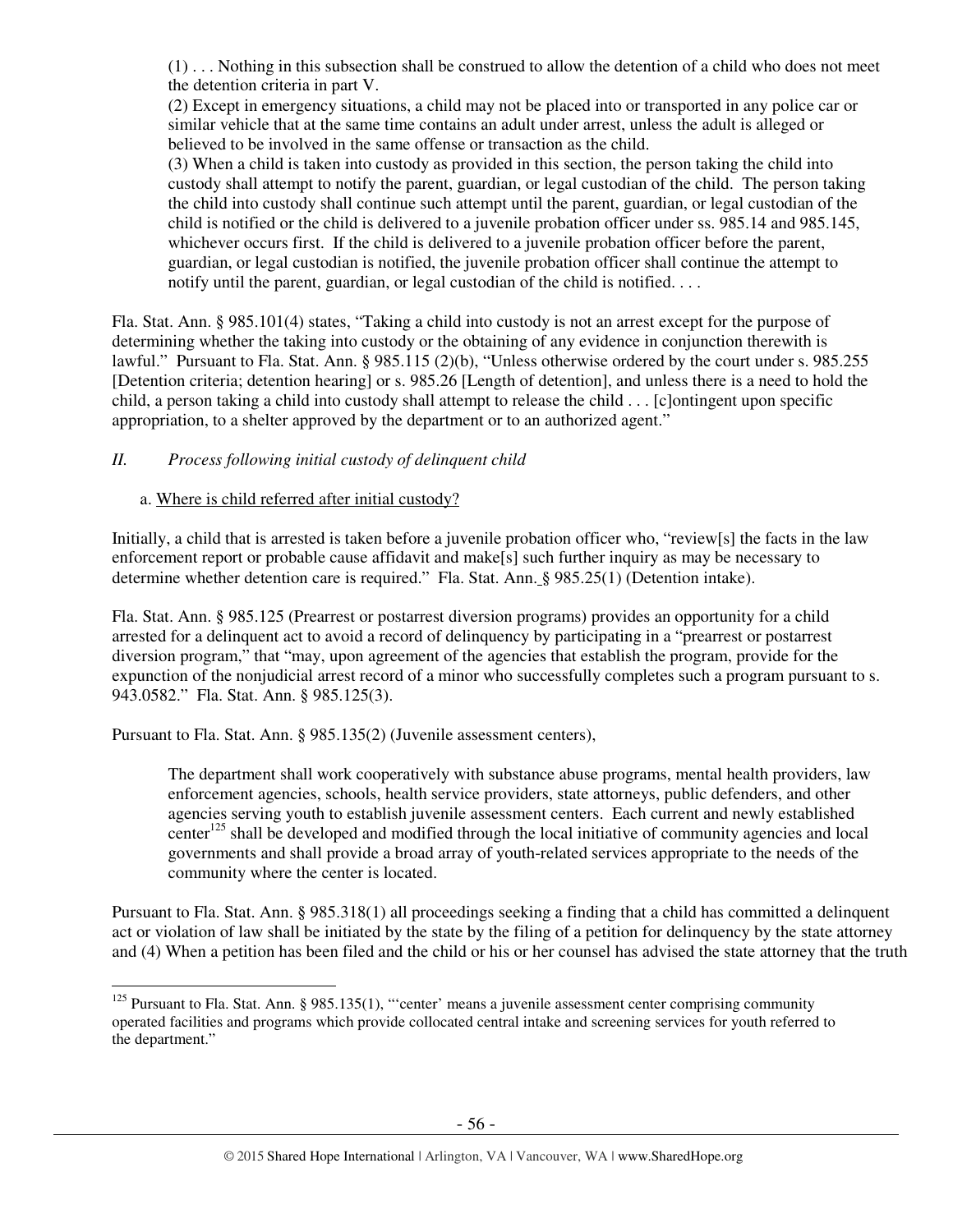of the allegations is admitted and that no contest is to be made of the allegations in the petition, the state attorney may request that the case be set for an adjudicatory hearing. If the child changes the plea at the adjudicatory hearing, the court shall continue the hearing to permit the state attorney to prepare and present the case for the state.

## *III. Placement process pending adjudication/ investigation*

Pursuant to Fla. Stat. Ann. § 985.25(1) (Detention intake), the juvenile probation officer also decides the type of placement that is appropriate pending a detention hearing. Pursuant to Fla. Stat. Ann. §§ 985.25 (1)(a) and (b), the officer may consider "secure detention care, nonsecure detention care, or home detention care," based on the findings of "risk instrument assessment."<sup>126</sup>

Pursuant to Fla. Stat. Ann. § 985.25(2), "[t]he arresting law enforcement agency shall complete and present its investigation of an offense to the appropriate state attorney's office within 8 days after placement of the child in secure detention." However, the child may not be detained for a period exceeding 24 hours without a court order. Fla. Stat. Ann. § 985.26. The court order is a result of hearing required by Fla. Stat. Ann. § 985.25(3)(a), which defines that, "[t]he purpose of the detention hearing is to determine the existence of probable cause that the child has committed the delinquent act or violation of law that he or she is charged with and the need for continued detention." Pursuant to Fla. Stat. Ann. § 985.25(2), the considerations for whether a child needs continued detention include,

(a) The child is alleged to be an escapee from a residential commitment program; or an absconder from a nonresidential commitment program, a probation program, or conditional release supervision; or is alleged to have escaped while being lawfully transported to or from a residential commitment program.

. . .

(c) The child is charged with a delinquent act or violation of law and requests in writing through legal counsel to be detained for protection from an imminent physical threat to his or her personal safety.

. . . .

Additionally, pursuant to Fla. Stat. Ann § 985.24 (Use of detentions; prohibitions),

All determinations and court orders regarding the use of secure, nonsecure, or home detention shall be based primarily upon findings that the child:

- (a) Presents a substantial risk of not appearing at a subsequent hearing;
- (b) Presents a substantial risk of inflicting bodily harm on others as evidenced by recent behavior;
- (c) Presents a history of committing a property offense prior to adjudication, disposition, or placement;
- (d) Has committed contempt of court by:
	- 1. Intentionally disrupting the administration of the court;
	- 2. Intentionally disobeying a court order; or

 $\overline{a}$  $126$  Pursuant to Fla. Stat. Ann. § 985.245 (Risk assessment instrument), the risk assessment instrument must take into consideration, but is not limited to:

<sup>. . . . [</sup>P]rior history of failure to appear, prior offenses, offenses committed pending adjudication, any unlawful possession of a firearm, theft of a motor vehicle or possession of a stolen motor vehicle, and probation status at the time the child is taken into custody. The risk assessment instrument shall also take into consideration appropriate aggravating and mitigating circumstances . . . The risk assessment instrument shall also include any information concerning the child's history of abuse and neglect. The risk assessment shall indicate whether detention care is warranted, and, if detention care is warranted, whether the child should be placed into secure, nonsecure, or home detention care.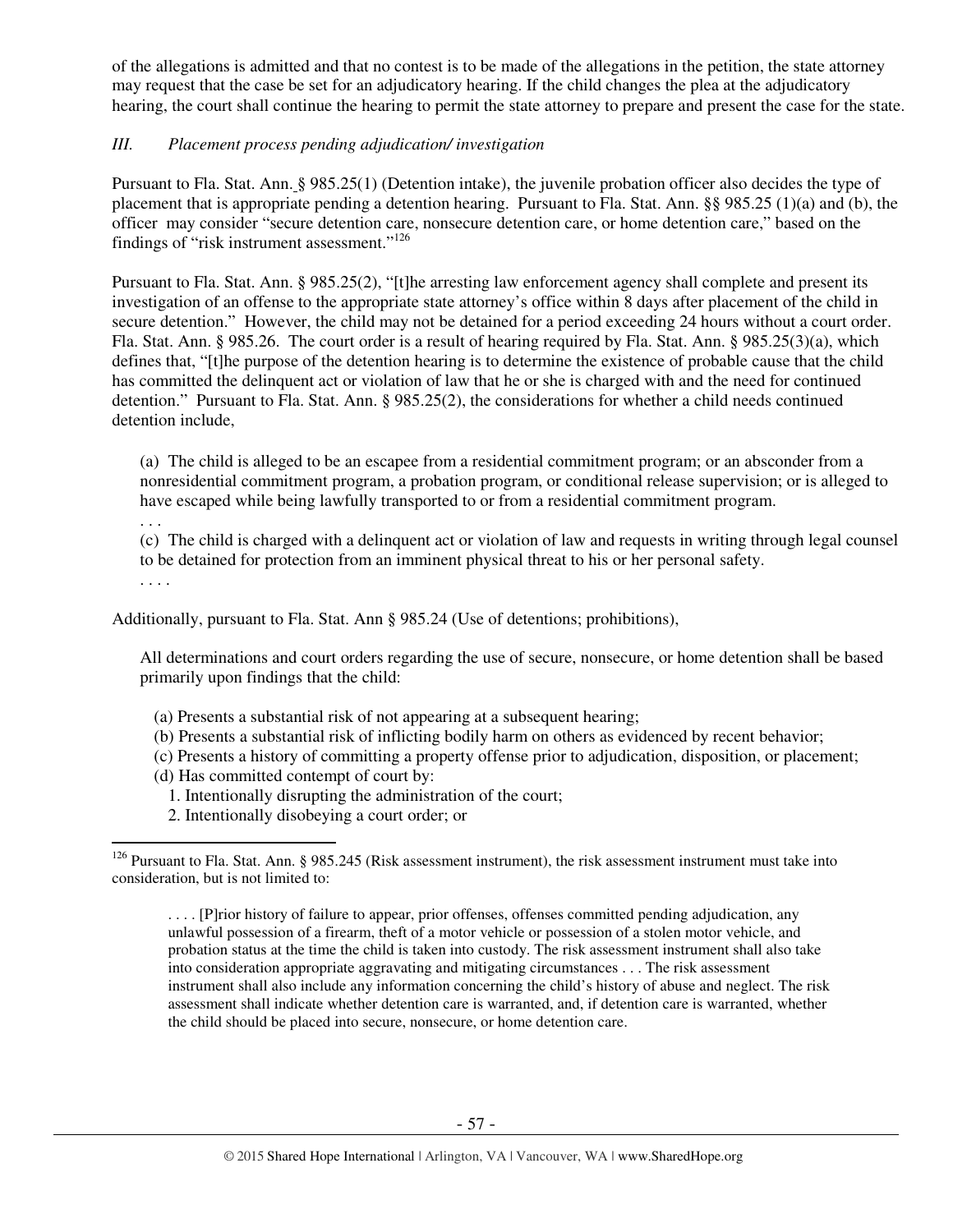3. Engaging in a punishable act or speech in the court's presence which shows disrespect for the authority and dignity of the court; or

(e) Requests protection from imminent bodily harm.<sup>127</sup>

Generally, the programs and services a child may receive during detention is not codified, but Fla. Stat. Ann. § 985.265 does state that

- (4) (a) While a child who is currently enrolled in school is in nonsecure or home detention care, the child shall continue to attend school unless otherwise ordered by the court.
	- (b) While a child is in secure detention care, the child shall receive education commensurate with his or her grade level and educational ability.

Although a child charged with a delinquent offense cannot be found to be dependent,<sup>128</sup> the services available to an alleged dependent child may also be available to non-dependent domestic minor sex trafficking victims. Fla. Stat. Ann. § 409.1678(5), "To the extent possible provided by law and with authorized funding, the services specified in this section may be available to all sexually exploited children whether such services are accessed voluntarily, as a condition of probation, through a diversion program, through a proceeding under chapter 39, or through a referral from a local community-based care or social service agency."

## *IV. Adjudication of delinquent child*

Pursuant to Fla. Stat. Ann. § 985.35 (Adjudicatory hearings; withheld adjudications; orders of adjudication),

(1) The adjudicatory hearing must be held as soon as practicable after the petition alleging that a child has committed a delinquent act or violation of law is filed and in accordance with the Florida Rules of Juvenile Procedure; but reasonable delay for the purpose of investigation, discovery, or procuring counsel or witnesses shall be granted. If the child is being detained, the time limitations in s. 985.26(2) and (3) apply. (2) Adjudicatory hearings shall be conducted without a jury by the court, applying in delinquency cases the rules of evidence in use in criminal cases; adjourning the hearings from time to time as necessary; and conducting a fundamentally fair hearing in language understandable, to the fullest extent practicable, to the child before the court.

Additionally, under subsection (4),

If the court finds that the child named in the petition has committed a delinquent act or violation of law, it may, in its discretion, enter an order stating the facts upon which its finding is based but withholding adjudication of delinquency.

(a) Upon withholding adjudication of delinquency, the court may place the child in a probation program under

- (a) To allow a parent to avoid his or her legal responsibility.
- (b) To permit more convenient administrative access to the child.
- (c) To facilitate further interrogation or investigation.
- (d) Due to a lack of more appropriate facilities.

<sup>128</sup> Pursuant to Fla. Stat. Ann § 39.01(69)(g), the definition of "'[s]exual abuse of a child' for purposes of finding a child to be dependent" specifically excludes a child who is "under arrest or is . . . being prosecuted in a delinquency or criminal proceeding for a violation of any offense in chapter 796 based on such behavior. . . ."

 $\overline{a}$  $127$  Additionally, Fla. Stat. Ann § 985.24 imposes restrictions on considerations for placements. Specifically, a child may not be detained for an allegedly delinquent act for the following reasons: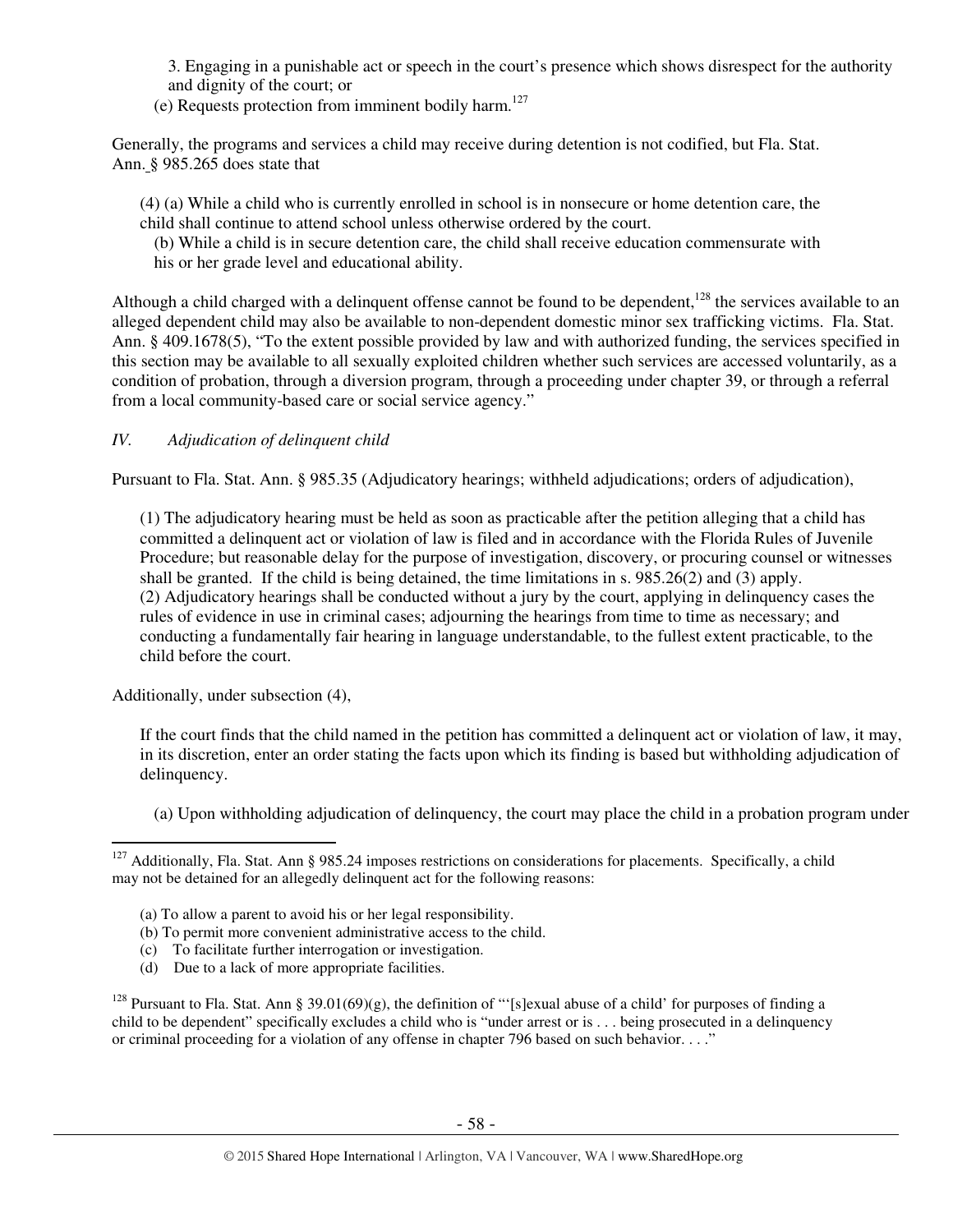the supervision of the department or under the supervision of any other person or agency specifically authorized and appointed by the court. The court may, as a condition of the program, impose as a penalty component restitution in money or in kind, community service, a curfew, urine monitoring, revocation or suspension of the driver's license of the child, or other nonresidential punishment appropriate to the offense, and may impose as a rehabilitative component a requirement of participation in substance abuse treatment, or school or other educational program attendance.

(b) If the child is attending public school and the court finds that the victim or a sibling of the victim in the case was assigned to attend or is eligible to attend the same school as the child, the court order shall include a finding pursuant to the proceedings described in s. 985.455, regardless of whether adjudication is withheld. (c) If the court later finds that the child has not complied with the rules, restrictions, or conditions of the community-based program, the court may, after a hearing to establish the lack of compliance, but without further evidence of the state of delinquency, enter an adjudication of delinquency and shall thereafter have full authority under this chapter to deal with the child as adjudicated.

*V. Process outcomes* 

When a child is adjudicated delinquent pursuant to Fla. Stat. Ann § 985.35 (Adjudicatory hearings; withheld adjudications; orders of adjudication), several dispositional outcomes are possible, including physically secure custody in a juvenile correctional facility or juvenile prison pursuant to Fla. Stat. Ann. § 985.465 (Juvenile correctional facilities or juvenile prison). Fla. Stat. Ann. § 985.433 (Disposition hearings in delinquency cases) states,

When a child has been found to have committed a delinquent act, the following procedures shall be applicable to the disposition of the case:

. . . .

 (7) If the court determines that the child should be adjudicated as having committed a delinquent act and should be committed to the department . . .

(a) The juvenile probation officer shall recommend to the court the most appropriate placement and treatment plan, specifically identifying the restrictiveness level<sup>129</sup> most appropriate for the child. . . . (b) The court shall commit the child to the department at the restrictiveness level identified or may order placement at a different restrictiveness level. . . .

(c) The court may also require that the child be placed in a probation program following the child's discharge from commitment. . . .

(8) If the court determines not to adjudicate and commit to the department, then the court shall determine what community-based sanctions it will impose in a probation program for the child. Community-based sanctions may include, but are not limited to, participation in substance abuse treatment, a day-treatment probation program, restitution in money or in kind, a curfew, revocation or suspension of the driver's license of the child, community service, and appropriate educational programs as determined by the district school board.

. . . .

 $\overline{a}$ 

*5.5 Commercial sexual exploitation is identified as a type of abuse and neglect within child protection statutes.* 

Fla. Stat. Ann. § 39.01(2)<sup>130</sup> (Definitions) defines "abuse"<sup>131</sup> within the general provisions on judicial proceedings involving children, which includes provisions related to child protective investigations and abuse

 $129$  Under Fla. Stat. Ann. § 985.03(45) restrictiveness levels vary and could be minimum-risk nonresidential, lowrisk residential, moderate-risk residential, high-risk residential, and maximum-risk residential. All of these programs vary in the level of access to the outside community that the juvenile receives and style of program.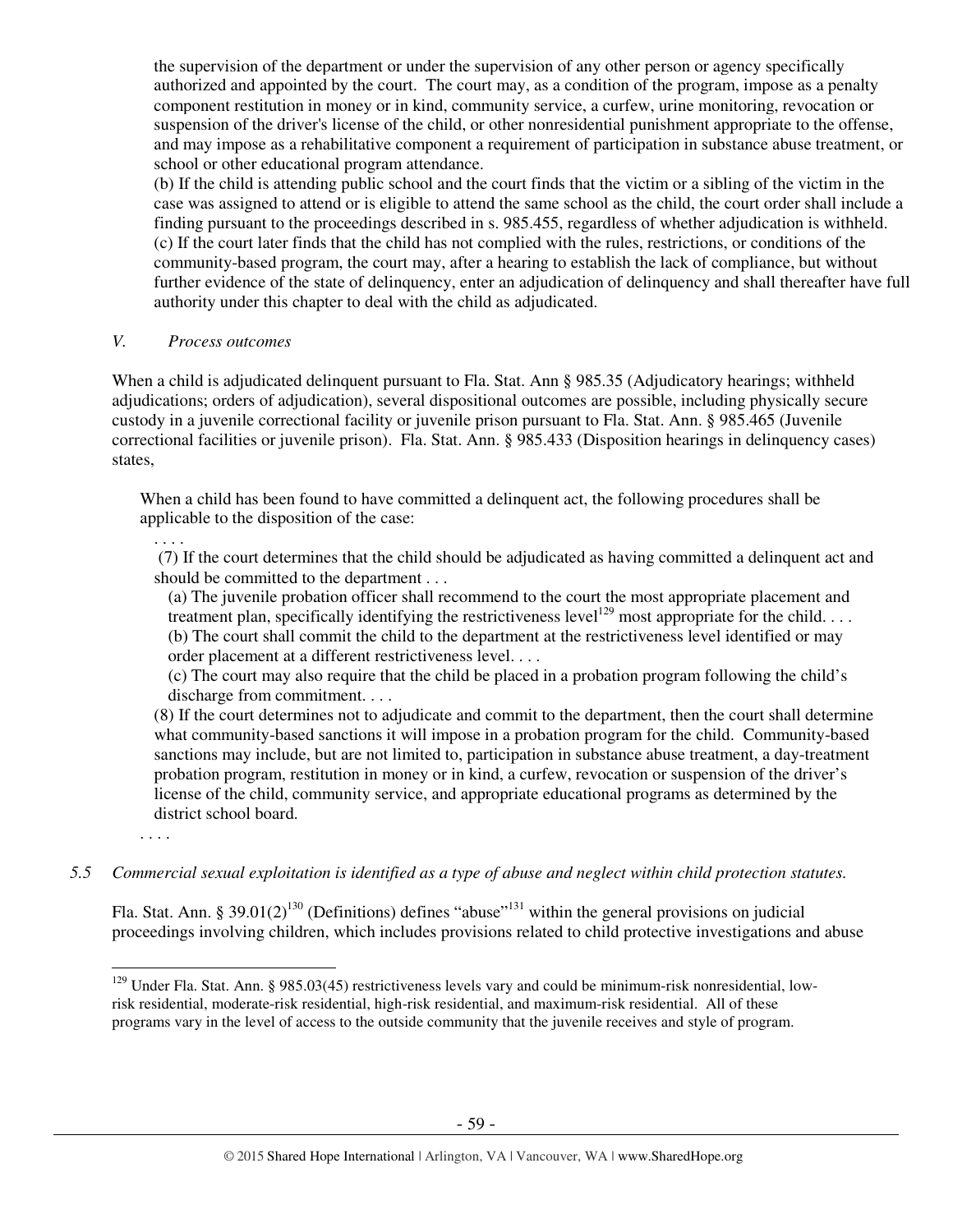and neglect, as "any willful act or threatened act that results in any physical, mental, or sexual injury or harm that causes or is likely to cause the child's physical, mental, or emotional health to be significantly impaired . . . ."

Moreover, Fla. Stat. Ann. § 39.01(69)(g) defines "'sexual abuse of a child' for purposes of finding a child to be dependent" to include

The sexual exploitation of a child, which includes the act of a child offering to engage in or engaging in prostitution, provided that the child is not under arrest or is not being prosecuted in a delinquency or criminal proceeding for a violation of any offense in chapter 796 [Prostitution] based on such behavior; or allowing, encouraging, or forcing a child to:

1. Solicit for or engage in prostitution; or

- 2. Engage in a sexual performance, as defined by chapter 827 [Abuse of children]; or
- 3. Participate in the trade of human trafficking as provided in s. 787.06(3)(g) [Human trafficking].

Fla. Stat. Ann. § 984.03(2) (Definitions) similarly defines "abuse" for the purposes of the chapter on families and children in need of services in part as "any willful act that results in any physical, mental, or sexual injury that causes or is likely to cause the child's physical, mental, or emotional health to be significantly impaired."

Additionally, "harm" is defined in subsection (30) in part as the following:

"Harm" to a child's health or welfare can occur when any person:

. . . .

(b) Commits, or allows to be committed, sexual battery, as defined in chapter 794 [Sexual battery], or lewd or lascivious acts, as defined in chapter 800 [Lewdness; indecent exposure], against the child. (c) Allows, encourages, or forces the sexual exploitation of a child, which includes allowing, encouraging, or forcing a child to:

1. Solicit for or engage in prostitution; or

2. Engage in a sexual performance, as defined by chapter 827 [Abuse of children].

(j) Negligently fails to protect a child in his or her care from inflicted physical, mental, or sexual injury caused by the acts of another.

. . . .

. . . .

*5.6 The definition of "caregiver" or another related term in the child welfare statutes is not a barrier to a sex trafficked child accessing the protection of child welfare.* 

Fla. Stat. Ann. § 39.01(10)<sup>132</sup> (Definitions) defines "caregiver" for the purposes of judicial proceedings related to children as a "parent, legal custodian, permanent guardian, adult household member, or other person responsible for a child's welfare as defined in subsection (47)."<sup>133</sup>

<sup>130</sup> *See supra* note 104.

<sup>131</sup> *See supra* note 113.

<sup>132</sup> *See supra* note 104.

<sup>&</sup>lt;sup>133</sup> Pursuant to Fla. Stat. Ann. § 39.01(47), "other person responsible for a child's welfare" is defined in part as

the child's legal guardian or foster parent; an employee of any school, public or private child day care center, residential home, institution, facility, or agency; a law enforcement officer employed in any facility, service, or program for children that is operated or contracted by the Department of Juvenile Justice; or any other person legally responsible for the child's welfare in a residential setting; and also includes an adult sitter or relative entrusted with a child's care....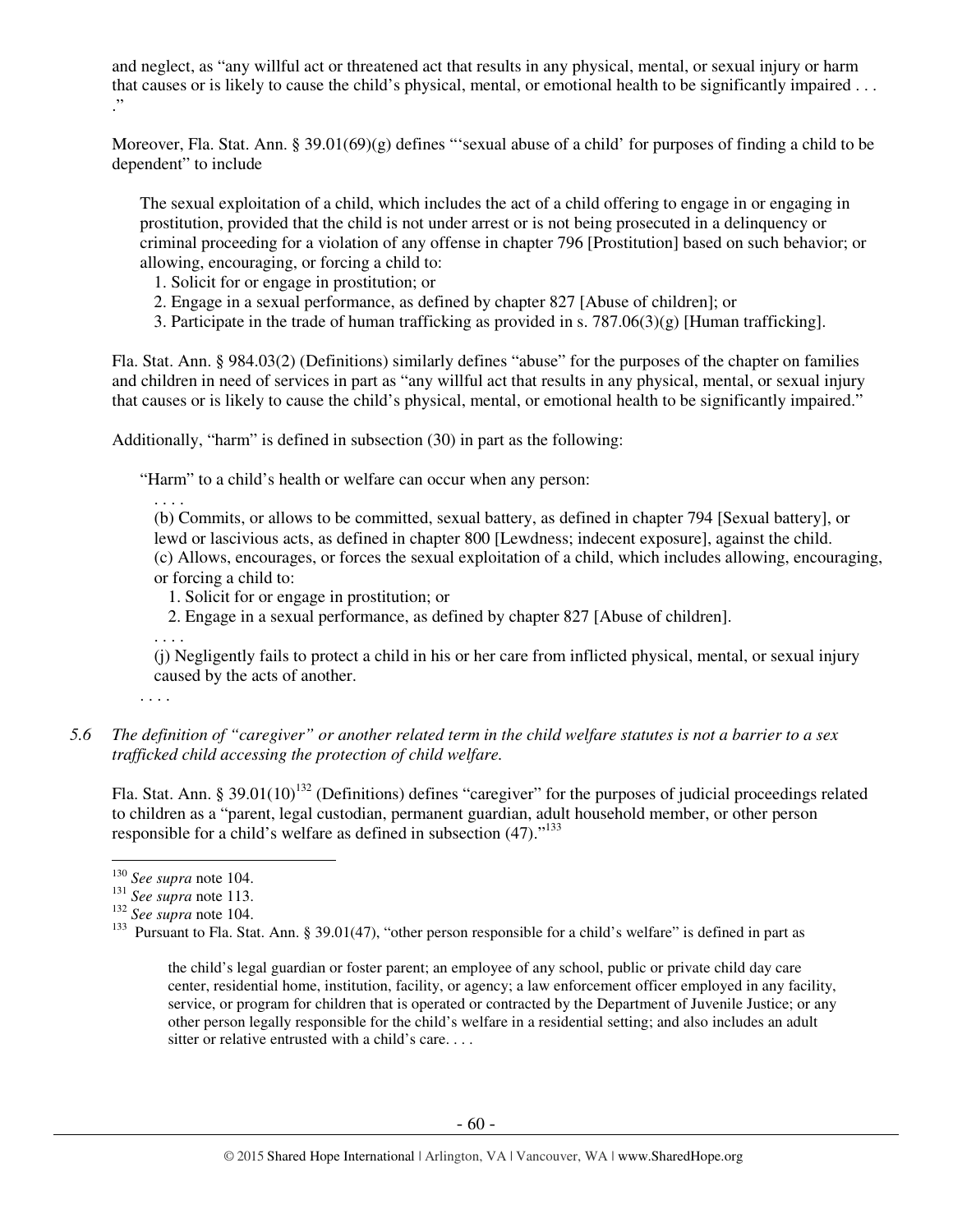Although this definition of caregiver could limit a juvenile sex trafficking victim's access to services through the dependency process, the jurisdictional statutes under Chapter 39 appear to provide broad authority for the Department of Child Welfare to serve all domestic minor sex trafficking victims through different access points to child welfare services.<sup>134</sup> Pursuant to Fla. Stat. Ann. § 39.001(5) (Purposes and intent; personnel standards and screening),

## (5) SEXUAL EXPLOITATION SERVICES.

(a) The Legislature recognizes that child sexual exploitation is a serious problem nationwide and in this state. The children at greatest risk of being sexually exploited are runaways and throwaways. Many of these children have a history of abuse and neglect. The vulnerability of these children starts with isolation from family and friends. Traffickers maintain control of child victims through psychological manipulation, force, drug addiction, or the exploitation of economic, physical, or emotional vulnerability. Children exploited through the sex trade often find it difficult to trust adults because of their abusive experiences. These children make up a population that is difficult to serve and even more difficult to rehabilitate.

(b) The Legislature establishes the following goals for the state related to the status and treatment of sexually exploited children in the dependency process:

1. To ensure the safety of children.

 $\overline{a}$ 

2. To provide for the treatment of such children as dependent children rather than as delinquents.

3. To sever the bond between exploited children and traffickers and to reunite these children with their families or provide them with appropriate guardians.

4. To enable such children to be willing and reliable witnesses in the prosecution of traffickers. (c) The Legislature finds that sexually exploited children need special care and services in the dependency process, including counseling, health care, substance abuse treatment, educational opportunities, and a safe environment secure from traffickers.

(d) The Legislature further finds that sexually exploited children need the special care and services described in paragraph (c) independent of their citizenship, residency, alien, or immigrant status. It is the intent of the Legislature that this state provide such care and services to all sexually exploited children in this state who are not otherwise receiving comparable services, such as those under the federal Trafficking Victims Protection Act, 22 U.S.C. ss. 7101 et seq.

- 5.6.1 Recommendation: Amend Fla. Stat. Ann. § 39.01(10) (Definitions) to allow child welfare protection for all juvenile sex trafficking victims irrespective of the perpetrator of the abuse.
- *5.7 Crime victims' compensation is specifically available to a child victim of sex trafficking or commercial sexual exploitation of children (CSEC) without regard to ineligibility factors.*

The Florida Crimes Compensation Act in Fla. Stat. Ann. §§ 960.01–960.28 authorizes the payment of compensation to victims of crime. Under Fla. Stat. Ann. § 960.03(3), "crime" is defined in part as the following:

<sup>&</sup>lt;sup>134</sup> The Department of Children and Families has an operating procedure allowing child abuse investigations and specialized assessments for minor victims of human trafficking when the alleged perpetrator is not a caregiver. *See Intakes and Investigative Response to Human Trafficking of Children*, FLORIDA DEPARTMENT OF CHILDREN AND FAMILIES (May 1, 2009), http://www.dcf.state.fl.us/admin/publications/cfops/175%

<sup>20</sup>Family%20Safety%20(CFOP%20175-XX)/CFOP%20175-14,%20Intakes%20and%20Investigative%20 Response%20to%20the%20Human%20Trafficking%20of%20Children.pdf (stating CF Operating Procedure No. 175-14).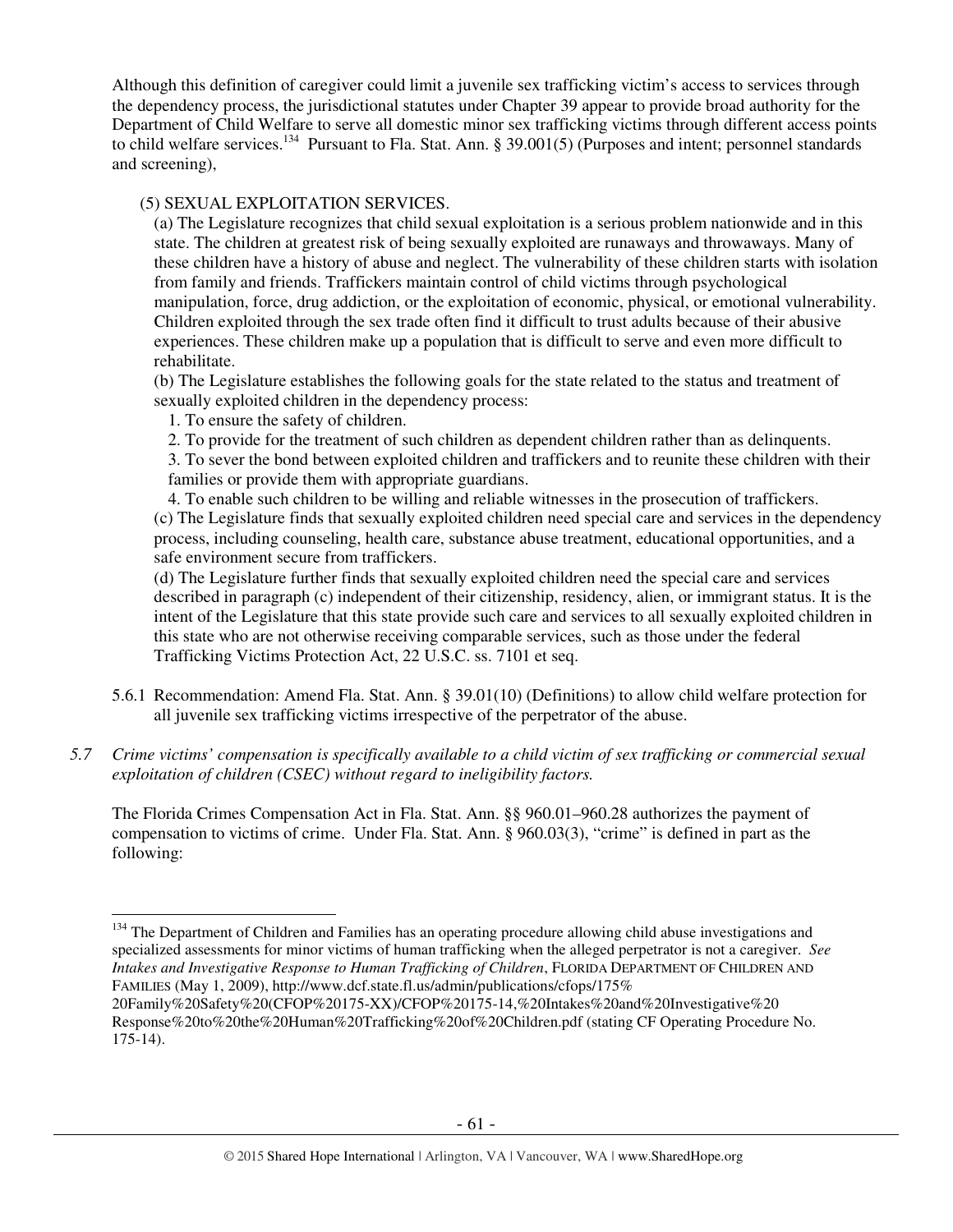(a) A felony or misdemeanor offense committed by either an adult or a juvenile which results in physical injury or death, or a felony or misdemeanor offense of child abuse<sup>135</sup> committed by an adult or a juvenile which results in a mental injury, as defined in s. 827.03 [Abuse, aggravated abuse, and neglect of a child; penalties], to a person younger than 18 years of age who was not physically injured by the criminal act. The mental injury to the minor must be verified by a psychologist licensed under chapter 490, by a physician licensed in this state under chapter 458 or chapter 459 who has completed an accredited residency in psychiatry, or by a physician who has obtained certification as an expert witness pursuant to s. 458.3175. The term also includes a criminal act that is committed within this state but that falls exclusively within federal jurisdiction.

. . . .

(d) A violation of s. 827.071 [Sexual performance by a child; penalties], s. 847.0135 [Computer pornography; traveling to meet minor; penalties], s. 847.0137 [Transmission of pornography by electronic device or equipment prohibited; penalties] or s. 847.0138 [Transmission of material harmful to minors to a minor by electronic device or equipment prohibited; penalties], related to online sexual exploitation and child pornography.

. . . .

For the purposes of the Florida Crimes Compensation Act, a "victim" is defined in §960.03(14) as

(a) A person who suffers personal physical injury or death as a direct result of a crime;

(b) A person younger than 18 years of age who was present at the scene of a crime, saw or heard the crime, and suffered a psychiatric or psychological injury because of the crime, but who was not physically injured; (c) A person younger than 18 years of age who was the victim of a felony or misdemeanor offense of child abuse that resulted in a mental injury as defined by s. 827.03 but who was not physically injured; or (d) A person against whom a forcible felony was committed and who suffers a psychiatric or psychological injury as a direct result of that crime but who does not otherwise sustain a personal physical injury or death.

Pursuant to Fla. Stat. Ann. § 960.065(2) (Eligibility for awards), a person is ineligible for an award if he or she:

(a) Committed or aided in the commission of the crime upon which the claim for compensation was based; (b) Was engaged in an unlawful activity at the time of the crime upon which the claim for compensation is based; unless the victim was engaged in prostitution as a result of being a victim of human trafficking as described in s. 787.06(3)(b), (d), (f), or (g) [Human trafficking].

(c) Was in custody or confined, regardless of conviction, in a county or municipal detention facility, a state or federal correctional facility, or a juvenile detention or commitment facility at the time of the crime upon which the claim for compensation is based;

. . . .

 $\overline{a}$ <sup>135</sup> Pursuant to Fla. Stat. Ann. § 827.03(1)(b) (Abuse, aggravated abuse, and neglect of a child; penalties),

<sup>&</sup>quot;Child abuse" means:

<sup>1.</sup> Intentional infliction of physical or mental injury upon a child;

<sup>2.</sup> An intentional act that could reasonably be expected to result in physical or mental injury to a child; or

<sup>3.</sup> Active encouragement of any person to commit an act that results or could reasonably be expected to result in physical or mental injury to a child.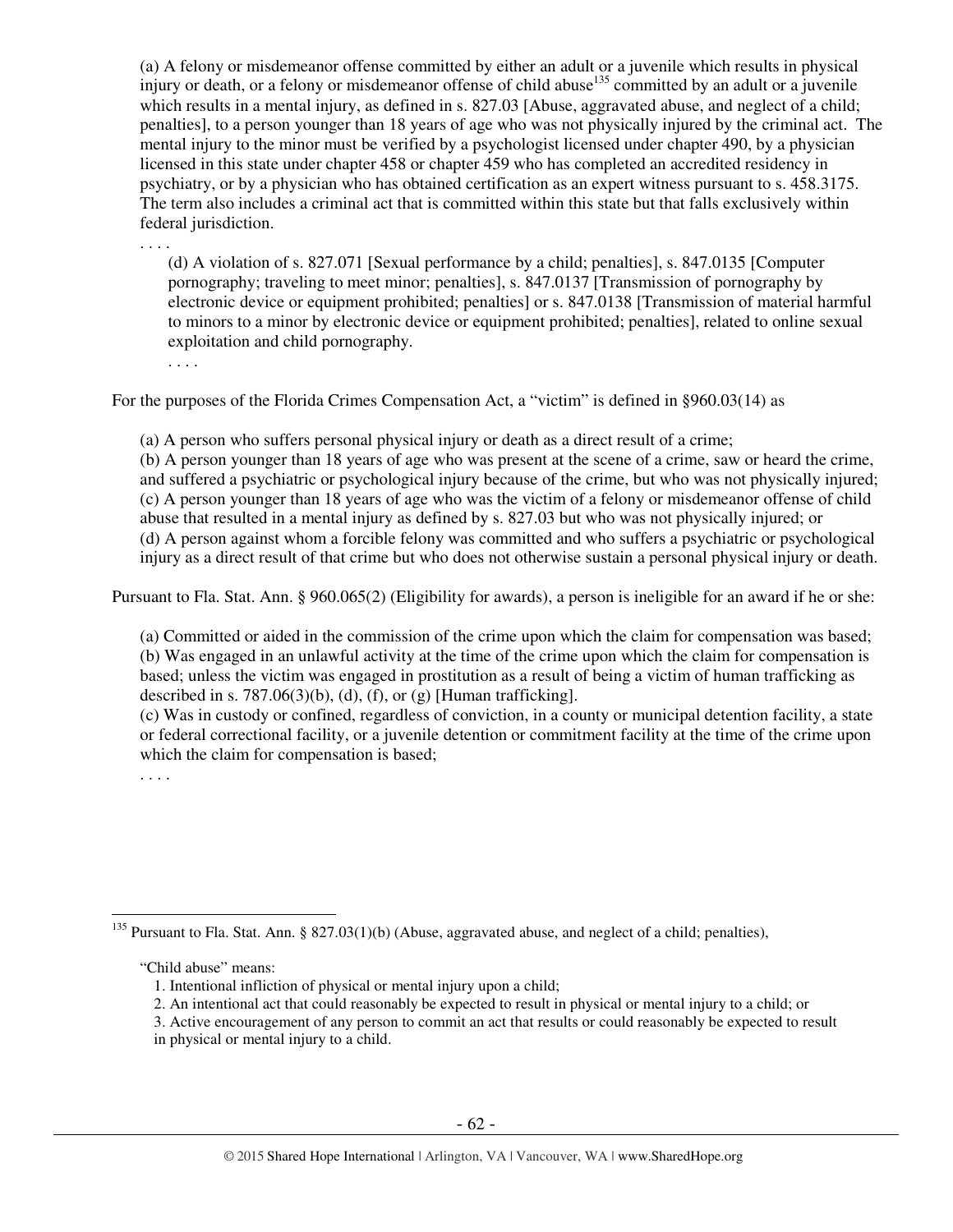Further, pursuant to Fla. Stat. Ann. § 960.065(5), <sup>136</sup> "A person is not ineligible for an award pursuant to paragraph (2)(a), paragraph (2)(b), or paragraph (2)(c) if that person is a victim of sexual exploitation as defined in s. 39.01(69)(g)." Fla. Stat. Ann. § 39.01(69)(g)<sup>137</sup> defines sexual exploitation of child to include:

the act of a child offering to engage or engaging in prostitution, provided that the child is not under arrest or is not being prosecuted in a delinquency or criminal proceeding for a violation of any offense in chapter 796 based on such behavior; or allowing, encouraging, or forcing a child to:

- 1. Solicit for or engage in prostitution; or
- 2. Engage in a sexual performance, as defined by chapter 827 [Abuse of children]; or
- 3. Participate in the trade of human trafficking as provided in s. 787.06(3)(g) [Human trafficking].

Fla. Stat. Ann. § 960.13(1)(a)(2)–(3) (Awards) require that before compensation may be awarded, that the "crime directly resulted in personal injury to, psychiatric or psychological injury to, or death of, the victim or intervenor," and the "crime was promptly reported to the proper authorities." Fla. Stat. Ann. § 960.13(1)(b) provides,

In no case may an award be made when the record shows that such report was made more than 72 hours after the occurrence of such crime unless the department, for good cause shown, finds the delay to have been justified. The department, upon finding that any claimant or award recipient has not duly cooperated with the state attorney, all law enforcement agencies, and the department, may deny, reduce, or withdraw any award, as the case may be.

However, victims of child pornography receive special protection under Fla. Stat. Ann. § 960.03(10) and Fla. Stat. Ann. § 960.197 (Assistance to victims of online sexual exploitation and child pornography), which ensures that they receive compensation as victims of crime. Fla. Stat. Ann. § 960.03(10) defines "identified victim of child pornography" as "any person who, while under the age of 18, is depicted in any image or movie of child pornography and who is identified through a report generated by a law enforcement agency and provided to the National Center for Missing and Exploited Children's Child Victim Identification Program." Pursuant to Fla. Stat. Ann. § 960.197,

(1) Notwithstanding the criteria set forth in s. 960.13 for crime victim compensation awards, the department may award compensation for counseling and other mental health services to treat psychological injury or trauma to:

(a) A child younger than 18 years of age who suffers psychiatric or psychological injury as a direct result of online sexual exploitation under any provision of s. 827.071, s. 847.0135, s. 847.0137, or s. 847.0138, and who does not otherwise sustain a personal injury or death; or

(b) Any person who, while younger than age 18, was depicted in any image or movie, regardless of length, of child pornography as defined in s. 847.001 [Definitions],  $^{138}$  who has been identified by a law enforcement agency or the National Center for Missing and Exploited Children as an identified victim of child pornography, who suffers psychiatric or psychological injury as a direct result of the crime, and who does not otherwise sustain a personal injury or death.

(2) Compensation under this section is not contingent upon pursuit of a criminal investigation or prosecution.

 $136$  The text of Fla. Stat. Ann. § 960.065 included here and elsewhere in this report includes amendments made by the enactment of Senate Bill 702 during the 2015 1st Regular Session of the Florida Legislature (effective June 30, 2015).

<sup>137</sup> *See supra* note 104.

<sup>138</sup> *See supra* note 51.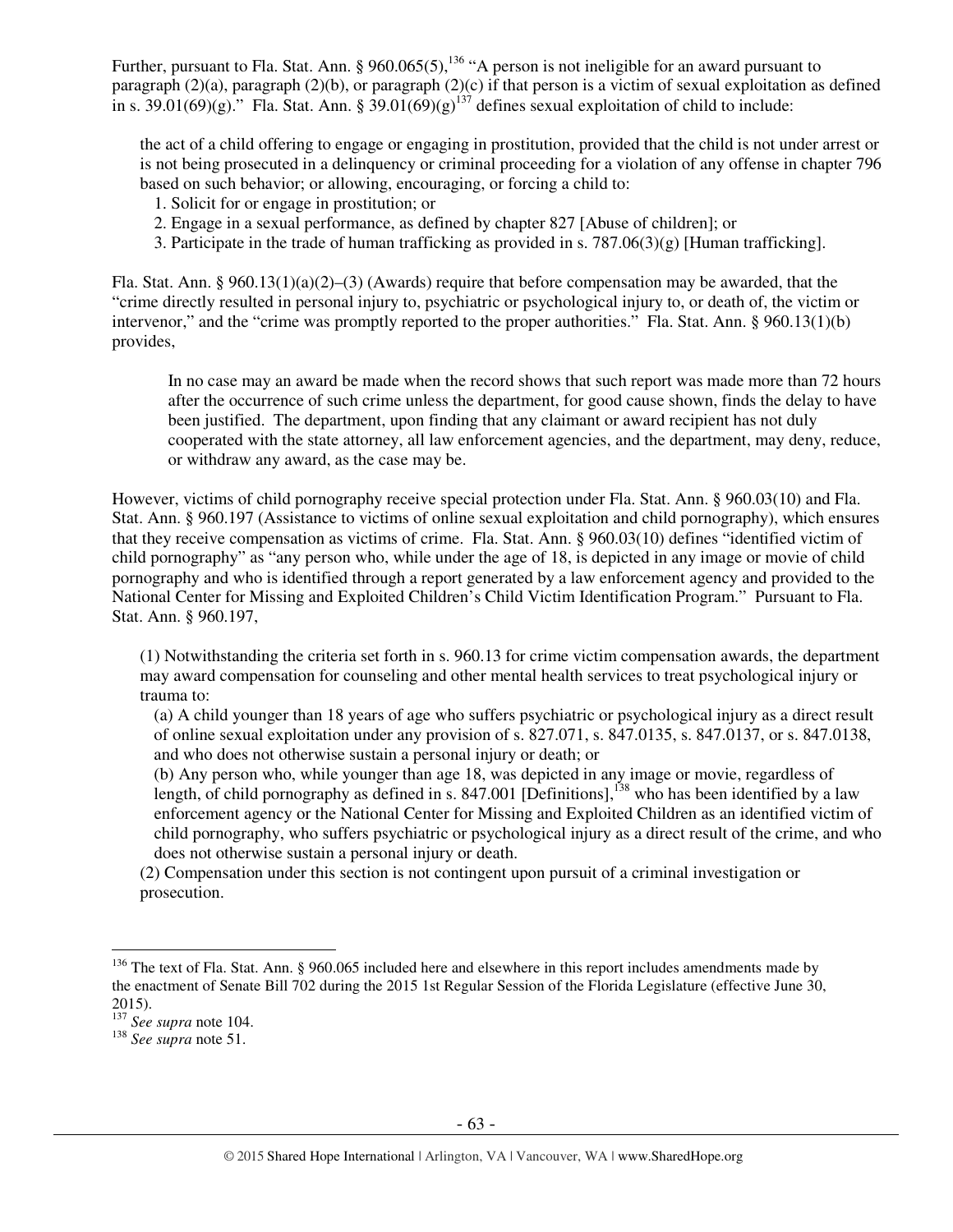Also, Fla. Stat. Ann. § 960.07(2) states in part that claims "must be filed not later than 1 year after: (a) The occurrence of the crime upon which the claim is based. . . [or] (b) The death of the victim or intervenor," but that "for good cause the department may extend the time for filing for a period not exceeding 2 years after such occurrence." This limit, however, can be extended under subsection (3)(b), which states,

Notwithstanding the provisions of subsection (2) and regardless of when the crime occurred, if the victim or intervenor was under the age of 18 at the time the crime upon which the claim is based occurred, a claim may be filed in accordance with this subsection.

(b)When a victim or intervenor who was under the age of 18 at the time the crime occurred reaches the age of 18, the victim or intervenor has 1 year within which to file a claim.

. . . .

. . .

Additionally, "[f]or good cause, the department may extend the time period allowed for filing a claim under paragraph (b) for an additional period not to exceed 1 year." Fla. Stat. Ann. § 960.07(3).

# *5.8 Victim-friendly procedures and protections are provided in the trial process for minors under 18.*

Child victim witnesses are provided with certain protections throughout the judicial process. Pursuant to Fla. Stat. Ann. § 39.822 (Appointment of guardian ad litem for abused, abandoned, or neglected child), a guardian ad litem shall be appointed "by the court at the earliest possible time to represent the child in any child abuse, abandonment, or neglect judicial proceeding, whether civil or criminal."

Additionally, Fla. Stat. Ann. § 39.01305 (Appointment of an attorney for a dependent child with certain special needs) requires the appointment of an attorney for a child who is a victim of human trafficking as defined in Fla. Stat. Ann. s. 787.06 $(2)(d)^{139}$  (Human trafficking). Fla. Stat. Ann. s. 39.01305(1)(a)(2) provides that "[a] dependent child<sup>140</sup> who has certain special needs has a particular need for an attorney to represent the dependent child . . . so that the attorney may address the child's medical and related needs and the services and supports necessary for the child to live successfully in the community."

As an additional protection, pursuant to Fla. Stat. Ann. §§ 92.55 (Judicial or other proceedings involving victim or witness under the age of 16. . . or a sexual offense victim or witness; special protections; . . .), the court may "enter any order necessary to protect the victim or witness in any judicial proceeding or other official proceeding from severe emotional or mental harm due to the presence of the defendant if the victim or witness is required to testify in open court." Therefore, the court may order that the testimony of a sexual offense<sup> $141$ </sup> victim or witness<sup>142</sup> under the age of 16 be videotaped and shown in open court or taken outside of the courtroom and shown over the television, instead of live testimony, if the court finds that there is a "substantial likelihood" that testifying in open court, in the presence of the defendant, would cause the minor "at least moderate emotional or mental harm." Fla. Stat. Ann. §§ 92.53(1), 92.54(1). In determining whether to permit the victim or witness to testify outside of the courtroom by video feed or prerecorded video, the court considers,

 $\overline{a}$  $139$  Fla. Stat. Ann. § 787.06(2)(d) defines "human trafficking" as "transporting, soliciting, recruiting, harboring, providing, enticing, maintaining, or obtaining another person for the purpose of exploitation of that person."

 $140$  Fla. Stat. Ann. § 39.01305(2) defines "dependent child" as "a child who is subject to any proceeding under this chapter. The term does not require that a child be adjudicated dependent for purposes of this section."

<sup>&</sup>lt;sup>141</sup> Fla. Stat. Ann. § 92.55(1)(b) defines "sexual offense" as "any offense specified in s. 775.21(4)(a)1. [The Florida Sexual Predators Act] or s. 943.0435(1)(a)1.a.(I) [Sexual offenders required to register with the department; penalty], which include human trafficking and CSEC offenses. *See infra* sections 2.10 and 3.5 for a list of sex trafficking-related offenses.

<sup>&</sup>lt;sup>142</sup> Fla. Stat. Ann. § 92.55(1)(a) defines "sexual offense victim or witness" as "a person who was under the age of 16 when he or she was the victim of or a witness to a sexual offense."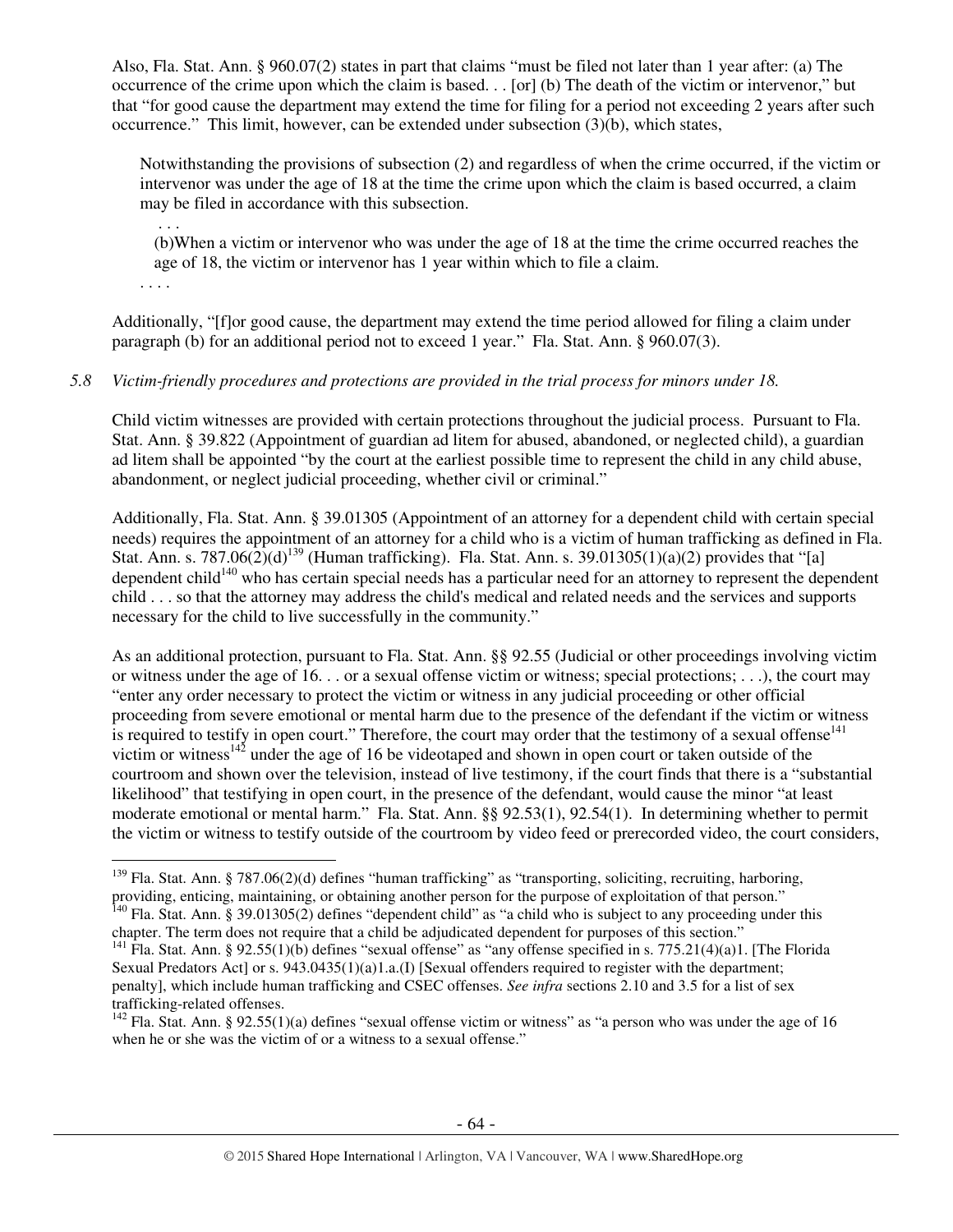"[t]he age of the child, the nature of the offense or act, the relationship of the child to the parties in the case or to the defendant in a criminal action, the degree of emotional trauma that will result to the child as a consequence of the defendant's presence, and any other fact that the court deems relevant . . . ." Fla. Stat. Ann. § 92.55(3)(a).

Additionally, Fla. Stat. Ann. § 92.56(5) (Judicial proceedings court records involving sexual offenses and human trafficking) requires that any publication or broadcast not include any identifying characteristics of the victim including "an identifying photograph, an identifiable voice, or the name or address of the victim. . . ." unless the victim has consented in writing. Fla. Stat. Ann. § 943.0583(11)(a)(1)<sup>143</sup> (Human trafficking victim expunction) exempts victims of human trafficking from having their identity, or criminal history after the record has been expunged, revealed in public record. Fla. Stat. Ann §  $409.1678(6)(a)^{144}$  requires that the location of a "safe house, safe foster home, or other residential facility serving victims of sexual exploitation" be kept confidential.

The court may also limit the number of interviews, prohibit depositions, require advance submission of questions, set conditions for the interview location, and determine who will attend the proceeding. Fla. Stat. Ann. § 92.55(4).

Under Fla. Stat. Ann. § 92.56(3) (Judicial proceedings and court records involving sexual offenses and human trafficking), the state may use a pseudonym to protect the victim's identity in court proceeding involving a "victim of a crime described in 787.06(3)(a) (Human Trafficking)., (c)1., or (e)1., in 787.06(3)(b), (d), (f), 73 or (g), or in chapter 794 [Sexual battery] or chapter 800 [Lewdness; indecent exposure], or of child abuse, aggravated child abuse, or sexual performance by a child under chapter 827 [Abuse of children], or any crime involving the production, possession, or promotion of child pornography as described in chapter 847  $[Observation] \ldots$ "

In the event a minor is charged with prostitution, Fla. Stat. Ann. § 796.07(3)(a)<sup>145</sup> (Prohibiting prostitution and related acts) states, "[i]n the trial of a person charged with a violation of this section, . . . testimony concerning the reputation of the defendant is admissible in evidence in support of the charge."

In the context of seeking expungement of criminal records, Fla. Stat. Ann. § 943.0583(7)(c)<sup>146</sup> (Human trafficking victim expunction) provides,

The court shall allow an advocate from a state attorney's office, law enforcement agency, safe house or safe foster home as defined in s. 409.1678(1), or a residential facility offering services to adult victims of human trafficking to be present with the petitioner during any court proceedings or hearings under this section, if the petitioner has made such a request and the advocate is able to be present.

Fla. Stat. Ann. § 943.0583(11)(a) further provides, $^{147}$ 

 $\overline{a}$ <sup>143</sup> The text of Fla. Stat. Ann. § 943.0583 included here and elsewhere in this report includes amendments made by the enactment of House Bills 465 and 467 during the 2015 1st Regular Session of the Florida Legislature (effective October 1, 2015).

<sup>144</sup> *See supra* note 120.

<sup>145</sup> *See supra* note 36.

<sup>146</sup> *See supra* note 143.

 $147$  Enacted House Bill 467 § 3 states,

Section 3. The Legislature finds that it is a public necessity to make confidential and exempt from public records requirements certain criminal intelligence information or criminal investigative information that reveals the identity of a victim of the crime of human trafficking of a minor for labor or any victim of human trafficking for commercial sexual activity. The Legislature finds that it is important to strengthen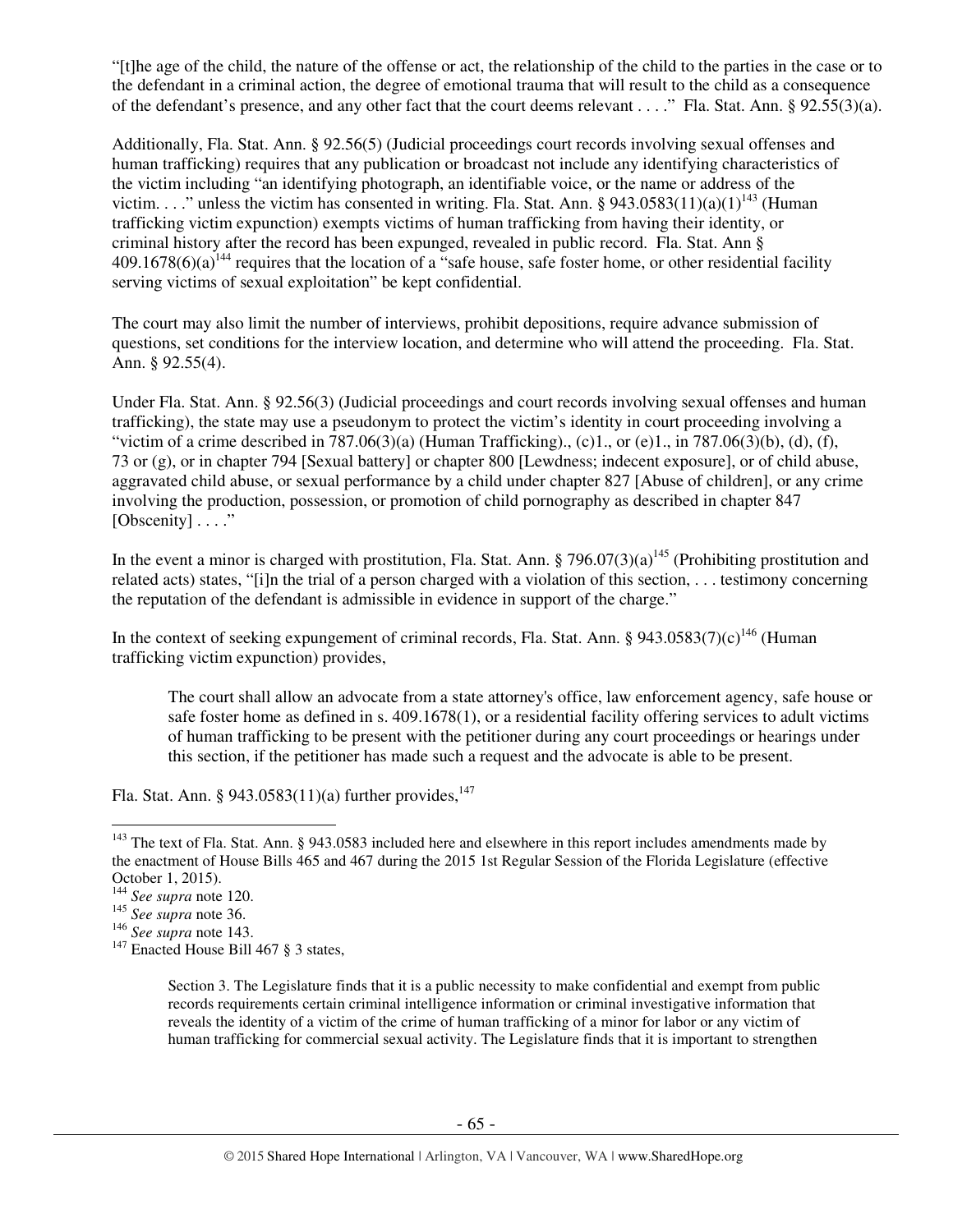The following criminal intelligence information or criminal investigative information is confidential and exempt from s. 119.07(1) and s. 24(a), Art. I of the State Constitution:

1. Any information that reveals the identity of a person who is a victim of human trafficking whose criminal history record has been expunged under this section.

2. Any information that may reveal the identity of a person who is a victim of human trafficking whose criminal history record has been ordered expunged under this section.

. . . .

 $\overline{a}$ 

Additionally, Fla. Stat. Ann. § 119.071(2)(h)(1)<sup>148</sup> (General exemptions from inspection or copying of public records) states,

The following criminal intelligence information or criminal investigative information is confidential and exempt from s.  $119.07(1)$  and s.  $24(a)$ , Art. I of the State Constitution:

a. Any information that reveals the identity of the victim of the crime of child abuse as defined by chapter 827 or that reveals the identity of a person under the age of 18 who is the victim of the crime of human trafficking proscribed in s. 787.06(3)(a).

b. Any information that may reveal the identity of a person who is a victim of any sexual offense, including a sexual offense proscribed in s. 787.06(3)(b), (d), (f), or (g), chapter 794, chapter 796, chapter 800, chapter 827, or chapter 847.

c. A photograph, videotape, or image of any part of the body of the victim of a sexual offense prohibited under s. 787.06(3)(b), (d), (f), or (g), chapter 794, chapter 796, chapter 800, s. 810.145, chapter 827, or chapter 847, regardless of whether the photograph, videotape, or image identifies the victim.

However, if the buyer or trafficker is prosecuted under Fla. Stat. Ann. § 794.011 (Sexual battery), "[n]otwithstanding any other provision of law, reputation evidence relating to a victim's prior sexual conduct or evidence presented for the purpose of showing that manner of dress of the victim at the time of the offense incited the sexual battery shall not be admitted into evidence in a prosecution under s. 794.011." Fla. Stat. Ann. § 794.022(3). The victim of sexual battery receives additional protection pursuant to Fla. Stat. Ann. § 794.022 as "the testimony of the victim need not be corroborated." Fla. Stat. Ann. § 794.022(1). Fla. Stat. Ann. § 794.022(2) states,

the protections afforded victims of human trafficking for labor who are minors and victims of human trafficking for commercial sexual activity, regardless of age, in order to ensure their privacy and to prevent their revictimization by making such information confidential and exempt. The identity of these victims is information of a sensitive personal nature. As such, this exemption serves to minimize the trauma to victims because the release of such information would compound the tragedy already visited upon their lives and would be defamatory to or cause unwarranted damage to the good name or reputation of the victims. Protecting the release of identifying information of such victims protects them from further embarrassment, harassment, or injury . . . Persons who are victims of human trafficking and who have been charged with crimes allegedly committed at the behest of their traffickers are themselves victims of crimes. Such victims face barriers to employment and other life opportunities as long as these criminal charges remain on record and accessible to potential employers and others. Therefore, it is necessary that these records be made confidential and exempt in order for human trafficking victims to have the chance to rebuild their lives and reenter society.

<sup>&</sup>lt;sup>148</sup> The text of Fla. Stat. Ann. § 119.071 included here and elsewhere in this report includes amendments made by the enactment of House Bill 467 during the 2015 1st Regular Session of the Florida Legislature (effective June 30, 2015).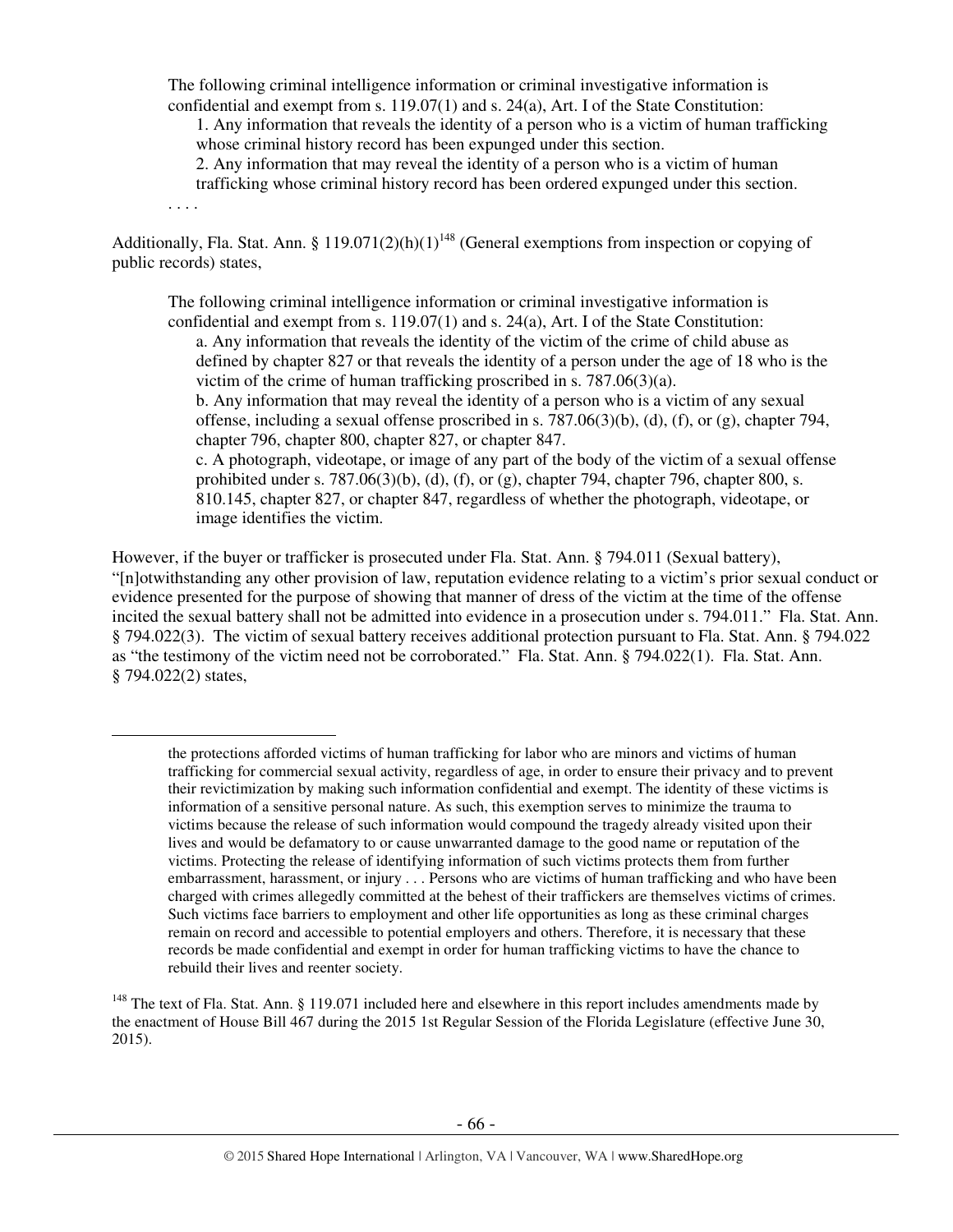Specific instances of prior consensual sexual activity between the victim and any person other than the offender shall not be admitted into evidence in a prosecution under s. 794.011. However, such evidence may be admitted if it is first established to the court in a proceeding in camera that such evidence may prove that the defendant was not the source of the semen, pregnancy, injury, or disease; or, when consent by the victim is at issue, such evidence may be admitted if it is first established to the court in a proceeding in camera that such evidence tends to establish a pattern of conduct or behavior on the part of the victim which is so similar to the conduct or behavior in the case that it is relevant to the issue of consent.

Florida provides relocation assistance to domestic minor sex trafficking victims who assist in a prosecution. In order to receive assistance, the state attorney or statewide prosecutor must attest that the victim is cooperating with law enforcement officials. Under Fla. Stat. Ann. § 960.199(1) (Relocation assistance for victims of sexual battery or human trafficking) victims of human trafficking may receive up to \$1,500 on any one claim and \$3,000 over a lifetime in relocation cost assistance. Fla. Stat. Ann. § 960.199(2) states that, in order for an award to be granted to a victim for relocation assistance:

(a) There must be proof that a . . . human trafficking offense as described in s. 787.06(3)(b), d), (f), or (g), [Human trafficking] was committed.

(b) The ... human trafficking offense, as defined in s.  $787.06(3)(b)$ , d), (f), or (g),

must be reported to the proper authorities.

(c) The victim's need for assistance must be certified by a certified rape crisis center in this state or by the state attorney or statewide prosecutor having jurisdiction over the offense. A victim of human trafficking's need for assistance may also be certified by a certified domestic violence center in this state.

(d) The certified rape crisis center's or certified domestic violence center's certification must include, if applicable, approval by the state attorney or statewide prosecutor attesting that the victim is cooperating with law enforcement officials.

(e) The act of ... human trafficking, as described in s. 787.06(3)(b), d), (f), or (g) must be committed in the victim's place of residence or in a location that would lead the victim to reasonably fear for his or her continued safety in the place of residence.

*5.9 Expungement or sealing of juvenile delinquency records resulting from arrests or adjudications for prostitutionrelated offenses committed as a result of, or in the course of, the commercial sexual exploitation of a minor is available within a reasonable time after turning 18.* 

Florida law allows expungement specifically for victims of human trafficking. Under Fla. Stat. Ann. § 943.0583 $(3)$ <sup>149</sup> (Human trafficking victim expunction),

A person who is a victim of human trafficking<sup>150</sup> may petition for the expunction of a criminal history record resulting from the arrest or filing of charges for an offense committed or reported to have been committed while the person was a victim of human trafficking, which offense was committed or reported to have been committed as a part of the human trafficking scheme of which the person was a victim or at the direction of an operator of the scheme, including, but not limited to, violations under chapters 796 [Prostitution] and 847 [Obscenity], without regard to the disposition of the arrest or of any

<sup>149</sup> *See supra* note 143.

<sup>&</sup>lt;sup>150</sup> Pursuant to Fla. Stat. Ann. § 943.0583(1)(c), "Victim of human trafficking' means a person subjected to coercion, as defined in s. 787.06, for the purpose of being used in human trafficking, a child under 18 years of age subjected to human trafficking, or an individual subjected to human trafficking as defined by federal law."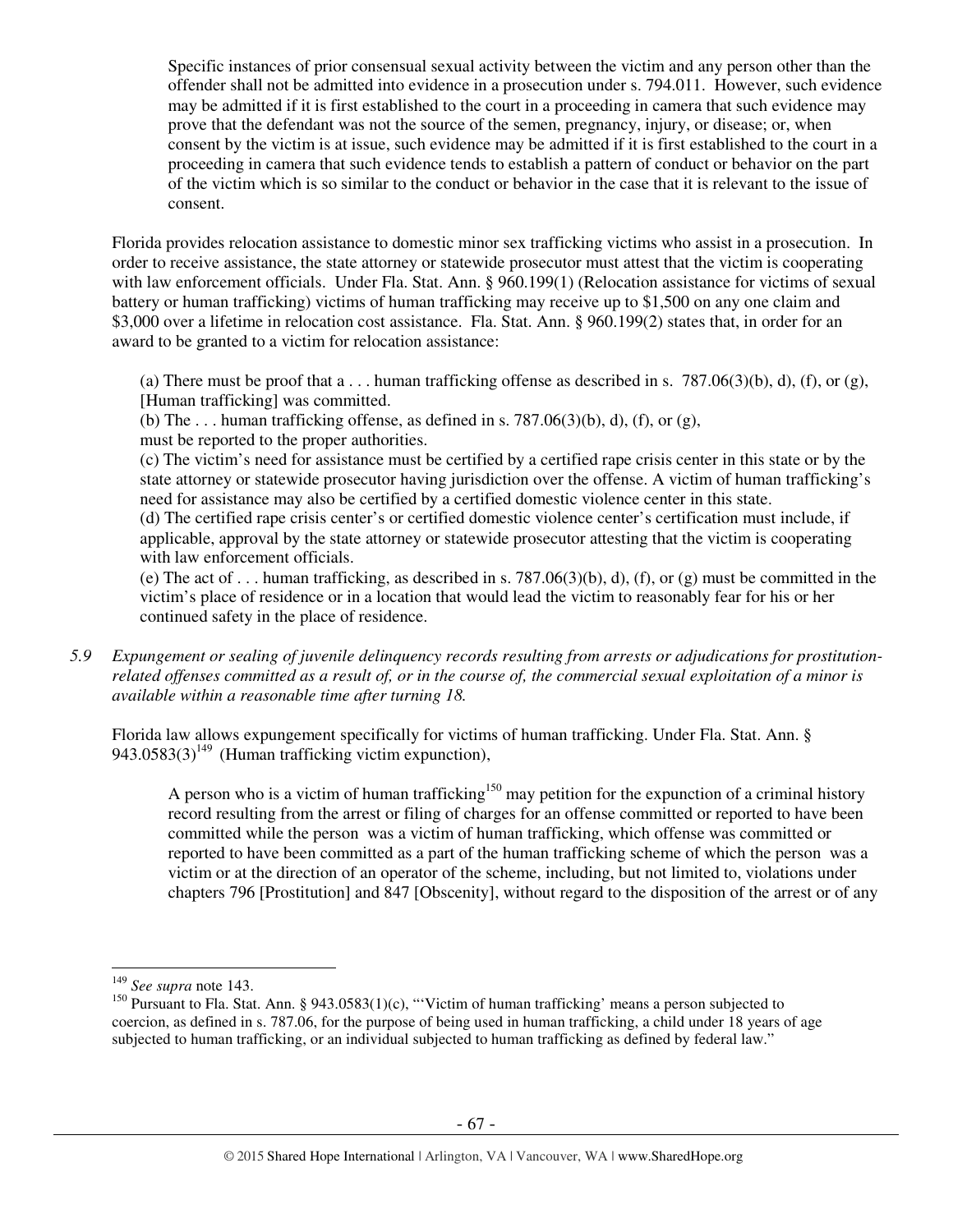charges. However, this section does not apply to any offense listed in s. 775.084(1)(b)1 [Violent career criminals] $151$ ...

Furthermore, "Official documentation of the victim's status creates a presumption that his or her participation in the offense was a result of having been a victim of human trafficking but is not required for granting a petition under this section. . . ." Fla. Stat. Ann.  $\S$  943.0583(5).<sup>152</sup>

In addition, Florida law provides other methods to expunge or seal criminal records and allows petitions to be filed either concurrently or subsequently. Fla. Stat. Ann. §§ 943.0582, 943.0585 and 943.059. Pursuant to Fla. Stat. Ann. § 943.0582(1) (Prearrest, postarrest, or teen court diversion program expunction), "the department [Department of Law Enforcement] may provide . . . for the expunction of any non-judicial record of the arrest of a minor who has successfully completed a prearrest or postarrest diversion program for minors as authorized by Fla. Stat. Ann. § 985.125 [Prearrest or postarrest diversion programs]."

Expunctions are available for adults and minors who comply with the requirements set forth in Fla. Stat. Ann. § 943.0585 (Court-ordered expunction of criminal history records). An important prerequisite for expunction is obtaining a certificate of eligibility. Fla. Stat. Ann. § 943.0585(2)(a) provides that the department must issue a certificate of eligibility for expunction to a person who is the subject of a criminal history record if that person:

 (a) Has obtained, and submitted to the department, a written, certified statement from the appropriate state attorney or statewide prosecutor which indicates:

(3) That the criminal history record does not relate to a violation of . . . s. 787.025 [Luring or enticing a child], chapter 794 [Sexual battery], former s. 796.03 [Procuring person under age of 18 for prostitution], s. 800.04 [Lewd or lascivious offenses committed upon or in the presence of persons less than 16 years of age],  $\ldots$  [or] s. 847.0145[Selling or buying of minors; penalties]  $\ldots$ . . . .

Adults and minors that comply with the requirements of Fla. Stat. Ann. § 943.059 (Court-ordered sealing of criminal history records) become eligible to have their criminal record sealed. Similar to the process of

The defendant has previously been convicted of a felony or an attempt or conspiracy to commit a felony and one or more of such convictions was for:

a. Arson;

. . . .

 $\overline{a}$ 

- b. Sexual battery;
- c. Robbery;
- d. Kidnapping;
- e. Aggravated child abuse;
- f. Aggravated abuse of an elderly person or disabled adult;
- g. Aggravated assault with a deadly weapon;
- h. Murder;
- i. Manslaughter;
- j. Aggravated manslaughter of an elderly person or disabled adult;
- k. Aggravated manslaughter of a child;
- l. Unlawful throwing, placing, or discharging of a destructive device or bomb;
- m. Armed burglary;
- n. Aggravated battery; or
- o. Aggravated stalking.

<sup>152</sup> *See supra* note 143.

<sup>&</sup>lt;sup>151</sup> Fla. Stat. Ann. § 775.084(1)(b)1 states: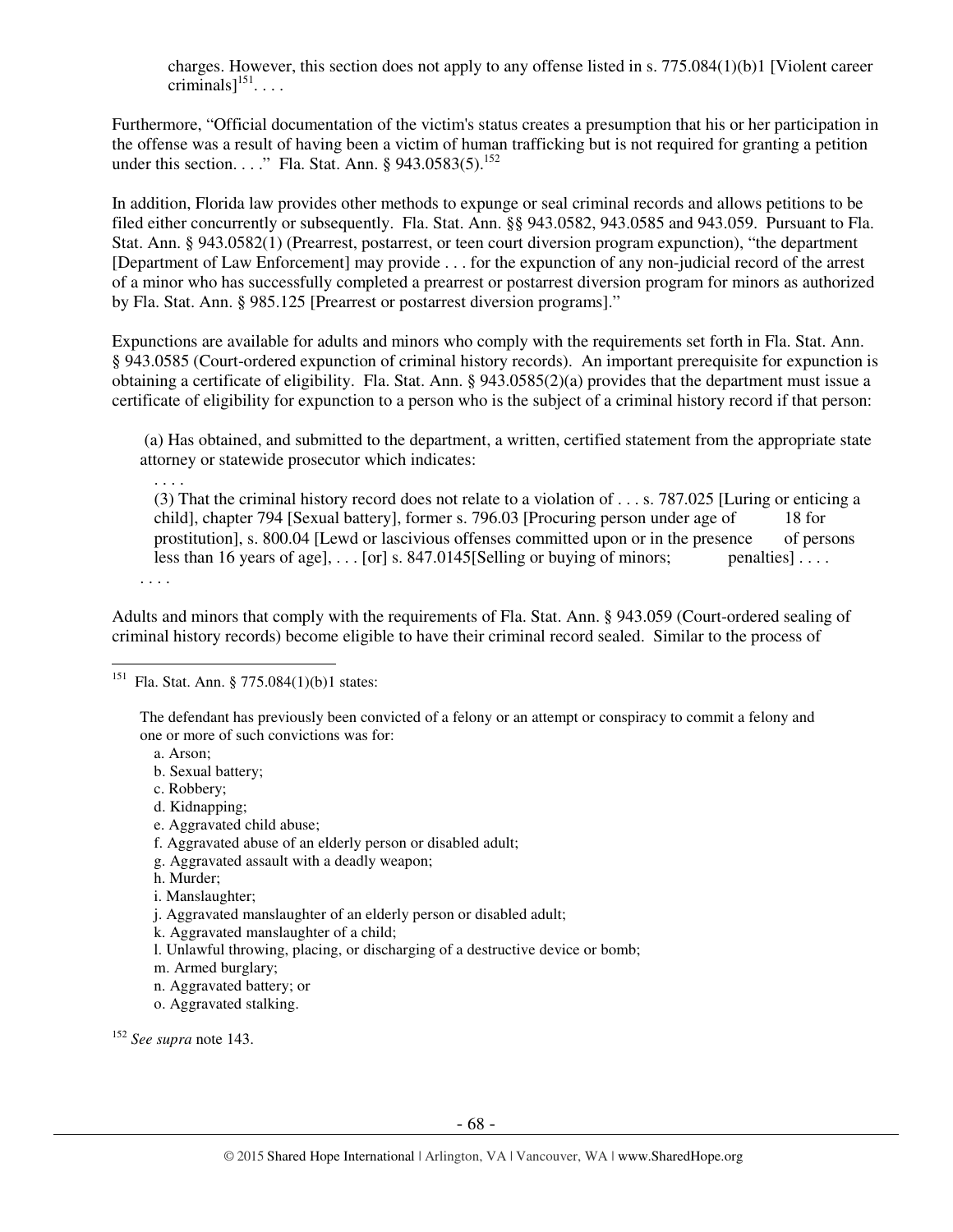expunction, an important prerequisite for sealing the criminal record is obtaining a certificate of eligibility. Fla. Stat. Ann. § 943.059(2) reads,

The department shall issue a certificate of eligibility for sealing to a person who is the subject of a criminal history record provided that such person:

(d) Has not been adjudicated guilty of or adjudicated delinquent for committing any of the acts stemming from the arrest or alleged criminal activity to which the petition to seal pertains. . . . .

*5.10 Victim restitution and civil remedies for victims of domestic minor sex trafficking or commercial sexual exploitation of children (CSEC) are authorized by law.* 

Fla. Stat. Ann. § 772.102(1)(a)(15) (Definitions) defines "criminal activity" to include the offense of human trafficking for the purpose of allowing victims of trafficking to obtain civil remedies for criminal offenses under Fla. Stat. Ann. § 772.104 (Civil cause of action).

Fla. Stat. Ann. § 772.104(2) provides,

. . . .

[A]ny person who proves by clear and convincing evidence that he or she has been injured by reason of any violation of the provisions of s. 772.103 [Prohibited activities]<sup>153</sup> due to sex trafficking or human trafficking shall have a cause of action for threefold the amount gained from the sex trafficking or human trafficking and in any such action is entitled to minimum damages in the amount of \$ 200 and reasonable attorney's fees and court costs in the trial and appellate courts.

However, Fla. Stat. Ann. § 772.104(3) prohibits an award of punitive damages.

Another remedy is provided in Fla. Stat. Ann. § 796.09(1) (Coercion; civil cause of action; evidence; defenses; attorney's fees), which states,

- (1) A person has a cause of action for compensatory and punitive damages against:
	- (a) A person who coerced that person into prostitution;
	- (b) A person who coerces that person to remain in prostitution; or
	- (c) A person who uses coercion to collect or receive any part of that person's earnings derived from

- (2) Through a pattern of criminal activity or through the collection of an unlawful debt, to acquire or maintain, directly or indirectly, any interest in or control of any enterprise or real property.
- (3) Employed by, or associated with, any enterprise to conduct or participate, directly or indirectly, in such enterprise through a pattern of criminal activity or the collection of an unlawful debt.

<sup>&</sup>lt;sup>153</sup> Fla. Stat. Ann. § 772.103 (Prohibited activities) provides,

It is unlawful for any person:

<sup>(1)</sup> Who has with criminal intent received any proceeds derived, directly or indirectly, from a pattern of criminal activity or through the collection of an unlawful debt to use or invest, whether directly or indirectly, any part of such proceeds, or the proceeds derived from the investment or use thereof, in the acquisition of any title to, or any right, interest, or equity in, real property or in the establishment or operation of any enterprise.

<sup>(4)</sup> To conspire or endeavor to violate any of the provisions of subsection (1), subsection (2), or subsection (3).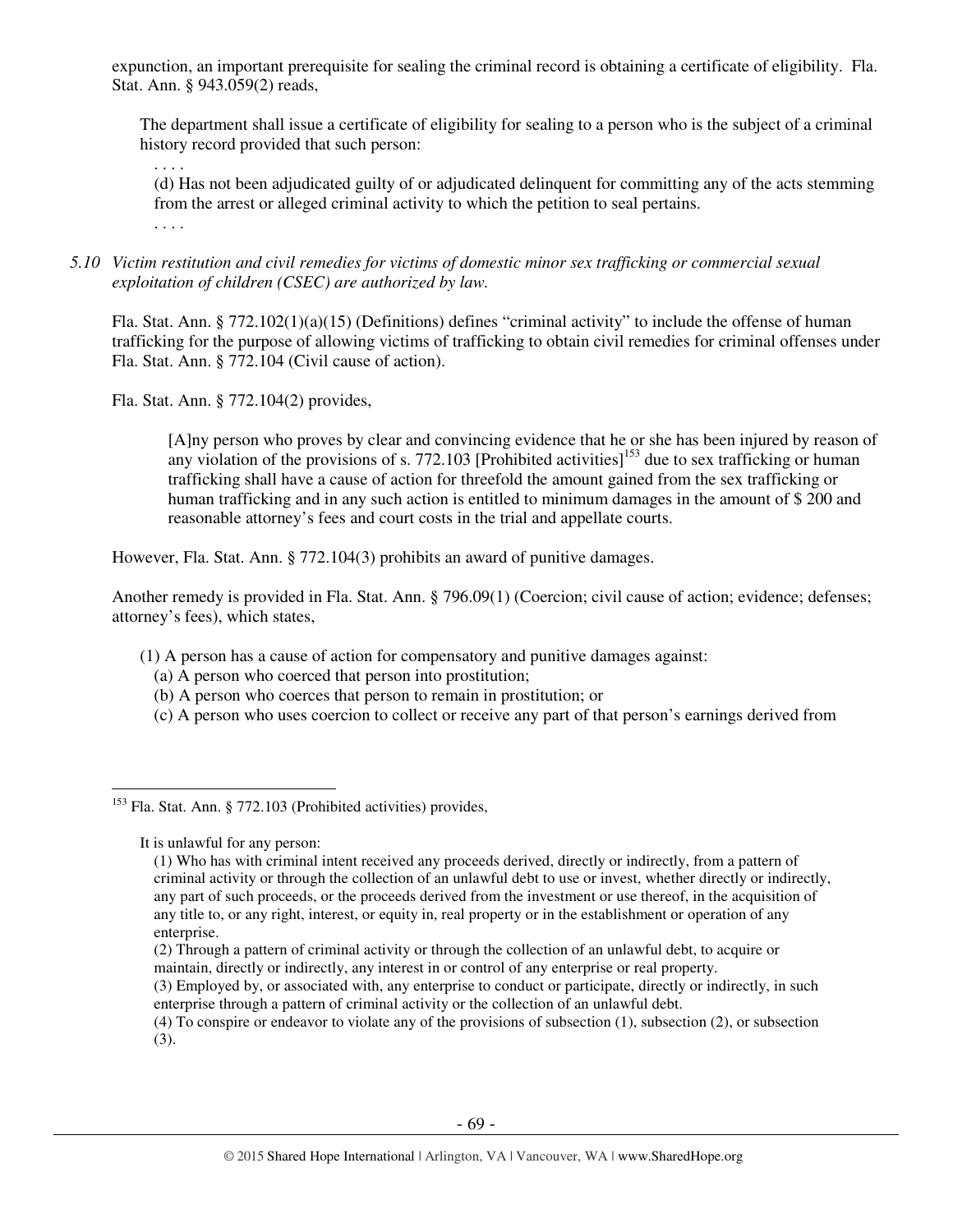prostitution.<sup>154</sup>

In any civil action for damages, Fla. Stat. Ann. § 796.09(5) prohibits defenses asserting that the plaintiff was paid for the prostitution, that the plaintiff committed prostitution before knowing the defendant, or that the plaintiff did not attempt to leave or stop associating with the defendant.

Furthermore, "[e]vidence of convictions for prostitution or prostitution-related offenses are inadmissible in a proceeding brought under this section for purposes of attacking the plaintiff's credibility." Fla. Stat. Ann. § 796.09(6).

Under Fla. Stat. Ann. § 796.09(4), victims and witnesses are protected from self-incrimination for the evidence or testimony they produce in the course of litigation. The victims and witnesses will face criminal prosecution only in the event that they perjure themselves during the proceeding.

A specific remedy is provided in Fla. Stat. Ann. § 847.01357 (Exploited children's civil remedy) for certain victims of exploitation through child pornography. This provision states,

(1) Any person who, while under the age of 18, was a victim of a sexual abuse crime listed in chapter 794 [Sexual Battery], chapter 800 [Lewdness; indecent exposure], chapter 827 [Abuse of children], or chapter 847 [Obscenity], where any portion of such abuse was used in the production of child pornography, and who suffers personal or psychological injury as a result of the production, promotion, or possession of such images or movies, may bring an action in an appropriate state court against the producer, promoter, or possessor of such images or movies, regardless of whether the victim is now an adult. In any action brought under this section, a prevailing plaintiff shall recover the actual damages such person sustained and the cost of the suit, including reasonable attorney's fees. Any victim who is awarded damages under this section shall be deemed to have sustained damages of at least \$150,000.<sup>155</sup>

Pursuant to Fla. Stat. Ann. § 847.01357(5), the Attorney General's office may pursue the lawsuit on behalf of the victim at the victim's request and all damages awarded will go to the victim. An action under Fla. Stat. Ann. § 847.01357 (Exploited children's civil remedy), must be filed within 3 years "of: (a) The conclusion of a related criminal case; (b) The notification to the victim by a member of a law enforcement agency of the creation, possession, or promotion of pornographic images; or (c) In the case of a victim younger than 18, within 3 years after the person reaches the age of 18." Fla. Stat. Ann. § 847.01357(2).

Fla. Stat. Ann. § 775.089(1)(a) (Restitution)<sup>156</sup> provides that "the court shall order the defendant to make [monetary or nonmonetary] restitution to the victim<sup>157</sup> for  $\dots$ " loss or damage caused or related to the

 $\overline{a}$ <sup>154</sup> According to Fla. Stat. Ann. § 796.09(2), "prostitution" has the same meaning as in Fla. Stat. Ann. § 796.07(1)(a) (Prohibiting prostitution and related acts), which states, "'Prostitution' means the giving or receiving of the body for sexual activity for hire but excludes sexual activity between spouses." Pursuant to Fla. Stat. Ann. § 796.09(3), "[c]oercion" is defined as

<sup>[</sup>A]ny practice of domination, restraint, or inducement for the purpose of or with the reasonably foreseeable effect of causing another person to engage in or remain in prostitution or to relinquish earnings derived from prostitution, and includes, but is not limited to:

<sup>. . . .</sup>  (o) Exploitation of human needs for food, shelter, safety, or affection.

<sup>&</sup>lt;sup>155</sup> Fla. Stat. Ann. § 847.01357(4) states, "It is not a defense to a civil cause of action under this section that the respondent did not know the victim or commit the abuse depicted in any image of child pornography." <sup>156</sup> *See* discussion of relevant provisions *supra* Section 2.8.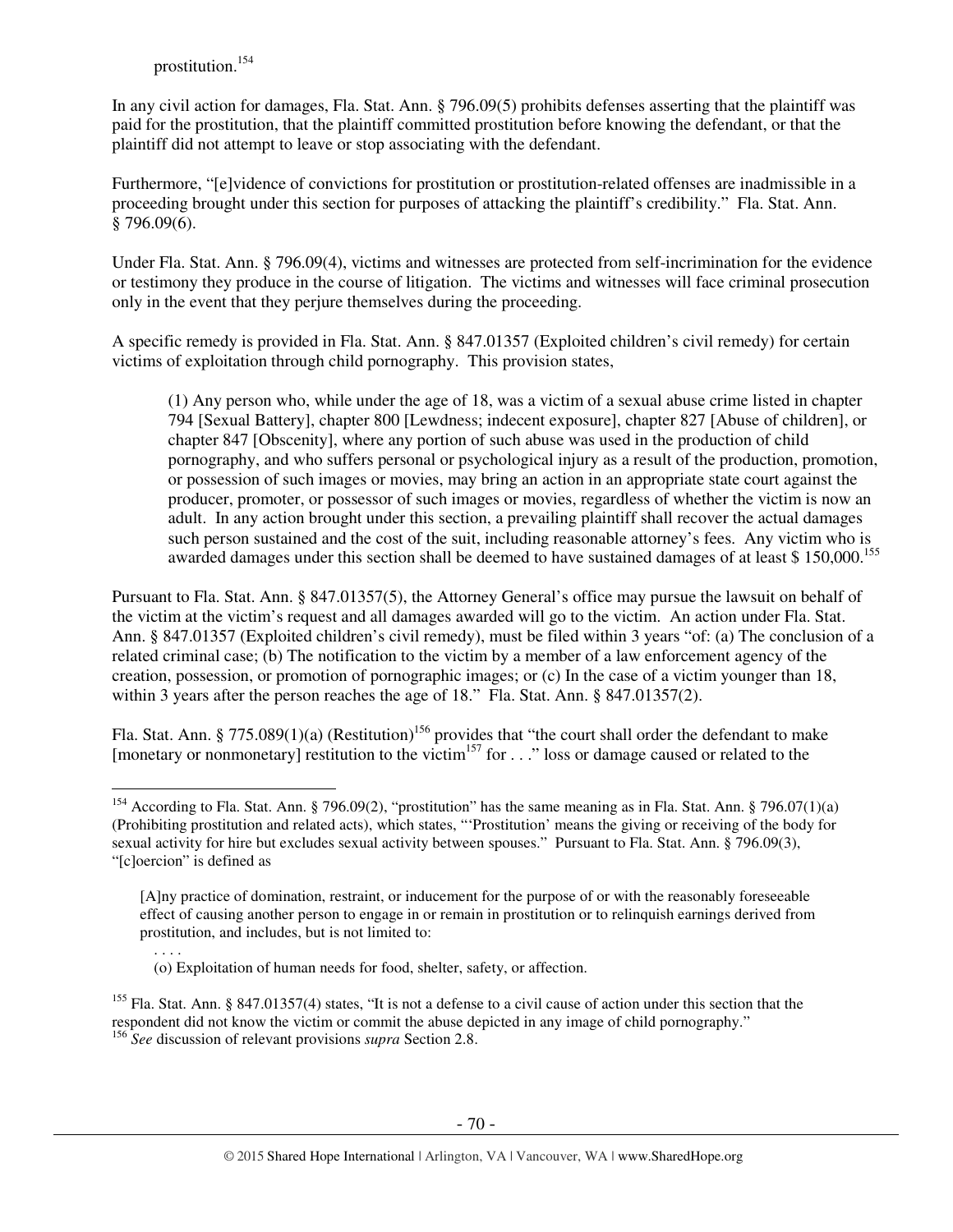trafficker's criminal episode, "unless it finds clear and compelling reasons not to order such restitution. . . ." If the offense "resulted in bodily injury to a victim," the restitution shall include "the cost of necessary medical and related professional services" including services for therapy and rehabilitation, the victim's income lost as a result of the crime, and if the crime resulted in the victim's death, "the cost of necessary funeral and related services." Fla. Stat. Ann. § 775.089(2)(a). If the victim was not physically injured by the offense, the restitution "may require that the defendant reimburse the victim for income lost by the victim as a result of the offense." Fla. Stat. Ann. § 775.089(2)(b).

Additionally, where a human trafficking victim is also a victim of a racketeering crime, the victim may seek injunctive relief. Fla. Stat. Ann. § 895.05(6) (Civil remedies) vests any aggrieved person with standing to seek "injunctive relief from threatened loss or damage in other civil cases," under subsection (1) and grants the circuit court authority to enjoin a defendant's racketeering violations without a "showing of special or irreparable damage."

*5.11 Statutes of limitations for civil and criminal actions for child sex trafficking or commercial sexual exploitation of children (CSEC) offenses are eliminated or lengthened sufficiently to allow prosecutors and victims a realistic opportunity to pursue criminal action and legal remedies.* 

Pursuant to Fla. Stat. Ann. § 775.15(18) (Time limitations; general time limitations; exceptions), prosecutions under Fla. Stat. Ann. § 787.06 (Human trafficking) and, with some limited exceptions Fla. Stat. Ann. § 800.04 (Lewd or lascivious offenses committed upon or in the presence of persons less than 16 years of age), may be commenced at any time. Fla. Stat. Ann. § 775.15 (Time limitations; general time limitations; exceptions) allows for a criminal prosecution to be commenced as follows:

(1) A prosecution for a capital felony, a life felony, or a felony that resulted in a death may be commenced at any time. If the death penalty is held to be unconstitutional by the Florida Supreme Court or the United States Supreme Court, all crimes designated as capital felonies shall be considered life felonies for the purposes of this section, and prosecution for such crimes may be commenced at any time. (2) Except as otherwise provided in this section, prosecutions for other offenses are subject to the following periods of limitation:

(a) A prosecution for a felony of the first degree must be commenced within 4 years after it is committed.

(b) A prosecution for any other felony must be commenced within 3 years after it is committed.

(c) A prosecution for a misdemeanor of the first degree must be commenced within 2 years after it is committed.

(d) A prosecution for a misdemeanor of the second degree or a noncriminal violation must be commenced within 1 year after it is committed.

. . . .

(13)(a) If the victim of a violation of s. 794.011 [Sexual battery], . . . s. 800.04 [Lewd or lascivious offenses committed upon or in the presence of persons less than 16 years of age],  $\dots$  or s. 847.0135(5) [Computer pornography; traveling to meet minor; penalties] is under the age of 18, the applicable period of limitation, if any, does not begin to run until the victim has reached the age of 18 or the violation is reported to a law enforcement agency or other governmental agency, whichever occurs earlier. . . .

(b) If the offense is a first degree felony violation of s. 794.011 [Sexual battery] and the victim was under 18 years of age at the time the offense was committed, a prosecution of the offense may be commenced at any time. This paragraph applies to any such offense except an offense the prosecution of which would have been barred by subsection (2) on or before October 1, 2003.

(c) If the offense is a violation of s. 794.011 [Sexual battery] and the victim was under 16 years of age at the time the offense was committed, a prosecution of the offense may be commenced at any time. This

<sup>157</sup> *See supra* note 50.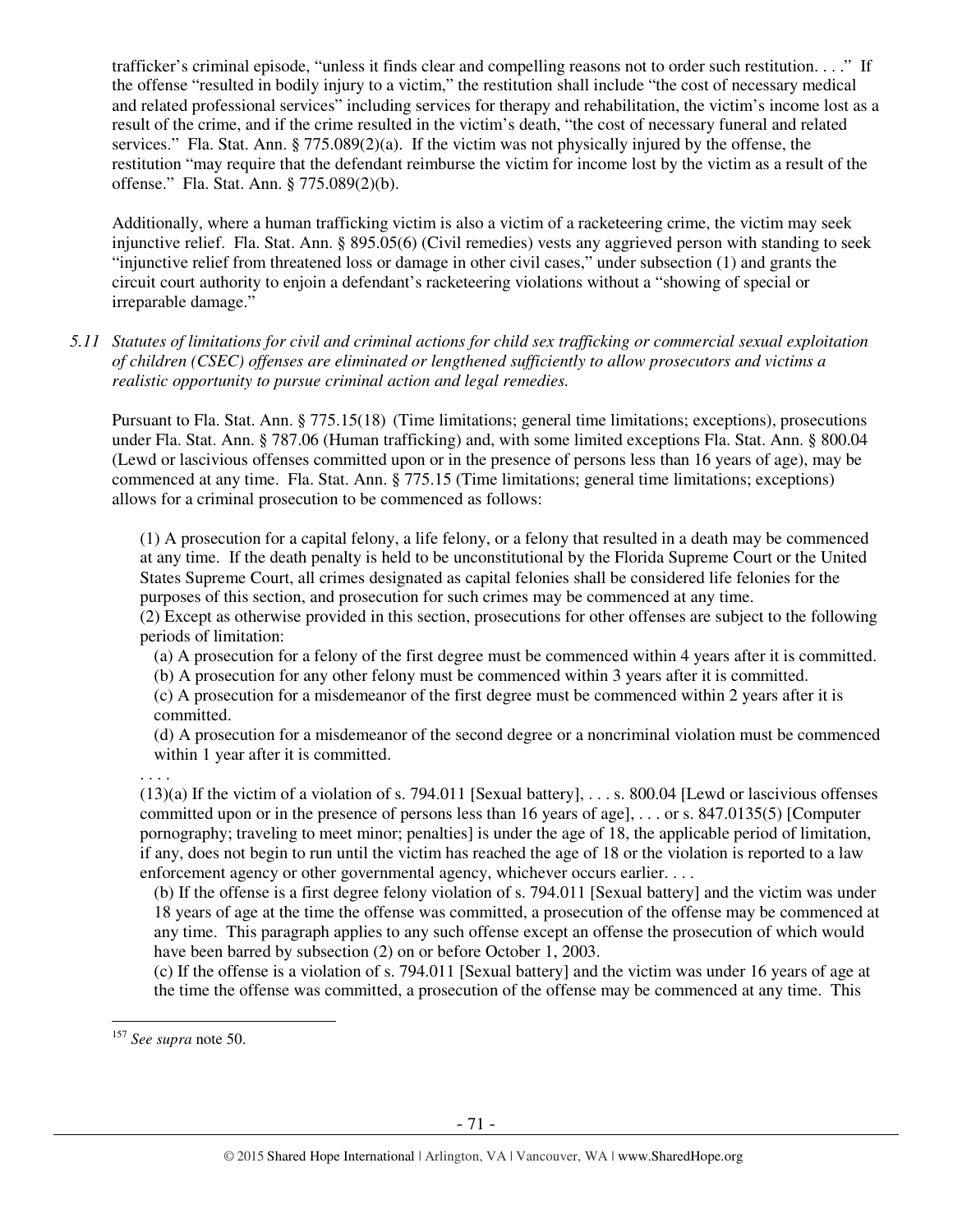paragraph applies to any such offense except an offense the prosecution of which would have been barred by subsection (2) on or before July 1, 2010.

. . . .

(16)(a) In addition to the time periods prescribed in this section, a prosecution for any of the following offenses may be commenced at any time after the date on which the identity of the accused is established, or should have been established by the exercise of due diligence, through the analysis of deoxyribonucleic acid (DNA) evidence . . . .

. . . .

(18) If the offense is a violation of s. 800.04(4) or (5) and the victim was under 16 years of age at the time the offense was committed, a prosecution of the offense may be commenced at any time, unless, at the time of the offense, the offender is less than 18 years of age and is no more than 4 years older than the victim. This subsection applies to an offense that is not otherwise barred from prosecution on or before October 1, 2014.

(19) A prosecution for a violation of s. 787.06 [Human trafficking] may be commenced at any time. This subsection applies to any such offense the prosecution of which would have been barred by subsection (2) on or before October 1, 2014.

For civil remedies pursued under Fla. Stat. Ann. § 847.01357 (Exploited children's civil remedy), Fla. Stat. Ann. § 847.01357(2) provides,

Notwithstanding any other provisions of law, any action commenced under this section must be filed within 3 years after the later of:

(a) The conclusion of a related criminal case;

(b) The notification to the victim by a member of a law enforcement agency of the creation, possession, or promotion of pornographic images; or

(c) In the case of a victim younger than 18, within 3 years after the person reaches the age of 18.

Fla. Stat. Ann. § 95.11(3)(o) (Limitations other than for the recovery of real property), states that there is a four year limitation on asserting "[a]n action for assault, battery, . . . false imprisonment, or any other intentional tort, except as provided in subsections  $(4)$ ,  $(5)$ , and  $(7)$ " or "[a]ny action not specifically provided for in these statutes." Specifically, subsection 7 establishes the tolling procedure for abuse based intentional torts, stating, "An action founded on alleged abuse, as defined in s. 39.01 [Definitions],... or s. 984.03 [Definitions],  $^{158}$ ... may be commenced at any time within 7 years after the age of majority, or within 4 years after the injured person leaves the dependency of the abuser, or within 4 years from the time of discovery by the injured party of both the injury and the causal relationship between the injury and the abuse, whichever occurs later." Fla. Stat. Ann. § 95.11(7). However, for victims of Fla. Stat. Ann. § 794.011 (Sexual battery), Fla. Stat. Ann. § 95.11(9) states, "An action related to an act constituting a violation of s. 794.011 involving a victim who was under the age of 16 at the time of the act may be commenced at any time. This subsection applies to any such action other than one which would have been time barred on or before July 1, 2010."

Fla. Stat. Ann. § 95.051 (When limitations tolled) provides circumstances when the statute of limitations may be tolled. For example, when the person entitled to sue is a minor or incapacitated and lacks the aid of the parent or guardian to sue, the statue is tolled for a maximum of seven years from the occurrence giving rise to the suit. Fla. Stat. Ann. § 95.051(i).

 $\overline{a}$ <sup>158</sup> *See supra* Section 5.5 for the definition of "abuse."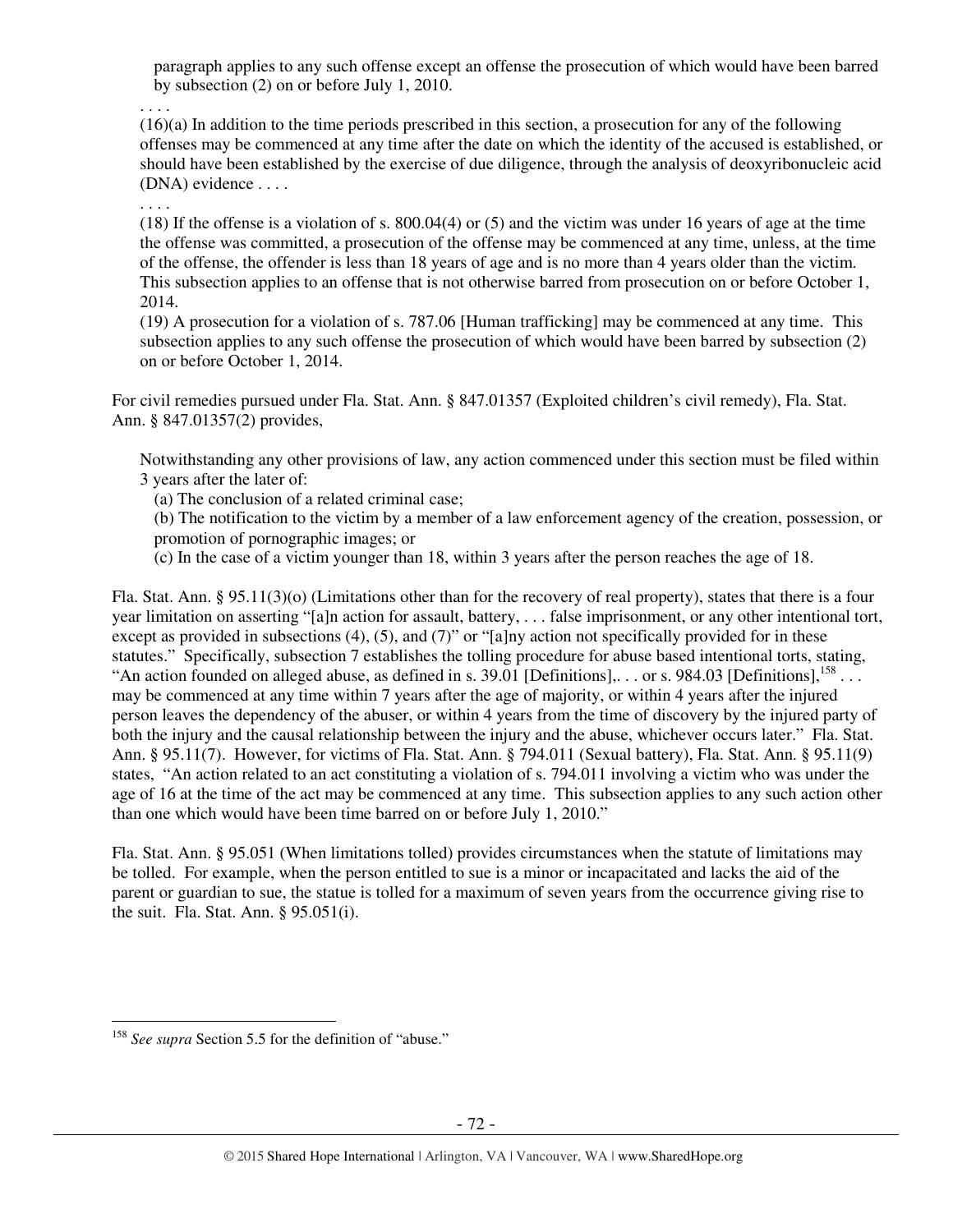#### **FRAMEWORK ISSUE 6: CRIMINAL JUSTICE TOOLS FOR INVESTIGATION AND PROSECUTIONS**

#### *Legal Components:*

- *6.1 Training on human trafficking and domestic minor sex trafficking for law enforcement is statutorily mandated or authorized.*
- *6.2 Single party consent to audio-taping is permitted in law enforcement investigations.*
- *6.3 Wiretapping is an available tool to investigate domestic minor sex trafficking.*
- *6.4 Using a law enforcement posing as a minor to investigate buying or selling of commercial sex acts is not a defense to soliciting, purchasing, or selling sex with a minor.*
- *6.5 Using the Internet or electronic communications to investigate buyers and traffickers is a permissible investigative technique.*
- *6.6 Law enforcement and child welfare agencies are mandated to promptly report missing and recovered children. \_\_\_\_\_\_\_\_\_\_\_\_\_\_\_\_\_\_\_\_\_\_\_\_\_\_\_\_\_\_\_\_\_\_\_\_\_\_\_\_\_\_\_\_\_\_\_\_\_\_\_\_\_\_\_\_\_\_\_\_\_\_\_\_\_\_\_\_\_\_\_\_\_\_\_\_\_\_\_\_\_\_\_\_\_\_\_\_\_\_\_\_\_\_*

# *Legal Analysis:*

*6.1 Training on human trafficking and domestic minor sex trafficking for law enforcement is statutorily mandated or authorized.* 

Pursuant to Fla. Stat. Ann. § 787.06(5)<sup>159</sup> (Human Trafficking), "[t]he Criminal Justice Standards and Training Commission shall establish standards for basic and advanced training programs for law enforcement officers in the subjects of investigating and preventing human trafficking crimes." Also, "[a]fter January 1, 2007, every basic skills course required for law enforcement officers to obtain initial certification must include training on human trafficking crime prevention and investigation." Fla. Stat. Ann. § 787.06(5). In addition, pursuant to Fla. Stat. Ann. § 943.041 (Crimes against children criminal profiling program) the legislature created a program within the law enforcement department to "perform investigative, intelligence, research, and training activities related to crimes against children."

Additionally, pursuant to Fla. Stat. Ann. § 409.1678(3),

The local circuit administrator may, to the extent that funds are available, in conjunction with local law enforcement officials, contract with an appropriate not-for-profit agency having experience working with sexually exploited children to train law enforcement officials who are likely to encounter sexually exploited children in the course of their law enforcement duties on the provisions of this section and how to identify and obtain appropriate services for sexually exploited children. Circuits may work cooperatively to provide such training, and such training may be provided on a regional basis. The department shall assist circuits in obtaining any available funds for the purposes of conducting law enforcement training from the Office of Juvenile Justice and Delinquency Prevention of the United States Department of Justice.

Additionally, Fla. Stat. Ann. § 409.1754(3)(a) provides:

To the extent that funds are available, the local regional director may provide training to local law enforcement officials who are likely to encounter sexually exploited children in the course of their law enforcement duties. Training shall address. . . how to identify and obtain appropriate services for sexually exploited children. The local circuit administrator may contract with a not-for-profit agency with experience working with sexually exploited children to provide the training. Circuits may work

 $\overline{a}$ <sup>159</sup> *See supra* note 2.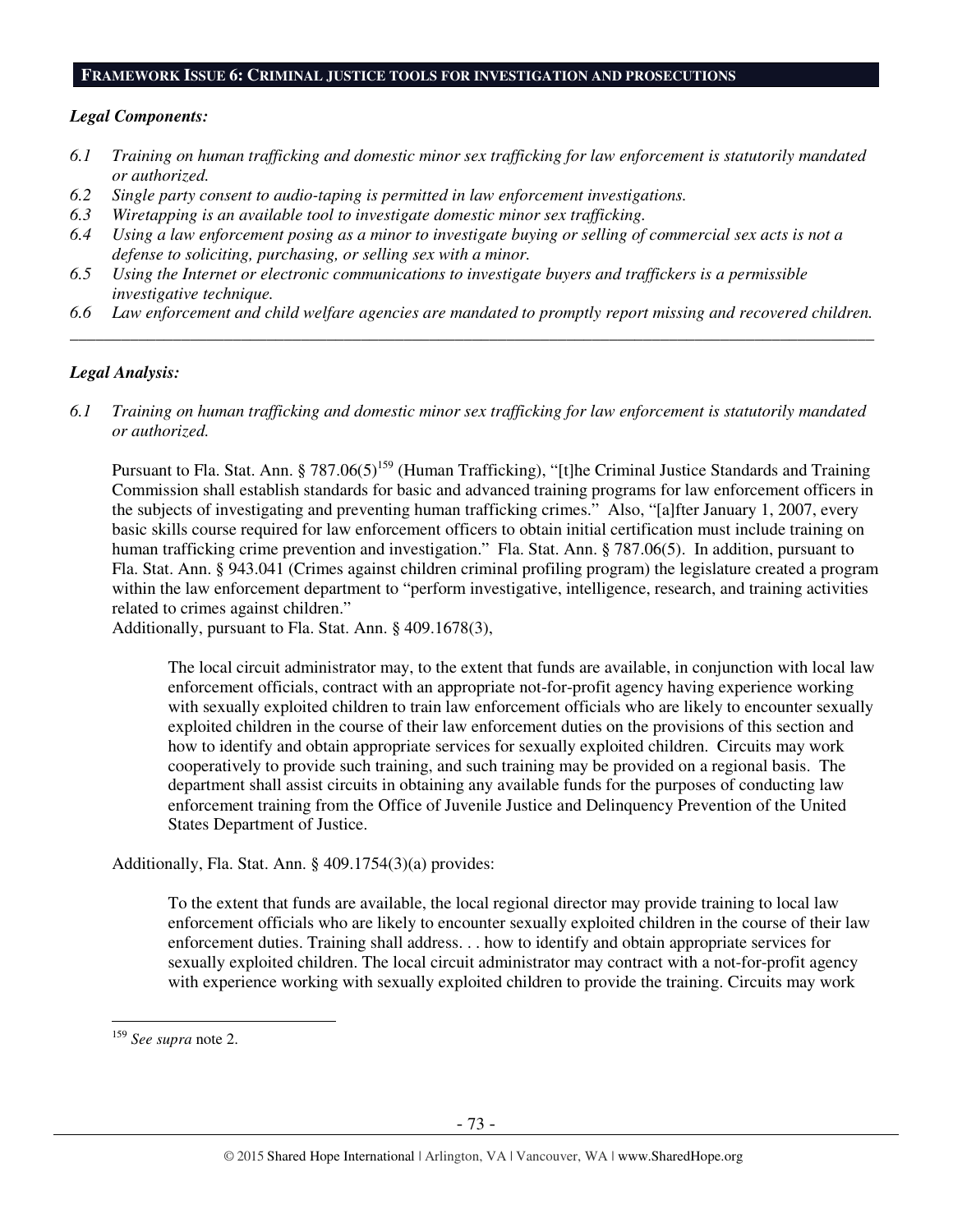cooperatively to provide training, which may be provided on a regional basis. The department shall assist circuits to obtain available funds for the purpose of conducting law enforcement training from the Office of Juvenile Justice and Delinquency Prevention of the United States Department of Justice.

## *6.2 Single party consent to audio-taping is permitted in law enforcement investigations.*

Under Fla. Stat. Ann. § 934.03(1)(a) (Interception and disclosure of wire, oral, or electronic communications prohibited) it is a crime to "[i]ntentionally intercepts, endeavors to intercept, or procures any other person to intercept or endeavor to intercept any wire, oral, or electronic communication," unless the chapter provides an exception.

However, Fla. Stat. Ann. § 934.03(2)(c) states,

It is lawful under ss. 934.03–934.09 for an investigative or law enforcement officer or a person acting under the direction of an investigative or law enforcement officer to intercept a wire, oral, or electronic communication when such person is a party to the communication or one of the parties to the communication has given prior consent to such interception and the purpose of such interception is to obtain evidence of a criminal act.<sup>160</sup>

Under (2)(d), "It is lawful under ss. 934.03–934.09 for a person to intercept a wire, oral, or electronic communication when all of the parties to the communication have given prior consent to such interception."

Additionally, a specific exception is provided for investigations of offenses committed against a child where the child is a party to the communication. Fla. Stat. Ann.  $\S$  934.03(2)(k)<sup>161</sup> provides,

It is lawful under ss. 934.03-934.09 for a child under 18 years of age to intercept and record an oral communication if the child is a party to the communication and has reasonable grounds to believe that recording the communication will capture a statement by another party to the communication that the other party intends to commit, is committing, or has committed an unlawful sexual act or an unlawful act of physical force or violence against the child.

# *6.3 Wiretapping is an available tool to investigate domestic minor sex trafficking.*

Fla. Stat. Ann. § 934.03(1) (Interception and disclosure of wire, oral or, electronic communications prohibited) prohibits wiretaps performed by private parties acting outside of a police investigation unless, pursuant to subsection (2)(d), both parties consent.

Exceptions are located in Fla. Stat. Ann. § 934.07(1) (Authorization for interception of wire, oral, or electronic communications).<sup>162</sup> Pursuant to Fla. Stat. Ann. § 934.07(1)(a), certain specified persons "may authorize an application to a judge of competent jurisdiction for, and such judge may grant in conformity with ss. 934.03– 934.09 an order authorizing or approving the interception of, wire, oral, or electronic communications" by law enforcement for the purpose of investigating the commission of certain crimes, including "any violation of s.

 $\overline{a}$ <sup>160</sup> The Florida Supreme Court has held, however, that "insofar as [Fla. Stat. Ann. § 934.03] authorizes the warrantless interception of a private conversation *conducted in the home*, it is unconstitutional and unenforceable." State v. Sarmiento, 397 So. 2d 643, 645 (Fla. 1981).

<sup>&</sup>lt;sup>161</sup> The text of Fla. Stat. Ann. § 934.03 included here and elsewhere in this report includes amendments made by the enactment of House Bill 7001 during the 2015 1st Regular Session of the Florida Legislature (effective July 1, 2015).

 $^{162}$  *Id.*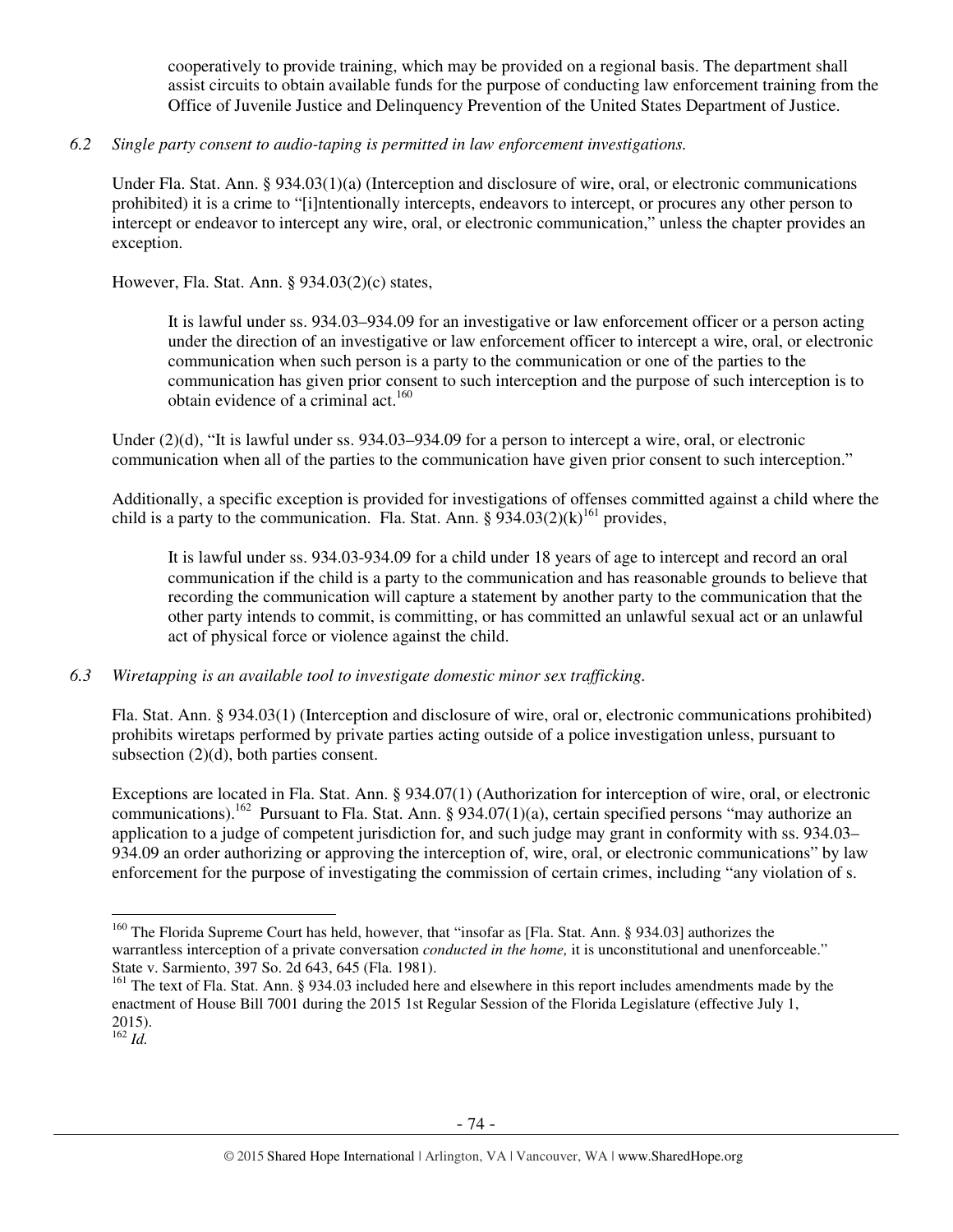787.06 [Human trafficking] . . . any violation of chapter 895 [Offenses concerning racketeering and illegal debts]; any violation of chapter 896 [Offenses related to financial transactions]; any violation of chapter 815 [Computer-related crimes]; any violation of chapter 847 [Obscenity]; any violation of s. 827.071 [Sexual performance by a child; penalties]; . . . or any conspiracy or solicitation to commit any violation of the laws of this state relating to the crimes specifically enumerated in this paragraph."

*6.4 Using a law enforcement posing as a minor to investigate buying or selling of commercial sex acts is not a defense to soliciting, purchasing, or selling sex with a minor.* 

Under Fla. Stat. Ann. § 796.07(2)<sup>163</sup> (Prohibiting prostitution and related acts), it is unlawful to, among other things, "offer, or to offer or agree to secure, another for the purpose of prostitution or for any other lewd or indecent act," "[t]o solicit, induce, entice, or procure another to commit prostitution, lewdness, or assignation," or "[t]o purchase the services of any person engaged in prostitution." Fla. Stat. Ann. § 796.07(3)(b) states, "Notwithstanding any other provision of law, a police officer may testify as an offended party in an action regarding charges filed pursuant to this section." Additionally, Fla. Stat. Ann. § 847.0135(2) (Computer pornography; traveling to meet minor; penalties), states, "The fact that an undercover operative or law enforcement officer was involved in the detection and investigation of an offense under this section shall not constitute a defense to a prosecution under this section." To the extent decoys use the Internet to investigate suspected offenders, use of a decoy is permissible in investigating many potential offenses under subsection (3), which criminalizes use of the following:

[A] computer online service, Internet service, local bulletin board service, or any other device capable of electronic data storage or transmission to . . . [s]educe, solicit, lure, or entice, or attempt to seduce, solicit, lure, or entice, a child or another person believed by the person to be a child, to commit any illegal act described in chapter 794, chapter 800, or chapter 827.

 Fla. Stat. Ann. § 847.0135(3)(a). Additionally, subsection (4) (Travelling to meet a minor) uses the phrase "another person believed by the person to be a child," indicating that decoys can be used. Similarly, under Fla. Stat. Ann. § 847.0138 (Transmission of material harmful to minors to a minor by electronic device or equipment prohibited; penalties) the offender need only transmit material to a person "known by the defendant to be a minor" meaning that "the defendant had actual knowledge or believed that the recipient of the communication was a minor." Fla. Stat. Ann. § 847.0138(1)(a). A decoy may also be used to obtain a conviction under Fla. Stat. Ann. § 800.04 (Lewd or lascivious offenses committed upon or in the presence of persons less than 16 years of age).<sup>164</sup> Fla. Stat. Ann. § 847.0135.

*6.5 Using the Internet or electronic communications to investigate buyers and traffickers is a permissible investigative technique.* 

Fla. Stat. Ann. § 847.0135(2) (Computer pornography; traveling to meet minor; penalties), criminalizes buying, selling, receiving, exchanging or disseminating a "minor's name, telephone number, place of residence, physical characteristics, or other descriptive or identifying information for the purposes of facilitating . . . or soliciting sexual conduct of or with any minor . . . ." The statute specifies that an undercover law enforcement officer involved in the detection and investigation of an offense of this statute is not a defense to a charge under this law. Additionally, subsections (3) and (4) use the phrase "another person believed by the person to be a child," indicating that decoys can be used.

 $\overline{a}$ 

<sup>163</sup> *See supra* note 36.

<sup>164</sup> *See* Hudson v. Florida, 745 So. 2d 997 (Fla. Dist. Ct. App. 1999) (denying motion to dismiss charge of attempting to commit a lewd and lascivious act even though the victim was actually an adult police officer posing as a 14 year old boy).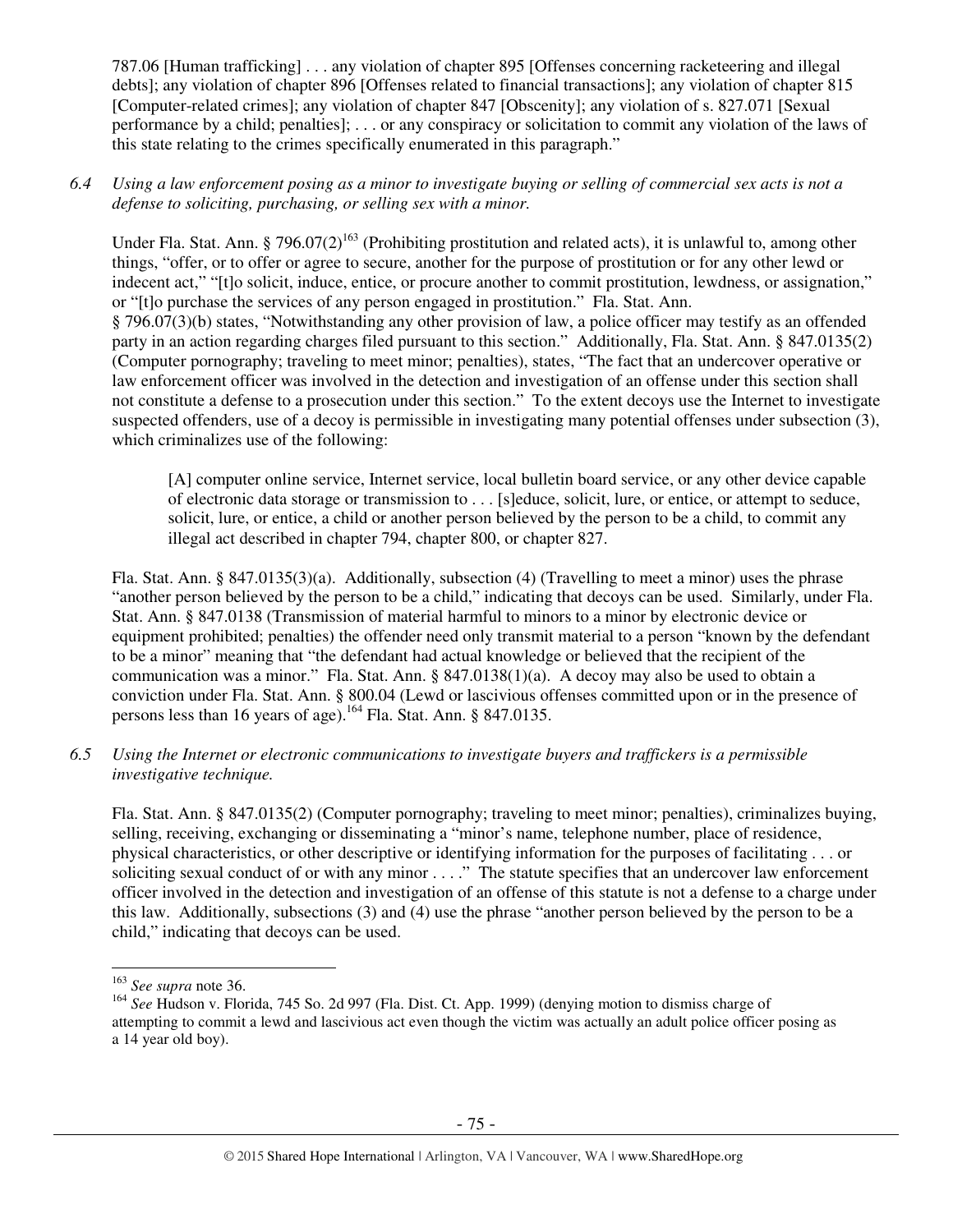## *6.6 Law enforcement and child welfare agencies are mandated to promptly report missing and recovered children.*

Under Fla. Stat. Ann. § 39.0141 (Missing children; report required),

Whenever the whereabouts of a child involved with the department become unknown, the department, the community-based care provider, or the sheriff's office providing investigative services for the department shall make reasonable efforts, as defined by rule, to locate the child. If, pursuant to criteria established by rule, the child is determined to be missing, the department, the community-based care provider, or the sheriff's office shall file a report that the child is missing in accordance with s. 937.021 [Missing child and missing adult reports].

Fla. Stat. Ann. § 937.025(5) (Missing children; student records; reporting requirements; penalties) requires any "employee of the state or a local governmental agency, a person who is employed under a contract with the state or a local governmental agency, or an employee of a public or private school within the state" to "promptly report to the local law enforcement agency and the Department of Law Enforcement any information received or possessed that could assist in . . ." finding the missing child, determining the identity of the person who has the missing child, or ascertaining "whether a missing child is in danger of physical injury or death." Fla. Stat. Ann. § 937.025(5).

Under Fla. Stat. Ann. § 937.021(1) (Missing child and missing adult reports) law enforcement agencies are directed to adopt policies and procedures to be used to promptly investigate missing children reports. Specifically, Fla. Stat. Ann. § 937.021(1) states,

(1) Law enforcement agencies in this state shall adopt written policies that specify the procedures to be used to investigate reports of missing children and missing adults. The policies must ensure that cases involving missing children and adults are investigated promptly using appropriate resources. The policies must include:

(a) Requirements for accepting missing child and missing adult reports;

(b) Procedures for initiating, maintaining, closing, or referring a missing child or missing adult investigation; and

(c) Standards for maintaining and clearing computer data of information concerning a missing child or missing adult which is stored in the Florida Crime Information Center and the National Crime Information Center. The standards must require, at a minimum, a monthly review of each case and a determination of whether the case should be maintained in the database.

Pursuant to Fla. Stat. Ann. § 937.021(4)(a)–(b), once a missing child report has been filed, within two hours all on-duty police officers will be notified and the report will be transmitted to "the Florida Crime Information Center and the National Crime Information Center databases."

Fla. Stat. Ann. § 937.022 (Missing Endangered Persons Information Clearinghouse) creates a central repository for information regarding missing endangered persons.

Under Fla. Stat. Ann. § 937.023(1) (Department of education to compile list of missing Florida school children; forms; notification) the Department of Education must identify and locate missing Florida children who are enrolled in the public school districts.<sup>165</sup> "Missing Florida school child" is defined as "a child 18 years of age or younger whose whereabouts are unknown." Fla. Stat. Ann. § 937.023(1).

 $\overline{a}$ <sup>165</sup> Pursuant to Fla. Stat. Ann. § 937.023(1), the school must do the following: